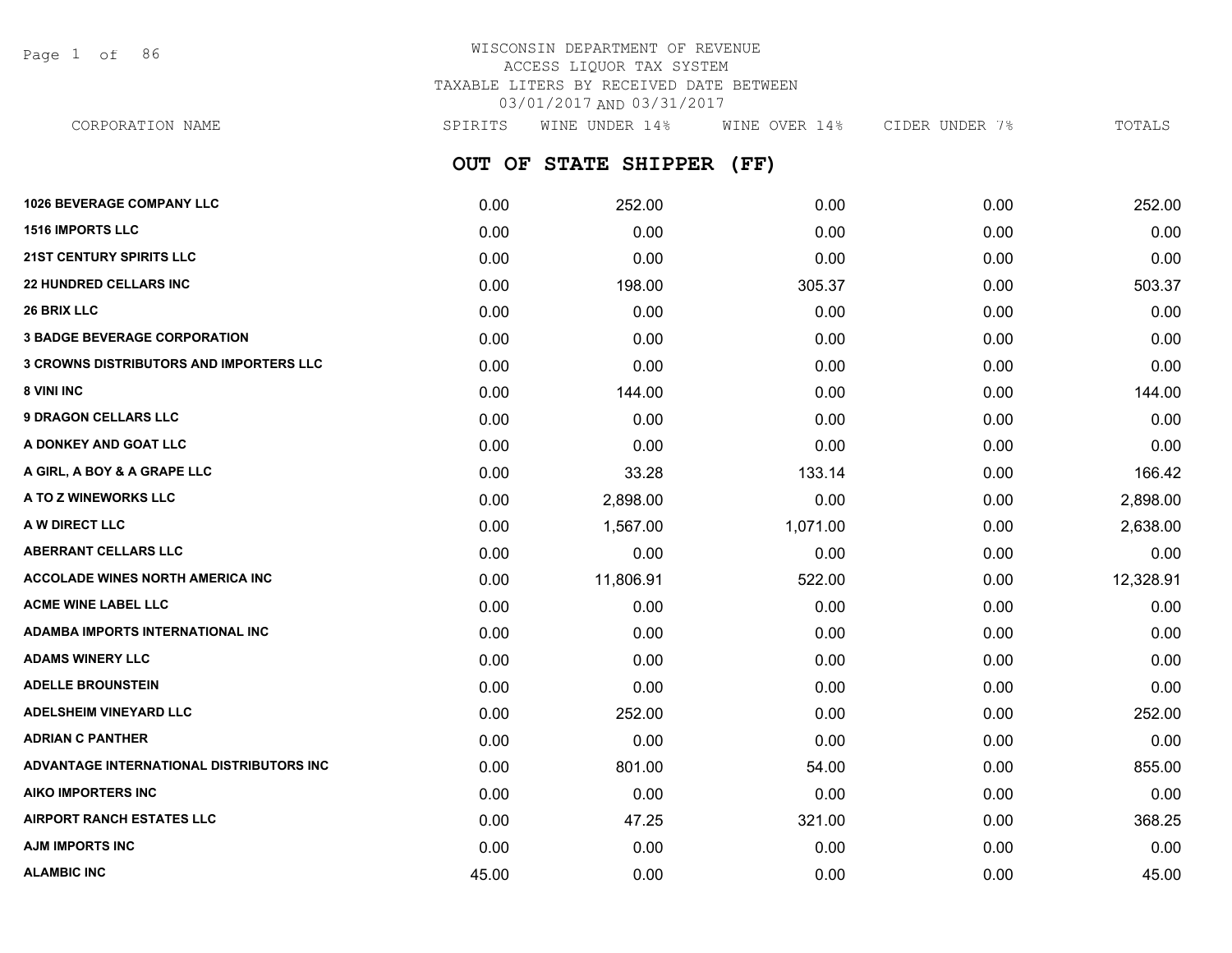Page 2 of 86

# WISCONSIN DEPARTMENT OF REVENUE ACCESS LIQUOR TAX SYSTEM

TAXABLE LITERS BY RECEIVED DATE BETWEEN

| CORPORATION NAME                       | SPIRITS  | WINE UNDER 14% | WINE OVER 14% | CIDER UNDER 7% | TOTALS   |
|----------------------------------------|----------|----------------|---------------|----------------|----------|
| ALEXANDRIA NICOLE CELLARS LLC          | 0.00     | 78.46          | 54.68         | 0.00           | 133.14   |
| <b>ALFRED G PALMATEER JR</b>           | 0.00     | 0.00           | 0.00          | 0.00           | 0.00     |
| <b>ALLIED IMPORTERS USA LTD</b>        | 0.00     | 0.00           | 0.00          | 0.00           | 0.00     |
| <b>ALLORO VINEYARD INC</b>             | 0.00     | 126.00         | 0.00          | 0.00           | 126.00   |
| <b>ALLTECH'S BEVERAGE DIVISION LLC</b> | 0.00     | 0.00           | 0.00          | 0.00           | 0.00     |
| <b>ALPHA &amp; OMEGA WINERY LLC</b>    | 0.00     | 0.00           | 18.00         | 0.00           | 18.00    |
| <b>ALPHA MARKETING NETWORK INC</b>     | 0.00     | 0.00           | 0.00          | 0.00           | 0.00     |
| <b>ALTAMAR BRANDS LLC</b>              | 0.00     | 0.00           | 0.00          | 0.00           | 0.00     |
| <b>ALTAMURA WINERY INC</b>             | 0.00     | 0.00           | 0.00          | 0.00           | 0.00     |
| <b>AMAVI CELLARS LLC</b>               | 0.00     | 0.00           | 0.00          | 0.00           | 0.00     |
| <b>AMBRABEV LLC</b>                    | 0.00     | 0.00           | 0.00          | 0.00           | 0.00     |
| <b>AMERICAN BEVERAGE CORP</b>          | 0.00     | 9,284.00       | 0.00          | 0.00           | 9,284.00 |
| <b>AMERICAN ESTATES WINES INC</b>      | 0.00     | 0.00           | 0.00          | 0.00           | 0.00     |
| AMERICAN NORTHWEST DISTRIBUTORS INC    | 0.00     | 0.00           | 0.00          | 0.00           | 0.00     |
| AMERICAN VINTAGE BEVERAGE INC.         | 3,780.00 | 0.00           | 0.00          | 0.00           | 3,780.00 |
| <b>AMERICAN VINTNERS LLC</b>           | 0.00     | 126.00         | 0.00          | 0.00           | 126.00   |
| <b>AMERICAN WINE TRADE INC</b>         | 0.00     | 567.00         | 0.00          | 0.00           | 567.00   |
| <b>AMICUS CELLARS LLC</b>              | 0.00     | 1,134.00       | 0.00          | 0.00           | 1,134.00 |
| <b>AMIR PEAY</b>                       | 360.00   | 0.00           | 0.00          | 0.00           | 360.00   |
| <b>AMUSE BOUCHE LLC</b>                | 0.00     | 0.00           | 0.00          | 0.00           | 0.00     |
| ANCHOR DISTILLING COMPANY LLC          | 0.00     | 0.00           | 0.00          | 0.00           | 0.00     |
| <b>ANCIEN WINES INC</b>                | 0.00     | 252.00         | 0.00          | 0.00           | 252.00   |
| <b>ANCIENT PEAK INC</b>                | 0.00     | 0.00           | 0.00          | 0.00           | 0.00     |
| <b>ANDERS-LANE ARTISAN WINES LP</b>    | 0.00     | 0.00           | 0.00          | 0.00           | 0.00     |
| ANDERSONS CONN VALLEY WINERY INC       | 0.00     | 0.00           | 0.00          | 0.00           | 0.00     |
| <b>ANDIS WINES LLC</b>                 | 0.00     | 0.00           | 0.00          | 0.00           | 0.00     |
| <b>ANDREW T BECKSTOFFER</b>            | 0.00     | 0.00           | 0.00          | 0.00           | 0.00     |
| <b>ANGELA OSBORNE</b>                  | 0.00     | 0.00           | 0.00          | 0.00           | 0.00     |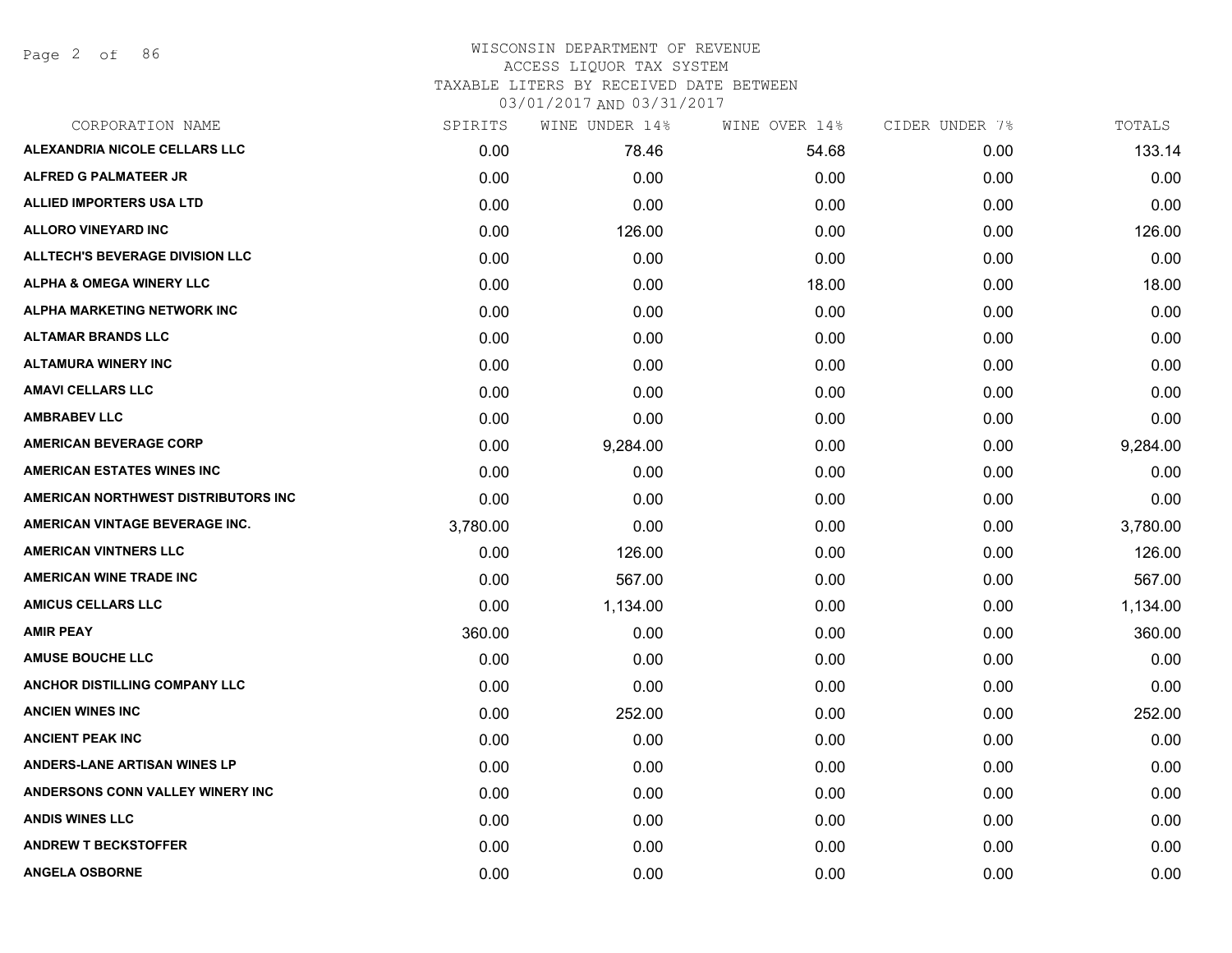Page 3 of 86

| SPIRITS  | WINE UNDER 14% | WINE OVER 14% | CIDER UNDER 7% | TOTALS    |
|----------|----------------|---------------|----------------|-----------|
| 0.00     | 0.00           | 0.00          | 20,721.00      | 20,721.00 |
| 0.00     | 126.00         | 378.00        | 720.15         | 1,224.15  |
| 0.00     | 0.00           | 0.00          | 0.00           | 0.00      |
| 0.00     | 0.00           | 189.00        | 0.00           | 189.00    |
| 0.00     | 9.00           | 0.00          | 0.00           | 9.00      |
| 0.00     | 0.00           | 0.00          | 0.00           | 0.00      |
| 378.00   | 0.00           | 0.00          | 0.00           | 378.00    |
| 0.00     | 0.00           | 0.00          | 0.00           | 0.00      |
| 0.00     | 0.00           | 0.00          | 0.00           | 0.00      |
| 0.00     | 0.00           | 0.00          | 0.00           | 0.00      |
| 0.00     | 0.00           | 0.00          | 0.00           | 0.00      |
| 0.00     | 0.00           | 0.00          | 0.00           | 0.00      |
| 0.00     | 0.00           | 0.00          | 0.00           | 0.00      |
| 0.00     | 0.00           | 0.00          | 0.00           | 0.00      |
| 0.00     | 0.00           | 135.00        | 0.00           | 135.00    |
| 0.00     | 0.00           | 0.00          | 0.00           | 0.00      |
| 0.00     | 30.00          | 0.00          | 0.00           | 30.00     |
| 0.00     | 0.00           | 0.00          | 0.00           | 0.00      |
| 0.00     | 0.00           | 0.00          | 0.00           | 0.00      |
| 0.00     | 504.00         | 0.00          | 0.00           | 504.00    |
| 0.00     | 0.00           | 0.00          | 0.00           | 0.00      |
| 0.00     | 0.00           | 0.00          | 0.00           | 0.00      |
| 1,771.57 | 0.00           | 0.00          | 0.00           | 1,771.57  |
| 0.00     | 0.00           | 0.00          | 0.00           | 0.00      |
| 0.00     | 0.00           | 0.00          | 0.00           | 0.00      |
| 0.00     | 1,638.00       | 144.00        | 0.00           | 1,782.00  |
| 0.00     | 1,575.00       | 693.00        | 0.00           | 2,268.00  |
| 0.00     | 0.00           | 0.00          | 0.00           | 0.00      |
|          |                |               |                |           |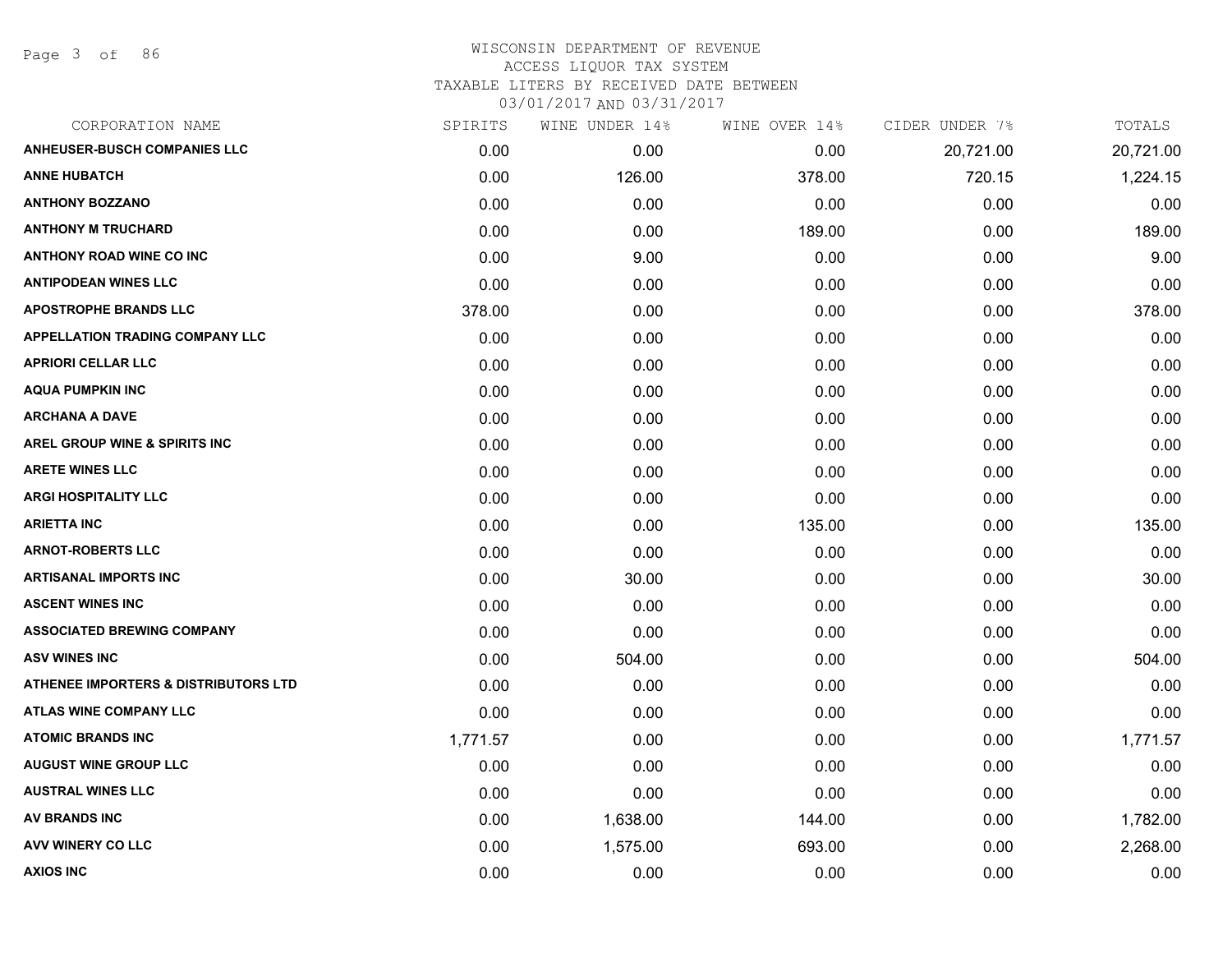Page 4 of 86

## WISCONSIN DEPARTMENT OF REVENUE ACCESS LIQUOR TAX SYSTEM TAXABLE LITERS BY RECEIVED DATE BETWEEN

| CORPORATION NAME                           | SPIRITS    | WINE UNDER 14% | WINE OVER 14% | CIDER UNDER 7% | TOTALS     |
|--------------------------------------------|------------|----------------|---------------|----------------|------------|
| <b>B &amp; I OVERSEAS TRADING INC</b>      | 0.00       | 0.00           | 0.00          | 0.00           | 0.00       |
| <b>B UNITED INTERNATIONAL INC</b>          | 0.00       | 0.00           | 459.80        | 18.02          | 477.82     |
| <b>B. NEKTAR LLC</b>                       | 0.00       | 316.99         | 0.00          | 465.70         | 782.69     |
| <b>BACARDI USA INC</b>                     | 155,291.10 | 692.72         | 360.00        | 0.00           | 156,343.82 |
| <b>BACCHUS TECHNOLOGIES LLC</b>            | 0.00       | 1,989.20       | 126.00        | 0.00           | 2,115.20   |
| <b>BACIO DIVINO CELLARS LLC</b>            | 0.00       | 0.00           | 27.00         | 0.00           | 27.00      |
| <b>BADGER MOUNTAIN INC</b>                 | 0.00       | 386.98         | 0.00          | 0.00           | 386.98     |
| <b>BALCONES DISTILLING LLC</b>             | 0.00       | 0.00           | 0.00          | 0.00           | 0.00       |
| <b>BALIUS CELLARS LLC</b>                  | 0.00       | 0.00           | 0.00          | 0.00           | 0.00       |
| <b>BANFI PRODUCTS CORPORATION</b>          | 18.00      | 3,378.00       | 0.00          | 0.00           | 3,396.00   |
| <b>BANSHEE WINES LLC</b>                   | 0.00       | 1,713.00       | 376.50        | 0.00           | 2,089.50   |
| <b>BANVILLE &amp; JONES WINE MERCHANTS</b> | 0.00       | 0.00           | 0.00          | 0.00           | 0.00       |
| <b>BANZAI BEVERAGE CORPORATION</b>         | 0.00       | 0.00           | 0.00          | 0.00           | 0.00       |
| <b>BARGETTOS SANTA CRUZ WINERY INC</b>     | 0.00       | 0.00           | 0.00          | 0.00           | 0.00       |
| <b>BARLOW VINEYARDS LLC</b>                | 0.00       | 0.00           | 0.00          | 0.00           | 0.00       |
| <b>BARNARD GRIFFIN INC</b>                 | 0.00       | 252.00         | 0.00          | 0.00           | 252.00     |
| <b>BARNETT VINEYARDS LP</b>                | 0.00       | 0.00           | 0.00          | 0.00           | 0.00       |
| <b>BATCH 206 DISTILLERY LLC</b>            | 0.00       | 0.00           | 0.00          | 0.00           | 0.00       |
| <b>BATTAGLIA DISTRIBUTING CORP INC</b>     | 0.00       | 182.09         | 0.00          | 0.00           | 182.09     |
| <b>BAUM WINE IMPORTS INC</b>               | 6.75       | 4,807.50       | 128.25        | 0.00           | 4,942.50   |
| <b>BCTLD LLC</b>                           | 0.00       | 0.00           | 0.00          | 0.00           | 0.00       |
| BE SAFE WINE IMPORTS LLC                   | 0.00       | 0.00           | 0.00          | 0.00           | 0.00       |
| <b>BEATBOX BEVERAGES LLC</b>               | 0.00       | 0.00           | 0.00          | 0.00           | 0.00       |
| <b>BEATBOX BEVERAGES LLC</b>               | 0.00       | 0.00           | 0.00          | 0.00           | 0.00       |
| <b>BEAUX FRERES LLC</b>                    | 0.00       | 0.00           | 0.00          | 0.00           | 0.00       |
| <b>BEDROCK WINE COMPANY LP</b>             | 0.00       | 0.00           | 0.00          | 0.00           | 0.00       |
| <b>BENDISTILLERY INC</b>                   | 0.00       | 0.00           | 0.00          | 0.00           | 0.00       |
| <b>BENESSERE VINEYARDS LTD</b>             | 0.00       | 0.00           | 0.00          | 0.00           | 0.00       |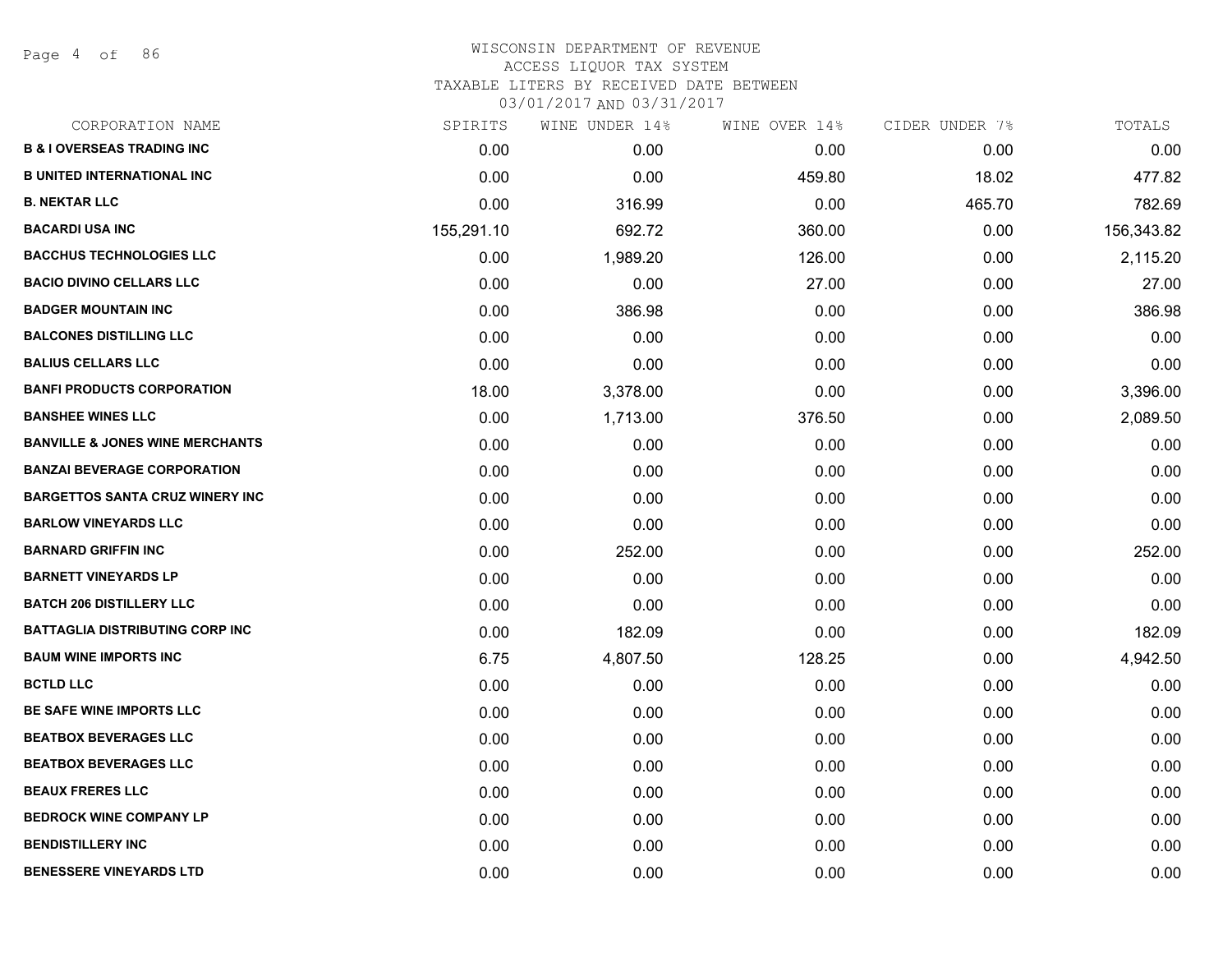#### WISCONSIN DEPARTMENT OF REVENUE ACCESS LIQUOR TAX SYSTEM TAXABLE LITERS BY RECEIVED DATE BETWEEN

| CORPORATION NAME                                | SPIRITS | WINE UNDER 14% | WINE OVER 14% | CIDER UNDER 7% | TOTALS    |
|-------------------------------------------------|---------|----------------|---------------|----------------|-----------|
| <b>BENNETT LANE WINERY LLC</b>                  | 0.00    | 0.00           | 45.17         | 0.00           | 45.17     |
| <b>BENOVIA WINERY LLC</b>                       | 0.00    | 0.00           | 0.00          | 0.00           | 0.00      |
| <b>BENTON-LANE LLC</b>                          | 0.00    | 504.00         | 0.00          | 0.00           | 504.00    |
| <b>BERGSTROM WINES LLC</b>                      | 0.00    | 58.50          | 0.00          | 0.00           | 58.50     |
| <b>BERNARDUS LLC</b>                            | 0.00    | 0.00           | 126.00        | 0.00           | 126.00    |
| BETHEL HEIGHTS VINEYARD INC                     | 0.00    | 315.00         | 0.00          | 0.00           | 315.00    |
| BETTER BRANDS INTERNATIONAL                     | 0.00    | 504.00         | 0.00          | 0.00           | 504.00    |
| <b>BETZ CELLARS LLC</b>                         | 0.00    | 0.00           | 0.00          | 0.00           | 0.00      |
| <b>BEVERAGE BROTHERS INC</b>                    | 0.00    | 0.00           | 0.00          | 845.44         | 845.44    |
| <b>BEVERAGE GROUP INTERNATIONAL LLC</b>         | 0.00    | 0.00           | 0.00          | 0.00           | 0.00      |
| <b>BEVERAGE SOLUTIONS &amp; LOGISTICS INC</b>   | 0.00    | 0.00           | 0.00          | 0.00           | 0.00      |
| <b>BF ACQUISITION LTD</b>                       | 0.00    | 0.00           | 0.00          | 0.00           | 0.00      |
| <b>BIAGIO CRU &amp; ESTATE WINES LLC</b>        | 0.00    | 0.00           | 0.00          | 0.00           | 0.00      |
| BIEN NACIDO VINEYARDS OF RANCHO TEPUSQUET<br>LP | 0.00    | 0.00           | 0.00          | 0.00           | 0.00      |
| <b>BILTMORE ESTATE WINE COMPANY</b>             | 0.00    | 0.00           | 0.00          | 0.00           | 0.00      |
| <b>BLACK ROCK SPIRITS LLC</b>                   | 360.00  | 0.00           | 0.00          | 0.00           | 360.00    |
| <b>BLACKBIRD VINEYARDS LLC</b>                  | 0.00    | 0.00           | 783.00        | 0.00           | 783.00    |
| <b>BLACKBURN ENTERPRISES LLC</b>                | 0.00    | 0.00           | 108.00        | 0.00           | 108.00    |
| <b>BLAKE FARMS HARD APPLE CIDER LLC</b>         | 0.00    | 0.00           | 0.00          | 3,452.30       | 3,452.30  |
| <b>BLAUM BROS DISTILLING CO LLC</b>             | 0.00    | 0.00           | 0.00          | 0.00           | 0.00      |
| BLUE RIDGE DISTILLING CO INC                    | 0.00    | 0.00           | 0.00          | 0.00           | 0.00      |
| <b>BLUE SKY VINTNERS LLC</b>                    | 0.00    | 0.00           | 0.00          | 0.00           | 0.00      |
| <b>BNA WINE GROUP LLC</b>                       | 0.00    | 510.00         | 1.50          | 0.00           | 511.50    |
| <b>BNP DISTRIBUTING CO INC</b>                  | 0.00    | 0.00           | 0.00          | 0.00           | 0.00      |
| <b>BOEGER WINERY INC</b>                        | 0.00    | 0.00           | 126.00        | 0.00           | 126.00    |
| <b>BOGLE VINEYARDS INC</b>                      | 0.00    | 35,784.00      | 1,890.00      | 0.00           | 37,674.00 |
| <b>BONANNO VINTNERS LLC</b>                     | 0.00    | 0.00           | 180.00        | 0.00           | 180.00    |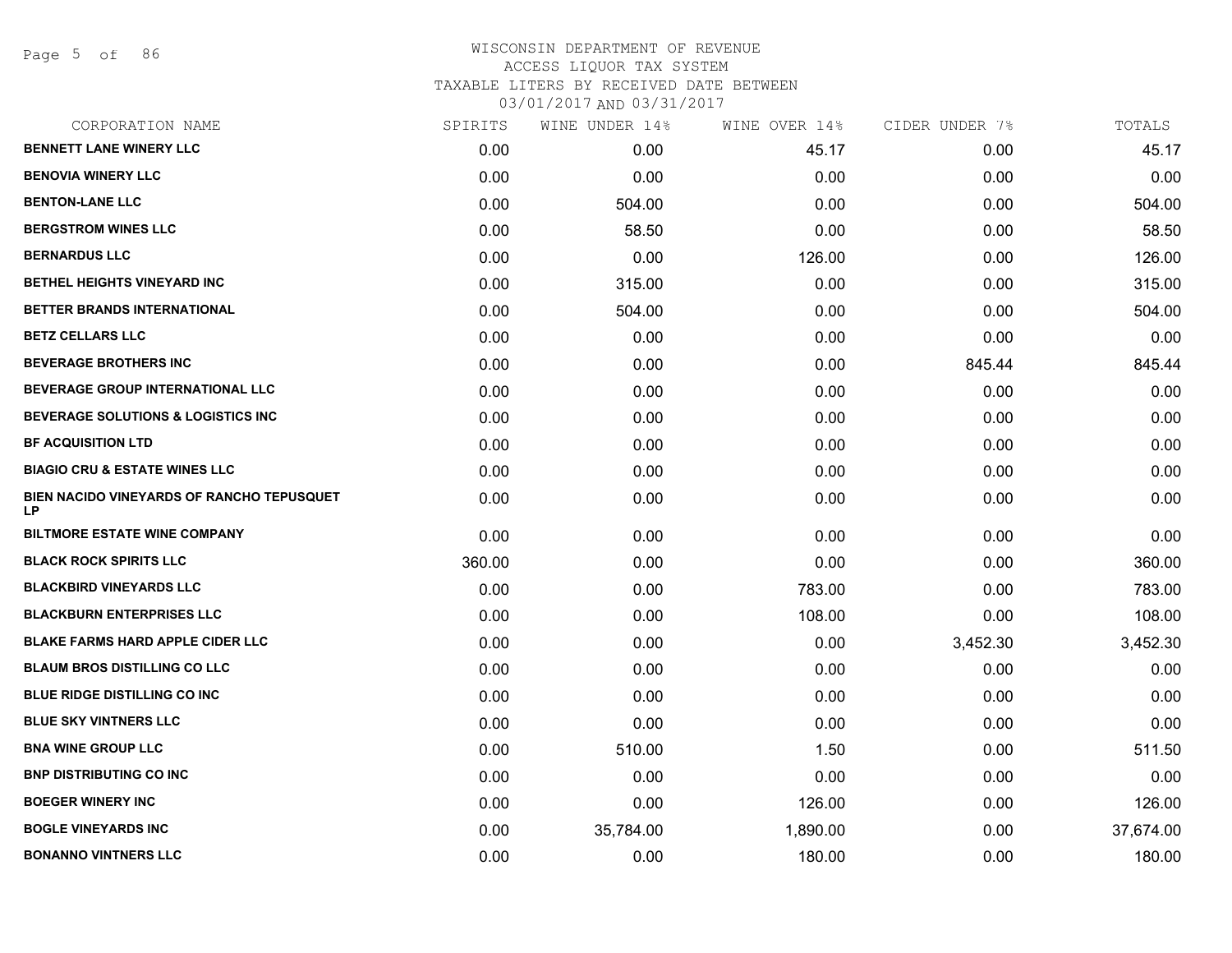Page 6 of 86

| CORPORATION NAME                        | SPIRITS    | WINE UNDER 14% | WINE OVER 14% | CIDER UNDER 7% | TOTALS     |
|-----------------------------------------|------------|----------------|---------------|----------------|------------|
| <b>BONNY DOON WINERY INC</b>            | 0.00       | 0.00           | 0.00          | 0.00           | 0.00       |
| <b>BOSTON BEER CORPORATION</b>          | 0.00       | 0.00           | 0.00          | 118,288.10     | 118,288.10 |
| <b>BOUCHAINE VINEYARDS INC</b>          | 0.00       | 30.00          | 0.00          | 0.00           | 30.00      |
| <b>BOUNDARY BREAKS LLC</b>              | 0.00       | 0.00           | 0.00          | 0.00           | 0.00       |
| <b>BOUTINOT USA INC</b>                 | 0.00       | 0.00           | 0.00          | 0.00           | 0.00       |
| <b>BRASSFIELD ESTATE WINERY LLC</b>     | 0.00       | 504.00         | 567.00        | 0.00           | 1,071.00   |
| <b>BRAZOS WINE IMPORTS LLC</b>          | 0.00       | 216.00         | 252.00        | 0.00           | 468.00     |
| <b>BREWER-CLIFTON LLC</b>               | 0.00       | 0.00           | 0.00          | 0.00           | 0.00       |
| <b>BRICKELL WINES LLC</b>               | 0.00       | 0.00           | 0.00          | 0.00           | 0.00       |
| <b>BRIDGEVIEW VINEYARDS INC</b>         | 0.00       | 306.00         | 0.00          | 0.00           | 306.00     |
| <b>BROADBENT SELECTIONS INC</b>         | 0.00       | 342.00         | 328.50        | 0.00           | 670.50     |
| <b>BRONCO WINE COMPANY</b>              | 0.00       | 62,490.77      | 238.50        | 0.00           | 62,729.27  |
| BROTHERS INTERNATIONAL FOOD CORPORATION | 0.00       | 0.00           | 0.00          | 0.00           | 0.00       |
| <b>BROVO SPIRITS LLC</b>                | 0.00       | 0.00           | 0.00          | 0.00           | 0.00       |
| <b>BROWN-FORMAN CORPORATION</b>         | 181,712.70 | 2,942.29       | 0.00          | 0.00           | 184,654.99 |
| <b>BRUTOCAO CELLARS LP</b>              | 0.00       | 0.00           | 0.00          | 0.00           | 0.00       |
| <b>BUEHLER VINEYARDS INC</b>            | 0.00       | 0.00           | 0.00          | 0.00           | 0.00       |
| <b>BULGARIAN MASTER VINTNERS LLC</b>    | 0.00       | 0.00           | 0.00          | 0.00           | 0.00       |
| <b>BULLY HILL VINEYARDS INC</b>         | 0.00       | 0.00           | 0.00          | 0.00           | 0.00       |
| <b>BUONA VITA LLC</b>                   | 0.00       | 0.00           | 0.00          | 0.00           | 0.00       |
| <b>BUONCRISTIANI WINE CO LLC</b>        | 0.00       | 0.00           | 0.00          | 0.00           | 0.00       |
| <b>BURGESS CELLARS INC</b>              | 0.00       | 0.00           | 0.00          | 0.00           | 0.00       |
| <b>BUZZBALLZ LLC</b>                    | 0.00       | 0.00           | 0.00          | 0.00           | 0.00       |
| <b>BUZZBOX BEVERAGES INC</b>            | 0.00       | 0.00           | 0.00          | 0.00           | 0.00       |
| <b>BYMOFO LLC</b>                       | 0.00       | 0.00           | 0.00          | 0.00           | 0.00       |
| <b>C &amp; C WINE SERVICES INC</b>      | 0.00       | 126.00         | 135.00        | 0.00           | 261.00     |
| <b>C MONDAVI &amp; SONS</b>             | 0.00       | 11,025.00      | 1,044.00      | 0.00           | 12,069.00  |
| <b>CABERNET CORP</b>                    | 0.00       | 1,035.00       | 0.00          | 0.00           | 1,035.00   |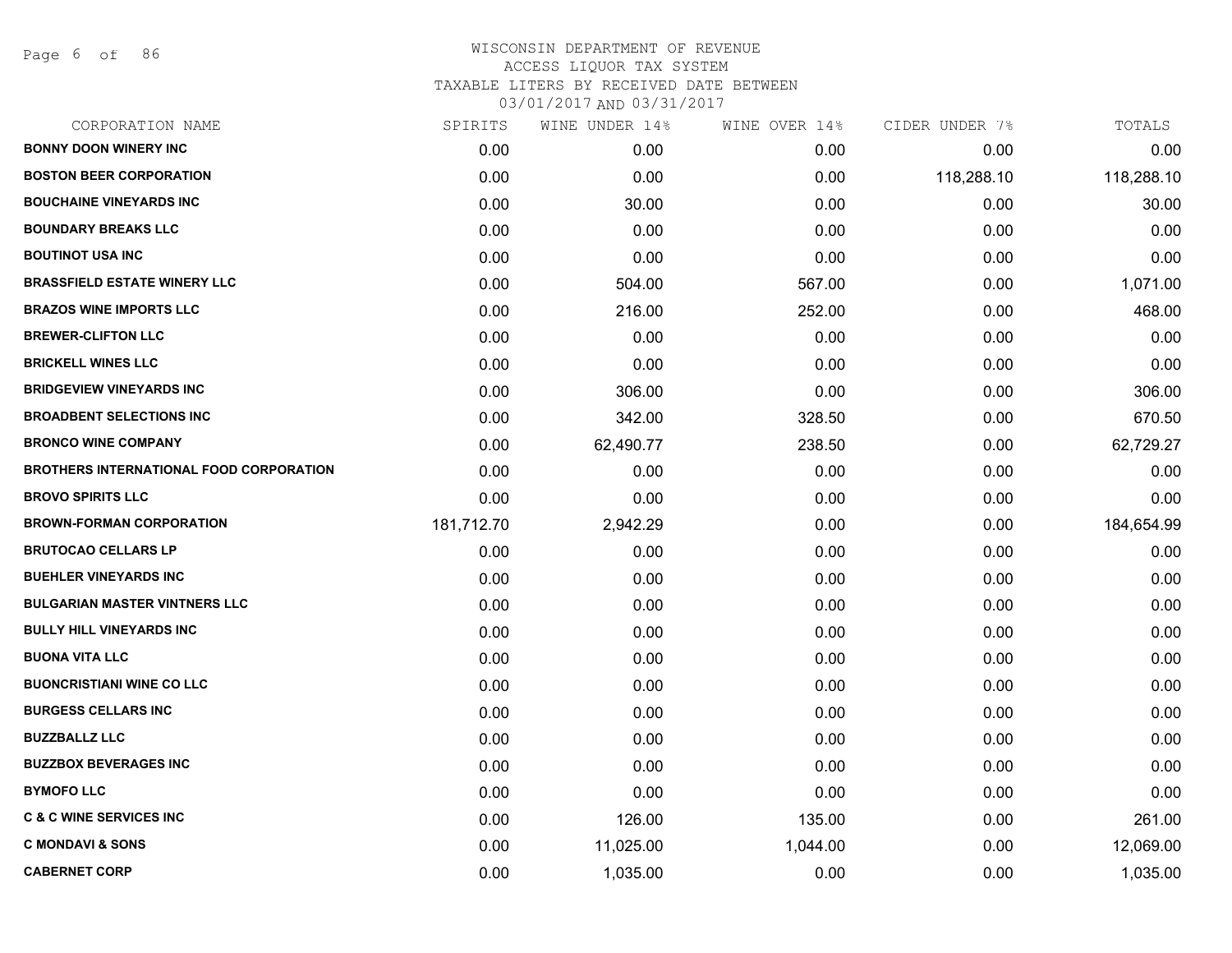Page 7 of 86

| CORPORATION NAME                            | SPIRITS   | WINE UNDER 14% | WINE OVER 14% | CIDER UNDER 7% | TOTALS    |
|---------------------------------------------|-----------|----------------|---------------|----------------|-----------|
| <b>CAFFO BEVERAGES INC</b>                  | 0.00      | 0.00           | 0.00          | 0.00           | 0.00      |
| <b>CAIN CELLARS INC</b>                     | 0.00      | 0.00           | 0.00          | 0.00           | 0.00      |
| <b>CAL VIN ENTERPRISES CORPORATION</b>      | 0.00      | 0.00           | 0.00          | 0.00           | 0.00      |
| <b>CALCAREOUS VINEYARD LLC</b>              | 0.00      | 0.00           | 0.00          | 0.00           | 0.00      |
| <b>CALERA WINE COMPANY LP</b>               | 0.00      | 0.00           | 117.00        | 0.00           | 117.00    |
| <b>CALIFORNIA CIDER COMPANY</b>             | 0.00      | 0.00           | 0.00          | 0.00           | 0.00      |
| <b>CALIFORNIA NATURAL PRODUCTS INC</b>      | 0.00      | 0.00           | 0.00          | 0.00           | 0.00      |
| <b>CALIFORNIA VINEYARDS INC</b>             | 0.00      | 0.00           | 0.00          | 0.00           | 0.00      |
| <b>CALISTOGA PARTNERS LP</b>                | 0.00      | 0.00           | 0.00          | 0.00           | 0.00      |
| <b>CALLUNA VINEYARDS LLC</b>                | 0.00      | 0.00           | 0.00          | 0.00           | 0.00      |
| <b>CAMARDA CORP</b>                         | 0.00      | 0.00           | 0.00          | 0.00           | 0.00      |
| <b>CAMPARI AMERICA LLC</b>                  | 48,087.90 | 0.00           | 0.00          | 0.00           | 48,087.90 |
| <b>CANNON RIVER WINERY LLC</b>              | 0.00      | 0.00           | 0.00          | 0.00           | 0.00      |
| <b>CAPE CLASSICS INC</b>                    | 0.00      | 1,872.00       | 81.00         | 0.00           | 1,953.00  |
| <b>CARAVEL GROUP LLC</b>                    | 0.00      | 0.00           | 0.00          | 0.00           | 0.00      |
| <b>CARDWELL HILL CELLARS LLC</b>            | 0.00      | 0.00           | 0.00          | 0.00           | 0.00      |
| <b>CARIBBEAN DISTILLERS LLC</b>             | 270.00    | 540.00         | 0.00          | 0.00           | 810.00    |
| <b>CARIBBEAN SPIRITS INC</b>                | 0.00      | 0.00           | 0.00          | 0.00           | 0.00      |
| <b>CARL JEPPSON COMPANY</b>                 | 0.00      | 0.00           | 0.00          | 0.00           | 0.00      |
| <b>CARL THOMA</b>                           | 0.00      | 504.00         | 0.00          | 0.00           | 504.00    |
| <b>CARLSON VINEYARDS INC</b>                | 0.00      | 0.00           | 0.00          | 0.00           | 0.00      |
| <b>CAROLE MINOGUE</b>                       | 0.00      | 630.00         | 0.00          | 0.00           | 630.00    |
| <b>CAROLINA DISTRIBUTION LLC</b>            | 0.00      | 0.00           | 0.00          | 0.00           | 0.00      |
| <b>CARRIAGE HOUSE IMPORTS, LTD.</b>         | 135.00    | 0.00           | 0.00          | 0.00           | 135.00    |
| <b>CASTLE BRANDS USA CORP</b>               | 16,096.50 | 0.00           | 0.00          | 0.00           | 16,096.50 |
| <b>CASTORO CELLARS</b>                      | 0.00      | 252.00         | 0.00          | 0.00           | 252.00    |
| <b>CEDAR KNOLL VINEYARDS INC</b>            | 0.00      | 0.00           | 0.00          | 0.00           | 0.00      |
| <b>CELEBRATION DISTILLATION CORPORATION</b> | 0.00      | 0.00           | 0.00          | 0.00           | 0.00      |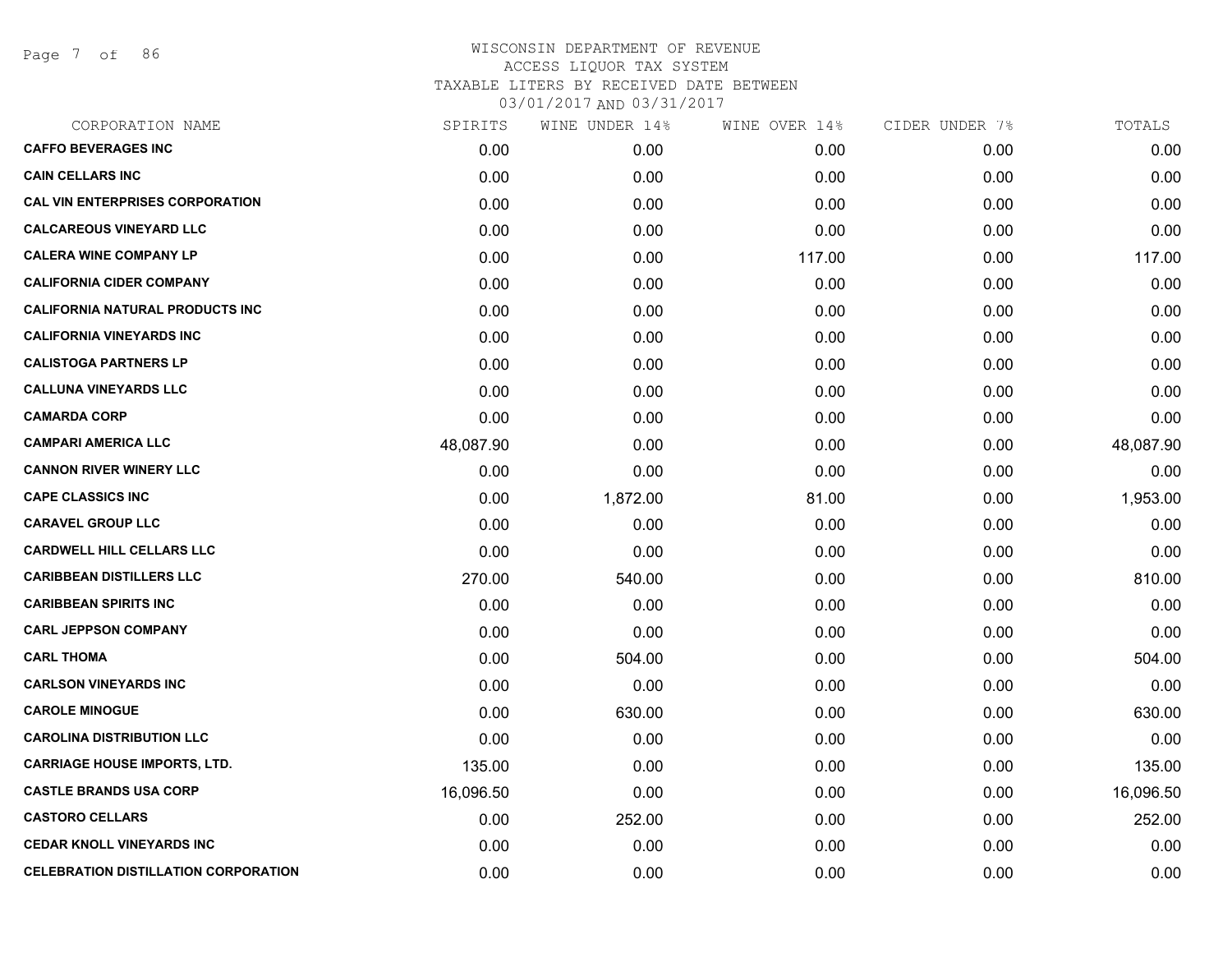Page 8 of 86

# WISCONSIN DEPARTMENT OF REVENUE ACCESS LIQUOR TAX SYSTEM TAXABLE LITERS BY RECEIVED DATE BETWEEN

| CORPORATION NAME                      | SPIRITS   | WINE UNDER 14% | WINE OVER 14% | CIDER UNDER 7% | TOTALS    |
|---------------------------------------|-----------|----------------|---------------|----------------|-----------|
| <b>CELLAR D LLC</b>                   | 0.00      | 0.00           | 0.00          | 0.00           | 0.00      |
| <b>CELLARS INTERNATIONAL INC</b>      | 0.00      | 133.16         | 0.00          | 0.00           | 133.16    |
| <b>CELLIER WINES DISTRIBUTING INC</b> | 0.00      | 0.00           | 0.00          | 0.00           | 0.00      |
| <b>CELLO VIA INC</b>                  | 0.00      | 0.00           | 0.00          | 0.00           | 0.00      |
| <b>CENTER VALLEY ORCHARDS LLC</b>     | 0.00      | 0.00           | 0.00          | 0.00           | 0.00      |
| <b>CHAISE VENTURES INC</b>            | 0.00      | 0.00           | 0.00          | 0.00           | 0.00      |
| <b>CHANNING DAUGHTERS WINERY LLC</b>  | 0.00      | 0.00           | 0.00          | 0.00           | 0.00      |
| <b>CHAPPELLET WINERY INC</b>          | 0.00      | 0.00           | 0.00          | 0.00           | 0.00      |
| <b>CHARBAUT AMERICA INC</b>           | 0.00      | 0.00           | 0.00          | 0.00           | 0.00      |
| <b>CHARLES &amp; MARTHA BARRA</b>     | 0.00      | 117.00         | 9.00          | 0.00           | 126.00    |
| <b>CHARLES JACQUIN ET CIE INC</b>     | 19,948.16 | 0.00           | 278.96        | 0.00           | 20,227.12 |
| <b>CHARLES NEAL SELECTIONS INC</b>    | 0.00      | 0.00           | 0.00          | 0.00           | 0.00      |
| <b>CHARLES REININGER LLC</b>          | 0.00      | 0.00           | 0.00          | 0.00           | 0.00      |
| <b>CHATEAU BARNABY LLC</b>            | 0.00      | 0.00           | 0.00          | 0.00           | 0.00      |
| <b>CHATEAU DIANA LLC</b>              | 0.00      | 1,322.83       | 189.00        | 0.00           | 1,511.83  |
| <b>CHATHAM IMPORTS INC</b>            | 787.50    | 0.00           | 0.00          | 0.00           | 787.50    |
| <b>CHEHALEM INC</b>                   | 0.00      | 63.00          | 441.00        | 0.00           | 504.00    |
| <b>CHICAGO DISTILLING COMPANY LLC</b> | 0.00      | 0.00           | 0.00          | 0.00           | 0.00      |
| <b>CHOYA UMESHU USA INC</b>           | 0.00      | 189.00         | 264.00        | 0.00           | 453.00    |
| <b>CHRISTIAN P SCHAEFER</b>           | 0.00      | 0.00           | 0.00          | 0.00           | 0.00      |
| <b>CHRISTOPHER DRAKE WHITCRAFT</b>    | 0.00      | 0.00           | 0.00          | 0.00           | 0.00      |
| <b>CHRISTOPHER F PITTENGER</b>        | 0.00      | 0.00           | 0.00          | 0.00           | 0.00      |
| <b>CHRISTOPHER FIGGINS</b>            | 0.00      | 0.00           | 0.00          | 0.00           | 0.00      |
| <b>CHRISTOPHER J FLOOD</b>            | 0.00      | 0.00           | 0.00          | 0.00           | 0.00      |
| <b>CHRISTOPHER M JAMES</b>            | 0.00      | 0.00           | 0.00          | 0.00           | 0.00      |
| <b>CHRISTOPHER MICHAEL WINES LLC</b>  | 0.00      | 126.00         | 0.00          | 0.00           | 126.00    |
| <b>CLAAR CELLARS LLC</b>              | 0.00      | 0.00           | 0.00          | 0.00           | 0.00      |
| <b>CLARA STREET COMPANY</b>           | 0.00      | 0.00           | 0.00          | 0.00           | 0.00      |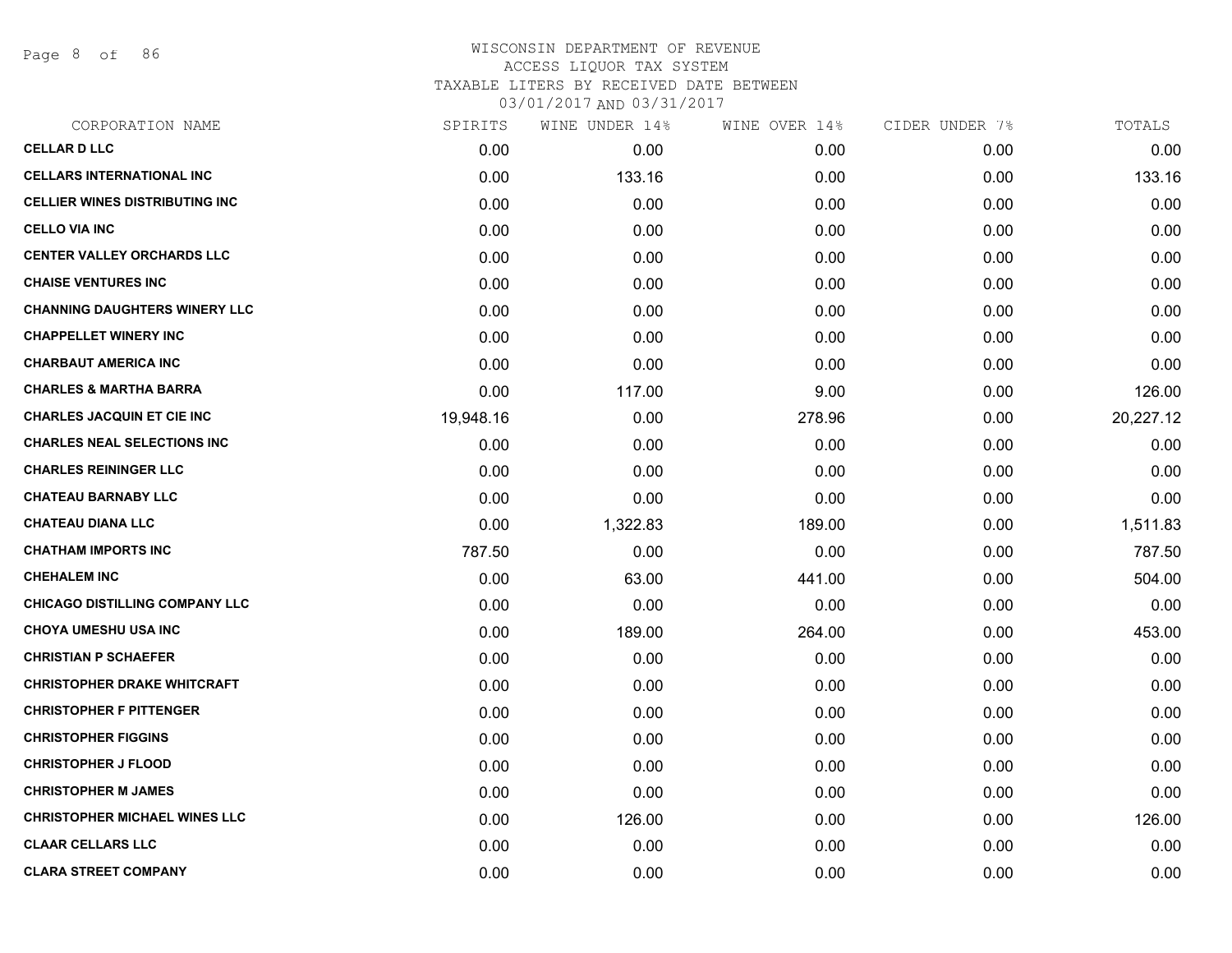Page 9 of 86

### WISCONSIN DEPARTMENT OF REVENUE ACCESS LIQUOR TAX SYSTEM TAXABLE LITERS BY RECEIVED DATE BETWEEN

| CORPORATION NAME                             | SPIRITS   | WINE UNDER 14% | WINE OVER 14% | CIDER UNDER 7% | TOTALS     |
|----------------------------------------------|-----------|----------------|---------------|----------------|------------|
| <b>CLASSIC WINE IMPORTS INC</b>              | 1,237.20  | 369.00         | 0.00          | 0.00           | 1,606.20   |
| <b>CLASSICAL WINES FROM SPAIN LTD</b>        | 0.00      | 0.00           | 0.00          | 0.00           | 0.00       |
| <b>CLENDENENLINDQUIST VINTNERS</b>           | 0.00      | 0.00           | 0.00          | 0.00           | 0.00       |
| <b>CLINE CELLARS INC</b>                     | 0.00      | 1,701.00       | 1,260.00      | 0.00           | 2,961.00   |
| <b>CLINE SISTERS IMPORTS LLC</b>             | 0.00      | 360.00         | 0.00          | 0.00           | 360.00     |
| <b>CLINT PROPERTIES INC</b>                  | 0.00      | 0.00           | 0.00          | 0.00           | 0.00       |
| <b>CLOS DU VAL WINE CO LTD</b>               | 0.00      | 63.00          | 0.00          | 0.00           | 63.00      |
| <b>COCKERELL WINE CONSULTING LLC</b>         | 0.00      | 0.00           | 0.00          | 0.00           | 0.00       |
| <b>CODY T WRIGHT</b>                         | 0.00      | 0.00           | 0.00          | 0.00           | 0.00       |
| <b>COHO WINES LLC</b>                        | 0.00      | 0.00           | 0.00          | 0.00           | 0.00       |
| <b>COLORADO CIDER COMPANY LLC</b>            | 0.00      | 0.00           | 0.00          | 0.00           | 0.00       |
| <b>CONSTELLATION BRANDS INC</b>              | 90,927.60 | 342,556.87     | 17,413.31     | 0.00           | 450,897.78 |
| <b>COOL HAND VINEYARDS LLC</b>               | 0.00      | 90.00          | 162.00        | 0.00           | 252.00     |
| <b>COPA CACHACA CORPORATION</b>              | 0.00      | 0.00           | 0.00          | 0.00           | 0.00       |
| <b>COPA FINA WINE IMPORTS LLC</b>            | 0.00      | 0.00           | 0.00          | 0.00           | 0.00       |
| <b>COPPER &amp; KINGS AMERICAN BRANDY CO</b> | 594.00    | 0.00           | 0.00          | 0.00           | 594.00     |
| <b>COPPER CANE LLC</b>                       | 0.00      | 0.00           | 0.00          | 0.00           | 0.00       |
| <b>CORA IMPORTS LTD</b>                      | 0.00      | 0.00           | 0.00          | 0.00           | 0.00       |
| <b>CORDELINA WINE COMPANY LLC</b>            | 0.00      | 0.00           | 0.00          | 0.00           | 0.00       |
| <b>CORK ALLIANCE INC</b>                     | 0.00      | 0.00           | 0.00          | 0.00           | 0.00       |
| <b>CORNERSTONE CELLARS INC</b>               | 0.00      | 0.00           | 0.00          | 0.00           | 0.00       |
| <b>COUP DE FOUDRE LLC</b>                    | 0.00      | 0.00           | 0.00          | 0.00           | 0.00       |
| <b>COURAGEOUS INC</b>                        | 0.00      | 0.00           | 0.00          | 0.00           | 0.00       |
| <b>CRACOVIA BRANDS INC</b>                   | 66.00     | 12.00          | 0.00          | 0.00           | 78.00      |
| <b>CRAFTED ARTISAN MEADERY LLC</b>           | 0.00      | 0.00           | 0.00          | 0.00           | 0.00       |
| <b>CRAIG JAFFURS</b>                         | 0.00      | 0.00           | 0.00          | 0.00           | 0.00       |
| <b>CRAIG S HANDLY</b>                        | 0.00      | 0.00           | 0.00          | 0.00           | 0.00       |
| <b>CREATIVE WINE CONCEPTS INC</b>            | 0.00      | 0.00           | 0.00          | 0.00           | 0.00       |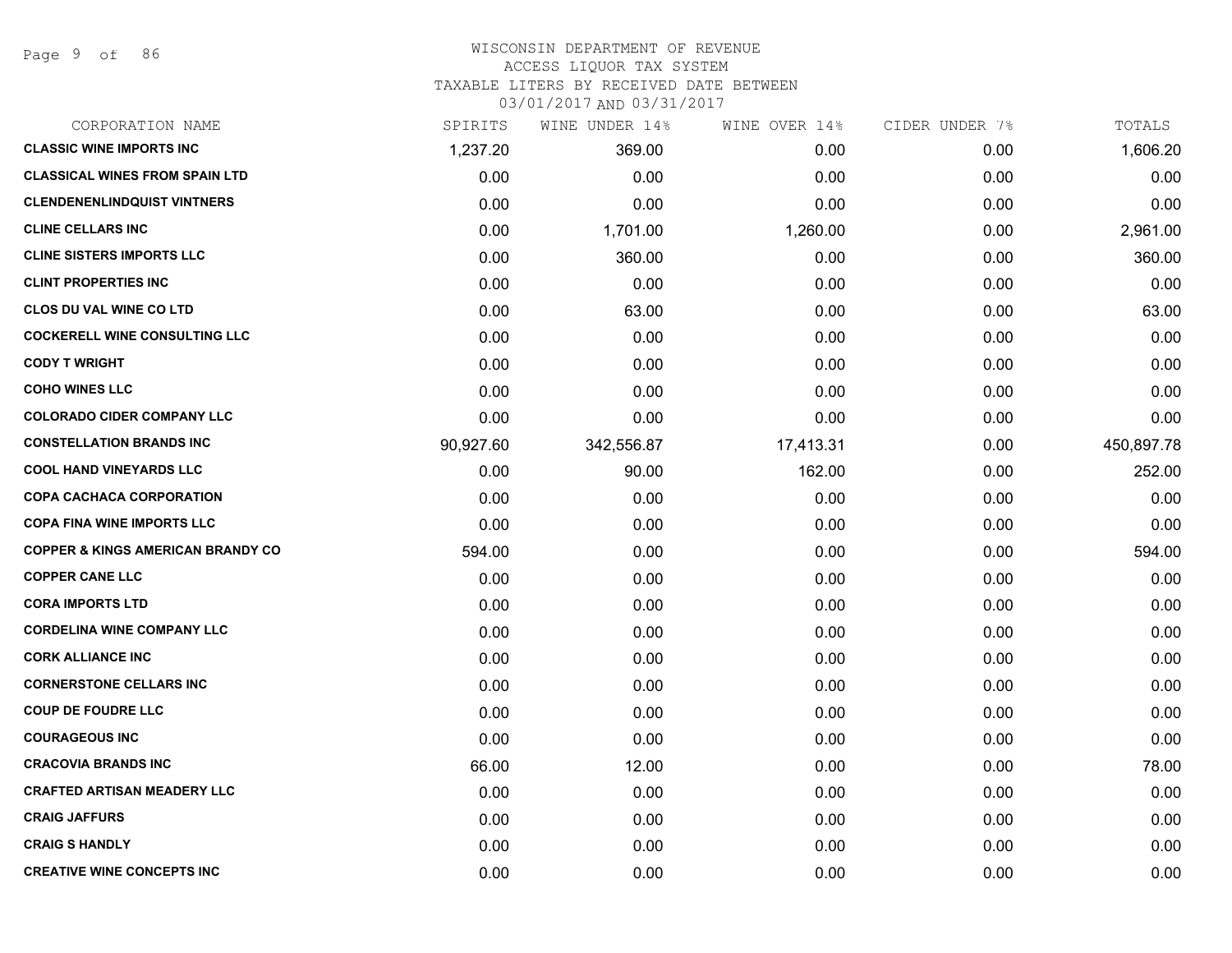Page 10 of 86

#### WISCONSIN DEPARTMENT OF REVENUE ACCESS LIQUOR TAX SYSTEM

TAXABLE LITERS BY RECEIVED DATE BETWEEN

| CORPORATION NAME                        | SPIRITS | WINE UNDER 14% | WINE OVER 14% | CIDER UNDER 7% | TOTALS    |
|-----------------------------------------|---------|----------------|---------------|----------------|-----------|
| <b>CREW WINE COMPANY LLC</b>            | 0.00    | 1,386.00       | 378.00        | 0.00           | 1,764.00  |
| <b>CRIBARI VINEYARDS INC</b>            | 0.00    | 0.00           | 0.00          | 0.00           | 0.00      |
| <b>CRIMSON WINE GROUP LTD</b>           | 0.00    | 0.00           | 0.00          | 0.00           | 0.00      |
| <b>CRISPIN CIDER COMPANY</b>            | 0.00    | 0.00           | 0.00          | 0.00           | 0.00      |
| <b>CRISTOM VINEYARDS INC</b>            | 0.00    | 126.00         | 0.00          | 0.00           | 126.00    |
| <b>CROWN POINT WINERY LLC</b>           | 0.00    | 0.00           | 0.00          | 0.00           | 0.00      |
| <b>CROWN VALLEY WINERY INC</b>          | 0.00    | 0.00           | 0.00          | 0.00           | 0.00      |
| <b>CULT OF 8</b>                        | 0.00    | 1,089.00       | 315.00        | 0.00           | 1,404.00  |
| <b>CULTIVATE WINES LLC</b>              | 0.00    | 126.00         | 0.00          | 0.00           | 126.00    |
| <b>CUSHMAN WINERY CORPORATION</b>       | 0.00    | 0.00           | 0.00          | 0.00           | 0.00      |
| <b>CUTLER'S ARTISAN SPIRITS INC</b>     | 0.00    | 0.00           | 0.00          | 0.00           | 0.00      |
| <b>CUTWATER SPIRITS LLC</b>             | 0.00    | 0.00           | 0.00          | 0.00           | 0.00      |
| <b>CUVAISON INC</b>                     | 0.00    | 0.00           | 0.00          | 0.00           | 0.00      |
| <b>D &amp; D VINEYARDS INC</b>          | 0.00    | 0.00           | 0.00          | 0.00           | 0.00      |
| <b>D &amp; J F CELLARS INC</b>          | 0.00    | 0.00           | 0.00          | 0.00           | 0.00      |
| <b>D.G.L. DISTRIBUTORS, INC</b>         | 4.50    | 18.00          | 0.00          | 0.00           | 22.50     |
| <b>DAEDALUS CELLARS CO</b>              | 0.00    | 0.00           | 0.00          | 0.00           | 0.00      |
| <b>DAN CAREY</b>                        | 0.00    | 0.00           | 0.00          | 0.00           | 0.00      |
| <b>DANCING COYOTE WINES</b>             | 0.00    | 176.00         | 0.00          | 0.00           | 176.00    |
| <b>DANIEL SCHOENFELD</b>                | 0.00    | 0.00           | 0.00          | 0.00           | 0.00      |
| <b>DANNY RAKOVIC</b>                    | 0.00    | 0.00           | 0.00          | 0.00           | 0.00      |
| <b>DAOU VINEYARDS LLC</b>               | 0.00    | 0.00           | 140.28        | 0.00           | 140.28    |
| <b>DAQUINO ITALIAN IMPORTING CO INC</b> | 0.00    | 0.00           | 0.00          | 0.00           | 0.00      |
| <b>DARIOUSH KHALEDI WINERY LLC</b>      | 0.00    | 0.00           | 9.00          | 0.00           | 9.00      |
| <b>DAVID ARTHUR VINEYARDS LLC</b>       | 0.00    | 0.00           | 0.00          | 0.00           | 0.00      |
| <b>DAVID B POTTER</b>                   | 0.00    | 0.00           | 0.00          | 0.00           | 0.00      |
| <b>DAVID N RAYNE</b>                    | 988.65  | 22,020.74      | 3,023.25      | 0.00           | 26,032.64 |
| <b>DAVID R BARNES</b>                   | 0.00    | 0.00           | 0.00          | 0.00           | 0.00      |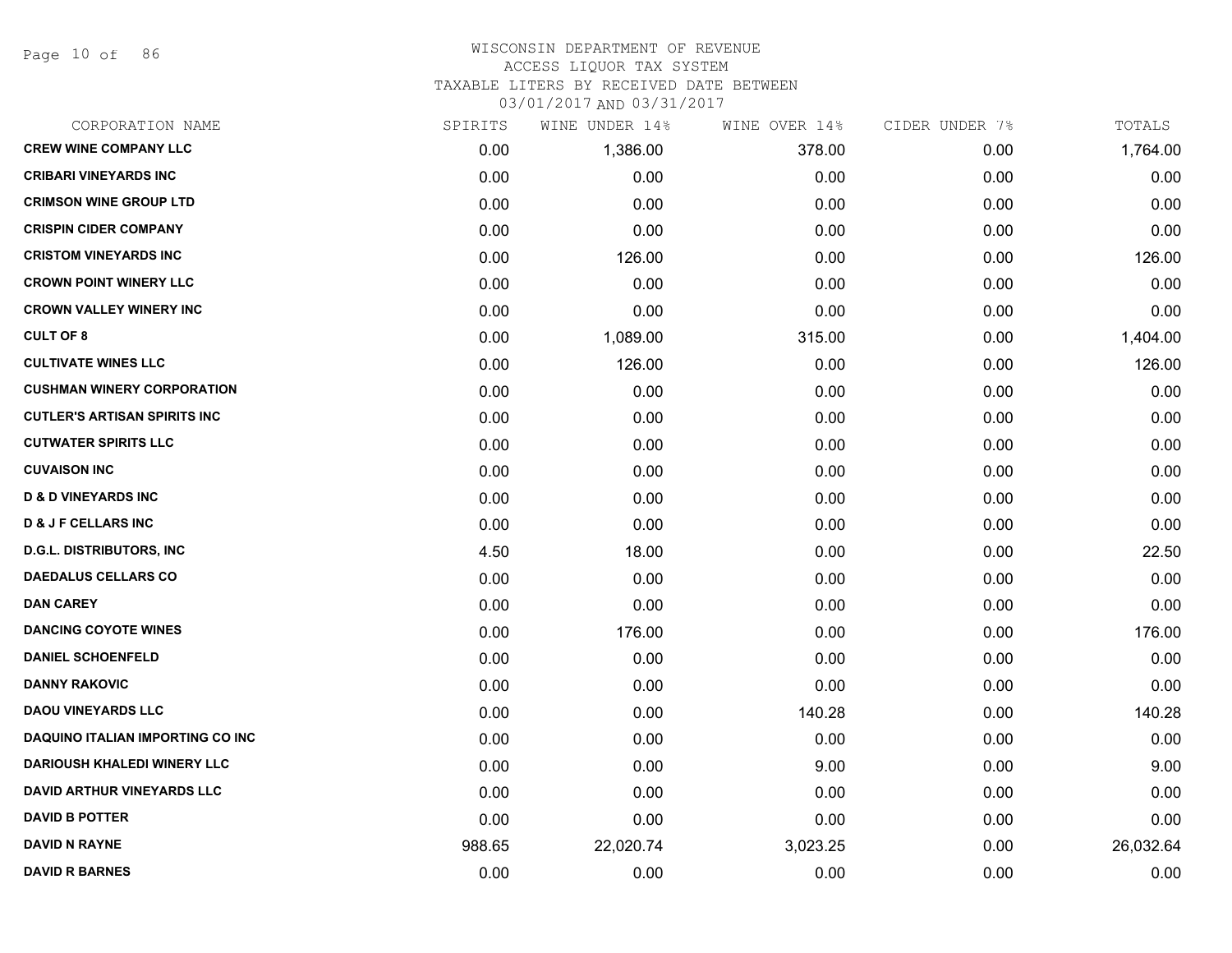Page 11 of 86

#### WISCONSIN DEPARTMENT OF REVENUE ACCESS LIQUOR TAX SYSTEM

TAXABLE LITERS BY RECEIVED DATE BETWEEN

| CORPORATION NAME                                              | SPIRITS    | WINE UNDER 14% | WINE OVER 14% | CIDER UNDER 7% | TOTALS     |
|---------------------------------------------------------------|------------|----------------|---------------|----------------|------------|
| <b>DAVIDS PINOT VINEYARDS INC</b>                             | 0.00       | 0.00           | 0.00          | 0.00           | 0.00       |
| DE MAISON SELECTIONS INC                                      | 13.50      | 810.00         | 18.00         | 0.00           | 841.50     |
| <b>DEANNA BASTIANICH</b>                                      | 0.00       | 378.00         | 0.00          | 0.00           | 378.00     |
| <b>DELEGAT USA INC</b>                                        | 0.00       | 0.00           | 0.00          | 0.00           | 0.00       |
| <b>DELIA E RODRIGUEZ</b>                                      | 0.00       | 0.00           | 0.00          | 0.00           | 0.00       |
| <b>DELICATO VINEYARDS INC</b>                                 | 0.00       | 124,023.00     | 9,909.00      | 0.00           | 133,932.00 |
| <b>DELILLE CELLARS LLC</b>                                    | 0.00       | 0.00           | 0.00          | 0.00           | 0.00       |
| DEMERARA DISTILLERS (USA) INC                                 | 0.00       | 0.00           | 0.00          | 0.00           | 0.00       |
| <b>DEROSE WINERY INC</b>                                      | 0.00       | 0.00           | 405.00        | 0.00           | 405.00     |
| <b>DERRICK C MANCINI</b>                                      | 0.00       | 0.00           | 0.00          | 0.00           | 0.00       |
| <b>DIAGEO AMERICAS INC</b>                                    | 361,005.85 | 0.00           | 0.00          | 0.00           | 361,005.85 |
| <b>DIAMOND IMPORTERS INC</b>                                  | 0.00       | 0.00           | 0.00          | 0.00           | 0.00       |
| <b>DIRTY IMPORTS LLC</b>                                      | 0.00       | 0.00           | 0.00          | 0.00           | 0.00       |
| DISARONNO INTERNATIONAL LLC                                   | 51.00      | 0.00           | 0.00          | 0.00           | 51.00      |
| DISTILLERY NO. 209 LTD NAPA CALIFORNIA                        | 0.00       | 0.00           | 0.00          | 0.00           | 0.00       |
| <b>DIVOT ENTERPRISES LLC</b>                                  | 0.00       | 0.00           | 0.00          | 0.00           | 0.00       |
| <b>DOMAINE DE LA TERRE ROUGE LTD</b>                          | 0.00       | 0.00           | 0.00          | 0.00           | 0.00       |
| <b>DOMAINE DE MARIA SOTER LLC</b>                             | 0.00       | 0.00           | 0.00          | 0.00           | 0.00       |
| <b>DOMAINE MB LLC</b>                                         | 0.00       | 0.00           | 0.00          | 0.00           | 0.00       |
| <b>DOMAINE SELECT WINE &amp; SPIRITS LLC</b>                  | 0.00       | 0.00           | 0.00          | 0.00           | 0.00       |
| <b>DOMAINE SERENE VINEYARDS &amp; WINERY INC</b>              | 0.00       | 180.00         | 0.00          | 0.00           | 180.00     |
| <b>DOMAINE ST GEORGE</b>                                      | 0.00       | 0.00           | 0.00          | 0.00           | 0.00       |
| DON SEBASTIANI & SONS INTERNATIONAL WINE<br><b>NEGOCIANTS</b> | 0.00       | 7,128.00       | 126.00        | 0.00           | 7,254.00   |
| <b>DONALD PHILLIPS HILL JR</b>                                | 0.00       | 0.00           | 0.00          | 0.00           | 0.00       |
| <b>DOUBLE DIAMOND DISTILLERY LLC</b>                          | 0.00       | 0.00           | 0.00          | 0.00           | 0.00       |
| <b>DOUBLE DOWN SPIRITS LLC</b>                                | 126.00     | 0.00           | 0.00          | 0.00           | 126.00     |
| DOYNA LTD                                                     | 0.00       | 0.00           | 0.00          | 0.00           | 0.00       |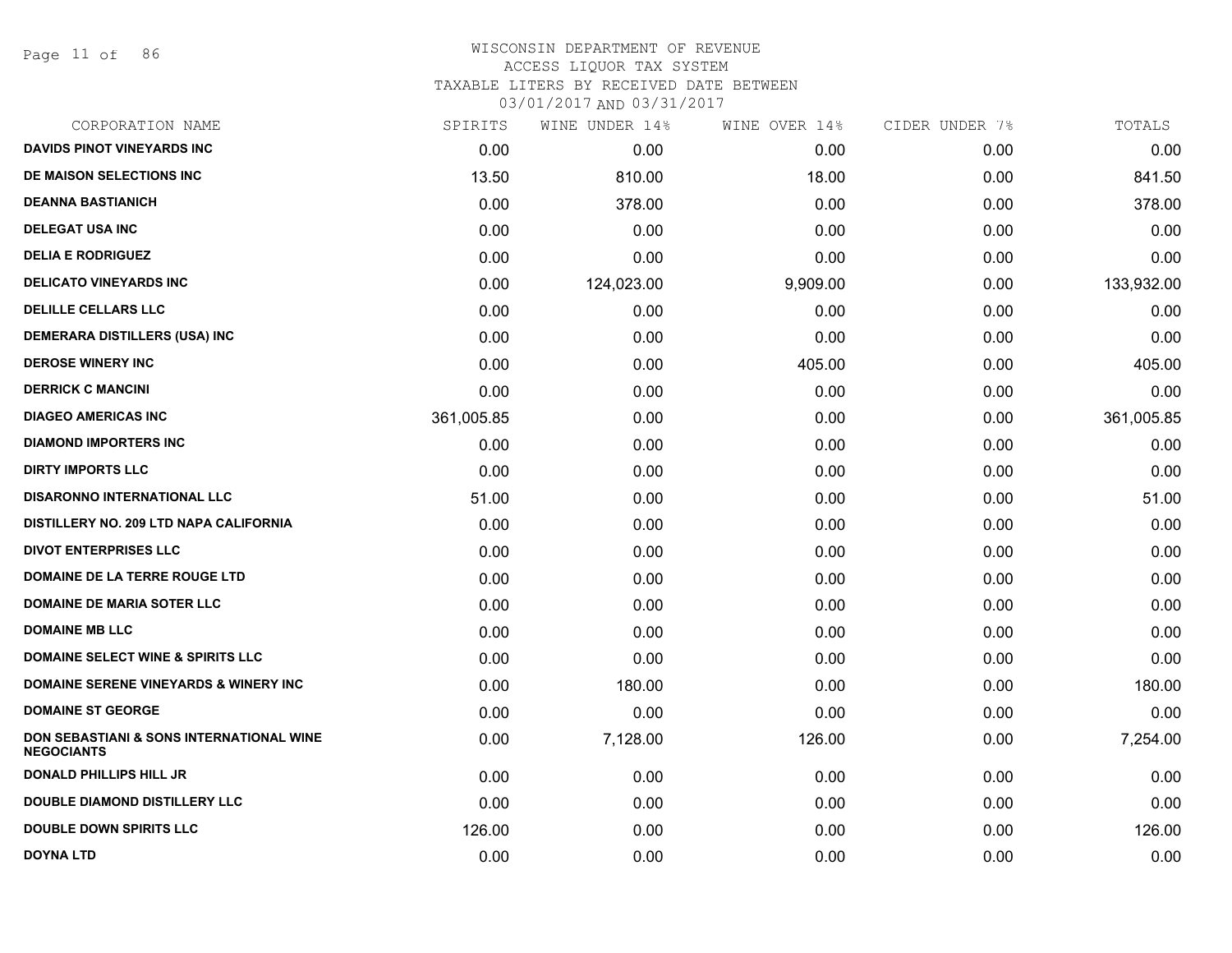Page 12 of 86

# WISCONSIN DEPARTMENT OF REVENUE

# ACCESS LIQUOR TAX SYSTEM

TAXABLE LITERS BY RECEIVED DATE BETWEEN

| CORPORATION NAME                        | SPIRITS    | WINE UNDER 14% | WINE OVER 14% | CIDER UNDER 7% | TOTALS     |
|-----------------------------------------|------------|----------------|---------------|----------------|------------|
| DREYER WINE LLC                         | 0.00       | 504.00         | 63.00         | 0.00           | 567.00     |
| <b>DREYFUS ASHBY INC</b>                | 18.00      | 882.00         | 67.50         | 0.00           | 967.50     |
| <b>DRINKS AMERICAS INC</b>              | 0.00       | 0.00           | 0.00          | 0.00           | 0.00       |
| DRY CREEK VINEYARD INC                  | 0.00       | 36.00          | 0.00          | 0.00           | 36.00      |
| DRY FLY DISTILLING INC                  | 0.00       | 0.00           | 0.00          | 0.00           | 0.00       |
| <b>DUCKHORN WINE COMPANY</b>            | 0.00       | 435.00         | 1,404.00      | 0.00           | 1,839.00   |
| DUGGANS DISTILLERS PRODUCTS CORPORATION | 0.00       | 0.00           | 0.00          | 0.00           | 0.00       |
| <b>DUMOL WINERY LLC</b>                 | 0.00       | 0.00           | 0.00          | 0.00           | 0.00       |
| <b>DUNHAM CELLARS LLC</b>               | 0.00       | 0.00           | 0.00          | 0.00           | 0.00       |
| <b>DUNN VINEYARDS LLC</b>               | 0.00       | 0.00           | 0.00          | 0.00           | 0.00       |
| DUTTON GOLDFIELD WINERY LLC             | 0.00       | 0.00           | 0.00          | 0.00           | 0.00       |
| <b>DV SPIRITS LLC</b>                   | 4,626.00   | 0.00           | 0.00          | 0.00           | 4,626.00   |
| <b>E &amp; J GALLO WINERY</b>           | 102,705.60 | 806,999.90     | 33,556.50     | 0.00           | 943,262.00 |
| <b>EAGLE EYE IMPORTS LLC</b>            | 0.00       | 76.08          | 0.00          | 0.00           | 76.08      |
| <b>EAGLES LANDING WINERY LLC</b>        | 0.00       | 416.25         | 0.00          | 0.00           | 416.25     |
| <b>EASTERN LIQUORS USA INC</b>          | 0.00       | 0.00           | 0.00          | 0.00           | 0.00       |
| <b>EBERLE WINERY LP</b>                 | 0.00       | 0.00           | 63.00         | 0.00           | 63.00      |
| <b>ECLIPSE ASSETS LLC</b>               | 0.00       | 0.00           | 0.00          | 0.00           | 0.00       |
| <b>ECOSUR GROUP LLC</b>                 | 0.00       | 0.00           | 0.00          | 0.00           | 0.00       |
| EHREN JORDAN WINE CELLARS LLC           | 0.00       | 117.00         | 198.00        | 0.00           | 315.00     |
| <b>EIGHT BOTTLES LLC</b>                | 0.00       | 0.00           | 0.00          | 0.00           | 0.00       |
| ELK COVE VINEYARDS INC                  | 0.00       | 0.00           | 0.00          | 0.00           | 0.00       |
| <b>ELV-OREGON LLC</b>                   | 0.00       | 0.00           | 0.00          | 0.00           | 0.00       |
| <b>ELYSE WINERY LLC</b>                 | 0.00       | 0.00           | 0.00          | 0.00           | 0.00       |
| <b>EMCO CHEMICAL DISTRIBUTORS, INC.</b> | 0.00       | 0.00           | 0.00          | 0.00           | 0.00       |
| <b>EMILIO GUGLIELMO WINERY INC</b>      | 0.00       | 0.00           | 0.00          | 0.00           | 0.00       |
| <b>EMPSON USA INC</b>                   | 0.00       | 11,292.00      | 0.00          | 0.00           | 11,292.00  |
| <b>ENOS VINEYARDS INC</b>               | 0.00       | 0.00           | 0.00          | 0.00           | 0.00       |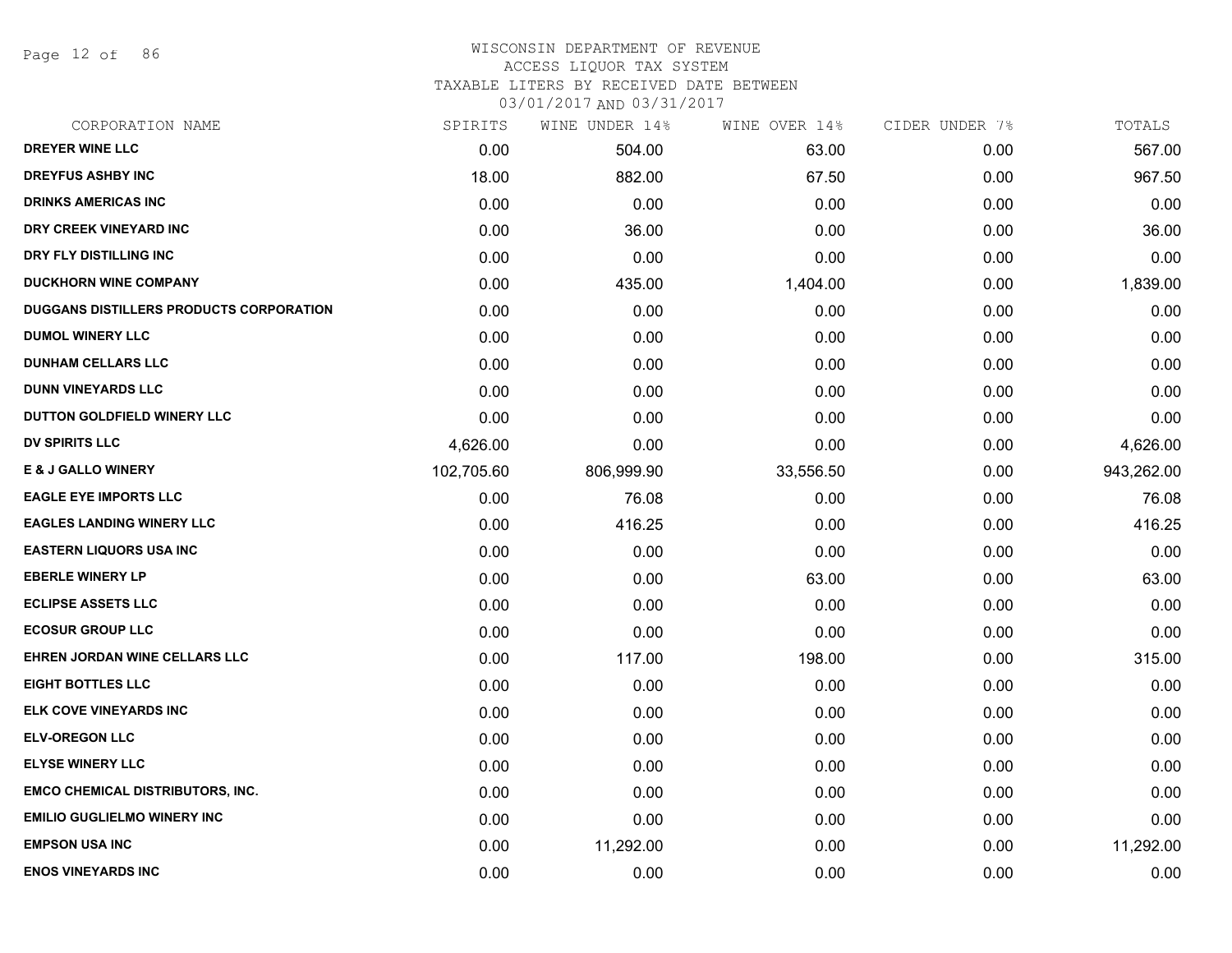Page 13 of 86

#### WISCONSIN DEPARTMENT OF REVENUE ACCESS LIQUOR TAX SYSTEM

# TAXABLE LITERS BY RECEIVED DATE BETWEEN

| CORPORATION NAME                                 | SPIRITS   | WINE UNDER 14% | WINE OVER 14% | CIDER UNDER 7% | TOTALS    |
|--------------------------------------------------|-----------|----------------|---------------|----------------|-----------|
| <b>ENOTEC IMPORTS INC</b>                        | 0.00      | 260.96         | 547.41        | 0.00           | 808.37    |
| <b>ENOVATION BRANDS INC</b>                      | 0.00      | 1,809.00       | 0.00          | 0.00           | 1,809.00  |
| <b>EPICUREAN WINES LLC</b>                       | 0.00      | 450.00         | 657.00        | 0.00           | 1,107.00  |
| <b>ERIC FLANAGAN</b>                             | 0.00      | 0.00           | 0.00          | 0.00           | 0.00      |
| ERIC TRUMP WINE MANUFACTURING LLC                | 0.00      | 0.00           | 0.00          | 0.00           | 0.00      |
| <b>ERNST A STORM</b>                             | 0.00      | 0.00           | 0.00          | 0.00           | 0.00      |
| <b>ESSER WINES LLC</b>                           | 0.00      | 0.00           | 0.00          | 0.00           | 0.00      |
| <b>EUGENE WINE CELLARS LLC</b>                   | 0.00      | 0.00           | 0.00          | 0.00           | 0.00      |
| <b>EUROPEAN IMPORTS &amp; EXPORTS LLC</b>        | 0.00      | 0.00           | 0.00          | 0.00           | 0.00      |
| <b>EUROPEAN WINE IMPORTS INC</b>                 | 0.00      | 0.00           | 0.00          | 0.00           | 0.00      |
| <b>EVAKI INC</b>                                 | 0.00      | 0.00           | 0.00          | 0.00           | 0.00      |
| EVESHAM WOOD VINEYARD AND WINERY LLC             | 0.00      | 0.00           | 0.00          | 0.00           | 0.00      |
| <b>EXCELSIOR WINE COMPANY LLC</b>                | 0.00      | 2,313.00       | 90.00         | 0.00           | 2,403.00  |
| <b>F KORBEL &amp; BROS INC</b>                   | 0.00      | 0.00           | 0.00          | 0.00           | 0.00      |
| F L NAVARRO LIMITED                              | 0.00      | 0.00           | 0.00          | 0.00           | 0.00      |
| <b>F&amp;F FINE WINES INTERNATIONAL INC</b>      | 0.00      | 166.68         | 0.00          | 0.00           | 166.68    |
| F.X. MAGNER SELECTIONS, INC.                     | 0.00      | 0.00           | 0.00          | 0.00           | 0.00      |
| <b>FANTIS IMPORTS INC</b>                        | 0.00      | 124.50         | 0.00          | 0.00           | 124.50    |
| <b>FAR NORTH SPIRITS INC</b>                     | 0.00      | 0.00           | 0.00          | 0.00           | 0.00      |
| <b>FASEL SHENSTONE LLC</b>                       | 0.00      | 0.00           | 132.00        | 0.00           | 132.00    |
| <b>FERRARI CARANO VINEYARDS &amp; WINERY LLC</b> | 0.00      | 135.00         | 409.50        | 0.00           | 544.50    |
| <b>FETZER VINEYARDS</b>                          | 0.00      | 5,237.52       | 378.00        | 0.00           | 5,615.52  |
| <b>FIDDLEHEAD CELLARS LP</b>                     | 0.00      | 3.00           | 0.00          | 0.00           | 3.00      |
| <b>FIFTH GENERATION INC</b>                      | 26,400.00 | 0.00           | 0.00          | 0.00           | 26,400.00 |
| FIFTY FOURTH STREET ENTERPRISES LLC              | 0.00      | 0.00           | 0.00          | 0.00           | 0.00      |
| <b>FIRE HOUSE LLC</b>                            | 0.00      | 33.29          | 16.64         | 0.00           | 49.93     |
| <b>FIRESTEED CORPORATION</b>                     | 0.00      | 0.00           | 0.00          | 0.00           | 0.00      |
| <b>FISHER VINEYARDS</b>                          | 0.00      | 0.00           | 0.00          | 0.00           | 0.00      |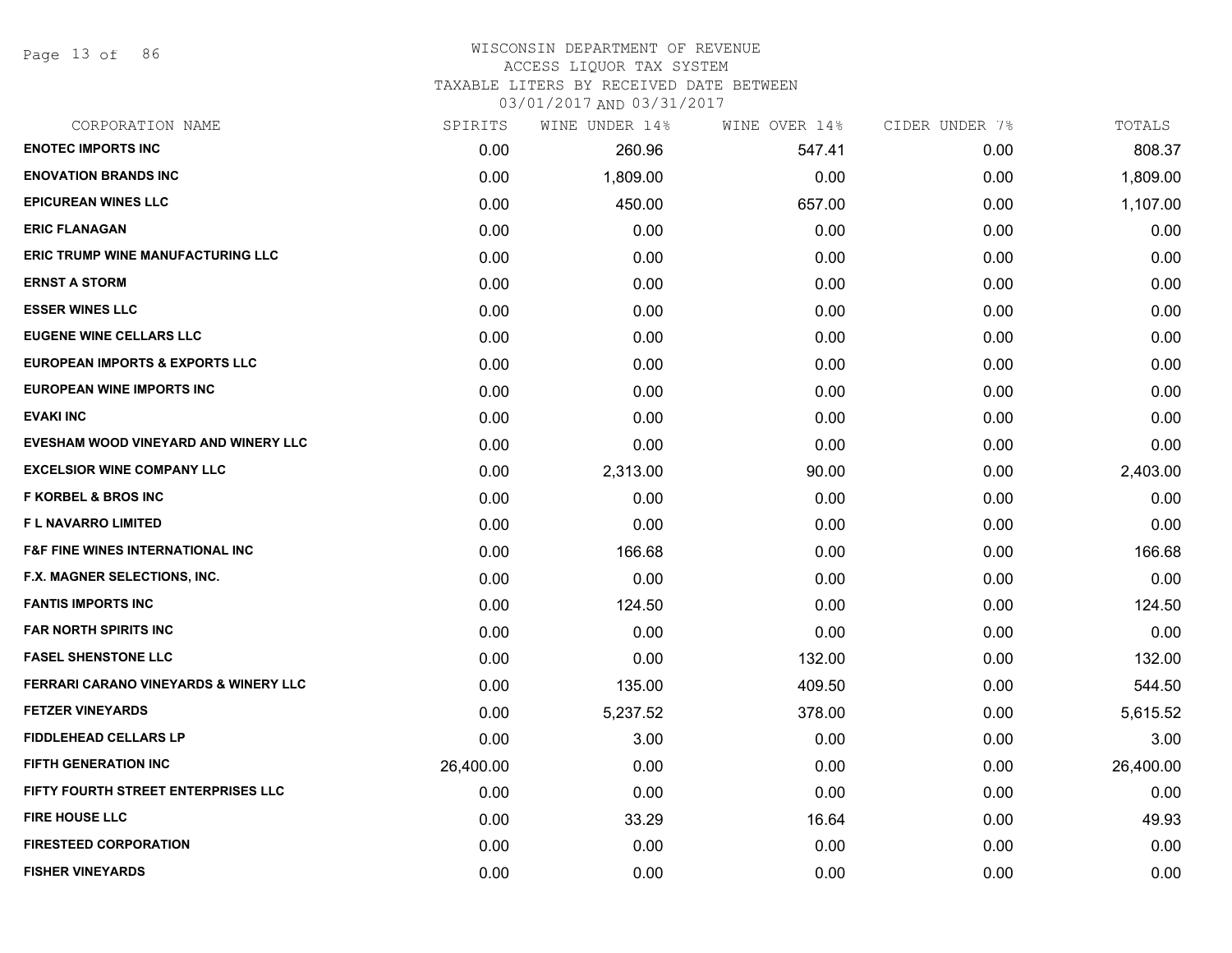Page 14 of 86

## WISCONSIN DEPARTMENT OF REVENUE ACCESS LIQUOR TAX SYSTEM TAXABLE LITERS BY RECEIVED DATE BETWEEN

| CORPORATION NAME                              | SPIRITS  | WINE UNDER 14% | WINE OVER 14% | CIDER UNDER 7% | TOTALS   |
|-----------------------------------------------|----------|----------------|---------------|----------------|----------|
| FJN FINE WINES LLC                            | 0.00     | 0.00           | 0.00          | 0.00           | 0.00     |
| <b>FLORA SPRINGS WINE COMPANY</b>             | 0.00     | 0.00           | 0.00          | 0.00           | 0.00     |
| <b>FN CELLARS LLC</b>                         | 0.00     | 0.00           | 94.50         | 0.00           | 94.50    |
| <b>FOLEY FAMILY WINES INC</b>                 | 40.50    | 7,502.84       | 549.00        | 0.00           | 8,092.34 |
| <b>FOLIO WINE COMPANY LLC</b>                 | 0.00     | 1,602.00       | 414.00        | 0.00           | 2,016.00 |
| FORT ROSS VINEYARD & WINERY LLC               | 0.00     | 0.00           | 0.00          | 0.00           | 0.00     |
| <b>FOUR BEARS WINERY LLC</b>                  | 0.00     | 503.99         | 0.00          | 0.00           | 503.99   |
| <b>FOUR DAUGHTERS VINEYARD AND WINERY LLC</b> | 0.00     | 0.00           | 0.00          | 1,325.18       | 1,325.18 |
| <b>FOUR ROSES DISTILLERY LLC</b>              | 2,473.50 | 0.00           | 0.00          | 0.00           | 2,473.50 |
| <b>FOWLES WINE USA INC</b>                    | 0.00     | 171.00         | 0.00          | 0.00           | 171.00   |
| <b>FOXEN VINEYARD INC</b>                     | 0.00     | 0.00           | 0.00          | 0.00           | 0.00     |
| <b>FRANCIS COPPOLA WINERY LLC</b>             | 0.00     | 2,772.00       | 504.00        | 0.00           | 3,276.00 |
| <b>FRANK FAMILY VINEYARDS LLC</b>             | 0.00     | 0.00           | 0.00          | 0.00           | 0.00     |
| <b>FRANK LIN DISTILLERS PRODUCTS LTD</b>      | 1,447.49 | 0.00           | 0.00          | 0.00           | 1,447.49 |
| <b>FRED C SCHERRER</b>                        | 0.00     | 0.00           | 0.00          | 0.00           | 0.00     |
| <b>FREDERICK WILDMAN &amp; SONS LTD</b>       | 438.00   | 7,873.50       | 494.98        | 0.00           | 8,806.48 |
| <b>FREELANCE WINES LLC</b>                    | 0.00     | 0.00           | 0.00          | 0.00           | 0.00     |
| <b>FREIXENET USA INC</b>                      | 0.00     | 1,277.78       | 0.00          | 0.00           | 1,277.78 |
| <b>FREY VINEYARDS LTD</b>                     | 0.00     | 0.00           | 0.00          | 0.00           | 0.00     |
| <b>FRIEND WINE MARKETING</b>                  | 0.00     | 0.00           | 0.00          | 0.00           | 0.00     |
| <b>FRITZ CELLARS INC</b>                      | 0.00     | 0.00           | 0.00          | 0.00           | 0.00     |
| <b>FROGS LEAP WINERY</b>                      | 0.00     | 643.50         | 0.00          | 0.00           | 643.50   |
| <b>FRONTIER CORPORATION</b>                   | 0.00     | 225.00         | 0.00          | 0.00           | 225.00   |
| <b>FRUIT OF THE VINES INC</b>                 | 0.00     | 441.05         | 0.00          | 0.00           | 441.05   |
| FULL THROTTLE SLOON SHINE LLC                 | 0.00     | 0.00           | 0.00          | 0.00           | 0.00     |
| <b>FULTON STREET BREWERY LLC</b>              | 0.00     | 0.00           | 0.00          | 0.00           | 0.00     |
| <b>G K SKAGGS INC</b>                         | 0.00     | 0.00           | 0.00          | 0.00           | 0.00     |
| G.S.W.C. INC.                                 | 0.00     | 0.00           | 0.00          | 0.00           | 0.00     |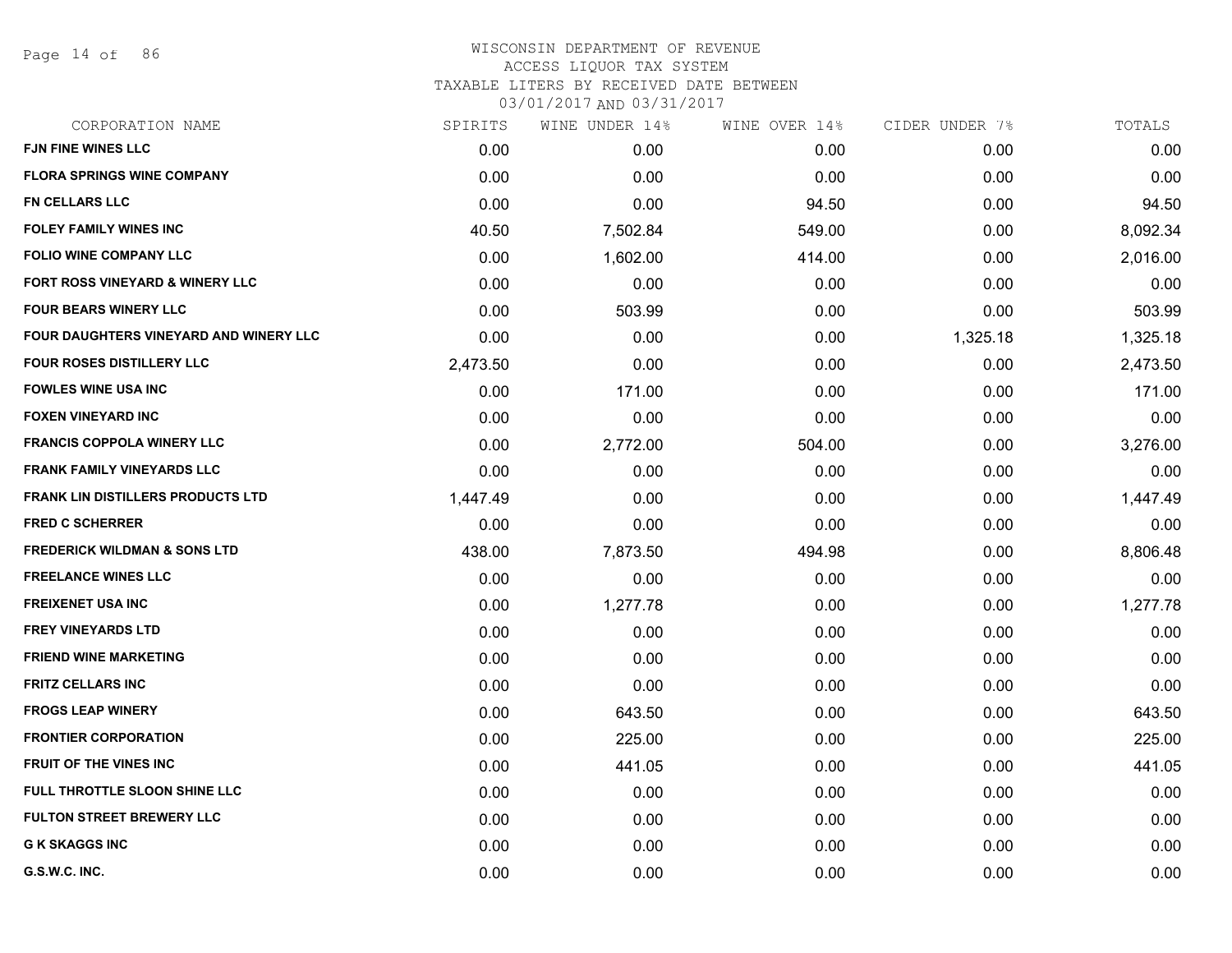Page 15 of 86

## WISCONSIN DEPARTMENT OF REVENUE ACCESS LIQUOR TAX SYSTEM

TAXABLE LITERS BY RECEIVED DATE BETWEEN

| CORPORATION NAME                                    | SPIRITS | WINE UNDER 14% | WINE OVER 14% | CIDER UNDER 7% | TOTALS   |
|-----------------------------------------------------|---------|----------------|---------------|----------------|----------|
| <b>GAMBA VINEYARDS AND WINERY LLC</b>               | 0.00    | 0.00           | 0.00          | 0.00           | 0.00     |
| <b>GAMBLE FAMILY VINEYARDS LLC</b>                  | 0.00    | 0.00           | 0.00          | 0.00           | 0.00     |
| <b>GENERATIONS OF SONOMA LLC</b>                    | 0.00    | 0.00           | 0.00          | 0.00           | 0.00     |
| <b>GENESEO PARTNERS LP</b>                          | 0.00    | 0.00           | 0.00          | 0.00           | 0.00     |
| <b>GEORGE BOZIC JR</b>                              | 963.00  | 48.00          | 0.00          | 0.00           | 1,011.00 |
| <b>GERBER, GERBER &amp; GERBER DISCLAIMER TRUST</b> | 0.00    | 873.00         | 0.00          | 0.00           | 873.00   |
| <b>GF WINES LLC</b>                                 | 0.00    | 9.00           | 0.00          | 0.00           | 9.00     |
| <b>GH HOLDINGS LP</b>                               | 0.00    | 0.00           | 0.00          | 0.00           | 0.00     |
| <b>GIBSON WINE COMPANY</b>                          | 0.00    | 0.00           | 0.00          | 0.00           | 0.00     |
| GILBERT CELLARS LLC                                 | 0.00    | 0.00           | 0.00          | 0.00           | 0.00     |
| <b>GLOBAL SPIRITS USA LLC</b>                       | 0.00    | 0.00           | 0.00          | 0.00           | 0.00     |
| <b>GLOBAL VINEYARD IMPORTERS INC</b>                | 0.00    | 0.00           | 0.00          | 0.00           | 0.00     |
| <b>GLUNZ FAMILY WINERY &amp; CELLARS INC</b>        | 0.00    | 0.00           | 0.00          | 0.00           | 0.00     |
| <b>GMS WINERY LLC</b>                               | 0.00    | 0.00           | 0.00          | 0.00           | 0.00     |
| <b>GNEKOW FAMILY WINERY LLC</b>                     | 0.00    | 0.00           | 0.00          | 0.00           | 0.00     |
| <b>GOAMERICAGO BEVERAGES LLC</b>                    | 0.00    | 0.00           | 0.00          | 0.00           | 0.00     |
| <b>GOLDSCHMIDT VINEYARDS LLC</b>                    | 0.00    | 0.00           | 0.00          | 0.00           | 0.00     |
| <b>GONZAGUE &amp; CLAIRE LURTON VINEYARDS INC</b>   | 0.00    | 31.50          | 0.00          | 0.00           | 31.50    |
| <b>GOOSE RIDGE LLC</b>                              | 0.00    | 207.00         | 189.00        | 0.00           | 396.00   |
| <b>GORDON BROTHERS CELLARS INC</b>                  | 0.00    | 0.00           | 0.00          | 0.00           | 0.00     |
| <b>GRAPE SOLUTIONS INC</b>                          | 0.00    | 0.00           | 0.00          | 0.00           | 0.00     |
| <b>GRAPE VISIONS LLC</b>                            | 0.00    | 0.00           | 0.00          | 0.00           | 0.00     |
| <b>GRAPES OF SPAIN INC</b>                          | 0.00    | 0.00           | 0.00          | 0.00           | 0.00     |
| <b>GREAT DOMAINS &amp; ESTATES LLC</b>              | 0.00    | 0.00           | 0.00          | 0.00           | 0.00     |
| <b>GREG &amp; GREG INC</b>                          | 0.00    | 0.00           | 0.00          | 0.00           | 0.00     |
| <b>GREG &amp; PAM HARRINGTON WINES LLC</b>          | 0.00    | 0.00           | 0.00          | 0.00           | 0.00     |
| <b>GREG KRILL</b>                                   | 0.00    | 0.00           | 0.00          | 0.00           | 0.00     |
| <b>GREG SANDERS</b>                                 | 0.00    | 0.00           | 0.00          | 0.00           | 0.00     |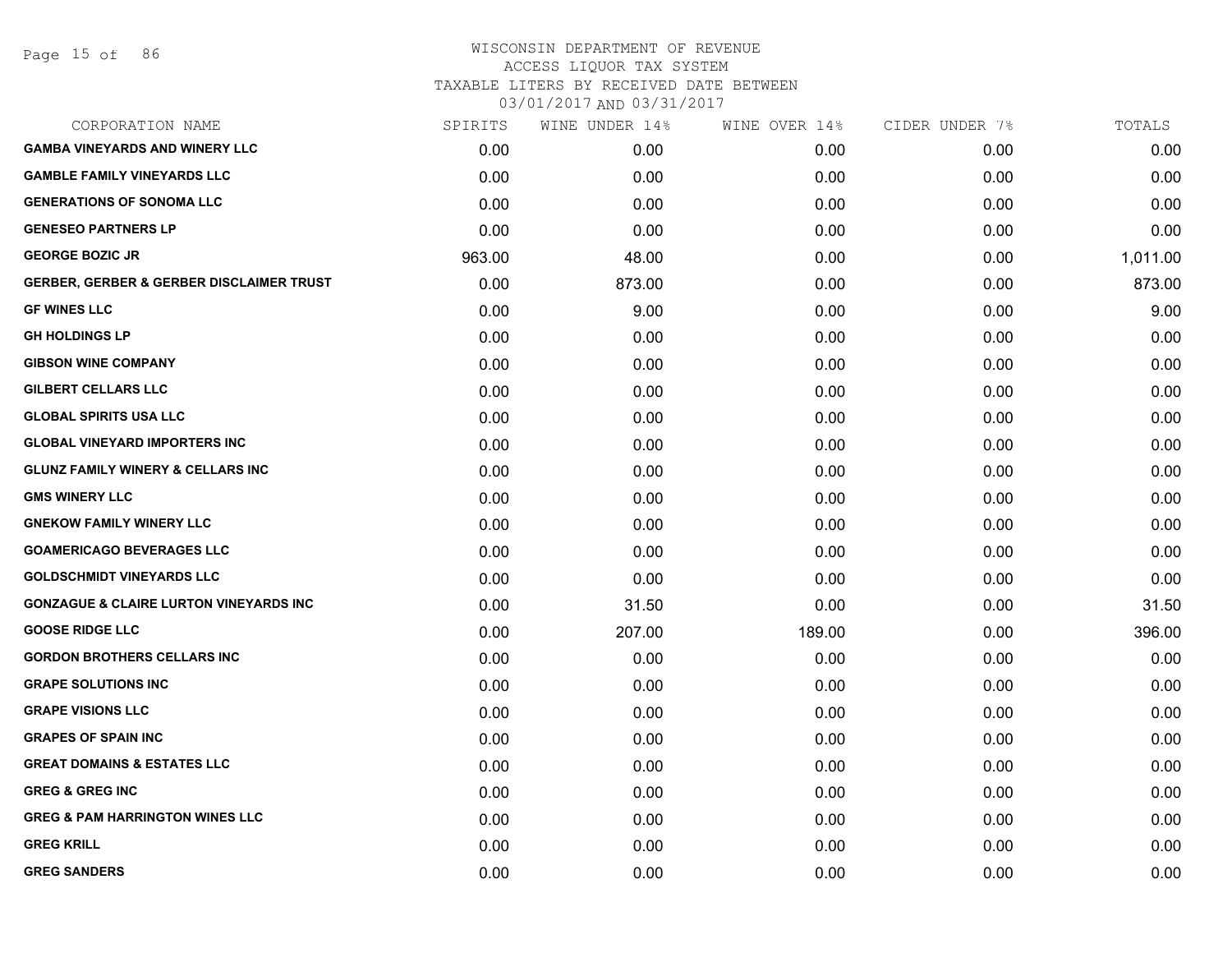Page 16 of 86

# WISCONSIN DEPARTMENT OF REVENUE ACCESS LIQUOR TAX SYSTEM TAXABLE LITERS BY RECEIVED DATE BETWEEN

| CORPORATION NAME                        | SPIRITS    | WINE UNDER 14% | WINE OVER 14% | CIDER UNDER 7% | TOTALS     |
|-----------------------------------------|------------|----------------|---------------|----------------|------------|
| <b>GREGORY F BUONOCORE</b>              | 0.00       | 108.00         | 45.00         | 0.00           | 153.00     |
| <b>GREGORY GRAZIANO</b>                 | 0.00       | 0.00           | 0.00          | 0.00           | 0.00       |
| <b>GRGICH HILLS CELLAR</b>              | 0.00       | 0.00           | 63.00         | 0.00           | 63.00      |
| <b>GROTH VINEYARDS &amp; WINERY LLC</b> | 0.00       | 0.00           | 0.00          | 0.00           | 0.00       |
| <b>GUARACHI WINE PARTNERS INC</b>       | 0.00       | 504.00         | 0.00          | 0.00           | 504.00     |
| <b>H ERIK ZETTERSTROM</b>               | 0.00       | 0.00           | 0.00          | 0.00           | 0.00       |
| <b>H2 VINO LLC</b>                      | 0.00       | 0.00           | 0.00          | 0.00           | 0.00       |
| <b>HAAS BROTHERS INC</b>                | 0.00       | 0.00           | 0.00          | 0.00           | 0.00       |
| <b>HAHN ESTATE</b>                      | 0.00       | 0.00           | 1,386.00      | 0.00           | 1,386.00   |
| <b>HALBY MARKETING INC</b>              | 0.00       | 378.00         | 0.00          | 0.00           | 378.00     |
| <b>HALCYON SYNDICATE LTD LLC</b>        | 0.00       | 0.00           | 0.00          | 0.00           | 0.00       |
| <b>HALL WINES LLC</b>                   | 0.00       | 0.00           | 0.00          | 0.00           | 0.00       |
| <b>HAMEL FAMILY WINES LLC</b>           | 0.00       | 0.00           | 0.00          | 0.00           | 0.00       |
| <b>HAND PICKED SELECTIONS INC</b>       | 0.00       | 4,878.00       | 0.00          | 0.00           | 4,878.00   |
| <b>HAPPY HOUR COMPANY LLC</b>           | 0.00       | 0.00           | 0.00          | 0.00           | 0.00       |
| <b>HARDY USA LTD</b>                    | 175.50     | 0.00           | 0.00          | 0.00           | 175.50     |
| <b>HARLAN ESTATE WINERY INC</b>         | 0.00       | 0.00           | 0.00          | 0.00           | 0.00       |
| <b>HARRIS &amp; HARRIS</b>              | 0.00       | 0.00           | 126.00        | 0.00           | 126.00     |
| <b>HAUS WINE &amp; SPIRITS INC</b>      | 0.00       | 99.12          | 279.34        | 0.00           | 378.46     |
| <b>HAWAII SEA SPIRITS LLC</b>           | 351.00     | 0.00           | 0.00          | 0.00           | 351.00     |
| <b>HDD LLC</b>                          | 0.00       | 3,150.00       | 126.00        | 0.00           | 3,276.00   |
| <b>HEADFRAME SPIRITS INC</b>            | 0.00       | 0.00           | 0.00          | 0.00           | 0.00       |
| <b>HEAVEN HILL DISTILLERIES INC</b>     | 226,369.19 | 1,152.00       | 1,386.00      | 0.00           | 228,907.19 |
| <b>HEINEKEN USA INCORPORATED</b>        | 0.00       | 0.00           | 0.00          | 20,404.00      | 20,404.00  |
| <b>HEITZ WINE CELLARS</b>               | 0.00       | 0.00           | 0.00          | 0.00           | 0.00       |
| <b>HEMISPHERE WINE COMPANY INC</b>      | 0.00       | 0.00           | 0.00          | 0.00           | 0.00       |
| <b>HENDRY PREMIUM IMPORTS INC</b>       | 0.00       | 0.00           | 0.00          | 0.00           | 0.00       |
| <b>HENRIOT INC</b>                      | 0.00       | 63.00          | 0.00          | 0.00           | 63.00      |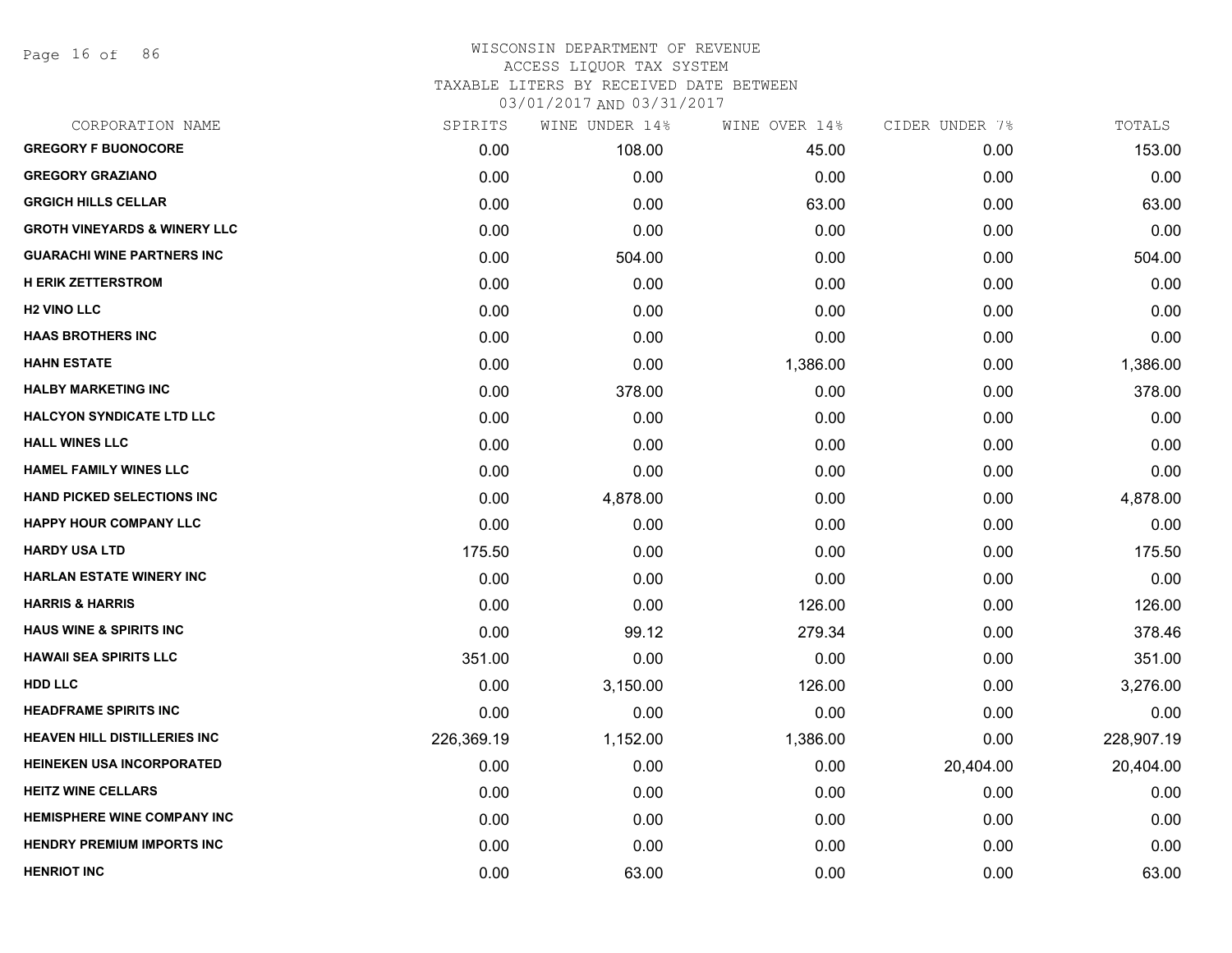Page 17 of 86

| CORPORATION NAME                       | SPIRITS  | WINE UNDER 14% | WINE OVER 14% | CIDER UNDER 7% | TOTALS   |
|----------------------------------------|----------|----------------|---------------|----------------|----------|
| <b>HENRY STEELE IMPORTS LLC</b>        | 0.00     | 0.00           | 0.00          | 0.00           | 0.00     |
| <b>HERITAGE DISTILLING COMPANY INC</b> | 0.00     | 0.00           | 0.00          | 0.00           | 0.00     |
| <b>HERITAGE LINK BRANDS LLC</b>        | 0.00     | 0.00           | 0.00          | 0.00           | 0.00     |
| HERITAGE WINE CELLARS LTD              | 0.00     | 1,800.00       | 0.00          | 0.00           | 1,800.00 |
| <b>HERMAN STORY WINES INC</b>          | 0.00     | 0.00           | 0.00          | 0.00           | 0.00     |
| <b>HERON WINES INC</b>                 | 0.00     | 0.00           | 0.00          | 0.00           | 0.00     |
| <b>HEYDAY CORPORATION</b>              | 0.00     | 0.00           | 0.00          | 0.00           | 0.00     |
| <b>HIDALGO IMPORTS LLC</b>             | 0.00     | 0.00           | 0.00          | 0.00           | 0.00     |
| <b>HILL ESTATES INC</b>                | 0.00     | 0.00           | 0.00          | 0.00           | 0.00     |
| <b>HIRSCH WINERY LLC</b>               | 0.00     | 90.00          | 0.00          | 0.00           | 90.00    |
| <b>HIWWS INC</b>                       | 0.00     | 0.00           | 0.00          | 0.00           | 0.00     |
| HONIG VINEYARD AND WINERY LLC          | 0.00     | 270.00         | 63.00         | 0.00           | 333.00   |
| <b>HOOD RIVER DISTILLERS INC</b>       | 1,068.00 | 0.00           | 0.00          | 0.00           | 1,068.00 |
| <b>HOOD RIVER DISTILLERS INC</b>       | 0.00     | 0.00           | 0.00          | 0.00           | 0.00     |
| <b>HOPE WINE LLC</b>                   | 0.00     | 0.00           | 0.00          | 0.00           | 0.00     |
| <b>HOTCOOP LLC</b>                     | 0.00     | 0.00           | 0.00          | 0.00           | 0.00     |
| <b>HOURGLASS WINE COMPANY INC</b>      | 0.00     | 0.00           | 0.00          | 0.00           | 0.00     |
| <b>HUA YUAN</b>                        | 0.00     | 0.00           | 0.00          | 0.00           | 0.00     |
| <b>HUBER ORCHARDS INC</b>              | 0.00     | 0.00           | 0.00          | 0.00           | 0.00     |
| <b>HUDSON WINE BROKERS LLC</b>         | 0.00     | 0.00           | 0.00          | 0.00           | 0.00     |
| <b>HUNEEUS VINTNERS LLC</b>            | 0.00     | 126.00         | 130.50        | 0.00           | 256.50   |
| <b>HUSCH VINEYARDS INC</b>             | 0.00     | 0.00           | 0.00          | 0.00           | 0.00     |
| <b>HYATT FARM PARTNERSHIP</b>          | 0.00     | 0.00           | 0.00          | 0.00           | 0.00     |
| <b>IAN BRAND</b>                       | 0.00     | 0.00           | 0.00          | 0.00           | 0.00     |
| <b>ICONIC WINES LLC</b>                | 0.00     | 0.00           | 0.00          | 0.00           | 0.00     |
| <b>IDEAL WINE &amp; SPIRITS CO INC</b> | 23.78    | 97.48          | 0.00          | 0.00           | 121.26   |
| <b>ILLAHE VINEYARDS AND WINERY INC</b> | 0.00     | 0.00           | 0.00          | 0.00           | 0.00     |
| <b>ILLYRIAN IMPORT INC</b>             | 0.00     | 0.00           | 0.00          | 0.00           | 0.00     |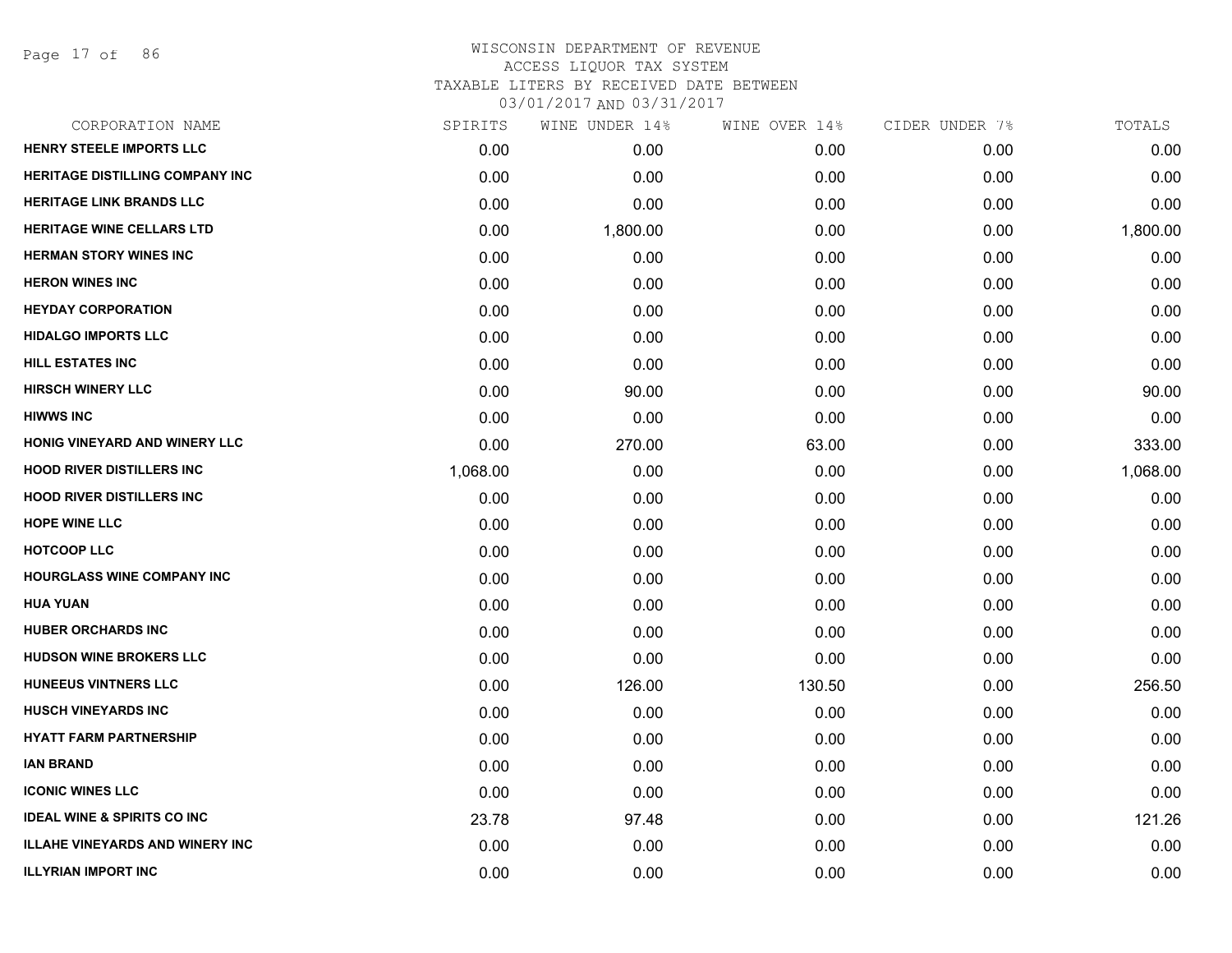Page 18 of 86

| CORPORATION NAME                           | SPIRITS   | WINE UNDER 14% | WINE OVER 14% | CIDER UNDER 7% | TOTALS    |
|--------------------------------------------|-----------|----------------|---------------|----------------|-----------|
| <b>IMPERIAL BRANDS INC</b>                 | 405.00    | 0.00           | 0.00          | 0.00           | 405.00    |
| <b>IMPEX BEVERAGES INC</b>                 | 0.00      | 0.00           | 0.00          | 0.00           | 0.00      |
| IN AGAVE WE TRUST LLC                      | 0.00      | 0.00           | 0.00          | 0.00           | 0.00      |
| <b>INDIGENOUS SELECTIONS LLC</b>           | 11.00     | 338.91         | 134.99        | 0.00           | 484.90    |
| <b>INDIGO WINE GROUP LLC</b>               | 0.00      | 630.00         | 0.00          | 0.00           | 630.00    |
| <b>INDIO SPIRITS INC</b>                   | 0.00      | 0.00           | 0.00          | 0.00           | 0.00      |
| <b>INFINIUM SPIRITS INC.</b>               | 11,898.90 | 0.00           | 1,281.00      | 0.00           | 13,179.90 |
| <b>INTEGRITY WINES LLC</b>                 | 0.00      | 0.00           | 0.00          | 0.00           | 0.00      |
| <b>INTERNATIONAL SPIRITS AND WINES LLC</b> | 0.00      | 0.00           | 0.00          | 0.00           | 0.00      |
| <b>INTERNATIONAL VINES INC</b>             | 0.00      | 0.00           | 0.00          | 0.00           | 0.00      |
| <b>INTERSECT BEVERAGE LLC</b>              | 0.00      | 0.00           | 0.00          | 0.00           | 0.00      |
| <b>INTERTRADE USA COMPANY</b>              | 0.00      | 0.00           | 0.00          | 0.00           | 0.00      |
| <b>INVESTOR'S OF AMERICA LP</b>            | 0.00      | 13.50          | 0.00          | 0.00           | 13.50     |
| <b>ION BEVERAGES LLC</b>                   | 0.00      | 0.00           | 0.00          | 0.00           | 0.00      |
| <b>IRON HORSE VINEYARDS LP</b>             | 0.00      | 0.00           | 0.00          | 0.00           | 0.00      |
| <b>ISANTI SPIRITS LLC</b>                  | 0.00      | 0.00           | 0.00          | 0.00           | 0.00      |
| <b>J &amp; D WINES INC</b>                 | 0.00      | 0.00           | 0.00          | 0.00           | 0.00      |
| <b>J K WILLIAMS DISTILLING LLC</b>         | 0.00      | 0.00           | 0.00          | 0.00           | 0.00      |
| <b>J LOHR WINERY CORP</b>                  | 0.00      | 765.00         | 0.00          | 0.00           | 765.00    |
| J PEDRONCELLI WINERY                       | 0.00      | 252.00         | 189.00        | 0.00           | 441.00    |
| <b>J-NH WINE GROUP LLC</b>                 | 0.00      | 126.00         | 252.00        | 0.00           | 378.00    |
| <b>J3 WINE PARTNERS LLC</b>                | 0.00      | 0.00           | 0.00          | 0.00           | 0.00      |
| <b>JACK POUST &amp; COMPANY INC</b>        | 0.00      | 504.00         | 54.00         | 0.00           | 558.00    |
| <b>JACKSON FAMILY ENTERPRISES INC</b>      | 0.00      | 19,276.50      | 2,479.50      | 0.00           | 21,756.00 |
| <b>JACKY RANDELL TRENTHAM</b>              | 0.00      | 0.00           | 0.00          | 0.00           | 0.00      |
| JACUZZI FAMILY VINEYARDS LLC               | 0.00      | 0.00           | 0.00          | 0.00           | 0.00      |
| <b>JAM CELLARS INC</b>                     | 0.00      | 0.00           | 0.00          | 0.00           | 0.00      |
| <b>JAMES CLARK</b>                         | 0.00      | 0.00           | 0.00          | 0.00           | 0.00      |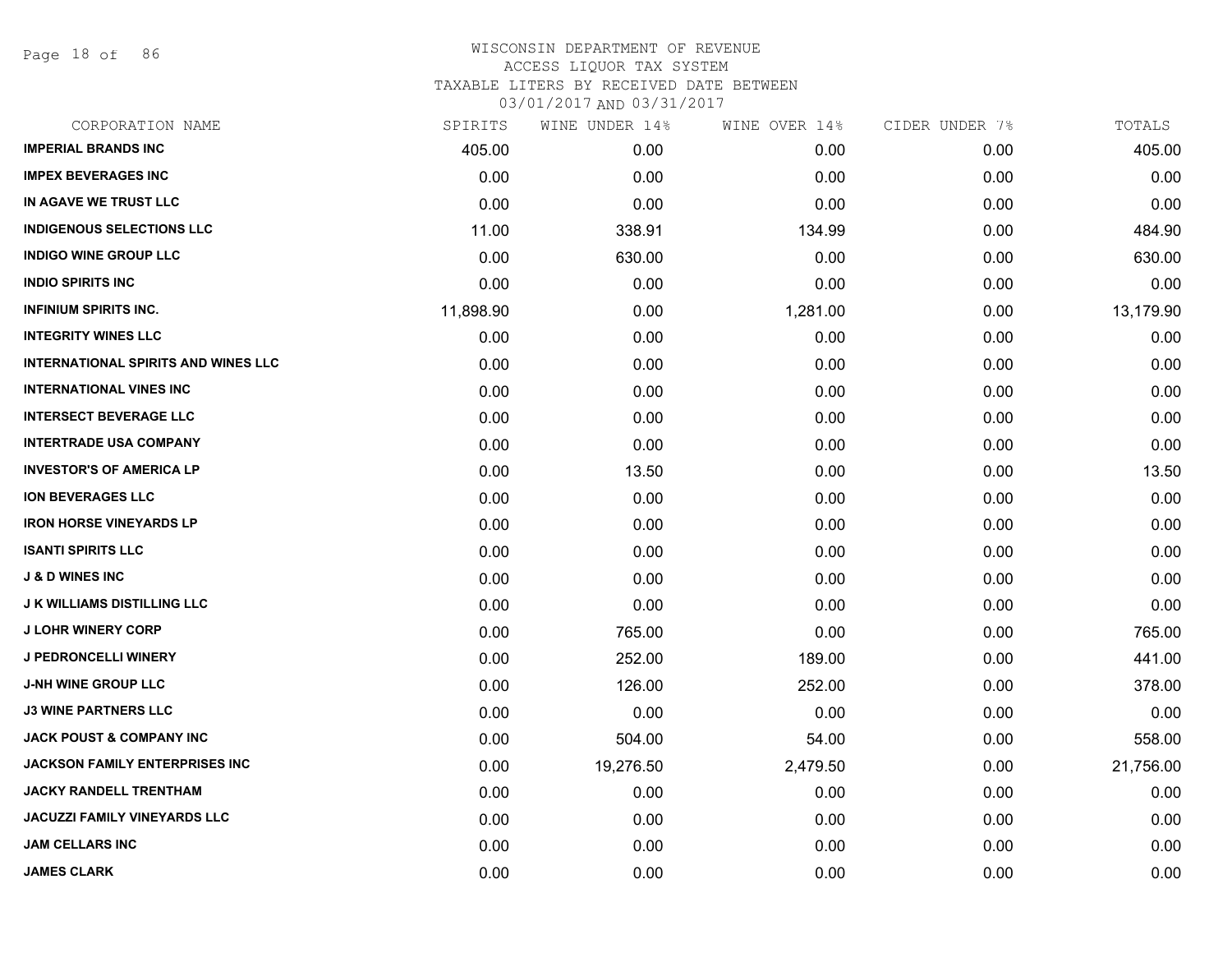Page 19 of 86

#### WISCONSIN DEPARTMENT OF REVENUE ACCESS LIQUOR TAX SYSTEM

TAXABLE LITERS BY RECEIVED DATE BETWEEN

| CORPORATION NAME                         | SPIRITS    | WINE UNDER 14% | WINE OVER 14% | CIDER UNDER 7% | TOTALS     |
|------------------------------------------|------------|----------------|---------------|----------------|------------|
| <b>JAMES E COSMA</b>                     | 0.00       | 378.00         | 0.00          | 0.00           | 378.00     |
| <b>JAMES J MOORE</b>                     | 0.00       | 0.00           | 0.00          | 0.00           | 0.00       |
| <b>JAMES L LAMBERT</b>                   | 0.00       | 0.00           | 0.00          | 0.00           | 0.00       |
| <b>JAMES MORONEY INC</b>                 | 0.00       | 0.00           | 0.00          | 0.00           | 0.00       |
| <b>JAMES RICKER</b>                      | 9.00       | 10,465.50      | 40.50         | 0.00           | 10,515.00  |
| JAPAN PRESTIGE SAKE INTERNATIONAL INC    | 0.00       | 21.60          | 123.78        | 0.00           | 145.38     |
| <b>JARED BURNS</b>                       | 0.00       | 126.00         | 0.00          | 0.00           | 126.00     |
| <b>JARVIS</b>                            | 0.00       | 0.00           | 4.50          | 0.00           | 4.50       |
| <b>JASON J AND MOLLY N DREW</b>          | 0.00       | 0.00           | 0.00          | 0.00           | 0.00       |
| <b>JAX VINEYARDS LLC</b>                 | 0.00       | 0.00           | 0.00          | 0.00           | 0.00       |
| <b>JAY J HEMINWAY</b>                    | 0.00       | 0.00           | 0.00          | 0.00           | 0.00       |
| <b>JAY MIDWEST INC</b>                   | 306.00     | 0.00           | 0.00          | 0.00           | 306.00     |
| <b>JB GEORGE LLC</b>                     | 0.00       | 0.00           | 0.00          | 0.00           | 0.00       |
| <b>JC CELLARS INC</b>                    | 0.00       | 0.00           | 0.00          | 0.00           | 0.00       |
| <b>JEAN CLAUDE BOISSET WINES USA INC</b> | 0.00       | 1,440.00       | 585.00        | 0.00           | 2,025.00   |
| <b>JEFF QUINT</b>                        | 103.50     | 0.00           | 0.00          | 0.00           | 103.50     |
| <b>JFC INTERNATIONAL INC</b>             | 4.54       | 561.76         | 287.69        | 0.00           | 853.99     |
| <b>JIM BEAM BRANDS CO</b>                | 352,142.10 | 270.00         | 468.00        | 0.00           | 352,880.10 |
| JNJ INTERNATIONAL INC                    | 0.00       | 6.00           | 423.00        | 0.00           | 429.00     |
| <b>JOHAN VINEYARDS LLC</b>               | 0.00       | 189.00         | 0.00          | 0.00           | 189.00     |
| JOHN ANTHONY VINEYARDS LLC               | 0.00       | 0.00           | 0.00          | 0.00           | 0.00       |
| <b>JON A GERSTENSCHLAGER</b>             | 0.00       | 0.00           | 0.00          | 0.00           | 0.00       |
| <b>JOSE PASTOR</b>                       | 0.00       | 186.75         | 0.00          | 0.00           | 186.75     |
| JOSEPH PHELPS VINEYARDS LLC              | 0.00       | 0.00           | 0.00          | 0.00           | 0.00       |
| <b>JOSEPH VICTORI WINES, INC.</b>        | 0.00       | 630.00         | 0.00          | 0.00           | 630.00     |
| <b>JOSU GALDOS</b>                       | 0.00       | 0.00           | 0.00          | 0.00           | 0.00       |
| <b>JOURNEYMAN DISTILLERY LLC</b>         | 0.00       | 0.00           | 0.00          | 0.00           | 0.00       |
| <b>JPPZ INC</b>                          | 0.00       | 0.00           | 0.00          | 0.00           | 0.00       |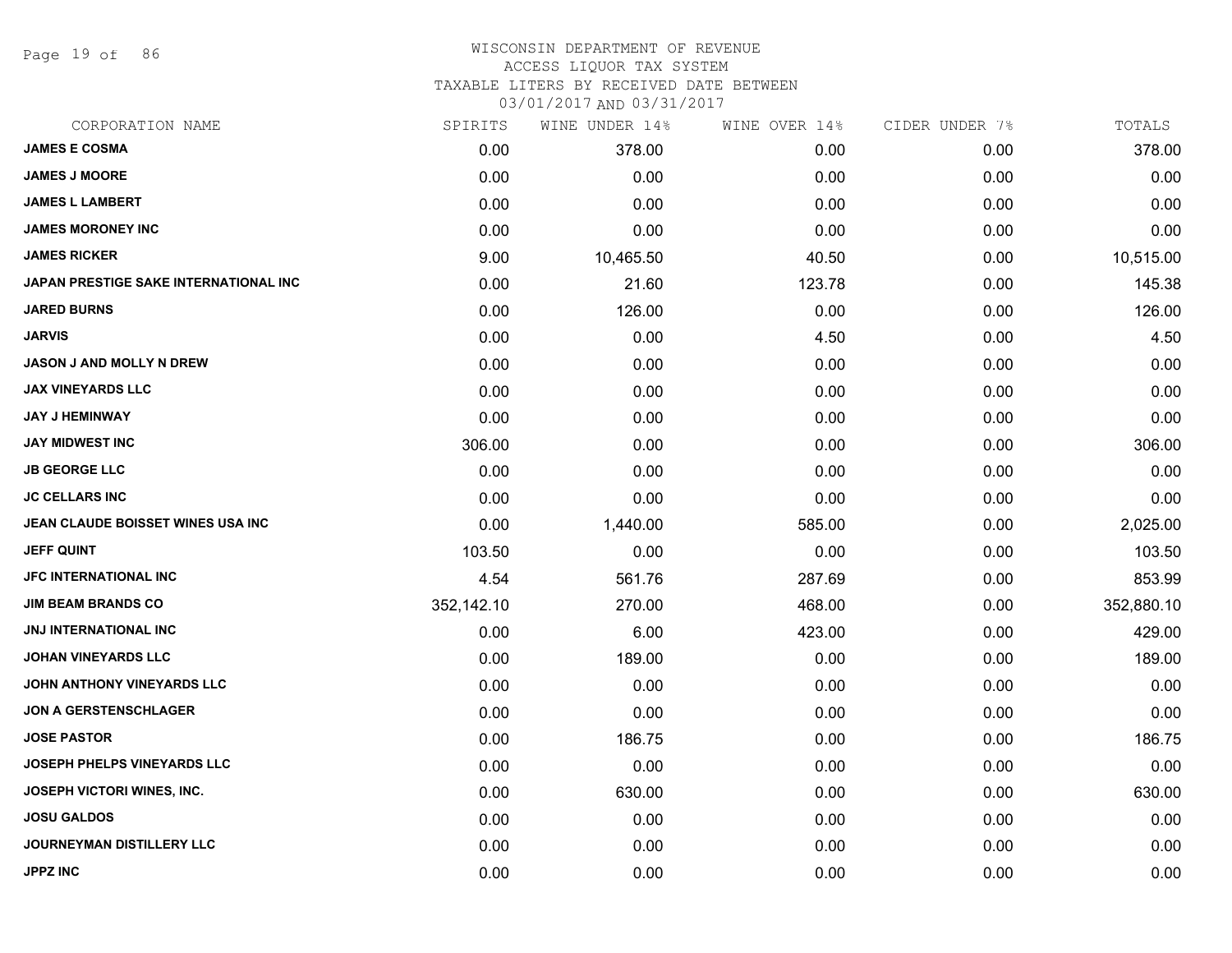Page 20 of 86

# WISCONSIN DEPARTMENT OF REVENUE ACCESS LIQUOR TAX SYSTEM TAXABLE LITERS BY RECEIVED DATE BETWEEN

| CORPORATION NAME                         | SPIRITS  | WINE UNDER 14% | WINE OVER 14% | CIDER UNDER 7% | TOTALS   |
|------------------------------------------|----------|----------------|---------------|----------------|----------|
| <b>JRV LLC</b>                           | 0.00     | 0.00           | 0.00          | 0.00           | 0.00     |
| <b>JUDD FAMILY VINEYARDS LP</b>          | 0.00     | 0.00           | 0.00          | 0.00           | 0.00     |
| <b>JUSTIN VINEYARDS &amp; WINERY LLC</b> | 0.00     | 0.00           | 1,327.50      | 0.00           | 1,327.50 |
| <b>JVW CORPORATION</b>                   | 0.00     | 211.50         | 0.00          | 0.00           | 211.50   |
| <b>JZ WINE COMPANY</b>                   | 0.00     | 0.00           | 0.00          | 0.00           | 0.00     |
| <b>K VINTNERS LLC</b>                    | 0.00     | 1,512.00       | 252.00        | 0.00           | 1,764.00 |
| <b>KALIN CELLARS INC</b>                 | 0.00     | 0.00           | 0.00          | 0.00           | 0.00     |
| <b>KAY OLSEN</b>                         | 0.00     | 0.00           | 0.00          | 0.00           | 0.00     |
| <b>KB WINES LLC</b>                      | 0.00     | 0.00           | 0.00          | 0.00           | 0.00     |
| <b>KEEPER'S QUEST INC</b>                | 0.00     | 0.00           | 0.00          | 0.00           | 0.00     |
| <b>KELLER ESTATE LTD</b>                 | 0.00     | 0.00           | 0.00          | 0.00           | 0.00     |
| <b>KEN WRIGHT CELLARS CO</b>             | 0.00     | 39.00          | 0.00          | 0.00           | 39.00    |
| <b>KENNETH S LIKITPRAKONG</b>            | 0.00     | 666.00         | 0.00          | 0.00           | 666.00   |
| <b>KENT HUMPHREY</b>                     | 0.00     | 0.00           | 0.00          | 0.00           | 0.00     |
| <b>KENT RASMUSSEN WINERY</b>             | 0.00     | 504.00         | 0.00          | 0.00           | 504.00   |
| <b>KENTUCKY BOURBON DISTILLERS LTD</b>   | 1,197.80 | 0.00           | 0.00          | 0.00           | 1,197.80 |
| <b>KERMIT LYNCH WINE MERCHANTS</b>       | 0.00     | 27.00          | 126.00        | 0.00           | 153.00   |
| KINDRED SPIRITS NORTH AMERICA INC        | 0.00     | 0.00           | 0.00          | 0.00           | 0.00     |
| KINDRED VINES IMPORT CO LLC              | 0.00     | 0.00           | 0.00          | 0.00           | 0.00     |
| <b>KING ESTATE WINERY LP</b>             | 0.00     | 3,919.50       | 0.00          | 0.00           | 3,919.50 |
| KINGS COUNTY DISTILLERY LLC              | 0.00     | 0.00           | 0.00          | 0.00           | 0.00     |
| KIONA VINEYARDS LLC                      | 0.00     | 0.00           | 0.00          | 0.00           | 0.00     |
| <b>KISTLER VINEYARDS, LLC</b>            | 0.00     | 0.00           | 0.00          | 0.00           | 0.00     |
| <b>KITFOX VINEYARDS LLC</b>              | 0.00     | 126.00         | 0.00          | 0.00           | 126.00   |
| <b>KLEIN FOODS INC</b>                   | 0.00     | 0.00           | 99.00         | 0.00           | 99.00    |
| <b>KLIN SPIRITS LLC</b>                  | 0.00     | 0.00           | 0.00          | 0.00           | 0.00     |
| <b>KLINKER BRICK WINERY INC</b>          | 0.00     | 630.00         | 1,008.00      | 0.00           | 1,638.00 |
| <b>KOBRAND CORPORATION</b>               | 261.00   | 2,931.00       | 570.96        | 0.00           | 3,762.96 |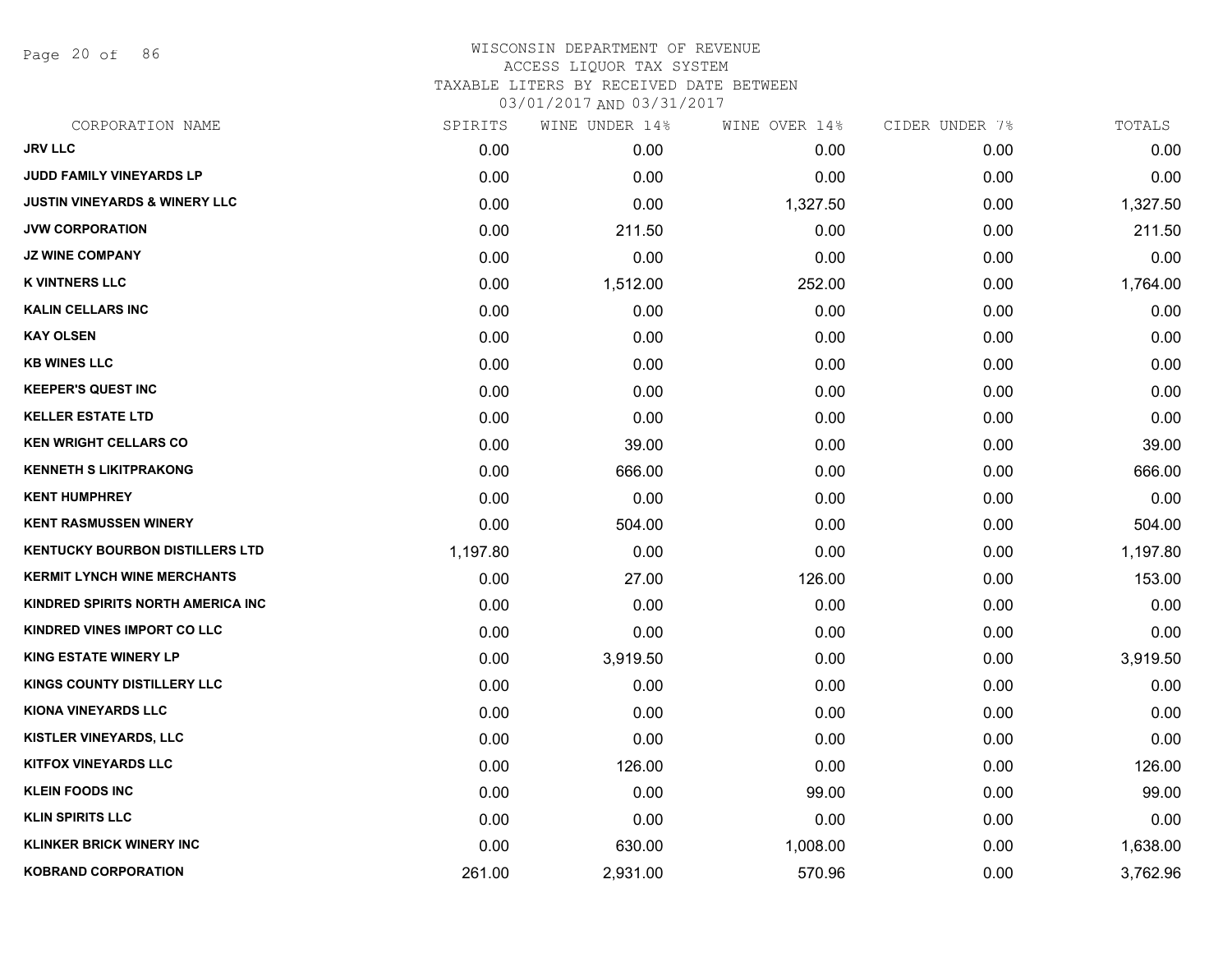Page 21 of 86

| CORPORATION NAME                           | SPIRITS | WINE UNDER 14% | WINE OVER 14% | CIDER UNDER 7% | TOTALS   |
|--------------------------------------------|---------|----------------|---------------|----------------|----------|
| KOJIMA & INTERNATIONAL ASSOCIATES INC      | 0.00    | 0.00           | 0.00          | 0.00           | 0.00     |
| <b>KONGSGAARD WINE LLC</b>                 | 0.00    | 0.00           | 0.00          | 0.00           | 0.00     |
| <b>KONSTANTIN D FRANK &amp; SONS</b>       | 0.00    | 0.00           | 0.00          | 0.00           | 0.00     |
| <b>KOPRI INC</b>                           | 0.00    | 0.00           | 126.00        | 0.00           | 126.00   |
| <b>KOVAL INC</b>                           | 225.39  | 0.00           | 0.00          | 0.00           | 225.39   |
| <b>KRA-ZE LLC</b>                          | 0.00    | 0.00           | 0.00          | 0.00           | 0.00     |
| <b>KRUPP BROTHERS LLC</b>                  | 0.00    | 0.00           | 0.00          | 0.00           | 0.00     |
| <b>KUTCH WINES INC</b>                     | 0.00    | 0.00           | 0.00          | 0.00           | 0.00     |
| <b>KYSELA PERE ET FILS LTD</b>             | 0.00    | 1,379.25       | 116.28        | 0.00           | 1,495.53 |
| <b>L &amp; F BRANDS INC</b>                | 0.00    | 0.00           | 0.00          | 0.00           | 0.00     |
| <b>L &amp; L IMPORTS LLC</b>               | 0.00    | 0.00           | 0.00          | 0.00           | 0.00     |
| <b>L C WINE</b>                            | 0.00    | 0.00           | 0.00          | 0.00           | 0.00     |
| L FOPPIANO WINE CO INC                     | 0.00    | 0.00           | 0.00          | 0.00           | 0.00     |
| <b>L&amp;C WINE COUNTRY OPERATIONS LLC</b> | 0.00    | 0.00           | 0.00          | 0.00           | 0.00     |
| <b>LADERA WINERY LLC</b>                   | 0.00    | 0.00           | 0.00          | 0.00           | 0.00     |
| <b>LADY HILL LLC</b>                       | 0.00    | 0.00           | 0.00          | 0.00           | 0.00     |
| <b>LAETITIA VINEYARD &amp; WINERY INC</b>  | 0.00    | 0.00           | 0.00          | 0.00           | 0.00     |
| <b>LAIRD &amp; COMPANY</b>                 | 364.50  | 0.00           | 45.00         | 0.00           | 409.50   |
| <b>LANCE C RANDOLPH</b>                    | 0.00    | 252.00         | 252.00        | 0.00           | 504.00   |
| <b>LANGDON SHIVERICK INC</b>               | 0.00    | 0.00           | 0.00          | 0.00           | 0.00     |
| <b>LANGE WINERY LLC</b>                    | 0.00    | 0.00           | 0.00          | 0.00           | 0.00     |
| <b>LAPHAM SALES &amp; MARKETING INC</b>    | 0.00    | 0.00           | 0.00          | 0.00           | 0.00     |
| <b>LATITUDE BEVERAGE COMPANY</b>           | 0.00    | 0.00           | 0.00          | 0.00           | 0.00     |
| <b>LAURENT-PERRIER US INC</b>              | 0.00    | 0.00           | 0.00          | 0.00           | 0.00     |
| <b>LAVA SPRINGS INC</b>                    | 0.00    | 0.00           | 252.00        | 0.00           | 252.00   |
| <b>LCF WINE COMPANY LLC</b>                | 0.00    | 378.00         | 126.00        | 0.00           | 504.00   |
| LE CEP II INC                              | 0.00    | 252.00         | 0.00          | 0.00           | 252.00   |
| LE GRAND COURTAGE LLC                      | 0.00    | 0.00           | 0.00          | 0.00           | 0.00     |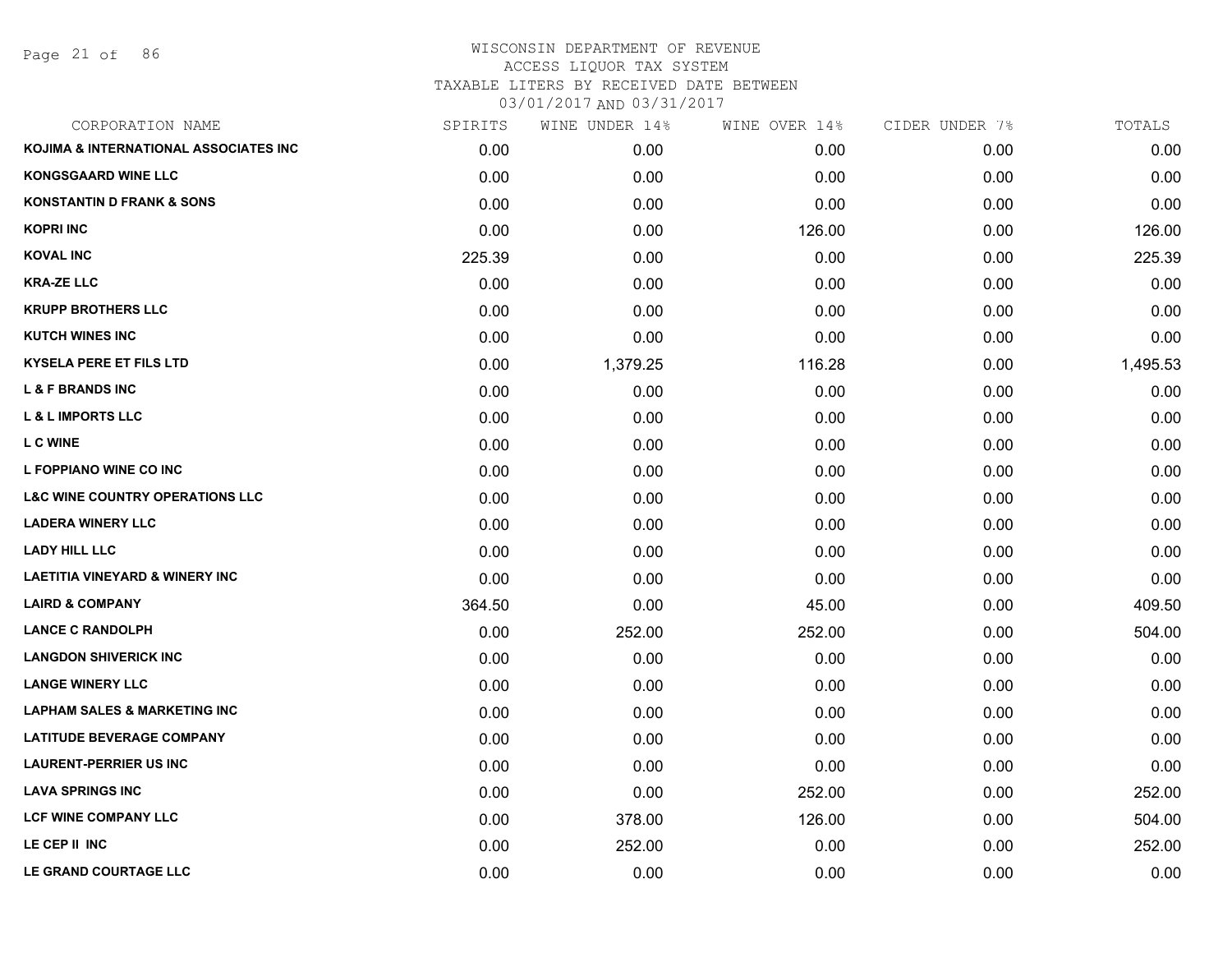Page 22 of 86

| CORPORATION NAME                    | SPIRITS   | WINE UNDER 14% | WINE OVER 14% | CIDER UNDER 7% | TOTALS    |
|-------------------------------------|-----------|----------------|---------------|----------------|-----------|
| LE RAISIN IMPORTS LLC               | 0.00      | 0.00           | 0.00          | 0.00           | 0.00      |
| LE VIGNE WINERY INC                 | 0.00      | 0.00           | 0.00          | 0.00           | 0.00      |
| <b>LEAH M SULLBERG</b>              | 0.00      | 0.00           | 0.00          | 0.00           | 0.00      |
| <b>LEFT COAST CELLARS LLC</b>       | 0.00      | 0.00           | 0.00          | 0.00           | 0.00      |
| <b>LEMELSON WINERY LLC</b>          | 0.00      | 0.00           | 0.00          | 0.00           | 0.00      |
| <b>LEONARD KREUSCH INC</b>          | 0.00      | 720.75         | 0.00          | 0.00           | 720.75    |
| <b>LEONARDINI FAMILY WINERY LLC</b> | 0.00      | 0.00           | 0.00          | 0.00           | 0.00      |
| <b>LEONETTI CELLAR LLC</b>          | 0.00      | 0.00           | 0.00          | 0.00           | 0.00      |
| <b>LEVECKE CORPORATION</b>          | 26,121.00 | 0.00           | 0.00          | 0.00           | 26,121.00 |
| <b>LEVIATHAN WINE COMPANY LLC</b>   | 0.00      | 0.00           | 0.00          | 0.00           | 0.00      |
| <b>LICKUID AWESOME LLC</b>          | 0.00      | 828.00         | 0.00          | 0.00           | 828.00    |
| <b>LIDESTRI BEVERAGES LLC</b>       | 0.00      | 0.00           | 0.00          | 0.00           | 0.00      |
| LINCOLN SQUARE WINE COMPANY LLC     | 0.00      | 0.00           | 0.00          | 0.00           | 0.00      |
| <b>LIOCO WINE COMPANY LLC</b>       | 0.00      | 0.00           | 0.00          | 0.00           | 0.00      |
| <b>LION NATHAN USA INC</b>          | 0.00      | 2,043.00       | 649.50        | 0.00           | 2,692.50  |
| <b>LIQUID BRANDS LLC</b>            | 0.00      | 0.00           | 0.00          | 0.00           | 0.00      |
| <b>LISA LISA INCORPORATED</b>       | 0.00      | 0.00           | 0.00          | 0.00           | 0.00      |
| <b>LISA MARLOW</b>                  | 0.00      | 0.00           | 0.00          | 0.00           | 0.00      |
| <b>LOCAL DISTILLING INC</b>         | 0.00      | 0.00           | 0.00          | 0.00           | 0.00      |
| <b>LOCAL WINE AND SPIRITS LLC</b>   | 0.00      | 0.00           | 0.00          | 0.00           | 0.00      |
| <b>LOEST &amp; MCNAMEE INC</b>      | 0.00      | 351.00         | 36.00         | 0.00           | 387.00    |
| <b>LONG MEADOW RANCH WINERY INC</b> | 0.00      | 234.00         | 0.00          | 0.00           | 234.00    |
| <b>LONG SHADOWS VINTNERS LLC</b>    | 0.00      | 0.00           | 1,008.00      | 0.00           | 1,008.00  |
| <b>LONGDROP CIDER COMPANY INC</b>   | 0.00      | 0.00           | 0.00          | 0.00           | 0.00      |
| <b>LONZ WINERY INC</b>              | 0.00      | 0.00           | 0.00          | 0.00           | 0.00      |
| <b>LOOSEN BROS USA LTD</b>          | 0.00      | 10,494.00      | 0.00          | 0.00           | 10,494.00 |
| <b>LORING WINE COMPANY LLC</b>      | 0.00      | 0.00           | 31.50         | 0.00           | 31.50     |
| <b>LOUIS GLUNZ BEER INC</b>         | 0.00      | 0.00           | 0.00          | 0.00           | 0.00      |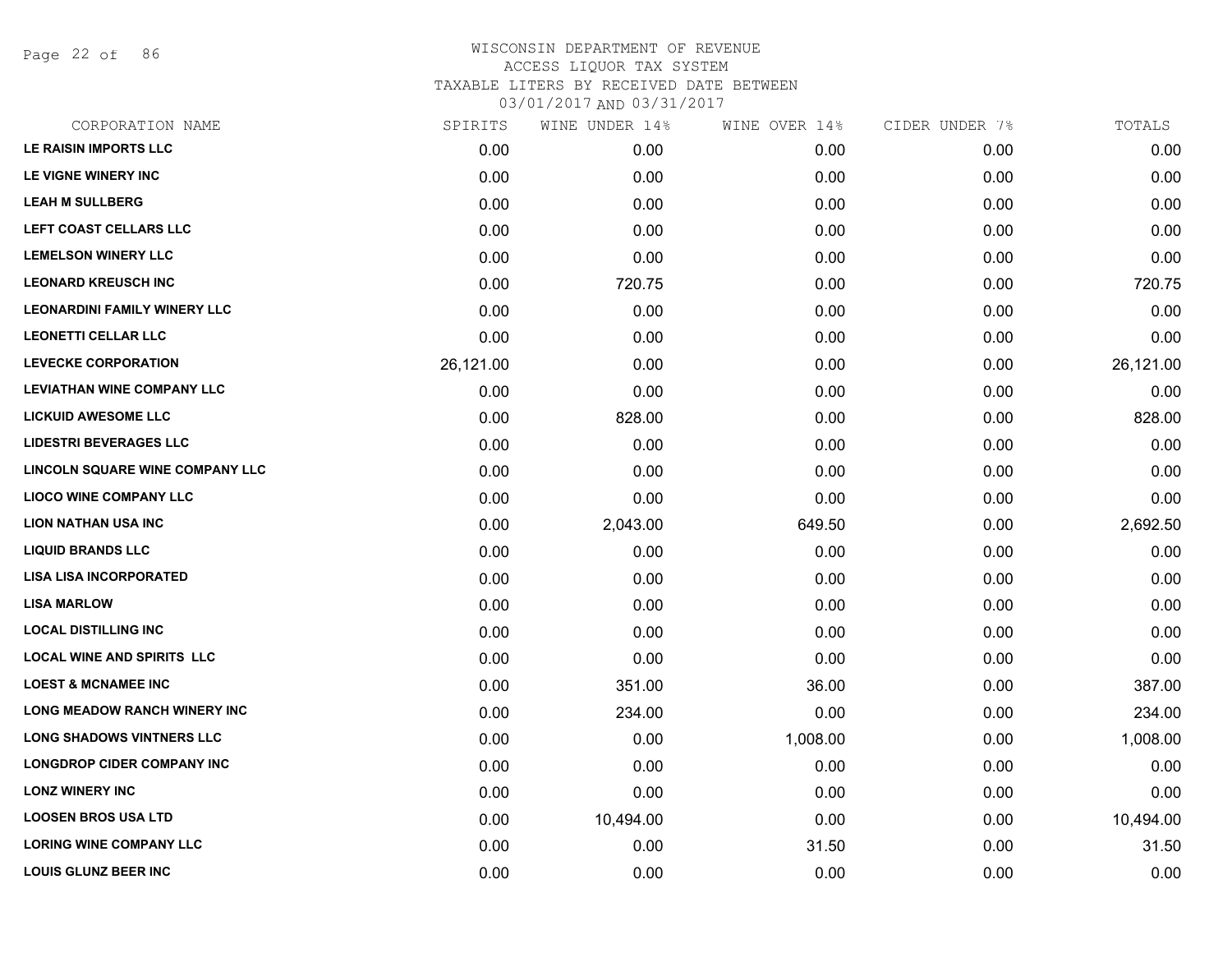Page 23 of 86

#### WISCONSIN DEPARTMENT OF REVENUE ACCESS LIQUOR TAX SYSTEM TAXABLE LITERS BY RECEIVED DATE BETWEEN

| CORPORATION NAME                              | SPIRITS   | WINE UNDER 14% | WINE OVER 14% | CIDER UNDER 7% | TOTALS    |
|-----------------------------------------------|-----------|----------------|---------------|----------------|-----------|
| <b>LOUIS GLUNZ WINE INC</b>                   | 0.00      | 0.00           | 0.00          | 0.00           | 0.00      |
| <b>LOUIS LATOUR INC</b>                       | 0.00      | $-756.00$      | 0.00          | 0.00           | $-756.00$ |
| <b>LOWDEN SCHOOLHOUSE CORPORATION</b>         | 0.00      | 126.00         | 378.00        | 0.00           | 504.00    |
| <b>LUNA VINEYARDS INC</b>                     | 0.00      | 45.00          | 57.00         | 0.00           | 102.00    |
| <b>LUNEAU USA INC</b>                         | 0.00      | 3,945.00       | 0.00          | 0.00           | 3,945.00  |
| <b>LUXCO INC</b>                              | 55,798.20 | 396.00         | 690.00        | 0.00           | 56,884.20 |
| <b>LYNMAR WINERY LLC</b>                      | 0.00      | 0.00           | 0.00          | 0.00           | 0.00      |
| <b>M.A.C. WINES, LLC</b>                      | 0.00      | 0.00           | 0.00          | 0.00           | 0.00      |
| <b>MACH FLYNT INC</b>                         | 1,008.00  | 11,664.00      | 0.00          | 0.00           | 12,672.00 |
| <b>MAD CAR WINE CO LLC</b>                    | 0.00      | 0.00           | 0.00          | 0.00           | 0.00      |
| <b>MADRIGAL FAMILY WINERY LLC</b>             | 0.00      | 0.00           | 0.00          | 0.00           | 0.00      |
| <b>MAGAVE TEQUILA INC</b>                     | 0.00      | 0.00           | 0.00          | 0.00           | 0.00      |
| <b>MAGICAL SPIRITS INC</b>                    | 0.00      | 0.00           | 0.00          | 0.00           | 0.00      |
| <b>MAISONS MARQUES &amp; DOMAINES USA INC</b> | 0.00      | 1,816.50       | 40.50         | 0.00           | 1,857.00  |
| <b>MANO'S INC</b>                             | 0.00      | 18.00          | 0.00          | 0.00           | 18.00     |
| <b>MANUEL PULIDO</b>                          | 0.00      | 0.00           | 0.00          | 0.00           | 0.00      |
| <b>MARIETTA CELLARS INC</b>                   | 0.00      | 1,098.00       | 0.00          | 0.00           | 1,098.00  |
| <b>MARIPOSA WINE COMPANY LLC</b>              | 0.00      | 0.00           | 0.00          | 0.00           | 0.00      |
| <b>MARK ADAMS &amp; CIERA ADAMS</b>           | 0.00      | 0.00           | 0.00          | 0.00           | 0.00      |
| <b>MARK ANDERSON</b>                          | 0.00      | 0.00           | 0.00          | 0.00           | 0.00      |
| <b>MARK ANTHONY BRANDS INC</b>                | 0.00      | 0.00           | 0.00          | 0.00           | 0.00      |
| <b>MARK SZUMOWSKI</b>                         | 270.00    | 0.00           | 0.00          | 0.00           | 270.00    |
| <b>MARKETING GLOBAL BRANDS CORP</b>           | 0.00      | 0.00           | 0.00          | 0.00           | 0.00      |
| <b>MARTIN RAY WINERY INC</b>                  | 0.00      | 0.00           | 0.00          | 0.00           | 0.00      |
| <b>MARTINELLI WINERY INC</b>                  | 0.00      | 0.00           | 54.00         | 0.00           | 54.00     |
| <b>MARTINEZ DISTRIBUTING CO INC</b>           | 0.00      | 0.00           | 0.00          | 0.00           | 0.00      |
| <b>MASSANOIS LLC</b>                          | 0.00      | 972.75         | 129.00        | 0.00           | 1,101.75  |
| <b>MATCHVINO LLC</b>                          | 0.00      | 0.00           | 0.00          | 0.00           | 0.00      |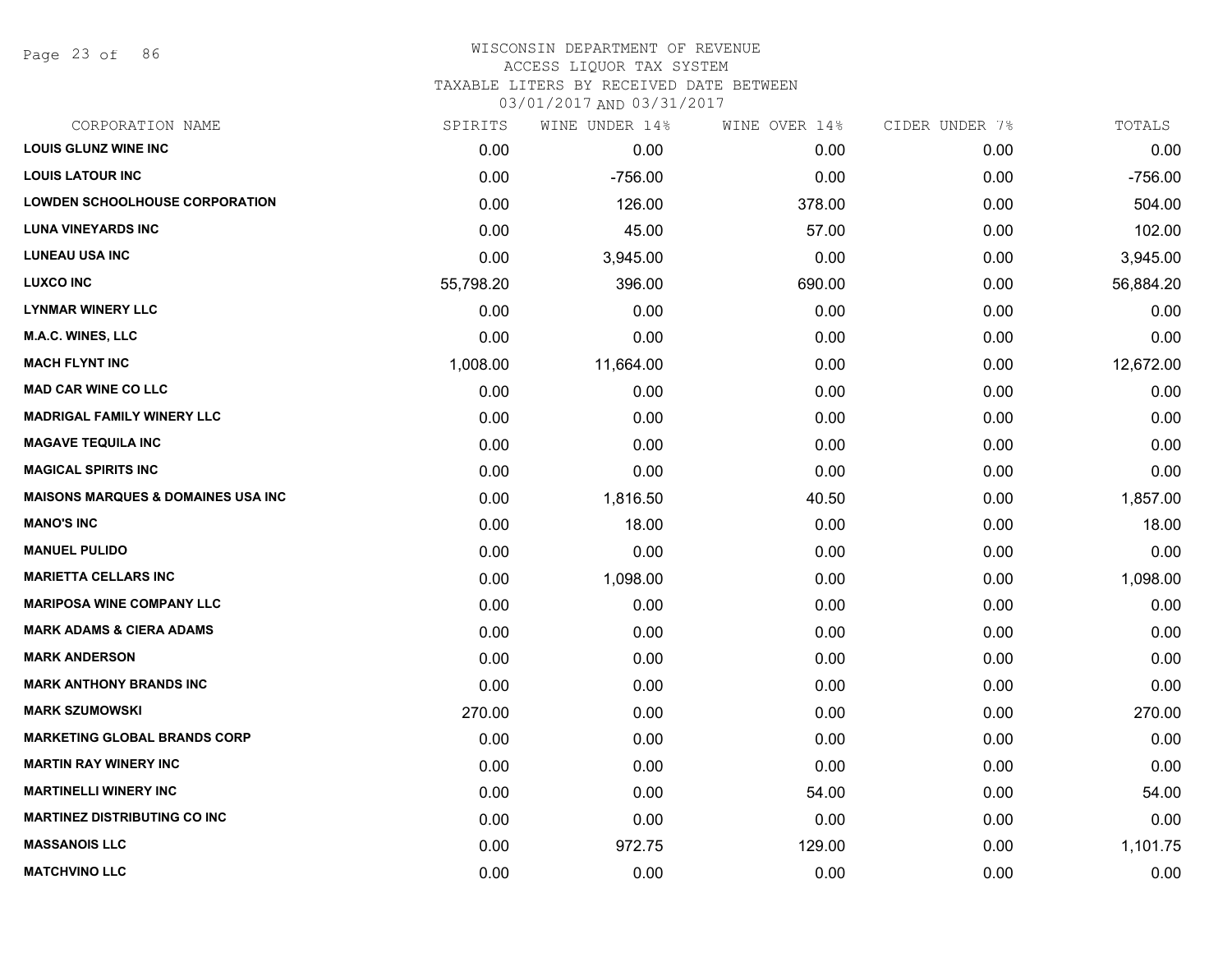Page 24 of 86

| CORPORATION NAME                     | SPIRITS   | WINE UNDER 14% | WINE OVER 14% | CIDER UNDER 7% | TOTALS    |
|--------------------------------------|-----------|----------------|---------------|----------------|-----------|
| <b>MATHY WINERY LLC</b>              | 0.00      | 0.00           | 0.00          | 0.00           | 0.00      |
| <b>MATRICK HOLDINGS CORPORATION</b>  | 0.00      | 0.00           | 0.00          | 0.00           | 0.00      |
| <b>MAURITSON FAMILY WINERY</b>       | 0.00      | 0.00           | 0.00          | 0.00           | 0.00      |
| <b>MC CORMICK DISTILLING CO INC</b>  | 27,822.00 | 0.00           | 0.00          | 0.00           | 27,822.00 |
| <b>MCKENZIE'S BEVERAGES INC</b>      | 0.00      | 0.00           | 0.00          | 0.00           | 0.00      |
| <b>MCMANIS FAMILY VINEYARDS INC</b>  | 0.00      | 1,890.00       | 0.00          | 0.00           | 1,890.00  |
| <b>MCNAB RIDGE WINERY LLC</b>        | 0.00      | 0.00           | 0.00          | 0.00           | 0.00      |
| <b>MEDCO ATLANTIC INC</b>            | 0.00      | 0.00           | 0.00          | 0.00           | 0.00      |
| <b>MEIERS WINE CELLARS INC</b>       | 0.00      | 126.00         | 18.00         | 0.00           | 144.00    |
| <b>MENDOCINO WINE GROUP LLC</b>      | 0.00      | 270.00         | 1,134.00      | 0.00           | 1,404.00  |
| <b>MERCER WINE ESTATES LLC</b>       | 0.00      | 819.00         | 63.00         | 0.00           | 882.00    |
| <b>MERCHANT DU VIN CORPORATION</b>   | 0.00      | 0.00           | 0.00          | 688.95         | 688.95    |
| <b>MEREDITH VINEYARD ESTATE INC</b>  | 0.00      | 0.00           | 261.00        | 0.00           | 261.00    |
| <b>METEOR VINEYARD LLC</b>           | 0.00      | 0.00           | 0.00          | 0.00           | 0.00      |
| <b>METROWINE DISTRIBUTION CO INC</b> | 0.00      | 0.00           | 0.00          | 0.00           | 0.00      |
| <b>METTLER WINES LLC</b>             | 0.00      | 0.00           | 882.00        | 0.00           | 882.00    |
| <b>MEV CORPORATION</b>               | 0.00      | 0.00           | 0.00          | 0.00           | 0.00      |
| <b>MEXCOR INC</b>                    | 0.00      | 0.00           | 0.00          | 0.00           | 0.00      |
| <b>MEYER CELLARS LLC</b>             | 0.00      | 0.00           | 0.00          | 0.00           | 0.00      |
| <b>MHW LTD</b>                       | 2,446.35  | 3,640.50       | 3,661.13      | 0.00           | 9,747.98  |
| <b>MICHAEL C HOWARD</b>              | 0.00      | 0.00           | 0.00          | 0.00           | 0.00      |
| <b>MICHAEL HOUGH</b>                 | 0.00      | 487.40         | 0.00          | 0.00           | 487.40    |
| <b>MICHAEL SKURNIK WINES INC</b>     | 0.00      | 885.00         | 0.00          | 0.00           | 885.00    |
| <b>MICHEAL DASHE</b>                 | 0.00      | 0.00           | 0.00          | 0.00           | 0.00      |
| <b>MID-OAK DISTILLERY INC</b>        | 0.00      | 0.00           | 0.00          | 0.00           | 0.00      |
| <b>MIDDLETON FAMILY WINES LLC</b>    | 0.00      | 0.00           | 0.00          | 0.00           | 0.00      |
| <b>MIDNIGHT CELLARS INC</b>          | 0.00      | 0.00           | 252.00        | 0.00           | 252.00    |
| <b>MILBRANDT FAMILY WINES LLC</b>    | 0.00      | 378.00         | 0.00          | 0.00           | 378.00    |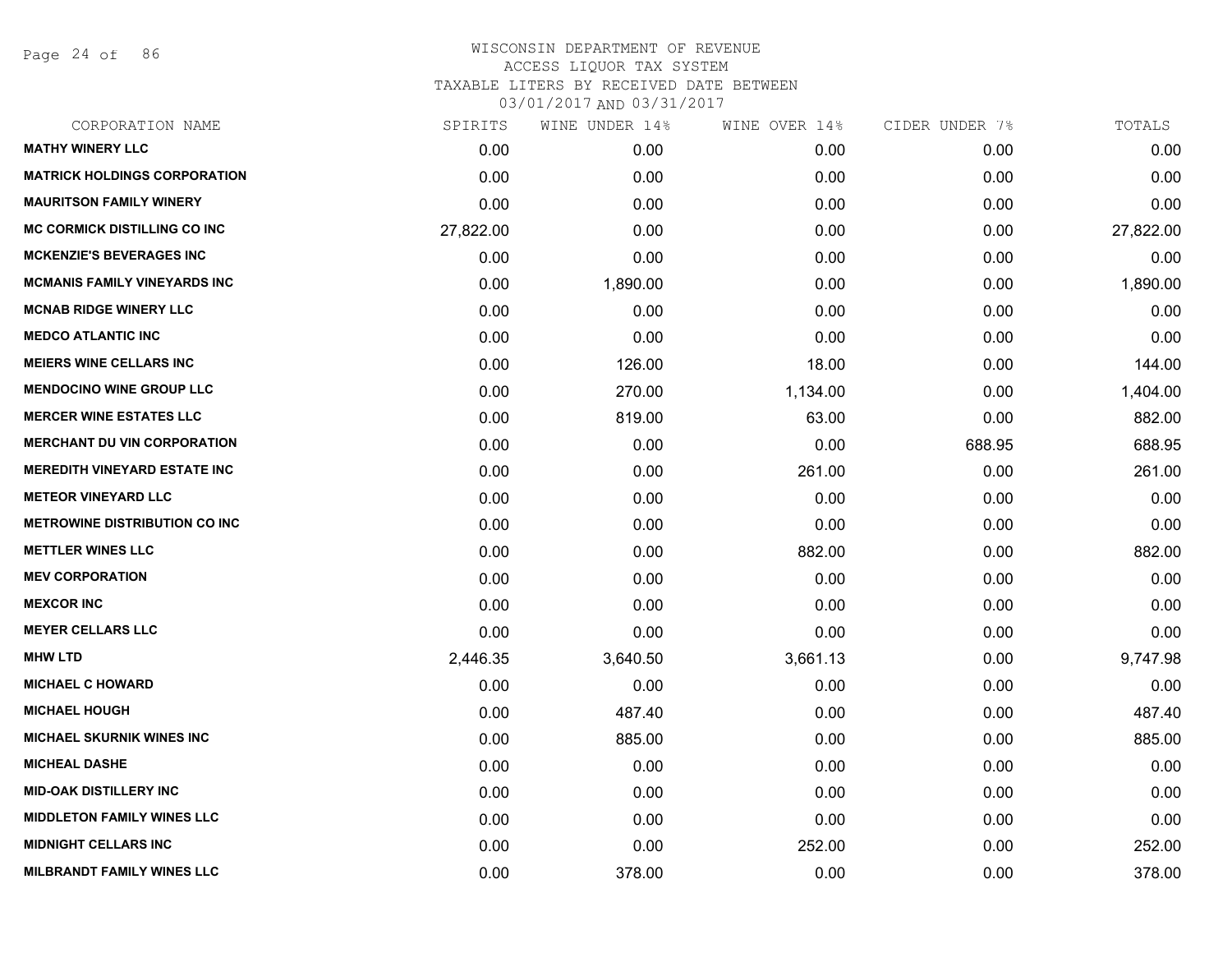Page 25 of 86

#### WISCONSIN DEPARTMENT OF REVENUE ACCESS LIQUOR TAX SYSTEM

TAXABLE LITERS BY RECEIVED DATE BETWEEN

| CORPORATION NAME                                  | SPIRITS   | WINE UNDER 14% | WINE OVER 14% | CIDER UNDER 7% | TOTALS    |
|---------------------------------------------------|-----------|----------------|---------------|----------------|-----------|
| <b>MILE HIGH SPIRITS LLC</b>                      | 0.00      | 0.00           | 0.00          | 0.00           | 0.00      |
| <b>MILL CREEK VINEYARDS</b>                       | 0.00      | 0.00           | 0.00          | 0.00           | 0.00      |
| <b>MILLER SQUARED INC</b>                         | 0.00      | 0.00           | 0.00          | 0.00           | 0.00      |
| <b>MILLERCOORS LLC</b>                            | 0.00      | 0.00           | 0.00          | 0.00           | 0.00      |
| <b>MILTONS DISTRIBUTING CO INC</b>                | 0.00      | 2,745.00       | 90.00         | 0.00           | 2,835.00  |
| <b>MINER FAMILY WINERY LLC</b>                    | 0.00      | 0.00           | 0.00          | 0.00           | 0.00      |
| <b>MINU IMPORT INC</b>                            | 0.00      | 0.00           | 0.00          | 0.00           | 0.00      |
| <b>MIONETTO USA INC</b>                           | 0.00      | 580.50         | 0.00          | 0.00           | 580.50    |
| <b>MIRA WINERY LLC</b>                            | 0.00      | 0.00           | 0.00          | 0.00           | 0.00      |
| <b>MIRAMONT ESTATE VINEYARDS &amp; WINERY INC</b> | 0.00      | 0.00           | 0.00          | 0.00           | 0.00      |
| <b>MIRASOL WINE LLC</b>                           | 0.00      | 126.00         | 90.00         | 0.00           | 216.00    |
| <b>MISA IMPORTS INC</b>                           | 14,004.00 | 4,005.00       | 252.00        | 0.00           | 18,261.00 |
| <b>MISSISSIPPI RIVER DISTILLING COMPANY</b>       | 0.00      | 0.00           | 0.00          | 0.00           | 0.00      |
| <b>MISTARR WINE IMPORTERS</b>                     | 0.00      | 0.00           | 0.00          | 0.00           | 0.00      |
| <b>MIURA VINEYARDS LLC</b>                        | 0.00      | 0.00           | 0.00          | 0.00           | 0.00      |
| <b>MODERN DEVELOPMENT COMPANY</b>                 | 0.00      | 0.00           | 0.00          | 0.00           | 0.00      |
| <b>MODERN SPIRITS LLC</b>                         | 4.50      | 0.00           | 40.50         | 0.00           | 45.00     |
| <b>MODUS OPERANDI CELLARS LLC</b>                 | 0.00      | 0.00           | 0.00          | 0.00           | 0.00      |
| MOET HENNESSY USA, INC.                           | 47,619.90 | 1,624.50       | 1,674.00      | 0.00           | 50,918.40 |
| <b>MOLLYDOOKER INTERNATIONAL LLC</b>              | 0.00      | 0.00           | 0.00          | 0.00           | 0.00      |
| <b>MONICA NOGUES</b>                              | 0.00      | 133.14         | 0.00          | 0.00           | 133.14    |
| <b>MONTAGNA LLC</b>                               | 0.00      | 0.00           | 0.00          | 0.00           | 0.00      |
| <b>MONTANERO MEZCAL LLC</b>                       | 0.00      | 0.00           | 0.00          | 0.00           | 0.00      |
| <b>MONTEREY WINE COMPANY LLC</b>                  | 0.00      | 1,134.00       | 0.00          | 0.00           | 1,134.00  |
| <b>MONTICELLO CELLARS INC</b>                     | 0.00      | 0.00           | 0.00          | 0.00           | 0.00      |
| <b>MONTINORE VINEYARDS LIMITED</b>                | 0.00      | 198.00         | 0.00          | 0.00           | 198.00    |
| <b>MORGAN WINERY INC</b>                          | 0.00      | 0.00           | 126.00        | 0.00           | 126.00    |
| <b>MOUNT VEEDER FARMS LLC</b>                     | 0.00      | 0.00           | 0.00          | 0.00           | 0.00      |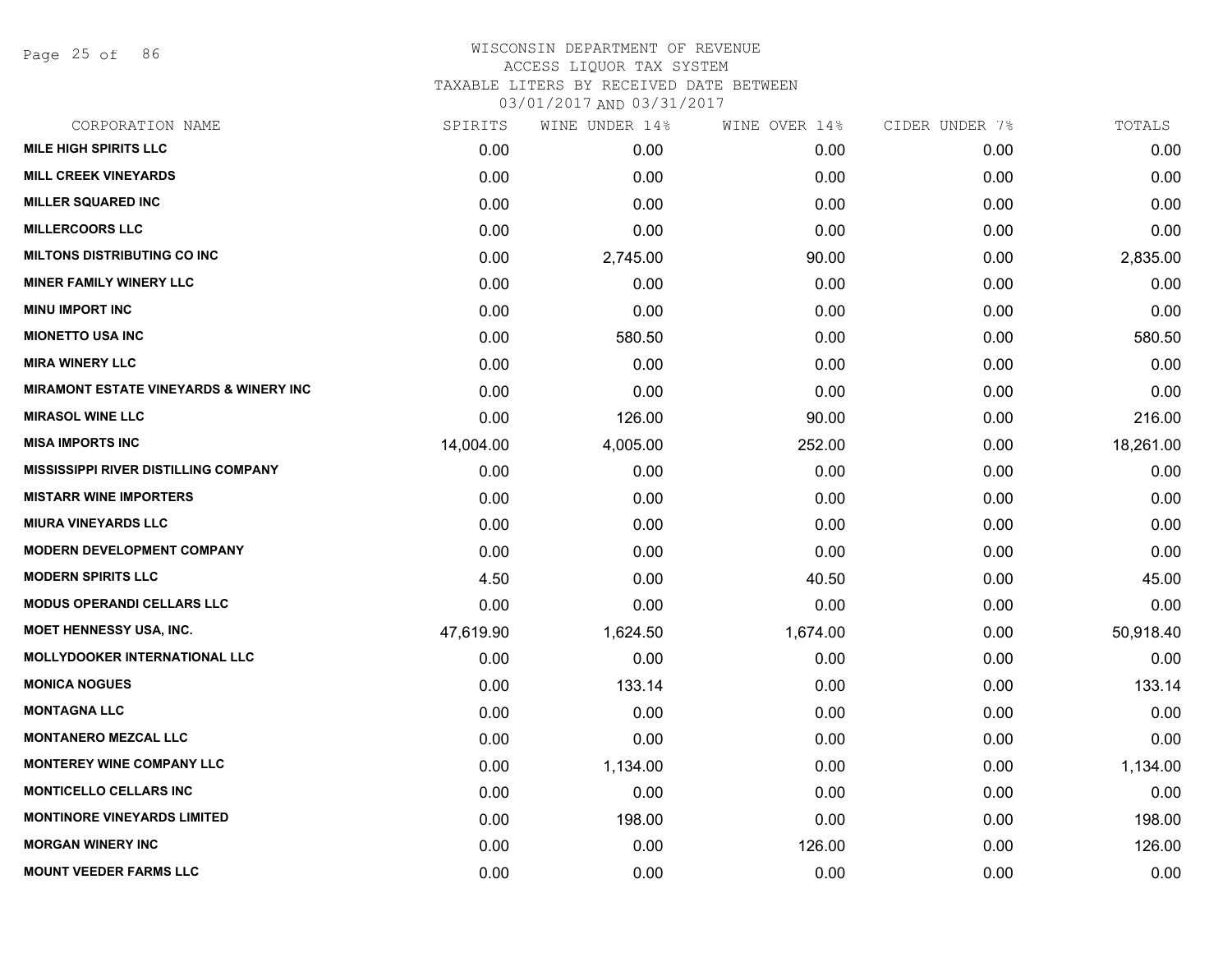#### WISCONSIN DEPARTMENT OF REVENUE ACCESS LIQUOR TAX SYSTEM TAXABLE LITERS BY RECEIVED DATE BETWEEN

| CORPORATION NAME                                                                   | SPIRITS  | WINE UNDER 14% | WINE OVER 14% | CIDER UNDER 7% | TOTALS    |
|------------------------------------------------------------------------------------|----------|----------------|---------------|----------------|-----------|
| <b>MOUNTAIN VIEW VINTNERS LLC</b>                                                  | 0.00     | 126.00         | 0.00          | 0.00           | 126.00    |
| <b>MS WALKER INC</b>                                                               | 7,608.00 | 0.00           | 0.00          | 0.00           | 7,608.00  |
| <b>MUSTACHE MENTORS LLC</b>                                                        | 0.00     | 252.00         | 0.00          | 0.00           | 252.00    |
| <b>MUTUAL WHOLESALE LIQUOR INC</b>                                                 | 0.00     | 63.00          | 0.00          | 0.00           | 63.00     |
| <b>NAKED WINES LLC</b>                                                             | 0.00     | 0.00           | 0.00          | 0.00           | 0.00      |
| <b>NAPA VALLEY SPECIALTY WINES INC</b>                                             | 0.00     | 3,600.00       | 612.00        | 0.00           | 4,212.00  |
| <b>NATIONAL CONSUMER CREDIT GUARANTEE</b><br><b>ASSOCIATION OF CONNECTICUT INC</b> | 0.00     | 0.00           | 0.00          | 0.00           | 0.00      |
| <b>NATURAL BEVERAGE INFUSIONS LLC</b>                                              | 0.00     | 0.00           | 0.00          | 0.00           | 0.00      |
| <b>NATURAL MERCHANTS INC</b>                                                       | 0.00     | 63.00          | 0.00          | 0.00           | 63.00     |
| <b>NATUREL WEST CORP</b>                                                           | 0.00     | 0.00           | 0.00          | 0.00           | 0.00      |
| <b>NAVARRO VINEYARDS, LLC</b>                                                      | 0.00     | 0.00           | 0.00          | 0.00           | 0.00      |
| <b>NBI ACQUISITION LLC</b>                                                         | 0.00     | 0.00           | 0.00          | 0.00           | 0.00      |
| <b>NDC SYSTEMS LP</b>                                                              | 2,296.50 | 58,107.00      | 2,707.50      | 0.00           | 63,111.00 |
| <b>NEGOCIANTS USA INC</b>                                                          | 0.00     | 2,650.50       | 139.50        | 0.00           | 2,790.00  |
| <b>NESTOR IMPORTS INC</b>                                                          | 0.00     | 126.00         | 126.00        | 0.00           | 252.00    |
| <b>NEW HOLLAND BREWING CO LLC</b>                                                  | 0.00     | 0.00           | 0.00          | 0.00           | 0.00      |
| <b>NEW MEXICO WINERIES INC</b>                                                     | 0.00     | 2,610.00       | 0.00          | 0.00           | 2,610.00  |
| <b>NEW PARROTT &amp; CO</b>                                                        | 0.00     | 9,198.00       | 504.00        | 0.00           | 9,702.00  |
| <b>NEW VAVIN INC</b>                                                               | 0.00     | 0.00           | 0.00          | 0.00           | 0.00      |
| <b>NEW YORK MUTUAL TRADING CO INC</b>                                              | 0.00     | 0.00           | 1.12          | 0.00           | 1.12      |
| <b>NEXUS BRANDS LLC</b>                                                            | 0.00     | 0.00           | 1,197.00      | 0.00           | 1,197.00  |
| <b>NICHE IMPORT CO</b>                                                             | 76.51    | 0.00           | 0.00          | 0.00           | 76.51     |
| NIEBAUM-COPPOLA ESTATE WINERY LP                                                   | 0.00     | 13.50          | 67.50         | 0.00           | 81.00     |
| <b>NOLET SPIRITS USA INC</b>                                                       | 0.00     | 0.00           | 0.00          | 0.00           | 0.00      |
| <b>NORTH SHORE DISTILLERY LLC</b>                                                  | 0.00     | 0.00           | 0.00          | 0.00           | 0.00      |
| <b>NOVA WINES, INC.</b>                                                            | 0.00     | 0.00           | 0.00          | 0.00           | 0.00      |
| <b>NUCCIO &amp; WISE</b>                                                           | 0.00     | 63.00          | 45.00         | 0.00           | 108.00    |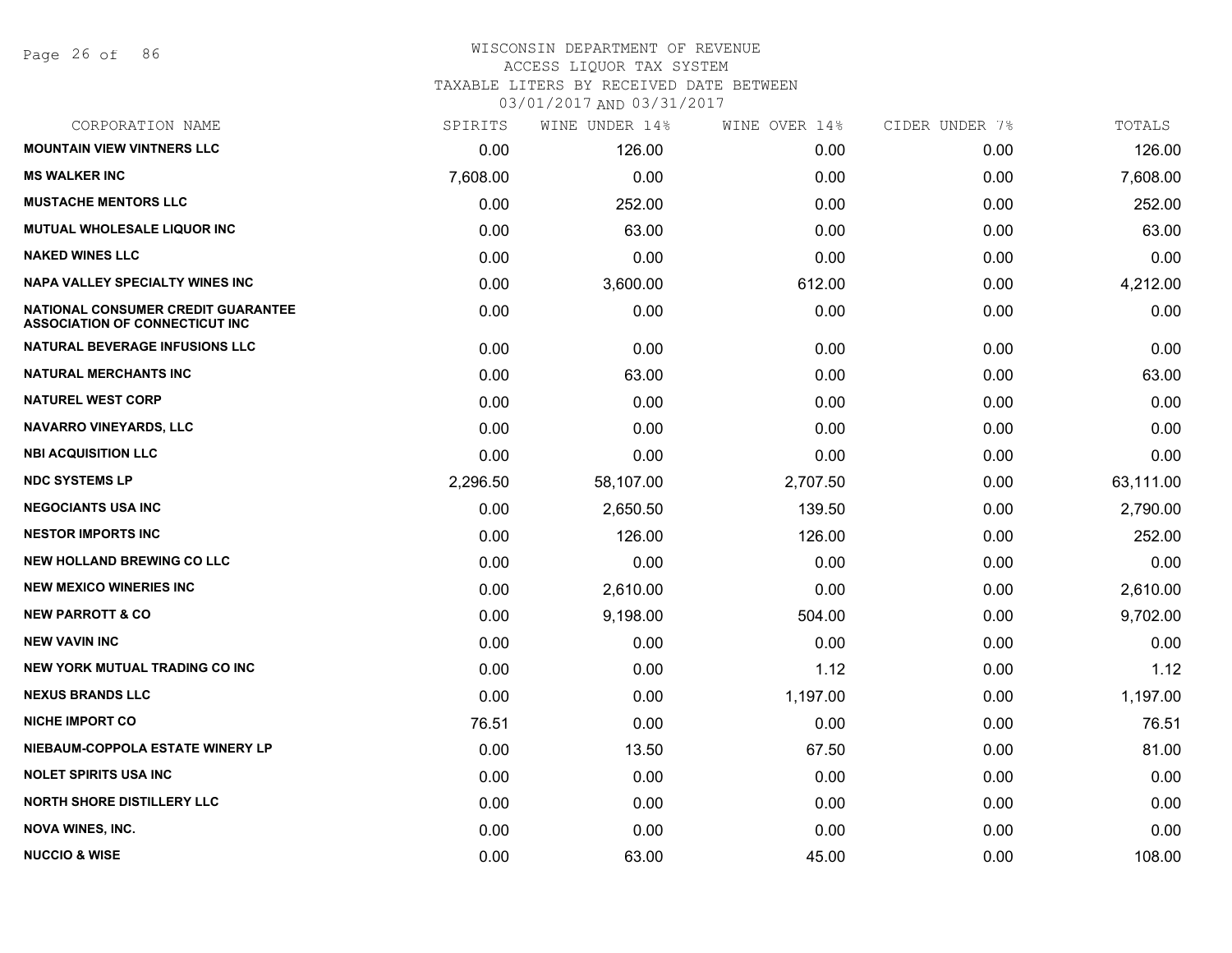Page 27 of 86

# WISCONSIN DEPARTMENT OF REVENUE ACCESS LIQUOR TAX SYSTEM

TAXABLE LITERS BY RECEIVED DATE BETWEEN

| CORPORATION NAME                        | SPIRITS  | WINE UNDER 14% | WINE OVER 14% | CIDER UNDER 7% | TOTALS    |
|-----------------------------------------|----------|----------------|---------------|----------------|-----------|
| <b>NV AWG LTD</b>                       | 0.00     | 54.00          | 0.00          | 0.00           | 54.00     |
| <b>NW WINE COMPANY LLC</b>              | 0.00     | 126.00         | 0.00          | 0.00           | 126.00    |
| O'NEILL BEVERAGES CO LLC                | 0.00     | 1,764.00       | 504.00        | 0.00           | 2,268.00  |
| <b>O'SHAUGHNESSY DEL OSO LLC</b>        | 0.00     | 0.00           | 0.00          | 0.00           | 0.00      |
| OAK RIDGE WINERY LLC                    | 0.00     | 1,737.00       | 27.00         | 0.00           | 1,764.00  |
| <b>OLD BRIDGE CELLARS</b>               | 0.00     | 2,389.50       | 1,750.50      | 0.00           | 4,140.00  |
| OLD ELK HOLDINGS LLC                    | 0.00     | 0.00           | 0.00          | 0.00           | 0.00      |
| <b>OLDE WORLD IMPORTS INC</b>           | 0.00     | 0.00           | 0.00          | 0.00           | 0.00      |
| OLE SMOKY DISTILLERY LLC                | 2,202.00 | 0.00           | 0.00          | 0.00           | 2,202.00  |
| OLIVER WINE COMPANY INC                 | 0.00     | 1,431.00       | 0.00          | 0.00           | 1,431.00  |
| ONE TRUE VINE LLC                       | 0.00     | 0.00           | 0.00          | 0.00           | 0.00      |
| <b>OPICI IMPORT COMPANY</b>             | 234.00   | 888.00         | 0.00          | 0.00           | 1,122.00  |
| <b>OPOLO WINES LP</b>                   | 0.00     | 0.00           | 0.00          | 0.00           | 0.00      |
| <b>OPUS ONE WINERY LLC</b>              | 0.00     | 0.00           | 112.50        | 0.00           | 112.50    |
| ORCA PROPERTIES LLC                     | 0.00     | 504.00         | 0.00          | 0.00           | 504.00    |
| <b>OREGON BREWING COMPANY INC</b>       | 39.47    | 0.00           | 0.00          | 0.00           | 39.47     |
| <b>ORIGINAL SIN CORPORATION</b>         | 0.00     | 0.00           | 0.00          | 160.84         | 160.84    |
| ORIGINS PALEO MEALS LLC                 | 0.00     | 0.00           | 0.00          | 0.00           | 0.00      |
| ORIN SWIFT CELLARS LLC                  | 0.00     | 0.00           | 0.00          | 0.00           | 0.00      |
| ORVINO IMPORTS & DISTRIBUTING INC       | 0.00     | 0.00           | 0.00          | 0.00           | 0.00      |
| <b>OUTPOST WINES LLC</b>                | 0.00     | 0.00           | 0.00          | 0.00           | 0.00      |
| <b>OWEN ROE LLC</b>                     | 0.00     | 0.00           | 0.00          | 0.00           | 0.00      |
| P R GRISLEY CO INC                      | 0.00     | 0.00           | 0.00          | 0.00           | 0.00      |
| <b>PABST HOLDINGS LLC</b>               | 0.00     | 0.00           | 0.00          | 15,325.00      | 15,325.00 |
| PACIFIC EDGE MARKETING GROUP INC        | 521.25   | 0.00           | 2.25          | 0.00           | 523.50    |
| <b>PACIFIC INTERNATIONAL LIQUOR INC</b> | 18.00    | 21.60          | 170.64        | 0.00           | 210.24    |
| <b>PACIFIC PRIME WINES LLC</b>          | 0.00     | 0.00           | 0.00          | 0.00           | 0.00      |
| <b>PAHLMEYER LLC</b>                    | 0.00     | 0.00           | 0.00          | 0.00           | 0.00      |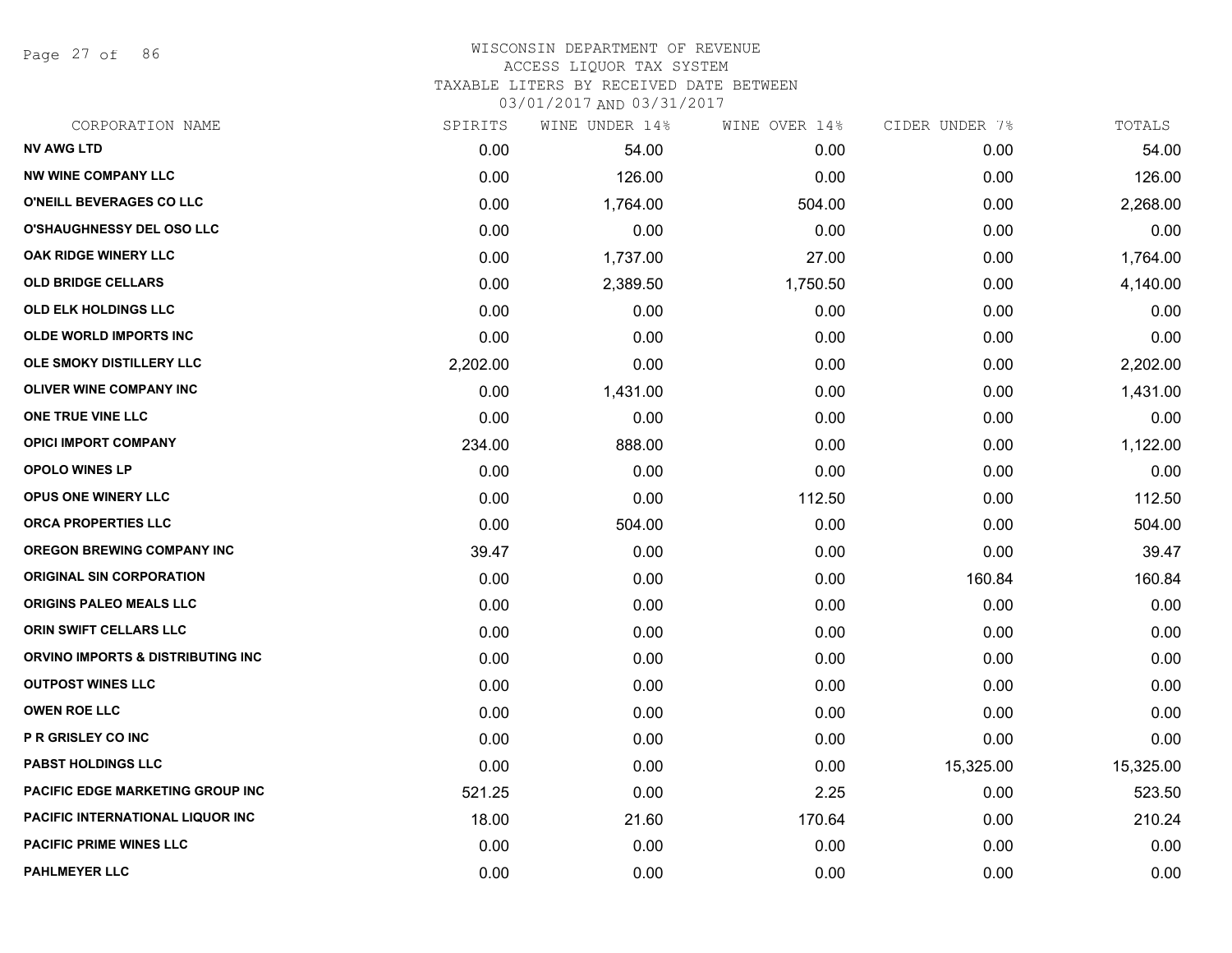Page 28 of 86

#### WISCONSIN DEPARTMENT OF REVENUE ACCESS LIQUOR TAX SYSTEM

TAXABLE LITERS BY RECEIVED DATE BETWEEN

| CORPORATION NAME                     | SPIRITS    | WINE UNDER 14% | WINE OVER 14% | CIDER UNDER 7% | TOTALS     |
|--------------------------------------|------------|----------------|---------------|----------------|------------|
| PALI WINE COMPANY LP                 | 0.00       | 0.00           | 0.00          | 0.00           | 0.00       |
| <b>PALM BAY INTERNATIONAL INC</b>    | 144.00     | 9,585.38       | 358.50        | 0.00           | 10,087.88  |
| <b>PAMELA FRYE</b>                   | 0.00       | 0.00           | 0.00          | 0.00           | 0.00       |
| <b>PAMPA BEVERAGES LLC</b>           | 0.00       | 0.00           | 0.00          | 0.00           | 0.00       |
| <b>PANEBIANCO LLC</b>                | 0.00       | 0.00           | 0.00          | 0.00           | 0.00       |
| PANTHER CREEK CELLARS LLC            | 0.00       | 0.00           | 0.00          | 0.00           | 0.00       |
| PARAGON VINEYARD CO INC              | 0.00       | 0.00           | 0.00          | 0.00           | 0.00       |
| PARK STREET IMPORTS LLC              | 2,380.80   | 11,368.50      | 75.00         | 0.00           | 13,824.30  |
| PARK WINE COMPANY INC                | 0.00       | 63.00          | 252.00        | 0.00           | 315.00     |
| <b>PARKER STATION INC</b>            | 0.00       | 0.00           | 162.00        | 0.00           | 162.00     |
| PASTERNAK WINE IMPORTS LLC           | 0.00       | 0.00           | 0.00          | 0.00           | 0.00       |
| <b>PATERNO IMPORTS LTD</b>           | 657.00     | 13,338.00      | 4,248.00      | 0.00           | 18,243.00  |
| <b>PATRICIO C MATA</b>               | 0.00       | 252.00         | 0.00          | 0.00           | 252.00     |
| <b>PATRICK A RONEY</b>               | 0.00       | 6,376.50       | 1,840.50      | 0.00           | 8,217.00   |
| <b>PATRON SPIRITS COMPANY</b>        | 11,038.80  | 0.00           | 0.00          | 0.00           | 11,038.80  |
| PAUL HOBBS IMPORTS INC               | 0.00       | 0.00           | 0.00          | 0.00           | 0.00       |
| <b>PAUL HOBBS WINERY LP</b>          | 0.00       | 0.00           | 0.00          | 0.00           | 0.00       |
| <b>PAUL W QUACKENBUSH</b>            | 0.00       | 0.00           | 0.00          | 0.00           | 0.00       |
| <b>PAVI WINES LLC</b>                | 0.00       | 0.00           | 0.00          | 0.00           | 0.00       |
| <b>PAWEL LATO</b>                    | 0.00       | 0.00           | 0.00          | 0.00           | 0.00       |
| <b>PAX MAHLE WINES LLC</b>           | 0.00       | 0.00           | 0.00          | 0.00           | 0.00       |
| PEACH SYSTEMS INC                    | 0.00       | 0.00           | 0.00          | 0.00           | 0.00       |
| PEACHY CANYON WINERY                 | 0.00       | 0.00           | 0.00          | 0.00           | 0.00       |
| PEJU FAMILY OPERATING PARTNERSHIP LP | 0.00       | 0.00           | 0.00          | 0.00           | 0.00       |
| PELU PARTNERS LLC                    | 0.00       | 0.00           | 0.00          | 0.00           | 0.00       |
| PEPPER BRIDGE WINERY LLC             | 0.00       | 0.00           | 0.00          | 0.00           | 0.00       |
| PERFECTA CAMERA CORP                 | 0.00       | 441.00         | 0.00          | 0.00           | 441.00     |
| PERNOD RICARD USA LLC                | 111,882.75 | 3,002.79       | 909.00        | 0.00           | 115,794.54 |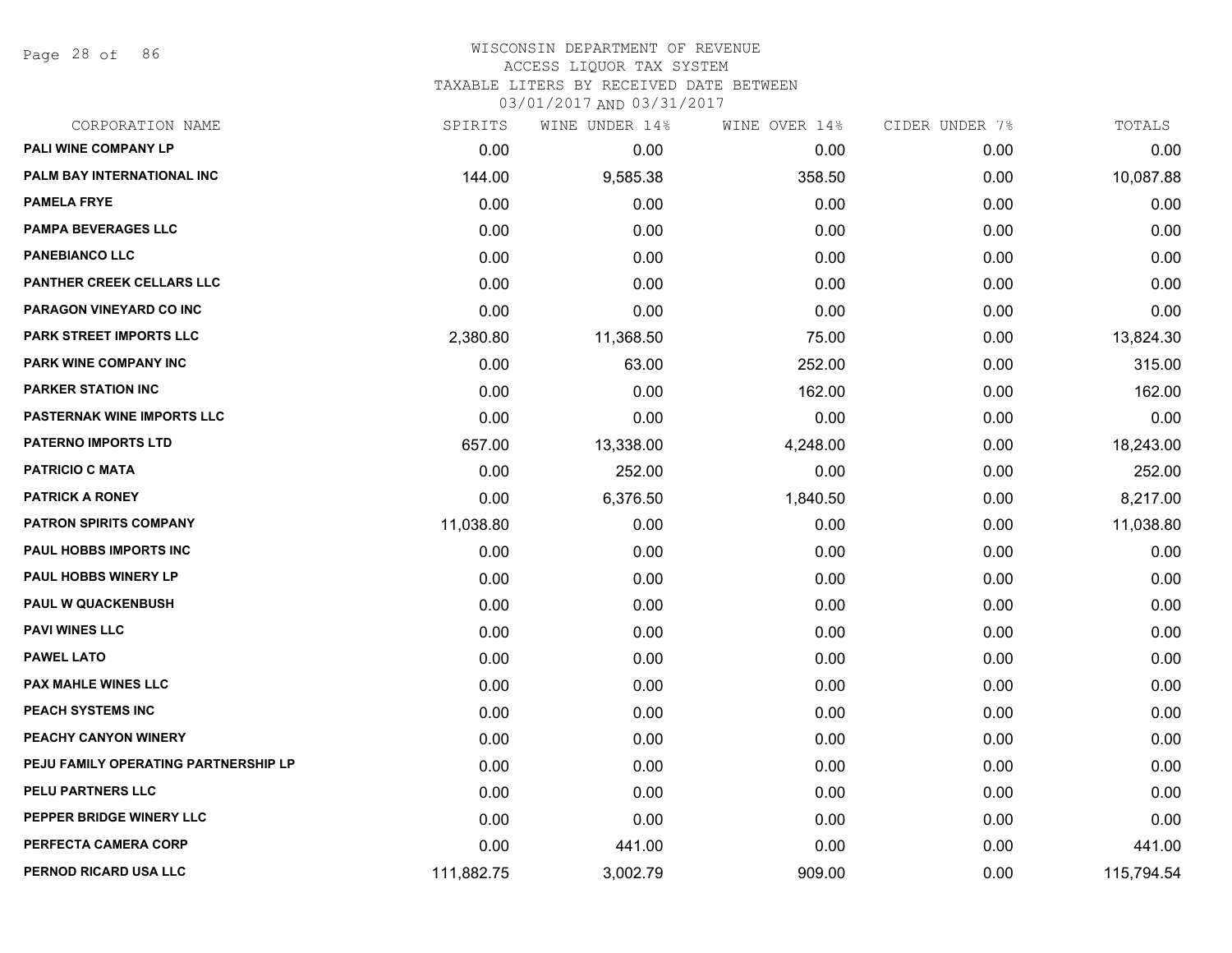Page 29 of 86

| CORPORATION NAME                            | SPIRITS  | WINE UNDER 14% | WINE OVER 14% | CIDER UNDER 7% | TOTALS    |
|---------------------------------------------|----------|----------------|---------------|----------------|-----------|
| PETER ANDREW LLC                            | 0.00     | 0.00           | 0.00          | 0.00           | 0.00      |
| PETER CREIGHTON                             | 0.00     | 0.00           | 0.00          | 0.00           | 0.00      |
| <b>PETER M MESROBIAN</b>                    | 0.00     | 0.00           | 0.00          | 0.00           | 0.00      |
| <b>PETER ROSBACK</b>                        | 0.00     | 157.50         | 63.00         | 0.00           | 220.50    |
| PETERSON WINERY LLC                         | 0.00     | 0.00           | 0.00          | 0.00           | 0.00      |
| PETIT HAMEAU LLC                            | 0.00     | 63.00          | 0.00          | 63.00          | 126.00    |
| <b>PHILIP LAROCCA</b>                       | 0.00     | 0.00           | 0.00          | 0.00           | 0.00      |
| PHILIP TOGNI VINEYARD LP                    | 0.00     | 0.00           | 0.00          | 0.00           | 0.00      |
| PHILLIP STEINSCHREIBER                      | 0.00     | 0.00           | 0.00          | 0.00           | 0.00      |
| <b>PHILLIPS FARMS LLC</b>                   | 0.00     | 288.00         | 9,414.00      | 0.00           | 9,702.00  |
| PHUSION PROJECTS LLC                        | 0.00     | 960.00         | 0.00          | 0.00           | 960.00    |
| PIEDMONT DISTILLERS INC                     | 1,939.50 | 0.00           | 0.00          | 0.00           | 1,939.50  |
| <b>PINA CELLARS LP</b>                      | 0.00     | 0.00           | 0.00          | 0.00           | 0.00      |
| <b>PINE RIDGE WINERY LLC</b>                | 0.00     | 1,197.00       | 262.50        | 0.00           | 1,459.50  |
| <b>PL BRANDS INC</b>                        | 0.00     | 0.00           | 0.00          | 0.00           | 0.00      |
| PLATA WINE PARTNERS LLC                     | 0.00     | 0.00           | 0.00          | 0.00           | 0.00      |
| PLUME RIDGE IRREVOCABLE TRUST               | 0.00     | 0.00           | 0.00          | 0.00           | 0.00      |
| <b>POPCORN DESIGN LLC</b>                   | 0.00     | 0.00           | 1,008.00      | 0.00           | 1,008.00  |
| POPCORN SUTTON DISTILLING LLC               | 0.00     | 0.00           | 0.00          | 0.00           | 0.00      |
| PORT WASHINGTON IMPORTS LLC                 | 0.00     | 0.00           | 0.00          | 0.00           | 0.00      |
| <b>POST WINERY INC</b>                      | 0.00     | 0.00           | 0.00          | 0.00           | 0.00      |
| <b>PRAGER WINERY &amp; PORT WORKS, INC.</b> | 0.00     | 0.00           | 0.00          | 0.00           | 0.00      |
| <b>PRECEPT BRANDS LLC</b>                   | 0.00     | 2,044.93       | 133.13        | 0.00           | 2,178.06  |
| PREMIUM PORT WINES INC                      | 0.00     | 0.00           | 621.00        | 0.00           | 621.00    |
| PRESTIGE IMPORTS LLC                        | 0.00     | 0.00           | 0.00          | 0.00           | 0.00      |
| <b>PRESTIGE WINE IMPORTS CORP</b>           | 0.00     | 25,632.00      | 63.00         | 0.00           | 25,695.00 |
| PRICHARDS DISTILLERY INC                    | 0.00     | 0.00           | 0.00          | 0.00           | 0.00      |
| PRIDE MOUNTAIN VINEYARDS LLC                | 0.00     | 0.00           | 0.00          | 0.00           | 0.00      |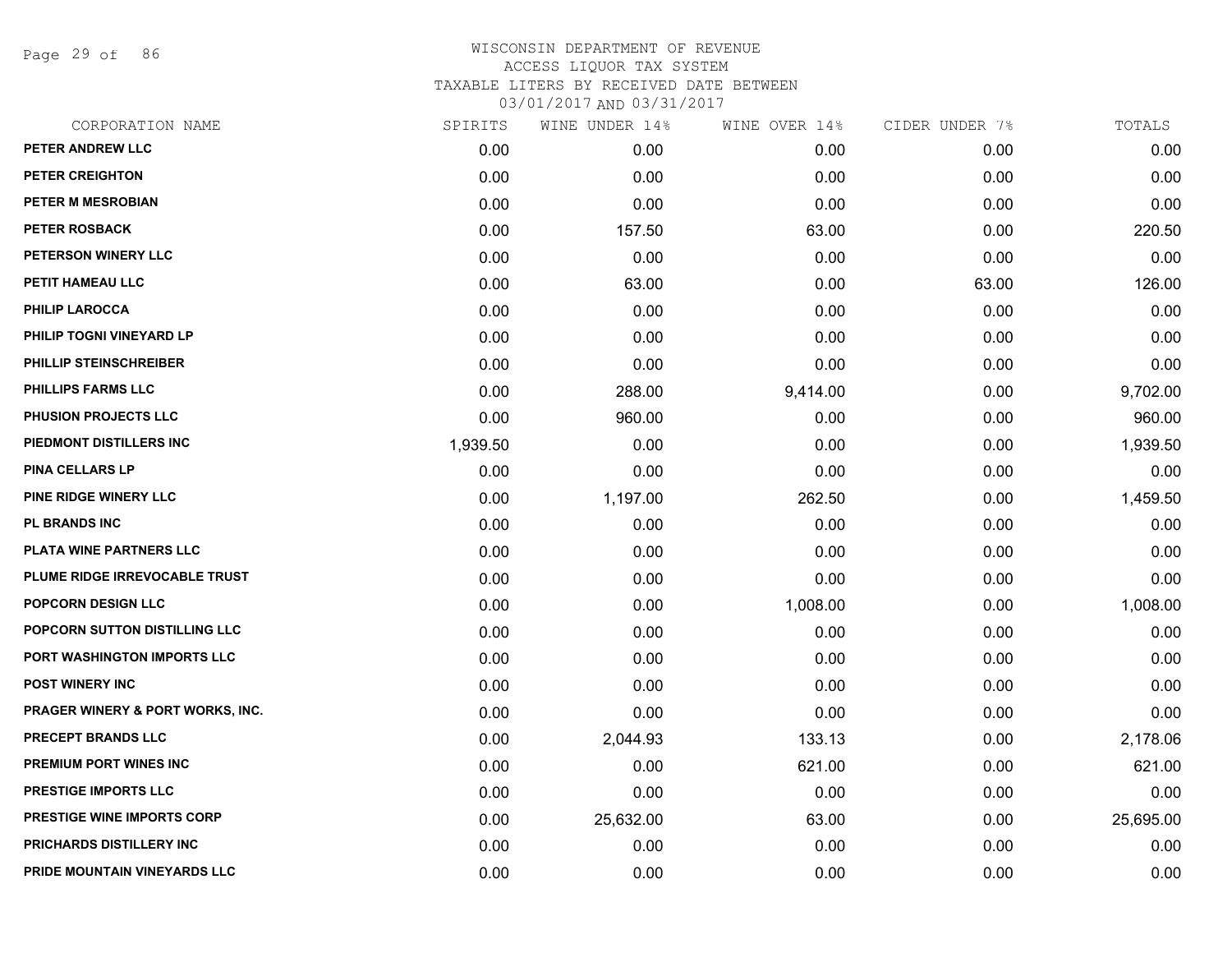Page 30 of 86

| CORPORATION NAME                     | SPIRITS   | WINE UNDER 14% | WINE OVER 14% | CIDER UNDER 7% | TOTALS    |
|--------------------------------------|-----------|----------------|---------------|----------------|-----------|
| PRINCE MICHEL LLC                    | 0.00      | 0.00           | 0.00          | 0.00           | 0.00      |
| <b>PRO-LIQUITECH LLC</b>             | 0.00      | 0.00           | 0.00          | 0.00           | 0.00      |
| PROST BEVERAGE COMPANY LLC           | 450.00    | 0.00           | 0.00          | 0.00           | 450.00    |
| <b>PROXIMO SPIRITS INC</b>           | 93,825.90 | 0.00           | 0.00          | 0.00           | 93,825.90 |
| PURPLE WINE COMPANY LLC              | 0.00      | 1,548.00       | 135.00        | 0.00           | 1,683.00  |
| <b>QUADY SOUTH WINERY LLC</b>        | 0.00      | 0.00           | 22.50         | 0.00           | 22.50     |
| <b>QUATERNA LLC</b>                  | 0.00      | 1,386.00       | 0.00          | 0.00           | 1,386.00  |
| <b>QUILCEDA CREEK VINTNERS INC</b>   | 0.00      | 0.00           | 0.00          | 0.00           | 0.00      |
| <b>QUINTESSENTIAL LLC</b>            | 0.00      | 14,571.00      | 162.00        | 0.00           | 14,733.00 |
| QUO VINO LLC                         | 0.00      | 228.00         | 0.00          | 0.00           | 228.00    |
| <b>R &amp; G SCHATZ FARMS INC</b>    | 0.00      | 389.00         | 63.00         | 0.00           | 452.00    |
| <b>R &amp; M BRANDS INC</b>          | 585.08    | 216.00         | 0.00          | 0.00           | 801.08    |
| <b>RH KEENAN CO</b>                  | 0.00      | 0.00           | 0.00          | 0.00           | 0.00      |
| <b>R LAWSON ENTERPRISES LLC</b>      | 0.00      | 0.00           | 0.00          | 0.00           | 0.00      |
| <b>RACINE WINE CO LLC</b>            | 0.00      | 0.00           | 0.00          | 0.00           | 0.00      |
| <b>RADIO-COTEAU WINE CELLARS LLC</b> | 0.00      | 342.00         | 63.00         | 0.00           | 405.00    |
| <b>RAINIER WINE LLC</b>              | 0.00      | 0.00           | 0.00          | 0.00           | 0.00      |
| <b>RAMEY WINE CELLARS INC</b>        | 0.00      | 0.00           | 63.00         | 0.00           | 63.00     |
| <b>RANSOM SPIRITS LLC</b>            | 0.00      | 0.00           | 0.00          | 0.00           | 0.00      |
| <b>RB WINE ASSOCIATES LLC</b>        | 0.00      | 0.00           | 0.00          | 0.00           | 0.00      |
| <b>RBZ VINEYARDS LLC</b>             | 0.00      | 0.00           | 0.00          | 0.00           | 0.00      |
| <b>RED CAR WINE COMPANY LLC</b>      | 0.00      | 0.00           | 0.00          | 0.00           | 0.00      |
| <b>RED TAIL RIDGE INC</b>            | 0.00      | 0.00           | 0.00          | 0.00           | 0.00      |
| <b>REDEMPTION SPIRITS LLC</b>        | 0.00      | 85.59          | 0.00          | 0.00           | 85.59     |
| <b>REDWOOD SPIRITS INC</b>           | 0.00      | 0.00           | 0.00          | 0.00           | 0.00      |
| <b>REGAL WINE IMPORTS INC</b>        | 0.00      | 540.00         | 0.00          | 0.00           | 540.00    |
| <b>REGUSCI WINERY INC</b>            | 0.00      | 0.00           | 0.00          | 0.00           | 0.00      |
| <b>REMY COINTREAU AMERIQUE USA</b>   | 1,894.50  | 0.00           | 0.00          | 0.00           | 1,894.50  |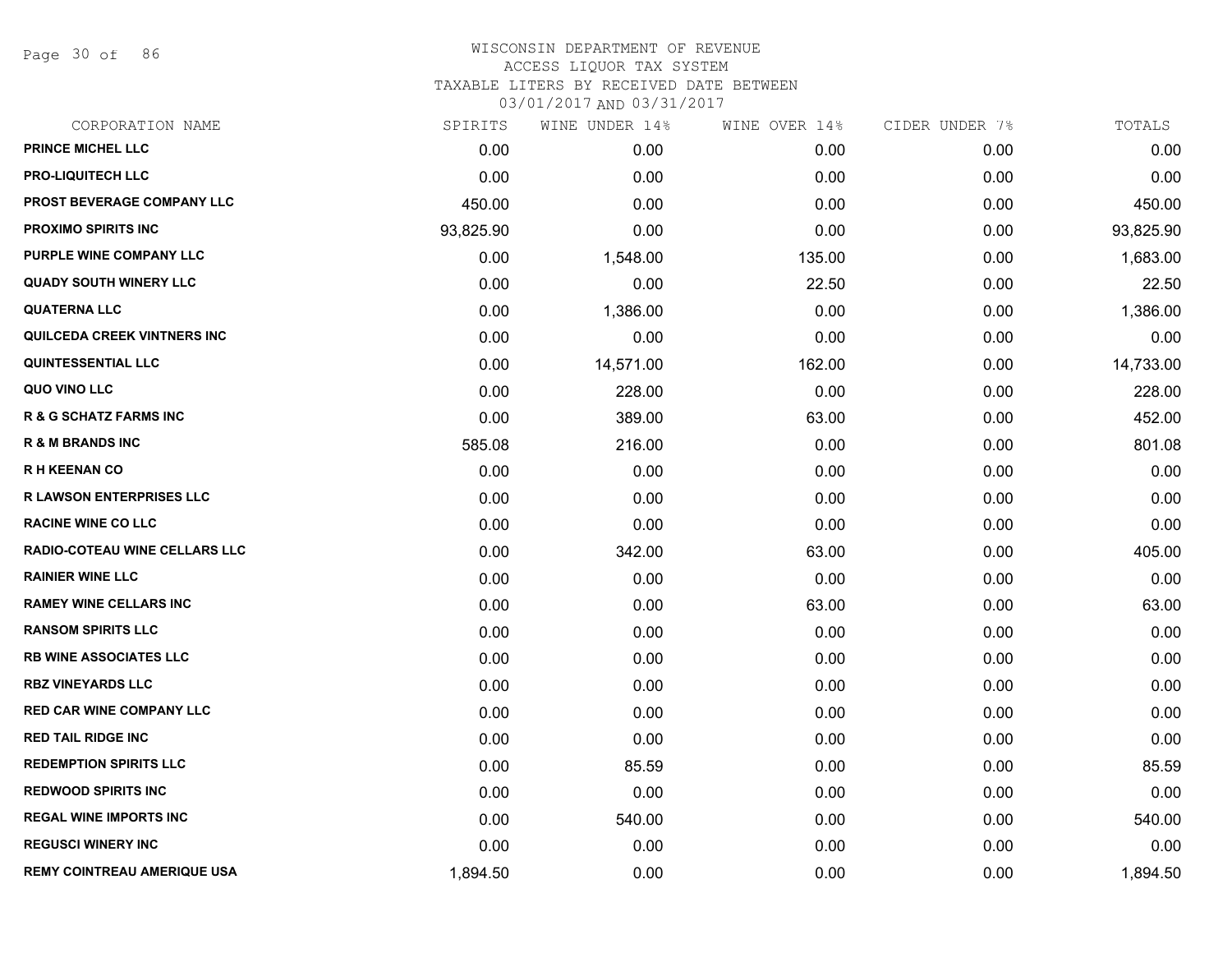Page 31 of 86

# WISCONSIN DEPARTMENT OF REVENUE ACCESS LIQUOR TAX SYSTEM TAXABLE LITERS BY RECEIVED DATE BETWEEN

| CORPORATION NAME                                | SPIRITS | WINE UNDER 14% | WINE OVER 14% | CIDER UNDER 7% | TOTALS   |
|-------------------------------------------------|---------|----------------|---------------|----------------|----------|
| <b>REN ACQUISITION INC</b>                      | 0.00    | 0.00           | 0.00          | 0.00           | 0.00     |
| <b>RENO G FARINELLI &amp; JOSEF H SHEBL</b>     | 0.00    | 0.00           | 0.00          | 0.00           | 0.00     |
| <b>RENT A BBQ</b>                               | 0.00    | 0.00           | 0.00          | 0.00           | 0.00     |
| <b>RESERVA WINES LLC</b>                        | 0.00    | 0.00           | 0.00          | 0.00           | 0.00     |
| <b>REYNOLDS CREATIVE PRODUCTS INC</b>           | 0.00    | 0.00           | 0.00          | 0.00           | 0.00     |
| <b>RGI BRANDS LLC</b>                           | 0.00    | 0.00           | 0.00          | 0.00           | 0.00     |
| <b>RICHARD C POE II</b>                         | 0.00    | 0.00           | 0.00          | 0.00           | 0.00     |
| <b>RICHARD STELTZNER</b>                        | 0.00    | 0.00           | 0.00          | 0.00           | 0.00     |
| <b>RIDGE VINEYARDS INC</b>                      | 0.00    | 0.00           | 126.00        | 0.00           | 126.00   |
| <b>RIGHT BEE LLC</b>                            | 0.00    | 0.00           | 0.00          | 0.00           | 0.00     |
| <b>RO SALES &amp; DISTRIBUTION SERVICES INC</b> | 0.00    | 2,205.00       | 0.00          | 0.00           | 2,205.00 |
| <b>ROBERT A CUTTER</b>                          | 0.00    | 216.00         | 0.00          | 0.00           | 216.00   |
| <b>ROBERT CRAIG WINERY LP</b>                   | 0.00    | 0.00           | 63.00         | 0.00           | 63.00    |
| <b>ROBERT J COOPER</b>                          | 0.00    | 0.00           | 0.00          | 0.00           | 0.00     |
| <b>ROBERT J GROSS</b>                           | 0.00    | 63.00          | 0.00          | 0.00           | 63.00    |
| <b>ROBERT L HUDSON</b>                          | 0.00    | 0.00           | 0.00          | 0.00           | 0.00     |
| <b>ROBERT YOUNG ESTATE WINERY LLC</b>           | 0.00    | 0.00           | 0.00          | 0.00           | 0.00     |
| <b>ROCK SAKE LLC</b>                            | 0.00    | 0.00           | 0.00          | 0.00           | 0.00     |
| ROCK WALL WINE COMPANY INC                      | 0.00    | 0.00           | 0.00          | 0.00           | 0.00     |
| <b>ROMBAUER VINEYARDS INC</b>                   | 0.00    | 0.00           | 1,350.00      | 0.00           | 1,350.00 |
| <b>RONALD J WICKER</b>                          | 0.00    | 0.00           | 0.00          | 0.00           | 0.00     |
| <b>RONALD T RUBIN</b>                           | 0.00    | 0.00           | 0.00          | 0.00           | 0.00     |
| <b>ROOTS RUN DEEP LLC</b>                       | 0.00    | 0.00           | 837.00        | 0.00           | 837.00   |
| <b>ROSE IMPORTING &amp; DISTRIBUTING LLC</b>    | 0.00    | 567.00         | 18.00         | 0.00           | 585.00   |
| <b>ROSENTHAL WINE MERCHANT NY LTD</b>           | 0.00    | 0.00           | 0.00          | 0.00           | 0.00     |
| <b>ROTTA WINERY LLC</b>                         | 0.00    | 0.00           | 0.00          | 0.00           | 0.00     |
| <b>ROUND HILL CELLARS</b>                       | 0.00    | 900.00         | 0.00          | 0.00           | 900.00   |
| <b>ROUND POND ESTATE LLC</b>                    | 0.00    | 0.00           | 247.26        | 0.00           | 247.26   |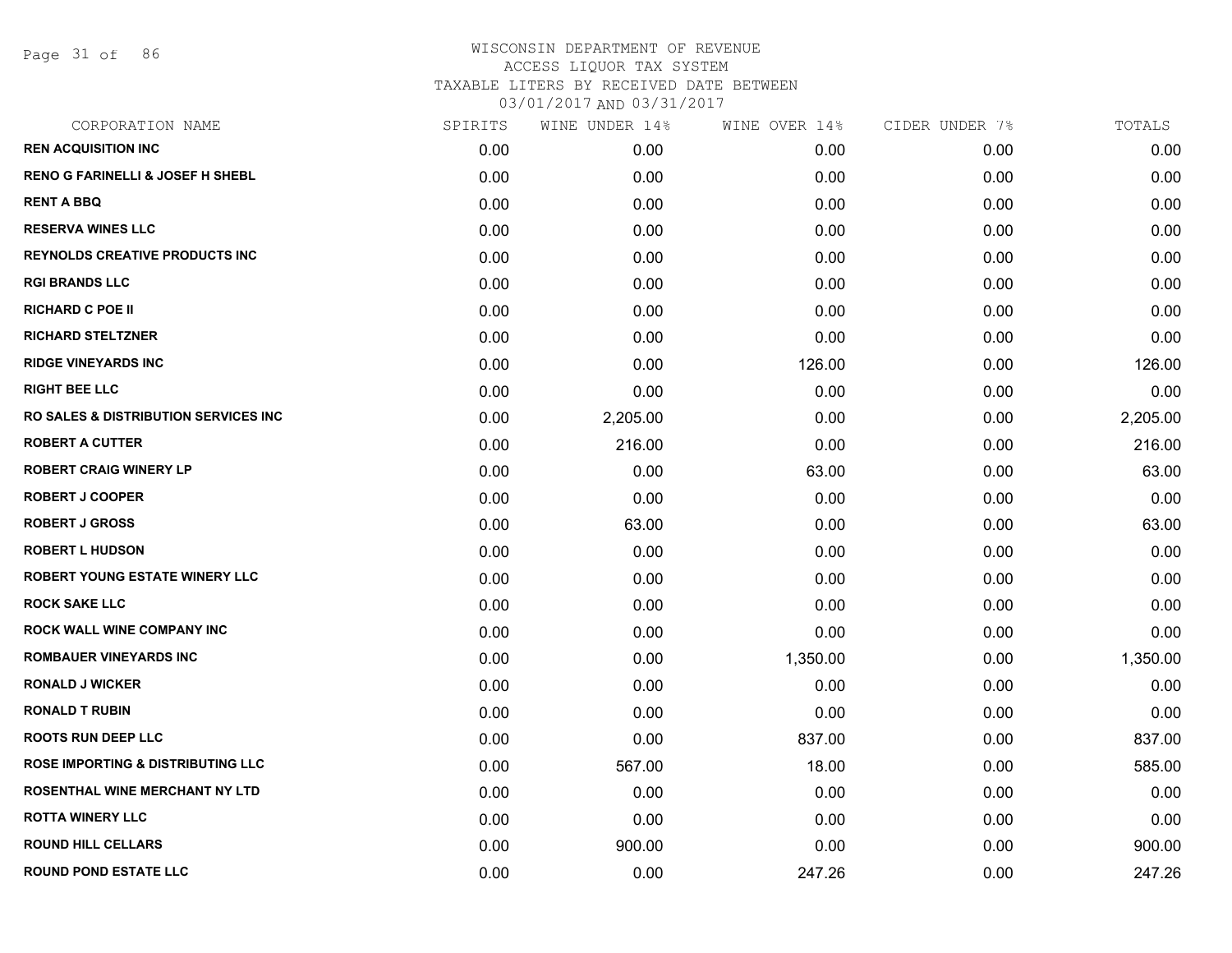Page 32 of 86

#### WISCONSIN DEPARTMENT OF REVENUE

#### ACCESS LIQUOR TAX SYSTEM

TAXABLE LITERS BY RECEIVED DATE BETWEEN

| CORPORATION NAME                            | SPIRITS    | WINE UNDER 14% | WINE OVER 14% | CIDER UNDER 7% | TOTALS     |
|---------------------------------------------|------------|----------------|---------------|----------------|------------|
| <b>ROYAL WINE CORPORATION</b>               | 166.50     | 11,615.00      | 63.00         | 0.00           | 11,844.50  |
| <b>RUBISSOW FAMILY WINES LLC</b>            | 0.00       | 0.00           | 0.00          | 0.00           | 0.00       |
| <b>RUSSIAN STANDARD VODKA (USA) INC</b>     | 382.50     | 0.00           | 0.00          | 0.00           | 382.50     |
| <b>RYAN E ROARK</b>                         | 0.00       | 0.00           | 0.00          | 0.00           | 0.00       |
| <b>S &amp; R WINES LLC</b>                  | 0.00       | 0.00           | 0.00          | 0.00           | 0.00       |
| <b>SLJ GROUP INC</b>                        | 0.00       | 13,472.55      | 5,280.77      | 0.00           | 18,753.32  |
| <b>SAINTSBURY LLC</b>                       | 0.00       | 0.00           | 0.00          | 0.00           | 0.00       |
| <b>SAKEONE CORPORATION</b>                  | 0.00       | 376.08         | 1,207.62      | 0.00           | 1,583.70   |
| <b>SALOON SPIRITS LLC</b>                   | 1,080.00   | 0.00           | 0.00          | 0.00           | 1,080.00   |
| <b>SALVESTRIN WINE CO LLC</b>               | 0.00       | 0.00           | 0.00          | 0.00           | 0.00       |
| <b>SAN ANTONIO WINERY INC</b>               | 0.00       | 10,269.00      | 267.00        | 0.00           | 10,536.00  |
| SAN FRANCISCO WINE EXCHANGE INC             | 0.00       | 0.00           | 63.00         | 0.00           | 63.00      |
| SAN GABRIEL VALLEY WAREHOUSE & STORAGE INC  | 0.00       | 0.00           | 0.00          | 0.00           | 0.00       |
| <b>SAN JOAQUIN WINE COMPANY INC</b>         | 0.00       | 1,602.00       | 0.00          | 0.00           | 1,602.00   |
| <b>SAN LUIS SPIRITS DISTILLING CO LLC</b>   | 0.00       | 0.00           | 0.00          | 0.00           | 0.00       |
| <b>SAN MARTINO IMPORTS INC</b>              | 0.00       | 0.00           | 0.00          | 0.00           | 0.00       |
| <b>SANGLIER SELECTIONS LLC</b>              | 0.00       | 0.00           | 0.00          | 0.00           | 0.00       |
| <b>SANS LIEGE INC</b>                       | 0.00       | 85.00          | 297.00        | 0.00           | 382.00     |
| <b>SANS WINE &amp; SPIRITS CO</b>           | 0.00       | 0.00           | 0.00          | 0.00           | 0.00       |
| <b>SANTA FE DISTILLERY LLC</b>              | 0.00       | 0.00           | 0.00          | 0.00           | 0.00       |
| SANTA MARGHERITA USA INC                    | 0.00       | 0.00           | 0.00          | 0.00           | 0.00       |
| <b>SARACINA VINEYARDS LLC</b>               | 0.00       | 0.00           | 0.00          | 0.00           | 0.00       |
| <b>SARMENTO'S IMPORTS &amp; EXPORTS INC</b> | 0.00       | 1,215.00       | 0.00          | 0.00           | 1,215.00   |
| <b>SAVIAH ROSE WINERY LLC</b>               | 0.00       | 0.00           | 0.00          | 0.00           | 0.00       |
| <b>SAZERAC COMPANY INC</b>                  | 291,537.00 | 233.99         | 248.98        | 0.00           | 292,019.97 |
| <b>SAZERAC NORTH AMERICA INC</b>            | 529,554.75 | 0.00           | 0.00          | 0.00           | 529,554.75 |
| <b>SB WINE CO LLC</b>                       | 0.00       | 0.00           | 0.00          | 0.00           | 0.00       |
| <b>SBRAGIA FAMILY VINEYARDS LLC</b>         | 0.00       | 0.00           | 27.00         | 0.00           | 27.00      |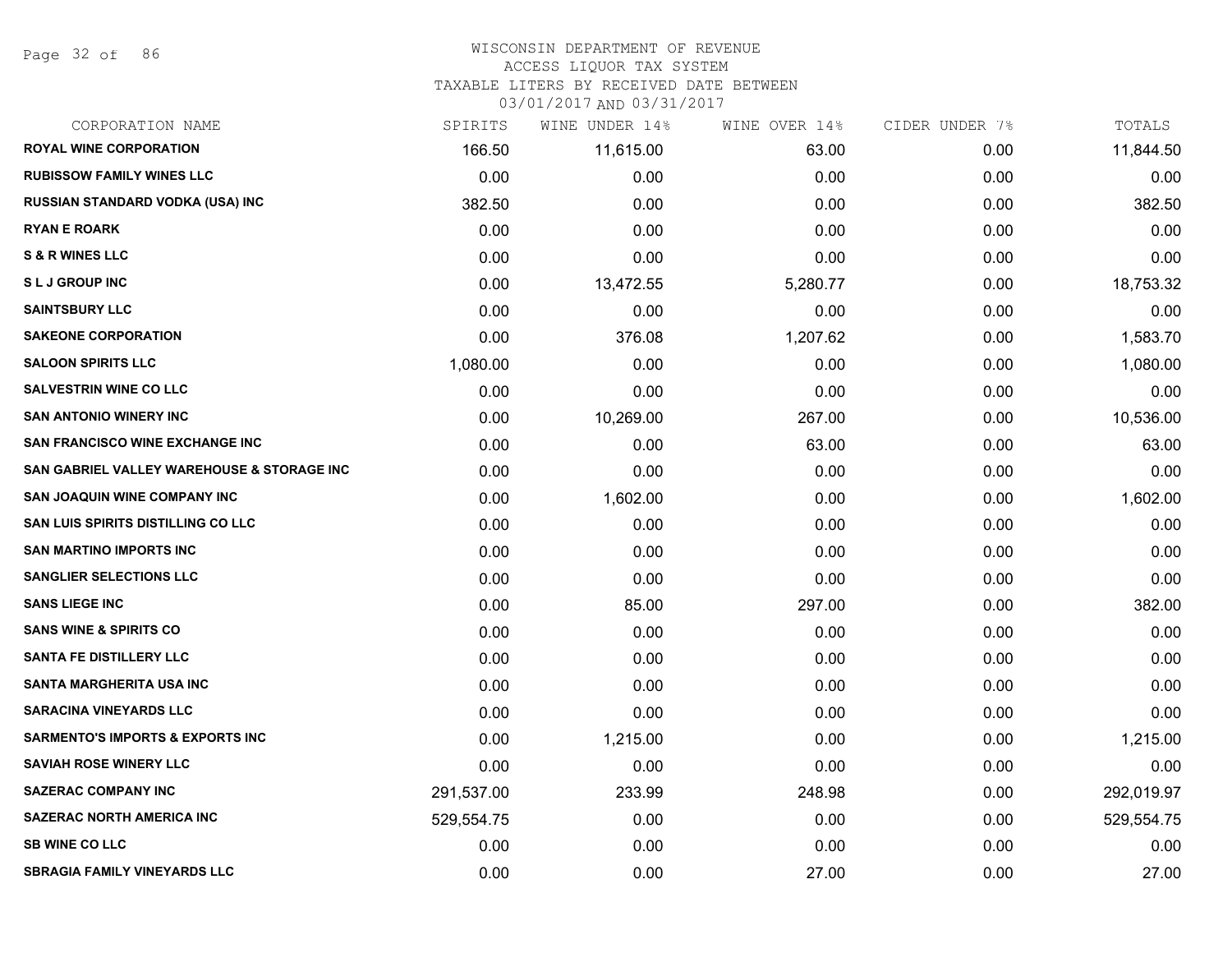#### WISCONSIN DEPARTMENT OF REVENUE ACCESS LIQUOR TAX SYSTEM

TAXABLE LITERS BY RECEIVED DATE BETWEEN

| CORPORATION NAME                       | SPIRITS  | WINE UNDER 14% | WINE OVER 14% | CIDER UNDER 7% | TOTALS   |
|----------------------------------------|----------|----------------|---------------|----------------|----------|
| <b>SCENIC ROOT WINEGROWERS LLC</b>     | 0.00     | 639.00         | 0.00          | 0.00           | 639.00   |
| <b>SCHEID VINEYARDS CALIFORNIA INC</b> | 0.00     | 2,515.50       | 31.50         | 0.00           | 2,547.00 |
| <b>SCHMITT SOHNE INC</b>               | 0.00     | 0.00           | 0.00          | 0.00           | 0.00     |
| <b>SCHUG WINERY LLC</b>                | 0.00     | 0.00           | 0.00          | 0.00           | 0.00     |
| <b>SCOPERTA IMPORTING CO INC</b>       | 0.00     | 1,480.50       | 0.00          | 0.00           | 1,480.50 |
| <b>SCOTT PAUL WINES OREGON LLC</b>     | 0.00     | 0.00           | 0.00          | 0.00           | 0.00     |
| <b>SEATTLE CIDER COMPANY LLC</b>       | 0.00     | 0.00           | 0.00          | 0.00           | 0.00     |
| <b>SEAVEY VINEYARD LP</b>              | 0.00     | 0.00           | 0.00          | 0.00           | 0.00     |
| <b>SELBY ENTERPRISES INC</b>           | 0.00     | 0.00           | 0.00          | 0.00           | 0.00     |
| SELECTIVE WINE ESTATES INC             | 0.00     | 504.00         | 0.00          | 0.00           | 504.00   |
| <b>SERGEY CHISTOV</b>                  | 0.00     | 0.00           | 0.00          | 0.00           | 0.00     |
| <b>SERRALLES USA LLC</b>               | 6,555.00 | 0.00           | 0.00          | 0.00           | 6,555.00 |
| <b>SHAFER VINEYARDS INC</b>            | 0.00     | 0.00           | 378.00        | 0.00           | 378.00   |
| <b>SHANNON RIDGE INC</b>               | 0.00     | 5,796.00       | 0.00          | 0.00           | 5,796.00 |
| <b>SHAW-ROSS HOLDING CO LLC</b>        | 1,111.51 | 1,998.00       | 5,601.40      | 0.00           | 8,710.91 |
| SHEA WINE CELLARS LLC                  | 0.00     | 0.00           | 0.00          | 0.00           | 0.00     |
| SHELTON-MACKENZIE WINE COMPANY         | 0.00     | 0.00           | 0.00          | 0.00           | 0.00     |
| <b>SHORTS BREWING COMPANY</b>          | 0.00     | 0.00           | 0.00          | 1,549.59       | 1,549.59 |
| SIDNEY FRANK IMPORTING CO INC          | 0.00     | 0.00           | 0.00          | 0.00           | 0.00     |
| SILVER OAK WINE CELLARS LP             | 0.00     | 180.00         | 561.00        | 0.00           | 741.00   |
| SILVER TRIDENT WINERY LLC              | 0.00     | 0.00           | 0.00          | 0.00           | 0.00     |
| <b>SIMIONI IMPORTS LLC</b>             | 0.00     | 0.00           | 0.00          | 0.00           | 0.00     |
| <b>SINSKEY VINEYARDS INC</b>           | 0.00     | 63.00          | 0.00          | 0.00           | 63.00    |
| <b>SIX SIGMA WINERY LLC</b>            | 0.00     | 0.00           | 0.00          | 0.00           | 0.00     |
| <b>SLO DOWN WINES LLC</b>              | 0.00     | 0.00           | 0.00          | 0.00           | 0.00     |
| <b>SMALL VINES WINES INC</b>           | 0.00     | 0.00           | 0.00          | 0.00           | 0.00     |
| <b>SMART VENDING LLC</b>               | 0.00     | 0.00           | 0.00          | 0.00           | 0.00     |
| <b>SMITH &amp; SMITH</b>               | 0.00     | 0.00           | 0.00          | 0.00           | 0.00     |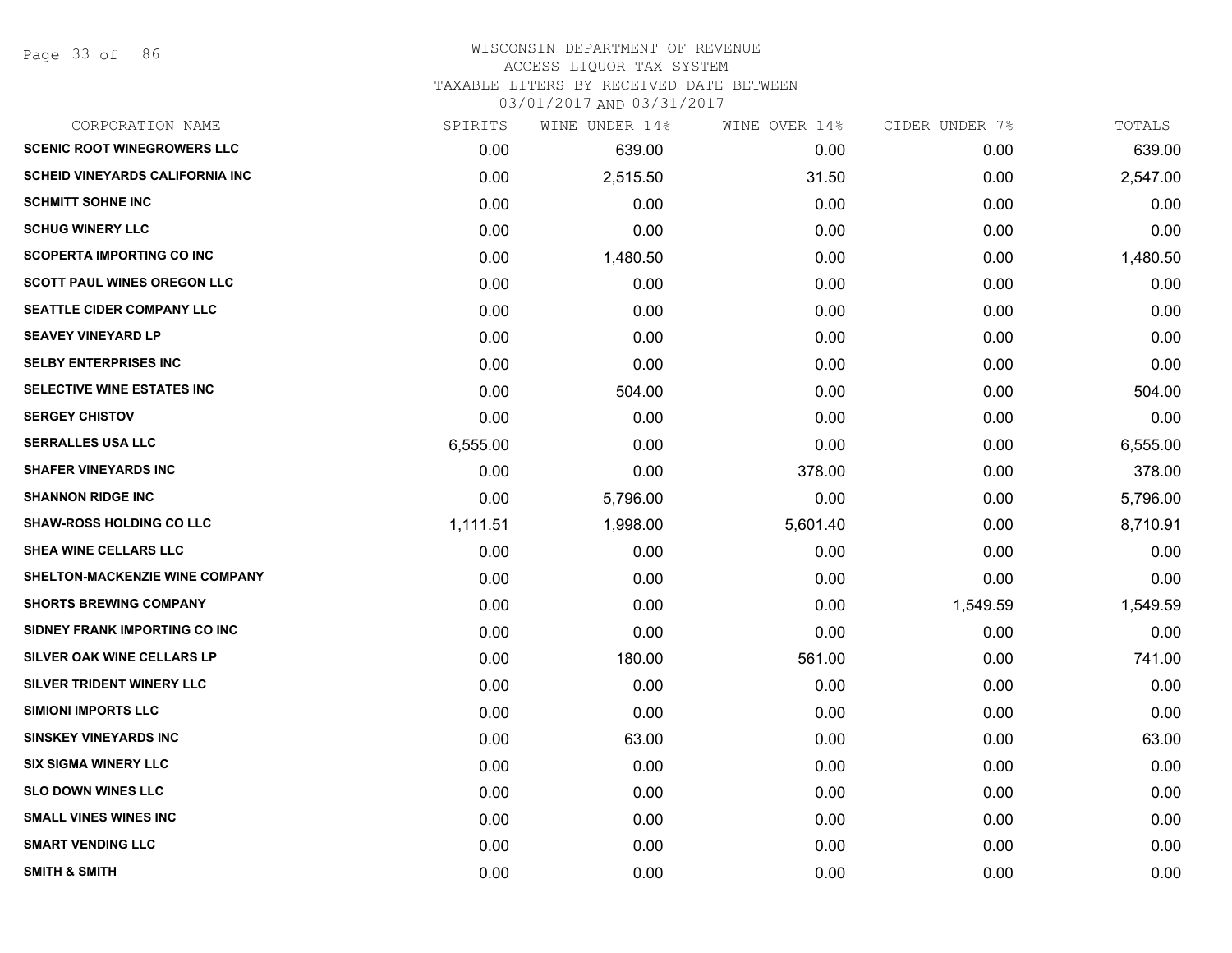Page 34 of 86

#### WISCONSIN DEPARTMENT OF REVENUE ACCESS LIQUOR TAX SYSTEM

TAXABLE LITERS BY RECEIVED DATE BETWEEN

| CORPORATION NAME                      | SPIRITS | WINE UNDER 14% | WINE OVER 14% | CIDER UNDER 7% | TOTALS      |
|---------------------------------------|---------|----------------|---------------|----------------|-------------|
| <b>SMT ACQUISITIONS LLC</b>           | 4.50    | 12,328.50      | 216.00        | 0.00           | 12,549.00   |
| <b>SOCIAL ENJOYMENTS LLC</b>          | 0.00    | 0.00           | 0.00          | 0.00           | 0.00        |
| SOGEVINUS FINE WINES USA INC          | 0.00    | 0.00           | 0.00          | 0.00           | 0.00        |
| <b>SOKOL BLOSSER LTD</b>              | 0.00    | 0.00           | 0.00          | 0.00           | 0.00        |
| <b>SOLBERG DISTILLING LLC</b>         | 0.00    | 0.00           | 0.00          | 0.00           | 0.00        |
| <b>SOLENA CELLARS LLC</b>             | 0.00    | 252.00         | 0.00          | 0.00           | 252.00      |
| <b>SOMERSTON WINE COMPANY, LLC</b>    | 0.00    | 0.00           | 0.00          | 0.00           | 0.00        |
| SONOMA BEVERAGE WORKS INC             | 0.00    | 0.00           | 0.00          | 0.00           | 0.00        |
| SORELLE CASA FINE WINES LLC           | 0.00    | 0.00           | 0.00          | 0.00           | 0.00        |
| SOURCE CODE BEVERAGE LLC              | 0.00    | 0.00           | 0.00          | 0.00           | 0.00        |
| <b>SOUTH BAY WINE GROUP LLC</b>       | 0.00    | 720.00         | 0.00          | 0.00           | 720.00      |
| <b>SOUTHERN STARZ INC</b>             | 9.00    | 189.00         | 720.00        | 0.00           | 918.00      |
| SOUTHERN WINE GROUP LLC               | 0.00    | 126.00         | 63.00         | 0.00           | 189.00      |
| <b>SOVEREIGN BRANDS LLC</b>           | 0.00    | 900.00         | 0.00          | 0.00           | 900.00      |
| <b>SPANN VINEYARDS INC</b>            | 0.00    | 0.00           | 4.50          | 0.00           | 4.50        |
| <b>SPARKLING OREGON LLC</b>           | 0.00    | 0.00           | 0.00          | 0.00           | 0.00        |
| <b>SPEAKEASY SPIRITS LLC</b>          | 237.00  | 0.00           | 0.00          | 0.00           | 237.00      |
| <b>SPENCER HOOPES</b>                 | 0.00    | 0.00           | 0.00          | 0.00           | 0.00        |
| <b>SPIRIT IMPORTS INC</b>             | 810.00  | 0.00           | 0.00          | 0.00           | 810.00      |
| <b>SPLINTER GROUP NAPA LLC</b>        | 0.00    | 0.00           | 0.00          | 0.00           | 0.00        |
| <b>SPOTTSWOODE WINERY INC</b>         | 0.00    | 0.00           | 0.00          | 0.00           | 0.00        |
| <b>SPRING MOUNTAIN VINEYARD INC</b>   | 0.00    | 0.00           | 0.00          | 0.00           | 0.00        |
| <b>SQUARE ONE ORGANIC SPIRITS LLC</b> | 0.00    | 0.00           | 0.00          | 0.00           | 0.00        |
| <b>SQUARE ONE ORGANIC SPIRITS LLC</b> | 0.00    | 0.00           | 0.00          | 0.00           | 0.00        |
| <b>ST GEORGE SPIRITS INC</b>          | 249.00  | 0.00           | 0.00          | 0.00           | 249.00      |
| ST HELENA ESTATE LLC                  | 0.00    | 0.00           | 0.00          | 0.00           | 0.00        |
| <b>ST INNOCENT LTD</b>                | 0.00    | 0.00           | 0.00          | 0.00           | 0.00        |
| ST JULIAN WINE COMPANY INC            | 0.00    | $-2,385.00$    | 0.00          | 0.00           | $-2,385.00$ |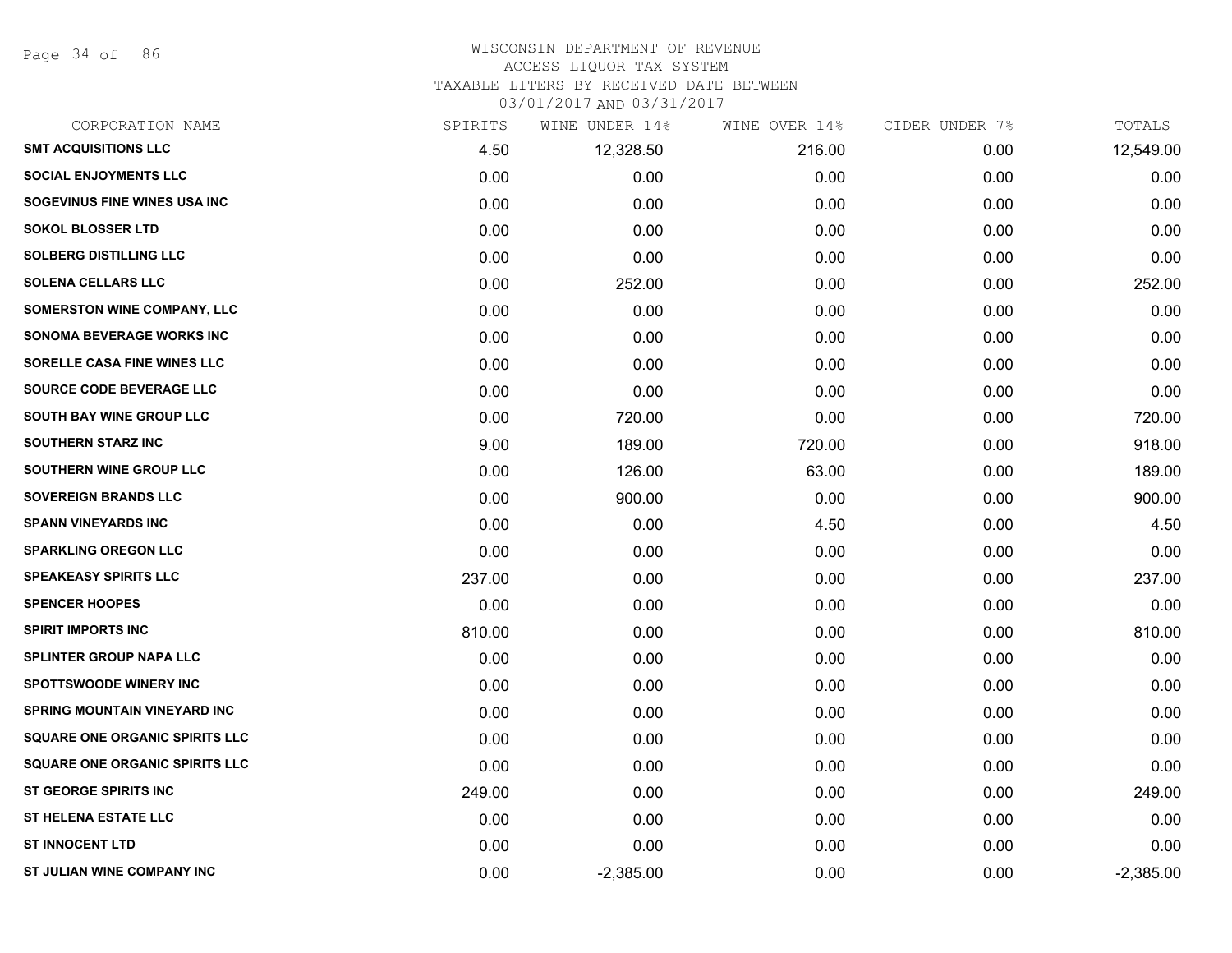# WISCONSIN DEPARTMENT OF REVENUE ACCESS LIQUOR TAX SYSTEM TAXABLE LITERS BY RECEIVED DATE BETWEEN

| CORPORATION NAME                       | SPIRITS     | WINE UNDER 14% | WINE OVER 14% | CIDER UNDER 7% | TOTALS      |
|----------------------------------------|-------------|----------------|---------------|----------------|-------------|
| ST KILLIAN IMPORTING CO INC            | 0.00        | 0.00           | 0.00          | 0.00           | 0.00        |
| <b>ST SUPERY INC</b>                   | 0.00        | 252.00         | 756.00        | 0.00           | 1,008.00    |
| <b>STACKED WINES LLC</b>               | 0.00        | 0.00           | 0.00          | 0.00           | 0.00        |
| <b>STAGLIN FAMILY VINEYARD LLC</b>     | 0.00        | 0.00           | 0.00          | 0.00           | 0.00        |
| <b>STANLEY STAWSKI DIST CO INC</b>     | 10.49       | 126.00         | 0.00          | 0.00           | 136.49      |
| <b>STAR INDUSTRIES INC</b>             | 0.00        | 0.00           | 0.00          | 0.00           | 0.00        |
| <b>STARRY NIGHT WINERY LLC</b>         | 0.00        | 0.00           | 0.00          | 0.00           | 0.00        |
| <b>STE MICHELLE WINE ESTATES LTD</b>   | 126.00      | 82,714.50      | 6,466.50      | 0.00           | 89,307.00   |
| <b>STEELE WINES INC</b>                | 0.00        | 630.00         | 432.00        | 0.00           | 1,062.00    |
| <b>STEFANO SALOCCHI</b>                | 0.00        | 0.00           | 0.00          | 0.00           | 0.00        |
| <b>STELLAR IMPORTING COMPANY LLC</b>   | 0.00        | 0.00           | 0.00          | 0.00           | 0.00        |
| <b>STEM CIDERS LLC</b>                 | 0.00        | 0.00           | 0.00          | 0.00           | 0.00        |
| <b>STEPHAN VINEYARD INC</b>            | 0.00        | 0.00           | 0.00          | 0.00           | 0.00        |
| STEPHEN DOOLEY WINE CO INC             | 0.00        | 0.00           | 0.00          | 0.00           | 0.00        |
| <b>STEVE MILES SELECTIONS INC</b>      | 0.00        | 0.00           | 0.00          | 0.00           | 0.00        |
| STEVEN EDMUNDS & CORNELIA ST JOHN      | 0.00        | 0.00           | 0.00          | 0.00           | 0.00        |
| <b>STEZ &amp; BOWER</b>                | 0.00        | 0.00           | 0.00          | 0.00           | 0.00        |
| STOLI GROUP (USA) LLC                  | 7,149.00    | 0.00           | 0.00          | 0.00           | 7,149.00    |
| <b>STOLLER IMPORTS INC</b>             | 486.00      | 0.00           | 0.00          | 0.00           | 486.00      |
| <b>STOLLER VINEYARDS INC</b>           | 0.00        | 0.00           | 0.00          | 0.00           | 0.00        |
| <b>STOLPMAN VINEYARDS LLC</b>          | 0.00        | 0.00           | 0.00          | 0.00           | 0.00        |
| STONEBRAKER-SOLES INC                  | 0.00        | 702.00         | 0.00          | 0.00           | 702.00      |
| <b>STONECUSHION INC</b>                | 0.00        | 0.00           | 0.00          | 0.00           | 0.00        |
| SUGARLANDS DISTILLING COMPANY LLC      | $-1,700.46$ | 0.00           | 0.00          | 0.00           | $-1,700.46$ |
| <b>SURVILLE ENTERPRISES CORP</b>       | 0.00        | 2,550.00       | 0.00          | 0.00           | 2,550.00    |
| <b>SUTTER HOME WINERY INC</b>          | 355.50      | 264,464.73     | 1,935.00      | 0.00           | 266,755.23  |
| <b>SVENSKA FOOD &amp; BEVERAGE LLC</b> | 0.00        | 0.00           | 0.00          | 0.00           | 0.00        |
| <b>SVP WINERY LLC</b>                  | 0.00        | 0.00           | 0.00          | 0.00           | 0.00        |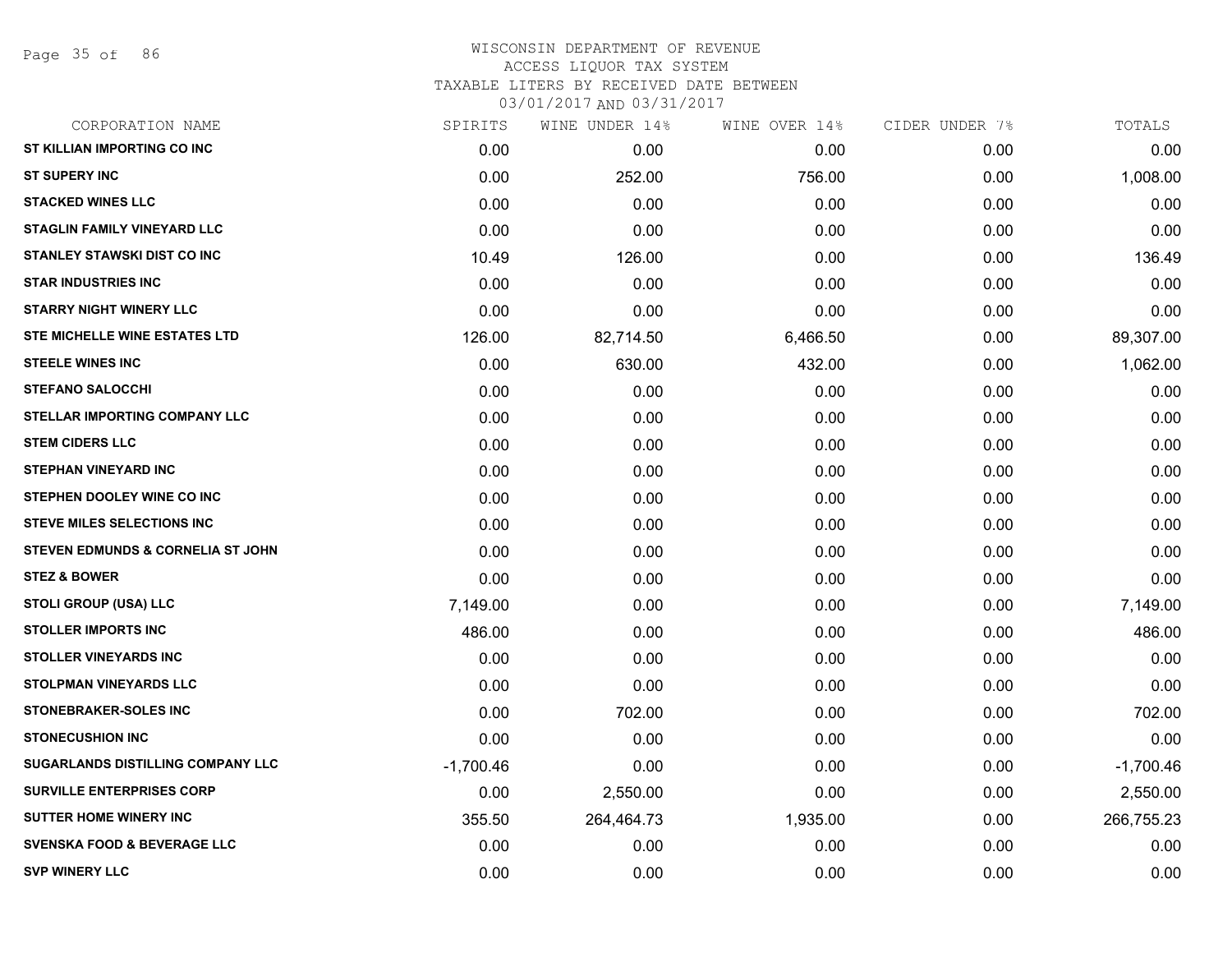Page 36 of 86

#### WISCONSIN DEPARTMENT OF REVENUE ACCESS LIQUOR TAX SYSTEM TAXABLE LITERS BY RECEIVED DATE BETWEEN

| CORPORATION NAME                    | SPIRITS  | WINE UNDER 14% | WINE OVER 14% | CIDER UNDER 7% | TOTALS   |
|-------------------------------------|----------|----------------|---------------|----------------|----------|
| <b>T ELENTENY HOLDINGS LLC</b>      | 0.00     | 585.00         | 0.00          | 0.00           | 585.00   |
| <b>TAFT STREET INC</b>              | 0.00     | 0.00           | 0.00          | 0.00           | 0.00     |
| <b>TAKARA SAKE USA INC</b>          | 0.00     | 1,953.00       | 385.20        | 18.00          | 2,356.20 |
| <b>TALLEY VINEYARDS INC</b>         | 0.00     | 63.00          | 63.00         | 0.00           | 126.00   |
| <b>TAMBER BEY VINEYARDS LLC</b>     | 0.00     | 0.00           | 0.00          | 0.00           | 0.00     |
| <b>TATOMER INC</b>                  | 0.00     | 0.00           | 0.00          | 0.00           | 0.00     |
| <b>TATOOSH DISTILLERY LLC</b>       | 0.00     | 0.00           | 0.00          | 0.00           | 0.00     |
| <b>TATTERSALL COMPANIES LLC</b>     | 78.75    | 0.00           | 0.00          | 0.00           | 78.75    |
| <b>TEQUILA PARTIDA LLC</b>          | 0.00     | 0.00           | 0.00          | 0.00           | 0.00     |
| <b>TERRA VINUM LLC</b>              | 0.00     | 0.00           | 0.00          | 0.00           | 0.00     |
| <b>TERRANEO MERCHANTS INC</b>       | 0.00     | 0.00           | 0.00          | 0.00           | 0.00     |
| <b>TERRAVANT WINE COMPANY LLC</b>   | 0.00     | 0.00           | 0.00          | 0.00           | 0.00     |
| <b>TERRESSENTIA CORPORATION</b>     | 369.00   | 0.00           | 0.00          | 0.00           | 369.00   |
| <b>TERRIZZI VINO INC</b>            | 0.00     | 0.00           | 0.00          | 0.00           | 0.00     |
| <b>TESTA WINES OF THE WORLD LTD</b> | 0.00     | 0.00           | 0.00          | 0.00           | 0.00     |
| <b>TGE LLC</b>                      | 0.00     | 0.00           | 0.00          | 0.00           | 0.00     |
| THE AUSTRALIAN WINE CONNECTION INC  | 0.00     | 0.00           | 126.00        | 0.00           | 126.00   |
| THE BIALE ESTATE                    | 0.00     | 0.00           | 0.00          | 0.00           | 0.00     |
| THE BLACK PRINCE DISTILLERY INC     | 0.00     | 0.00           | 0.00          | 0.00           | 0.00     |
| THE BRANDER VINEYARD                | 0.00     | 0.00           | 0.00          | 0.00           | 0.00     |
| THE BUSINESS CHAIN INC              | 0.00     | 2,895.00       | 0.00          | 0.00           | 2,895.00 |
| THE EDRINGTON GROUP USA LLC         | 9,753.00 | 0.00           | 0.00          | 0.00           | 9,753.00 |
| THE HESS COLLECTION WINERY          | 0.00     | 2,631.00       | 1,633.50      | 0.00           | 4,264.50 |
| THE HOUSE OF BURGUNDY INC           | 0.00     | 0.00           | 0.00          | 0.00           | 0.00     |
| THE INFINITE MONKEY THEOREM INC     | 0.00     | 0.00           | 0.00          | 0.00           | 0.00     |
| THE MALT GUILD INC                  | 0.00     | 0.00           | 0.00          | 0.00           | 0.00     |
| THE MEEKER VINEYARD                 | 0.00     | 0.00           | 0.00          | 0.00           | 0.00     |
| THE MORLET SELECTION INC            | 0.00     | 0.00           | 0.00          | 0.00           | 0.00     |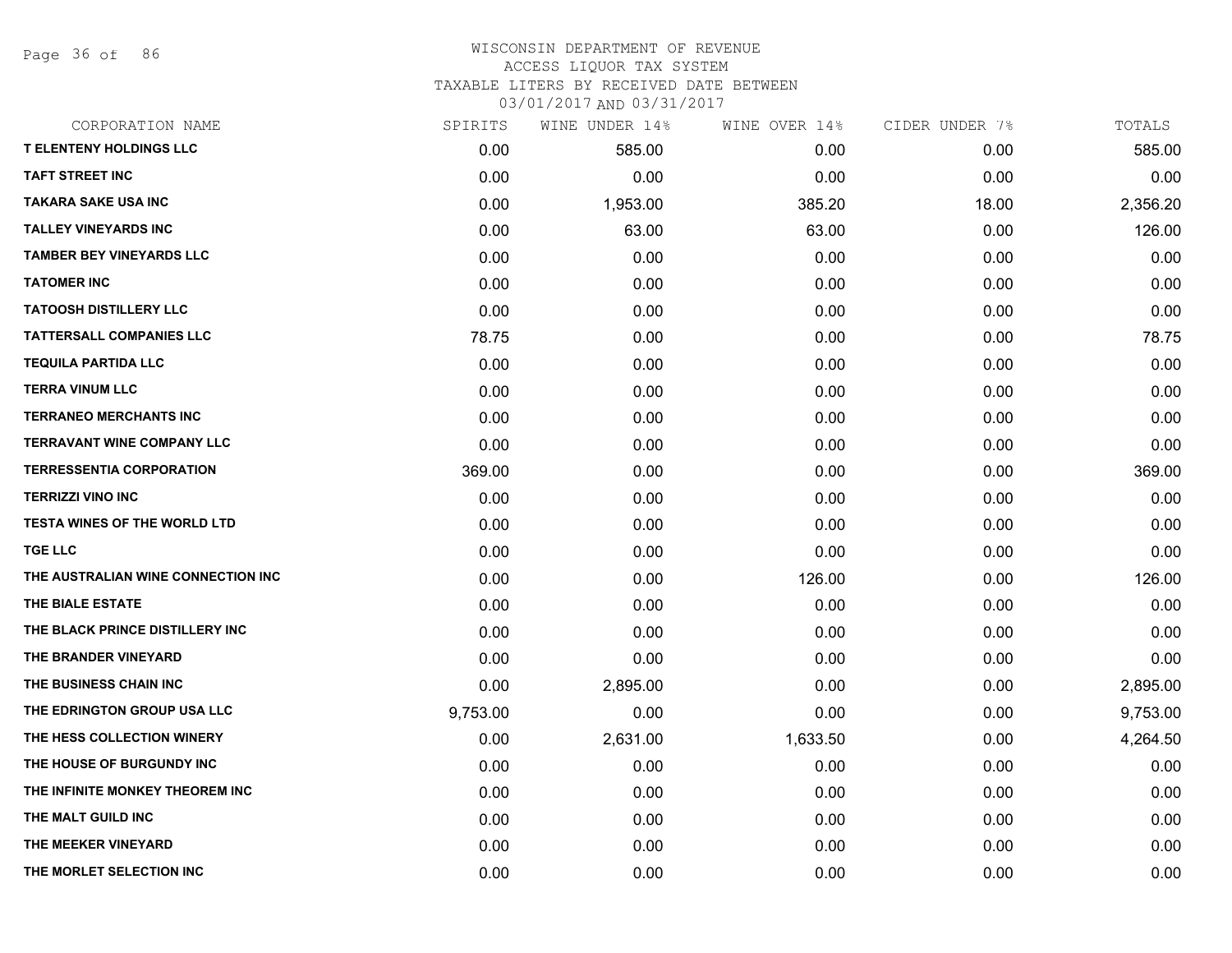Page 37 of 86

| CORPORATION NAME                       | SPIRITS | WINE UNDER 14% | WINE OVER 14% | CIDER UNDER 7% | TOTALS     |
|----------------------------------------|---------|----------------|---------------|----------------|------------|
| THE MORNE WINE COMPANY                 | 0.00    | 0.00           | 0.00          | 0.00           | 0.00       |
| THE R.S. LIPMAN COMPANY                | 360.00  | 0.00           | 0.00          | 0.00           | 360.00     |
| THE RIVER WINE INC                     | 0.00    | 0.00           | 0.00          | 0.00           | 0.00       |
| THE SILVERADO VINEYARDS                | 0.00    | 0.00           | 45.00         | 0.00           | 45.00      |
| THE SORTING TABLE LLC                  | 0.00    | 333.00         | 252.00        | 0.00           | 585.00     |
| THE TRITON COLLECTION INC              | 0.00    | 0.00           | 0.00          | 0.00           | 0.00       |
| THE WINE GROUP INC                     | 0.00    | 570,000.76     | 4,728.00      | 0.00           | 574,728.76 |
| THE WINE SOURCE INC                    | 0.00    | 99.00          | 0.00          | 0.00           | 99.00      |
| THE WOODMAR GROUP LLC                  | 0.00    | 945.00         | 63.00         | 0.00           | 1,008.00   |
| THIENOT USA INC                        | 0.00    | 0.00           | 0.00          | 0.00           | 0.00       |
| <b>THOMAS D MORTIMER</b>               | 0.00    | 0.00           | 0.00          | 0.00           | 0.00       |
| THREE FAT GUYS WINE LLC                | 0.00    | 0.00           | 0.00          | 0.00           | 0.00       |
| THREE RING PRODUCTIONS LLC             | 0.00    | 0.00           | 0.00          | 0.00           | 0.00       |
| <b>TI BEVERAGE GROUP LTD</b>           | 0.00    | 0.00           | 0.00          | 0.00           | 0.00       |
| TIERRA DIVINA VINEYARD LLC             | 0.00    | 0.00           | 277.86        | 0.00           | 277.86     |
| <b>TITUS &amp; TITUS</b>               | 0.00    | 0.00           | 0.00          | 0.00           | 0.00       |
| TMR WINE COMPANY LLC                   | 0.00    | 0.00           | 0.00          | 0.00           | 0.00       |
| <b>TOAD HOLLOW VINEYARDS INC</b>       | 0.00    | 1,530.00       | 504.00        | 0.00           | 2,034.00   |
| <b>TOBIN JAMES CELLARS</b>             | 0.00    | 0.00           | 0.00          | 0.00           | 0.00       |
| <b>TOBY BEALL</b>                      | 0.00    | 0.00           | 0.00          | 0.00           | 0.00       |
| <b>TOLLIVER RANCH BRANDS LLC</b>       | 0.00    | 126.00         | 414.00        | 0.00           | 540.00     |
| <b>TREANA WINERY LLC</b>               | 0.00    | 0.00           | 0.00          | 0.00           | 0.00       |
| TREASURY WINE ESTATES AMERICAS COMPANY | 0.00    | 76,869.45      | 3,888.00      | 0.00           | 80,757.45  |
| <b>TREFETHEN VINEYARDS WINERY INC</b>  | 0.00    | 513.00         | 216.00        | 0.00           | 729.00     |
| <b>TRENTADUE WINERY LLC</b>            | 0.00    | 666.00         | 18.00         | 0.00           | 684.00     |
| TRI VIN IMPORTS INC                    | 0.00    | 3,321.00       | 0.00          | 0.00           | 3,321.00   |
| <b>TRI-STAR MARKETING INC</b>          | 0.00    | 2,105.00       | 252.00        | 0.00           | 2,357.00   |
| <b>TRINITAS CELLARS LLC</b>            | 0.00    | 0.00           | 0.00          | 0.00           | 0.00       |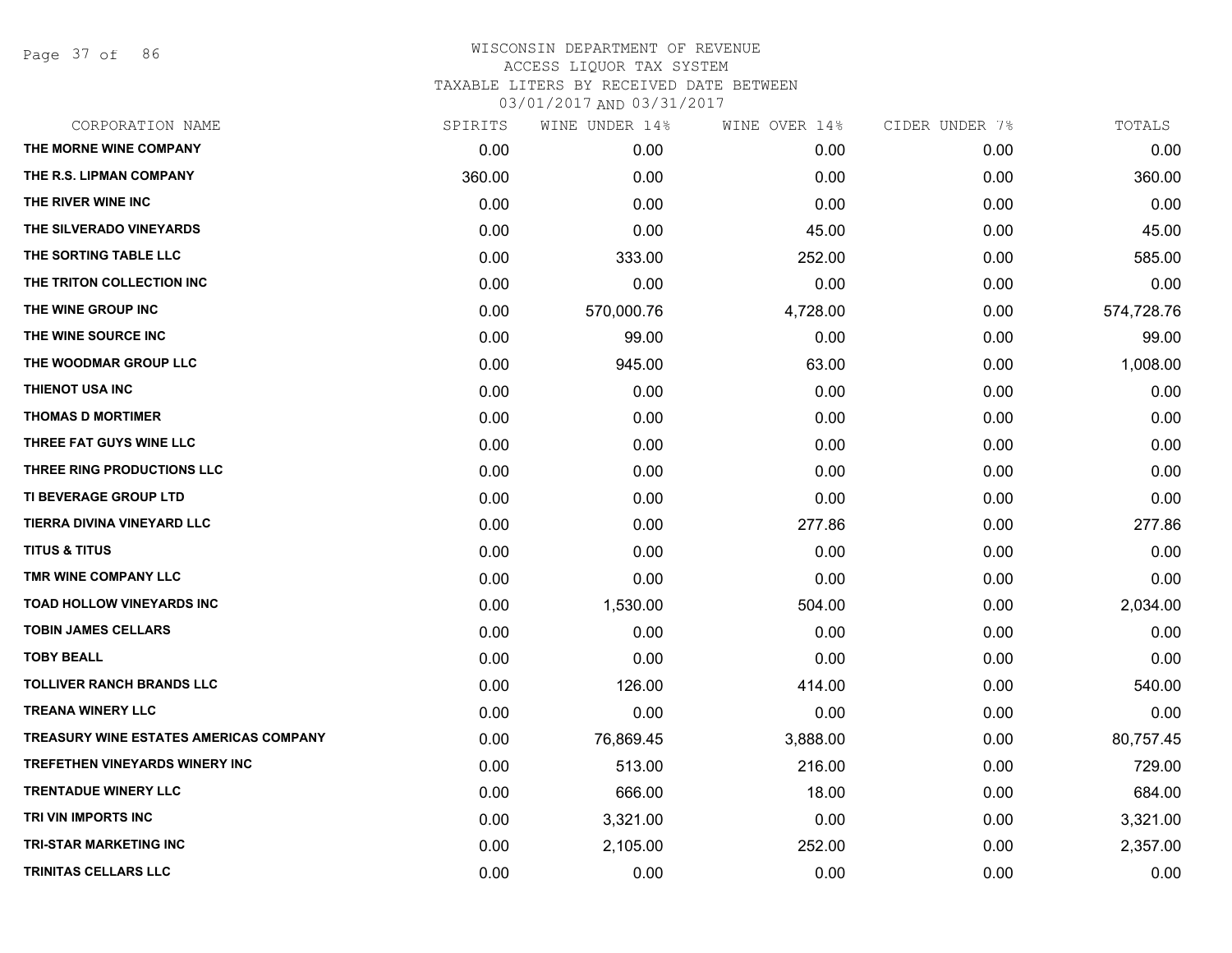Page 38 of 86

#### WISCONSIN DEPARTMENT OF REVENUE ACCESS LIQUOR TAX SYSTEM TAXABLE LITERS BY RECEIVED DATE BETWEEN

| CORPORATION NAME                      | SPIRITS    | WINE UNDER 14% | WINE OVER 14% | CIDER UNDER 7% | TOTALS     |
|---------------------------------------|------------|----------------|---------------|----------------|------------|
| <b>TRIONE VINEYARDS LLC</b>           | 0.00       | 0.00           | 20.21         | 0.00           | 20.21      |
| <b>TURLEY WINE CELLARS INC</b>        | 0.00       | 0.00           | 0.00          | 0.00           | 0.00       |
| TURN KEY WINE BRANDS LLC              | 0.00       | 144.00         | 0.00          | 0.00           | 144.00     |
| <b>TURNBULL WINE CELLARS</b>          | 0.00       | 0.00           | 0.00          | 0.00           | 0.00       |
| TWIN PEAKS WINERY INC                 | 0.00       | 0.00           | 0.00          | 0.00           | 0.00       |
| TY KU, LLC                            | 0.00       | 0.00           | 0.00          | 0.00           | 0.00       |
| UN SOGNO LLC                          | 0.00       | 0.00           | 0.00          | 0.00           | 0.00       |
| UNCLE JOHN'S FRUIT HOUSE WINERY LLC   | 0.00       | 0.00           | 0.00          | 0.00           | 0.00       |
| <b>UNION WINE COMPANY</b>             | 0.00       | 990.00         | 0.00          | 0.00           | 990.00     |
| UNITED SPIRITS INC                    | 0.00       | 0.00           | 0.00          | 0.00           | 0.00       |
| UNITED STATES DISTILLED PRODUCTS CO.  | 196,230.90 | 50,616.78      | 1,323.00      | 0.00           | 248,170.68 |
| UNITED WINE AND SPIRITS LLC           | 0.00       | 0.00           | 0.00          | 0.00           | 0.00       |
| UNTI WINE CO LLC                      | 0.00       | 0.00           | 0.00          | 0.00           | 0.00       |
| <b>USA WINE IMPORTS INC</b>           | 0.00       | 1,203.00       | 0.00          | 0.00           | 1,203.00   |
| <b>USA WINE WEST LLC</b>              | 0.00       | 5,386.50       | 126.00        | 0.00           | 5,512.50   |
| <b>UVE ENTERPRISES INC</b>            | 0.00       | 432.00         | 0.00          | 0.00           | 432.00     |
| V&CLLC                                | 0.00       | 0.00           | 0.00          | 0.00           | 0.00       |
| <b>V2 WINE GROUP LLC</b>              | 0.00       | 756.00         | 195.00        | 0.00           | 951.00     |
| <b>VALCKENBERG INTERNATIONAL INC</b>  | 0.00       | 343.53         | 0.00          | 0.00           | 343.53     |
| <b>VALOR WINE CO LLC</b>              | 0.00       | 0.00           | 6,670.44      | 0.00           | 6,670.44   |
| VAN RUITEN FAMILY WINERY LLC          | 0.00       | 0.00           | 0.00          | 0.00           | 0.00       |
| <b>VANDER MILL LLC</b>                | 0.00       | 0.00           | 0.00          | 3,459.86       | 3,459.86   |
| <b>VEN CAL RANCHES LLC</b>            | 0.00       | 0.00           | 0.00          | 0.00           | 0.00       |
| <b>VENGE VINEYARDS INC</b>            | 0.00       | 0.00           | 0.00          | 0.00           | 0.00       |
| <b>VERITY WINES LLC</b>               | 0.00       | 0.00           | 0.00          | 0.00           | 0.00       |
| <b>VERMEIL WINE GROUP LLC</b>         | 0.00       | 0.00           | 0.00          | 0.00           | 0.00       |
| <b>VERMONT HARD CIDER COMPANY LLC</b> | 0.00       | 0.00           | 0.00          | 0.00           | 0.00       |
| VI. SCO. INC                          | 0.00       | 0.00           | 0.00          | 0.00           | 0.00       |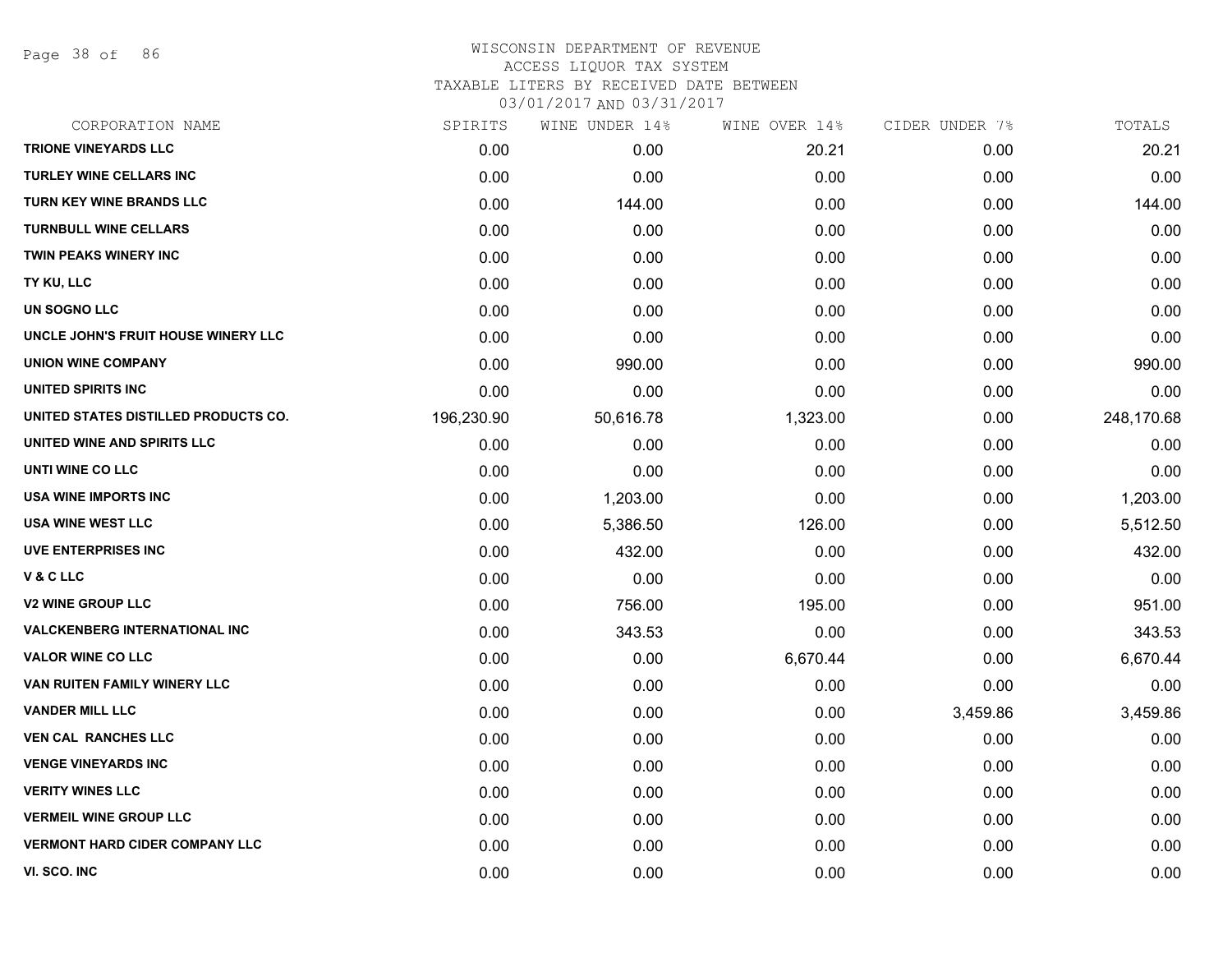Page 39 of 86

| CORPORATION NAME                 | SPIRITS | WINE UNDER 14% | WINE OVER 14% | CIDER UNDER 7% | TOTALS    |
|----------------------------------|---------|----------------|---------------|----------------|-----------|
| <b>VIAS IMPORTS LTD</b>          | 0.00    | 0.00           | 0.00          | 0.00           | 0.00      |
| <b>VICENTE GANDIA USA INC</b>    | 0.00    | 0.00           | 0.00          | 0.00           | 0.00      |
| <b>VIEUX VINS INC</b>            | 0.00    | 3.00           | 36.00         | 0.00           | 39.00     |
| <b>VIGNAIOLI LTD</b>             | 0.00    | 0.00           | 0.00          | 0.00           | 0.00      |
| <b>VIKRE DISTILLERY LLC</b>      | 180.00  | 0.00           | 0.00          | 0.00           | 180.00    |
| <b>VILLA CREEK INC</b>           | 0.00    | 0.00           | 0.00          | 0.00           | 0.00      |
| <b>VILLA ENCINAL PARTNERS LP</b> | 0.00    | 0.00           | 0.00          | 0.00           | 0.00      |
| VIN DE ZO LLC                    | 0.00    | 0.00           | 0.00          | 0.00           | 0.00      |
| <b>VIN DIVINO LTD</b>            | 0.00    | 3,465.00       | 1,197.00      | 0.00           | 4,662.00  |
| <b>VINA ROBLES INC</b>           | 0.00    | 0.00           | 0.00          | 0.00           | 0.00      |
| <b>VINAMERICAS INC</b>           | 0.00    | 0.00           | 0.00          | 0.00           | 0.00      |
| <b>VINCENZO PADULA</b>           | 0.00    | 0.00           | 0.00          | 0.00           | 0.00      |
| <b>VINE CLIFF WINERY INC</b>     | 0.00    | 0.00           | 0.00          | 0.00           | 0.00      |
| <b>VINE CONNECTIONS LLC</b>      | 0.00    | 882.00         | 355.14        | 0.00           | 1,237.14  |
| <b>VINEBURG LLC</b>              | 0.00    | 0.00           | 837.00        | 0.00           | 837.00    |
| <b>VINEDREA WINES LLC</b>        | 0.00    | 0.00           | 0.00          | 0.00           | 0.00      |
| <b>VINEYARD 29 LLC</b>           | 0.00    | 0.00           | 0.00          | 0.00           | 0.00      |
| <b>VINEYARD BRANDS LLC</b>       | 0.00    | 12,299.50      | 1,467.00      | 0.00           | 13,766.50 |
| <b>VINEYARD VARIETIES INC</b>    | 0.00    | 0.00           | 0.00          | 0.00           | 0.00      |
| <b>VINIFERA IMPORTS LTD</b>      | 0.00    | 0.00           | 0.00          | 0.00           | 0.00      |
| <b>VINIFERA WINE COMPANY LLC</b> | 0.00    | 252.00         | 126.00        | 0.00           | 378.00    |
| <b>VINO DEL SOL INC</b>          | 0.00    | 1,206.00       | 0.75          | 0.00           | 1,206.75  |
| <b>VINO ET SPIRITUS LLC</b>      | 0.00    | 0.00           | 0.00          | 0.00           | 0.00      |
| <b>VINO LOGICS CORPORATION</b>   | 0.00    | 0.00           | 0.00          | 0.00           | 0.00      |
| <b>VINO.COM LLC</b>              | 0.00    | 135.00         | 216.00        | 143.00         | 494.00    |
| <b>VINOVIA WINE GROUP INC</b>    | 0.00    | 252.00         | 0.00          | 0.00           | 252.00    |
| <b>VINTAGE '59 IMPORTS LLC</b>   | 0.00    | 0.00           | 0.00          | 0.00           | 0.00      |
| <b>VINTAGE POINT LLC</b>         | 0.00    | 0.00           | 0.00          | 0.00           | 0.00      |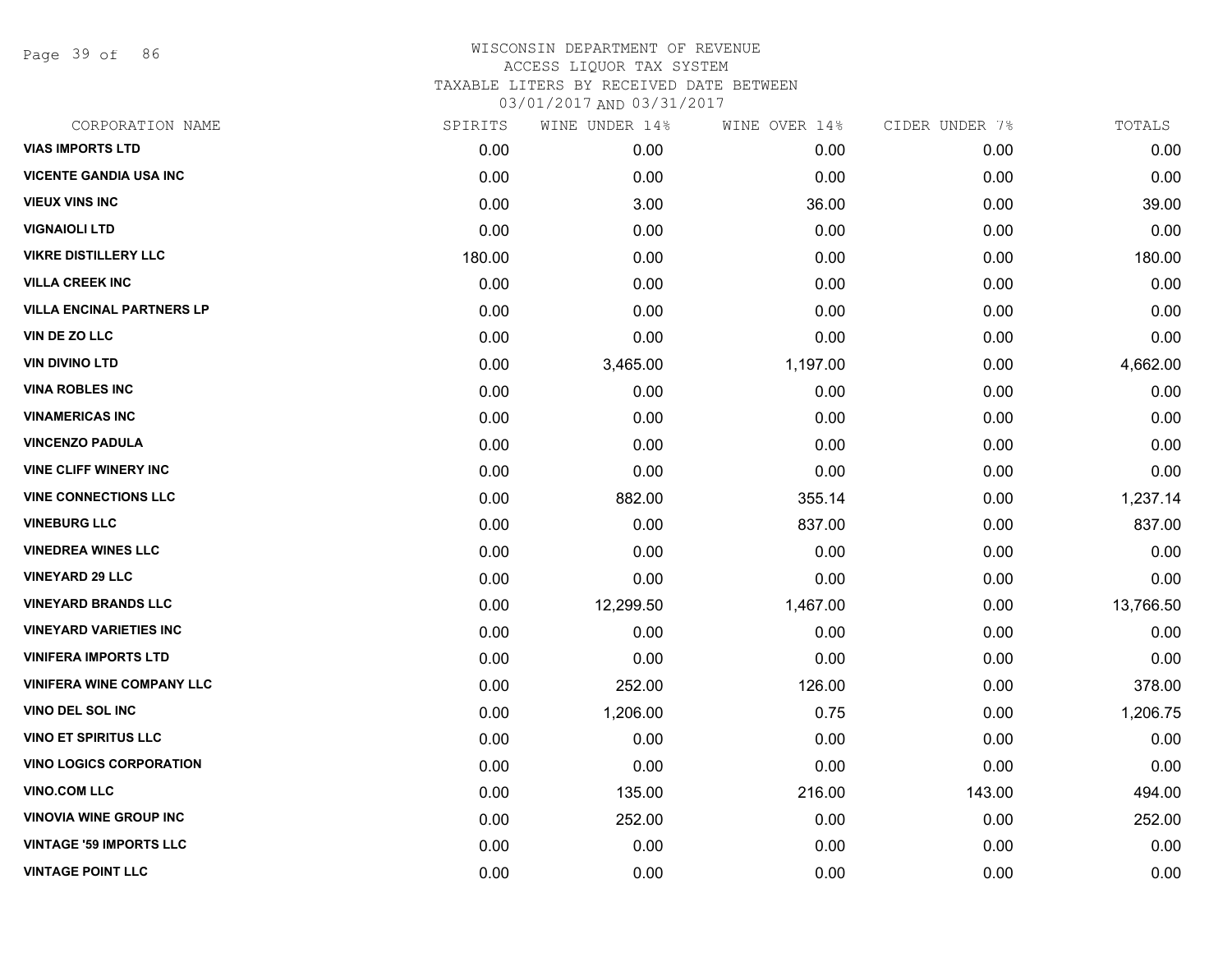Page 40 of 86

### WISCONSIN DEPARTMENT OF REVENUE ACCESS LIQUOR TAX SYSTEM TAXABLE LITERS BY RECEIVED DATE BETWEEN

| CORPORATION NAME                               | SPIRITS   | WINE UNDER 14% | WINE OVER 14% | CIDER UNDER 7% | TOTALS    |
|------------------------------------------------|-----------|----------------|---------------|----------------|-----------|
| <b>VINTURE WINE COMPANY LLC</b>                | 0.00      | 0.00           | 0.00          | 0.00           | 0.00      |
| <b>VINTUS LLC</b>                              | 0.00      | 679.50         | 0.00          | 0.00           | 679.50    |
| <b>VINTWOOD INTERNATIONAL LTD</b>              | 0.00      | 0.00           | 0.00          | 0.00           | 0.00      |
| <b>VISION WINE &amp; SPIRITS LLC</b>           | 0.00      | 0.00           | 0.00          | 0.00           | 0.00      |
| <b>VITANI SPIRITS LLC</b>                      | 0.00      | 0.00           | 0.00          | 0.00           | 0.00      |
| <b>VOTTO VINES IMPORTING INC</b>               | 0.00      | 0.00           | 0.00          | 0.00           | 0.00      |
| <b>W J DEUTSCH &amp; SONS LTD</b>              | 2,950.35  | 29,163.24      | 2,357.25      | 0.00           | 34,470.84 |
| <b>WAGNER WINE COMPANY LLC</b>                 | 0.00      | 0.00           | 0.00          | 0.00           | 0.00      |
| <b>WALLA WALLA VINTNERS LLC</b>                | 0.00      | 0.00           | 0.00          | 0.00           | 0.00      |
| <b>WARWICK VALLEY WINE CO INC</b>              | 0.00      | 0.00           | 0.00          | 0.00           | 0.00      |
| <b>WEBSTER BARNES LLC</b>                      | 0.00      | 0.00           | 0.00          | 0.00           | 0.00      |
| <b>WEIBEL INCORPORATED</b>                     | 0.00      | 0.00           | 0.00          | 0.00           | 0.00      |
| <b>WEIN BAUER INC</b>                          | 21.01     | 7,507.86       | 0.00          | 0.00           | 7,528.87  |
| <b>WEST COAST WINE PARTNERS LLC</b>            | 0.00      | 0.00           | 432.00        | 0.00           | 432.00    |
| <b>WESTERN SPIRITS BEVERAGE CO LLC</b>         | 691.50    | 0.00           | 0.00          | 0.00           | 691.50    |
| <b>WEYGANDT-METZLER IMPORTING LTD</b>          | 0.00      | 0.00           | 0.00          | 0.00           | 0.00      |
| <b>WHITE OAK VINEYARDS &amp; WINERY LLC</b>    | 0.00      | 0.00           | 0.00          | 0.00           | 0.00      |
| WHYTE AND MACKAY (AMERICAS) LIMITED LLC        | 0.00      | 0.00           | 0.00          | 0.00           | 0.00      |
| <b>WI INC</b>                                  | 0.00      | 0.00           | 0.00          | 0.00           | 0.00      |
| <b>WILLAMETTE VALLEY VINEYARDS INC</b>         | 0.00      | 126.00         | 0.00          | 0.00           | 126.00    |
| <b>WILLIAM GRANT &amp; SONS INC</b>            | 35,709.00 | 0.00           | 0.00          | 0.00           | 35,709.00 |
| <b>WILLIAM J WOLF</b>                          | 0.00      | 0.00           | 0.00          | 0.00           | 0.00      |
| <b>WILLIAM P KNUTTEL</b>                       | 0.00      | 0.00           | 0.00          | 0.00           | 0.00      |
| <b>WILLIAM PRICE III</b>                       | 0.00      | 0.00           | 0.00          | 0.00           | 0.00      |
| <b>WILLIAM T HOLLORAN</b>                      | 0.00      | 0.00           | 0.00          | 0.00           | 0.00      |
| <b>WILLIAM WOODRUFF</b>                        | 0.00      | 0.00           | 0.00          | 0.00           | 0.00      |
| <b>WILLIAMS &amp; SELYEM LLC</b>               | 0.00      | 0.00           | 0.00          | 0.00           | 0.00      |
| <b>WILSON CREEK WINERY &amp; VINEYARDS INC</b> | 0.00      | 0.00           | 0.00          | 0.00           | 0.00      |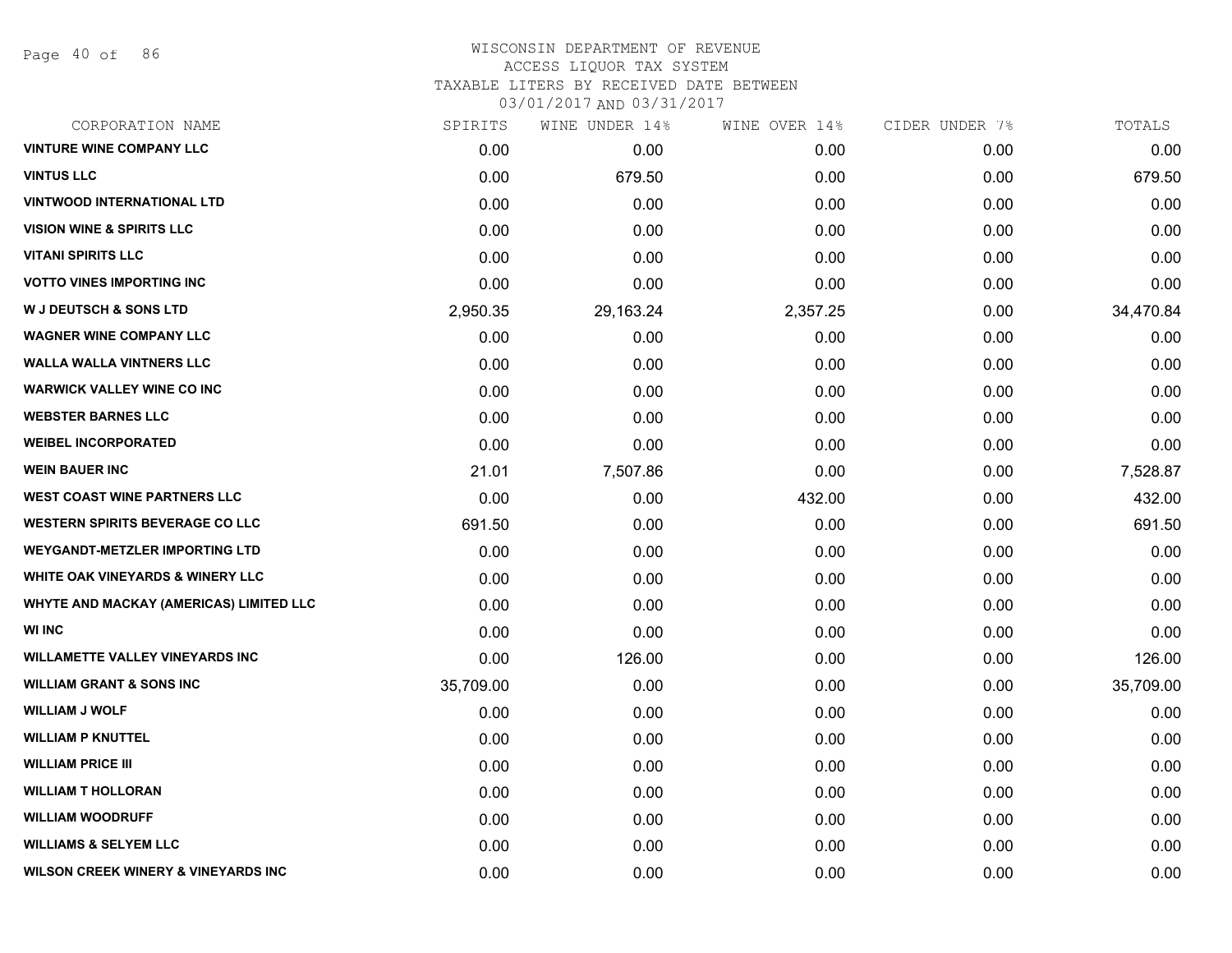Page 41 of 86

#### WISCONSIN DEPARTMENT OF REVENUE ACCESS LIQUOR TAX SYSTEM

TAXABLE LITERS BY RECEIVED DATE BETWEEN

| CORPORATION NAME                          | SPIRITS      | WINE UNDER 14% | WINE OVER 14% | CIDER UNDER 7% | TOTALS       |
|-------------------------------------------|--------------|----------------|---------------|----------------|--------------|
| <b>WILSON DANIELS LLC</b>                 | 0.00         | 591.00         | 661.50        | 0.00           | 1,252.50     |
| <b>WINDY CITY DISTILLING INC</b>          | 0.00         | 0.00           | 0.00          | 0.00           | 0.00         |
| <b>WINDY HILL SPIRITS INC</b>             | 0.00         | 0.00           | 0.00          | 0.00           | 0.00         |
| <b>WINE BRIDGE IMPORTS INC</b>            | 0.00         | 810.00         | 36.00         | 0.00           | 846.00       |
| WINE COUNTRY INTERNATIONAL INC            | 0.00         | 0.00           | 0.00          | 0.00           | 0.00         |
| <b>WINE CREEK LLC</b>                     | 0.00         | 0.00           | 0.00          | 0.00           | 0.00         |
| <b>WINE HOOLIGANS LLC</b>                 | 0.00         | 1,143.00       | 0.00          | 0.00           | 1,143.00     |
| <b>WINE WINE SITUATION LLC</b>            | 0.00         | 0.00           | 0.00          | 0.00           | 0.00         |
| <b>WINEPLAYGROUND.COM INC</b>             | 0.00         | 0.00           | 0.00          | 0.00           | 0.00         |
| <b>WINERIES &amp; SELECT PRODUCTS LLC</b> | 0.00         | 135.00         | 1,035.00      | 0.00           | 1,170.00     |
| <b>WINERY EXCHANGE, INC.</b>              | 0.00         | 4,752.00       | 0.00          | 0.00           | 4,752.00     |
| <b>WINES OF FRANCE INC</b>                | 0.00         | 0.00           | 0.00          | 0.00           | 0.00         |
| <b>WINES UNLIMITED INC</b>                | 0.00         | 4,293.75       | 0.00          | 0.00           | 4,293.75     |
| <b>WINESELLERS LTD</b>                    | 0.00         | 9,238.50       | 31.50         | 0.00           | 9,270.00     |
| <b>WISD LLC</b>                           | 0.00         | 0.00           | 0.00          | 0.00           | 0.00         |
| <b>WOODSON WINES LLC</b>                  | 0.00         | 0.00           | 0.00          | 0.00           | 0.00         |
| <b>WORLD TRAVELER IMPORTS LLC</b>         | 0.00         | 0.00           | 0.00          | 0.00           | 0.00         |
| <b>WORLDWIDE CELLARS INC</b>              | 0.00         | 0.00           | 0.00          | 0.00           | 0.00         |
| <b>WYOMING WHISKEY INC</b>                | 0.00         | 0.00           | 0.00          | 0.00           | 0.00         |
| YAEGAKI CORPORATION OF USA                | 0.00         | 0.00           | 108.00        | 0.00           | 108.00       |
| <b>ZD WINES LLC</b>                       | 0.00         | 49.00          | 0.00          | 0.00           | 49.00        |
| <b>ZEILER SPIRITS LLC</b>                 | 0.00         | 0.00           | 0.00          | 0.00           | 0.00         |
| <b>ZEPALTAS WINES LLC</b>                 | 0.00         | 0.00           | 0.00          | 0.00           | 0.00         |
| <b>ZONIN USA INC</b>                      | 0.00         | 11,032.91      | 117.00        | 0.00           | 11,149.91    |
| TOTAL LITERS FOR 3/31/2017                | 3,115,445.58 | 3,054,406.21   | 196,891.43    | 187,648.13     | 6,554,391.35 |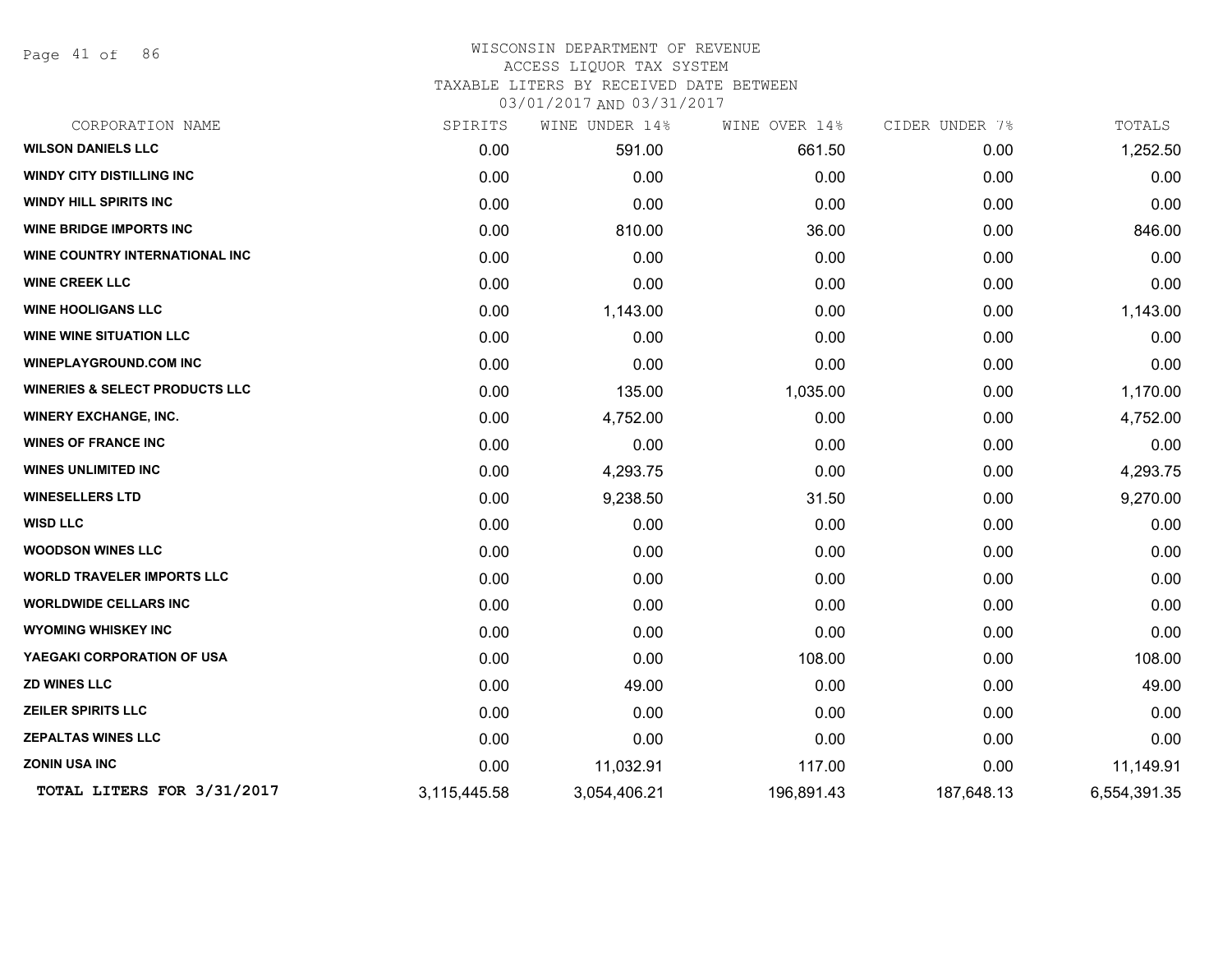Page 42 of 86

# WISCONSIN DEPARTMENT OF REVENUE ACCESS LIQUOR TAX SYSTEM TAXABLE LITERS BY RECEIVED DATE BETWEEN 03/01/2017 AND 03/31/2017

**IN STATE WHOLESALER (W) ALLSTATE LIQUOR & WINE COMPANY, INC.** 0.00 0.00 0.00 0.00 0.00 **AMPHORAE, LLC** 0.00 0.00 0.00 0.00 0.00 **AVA WINE & SPIRITS LLC** 0.00 0.00 0.00 0.00 0.00 **B&H BLENDS LLC** 0.00 0.00 0.00 0.00 0.00 **BACKDOOR BRANDS LLC** -135.00 0.00 0.00 0.00 -135.00 **BADGER DISTRIBUTING OF MILWAUKEE LLC** 0.00 0.00 0.00 0.00 0.00 **BADGER LIQUOR CO INC** 213,870.90 54,594.00 0.00 0.00 268,464.90 **BADGER STATE WINERY COOPERATIVE** 0.00 0.00 0.00 0.00 0.00 **BADGER WINE & SPIRITS LLC** 0.00 0.00 0.00 0.00 0.00 **BEECHWOOD DISTRIBUTORS, INC.** 0.00 0.00 0.00 0.00 0.00 **BEER CAPITOL DISTRIBUTING LLC** 0.00 0.00 0.00 0.00 0.00 **BILL'S DISTRIBUTING, LTD.** 0.00 0.00 0.00 0.00 0.00 **BRANT T NEHMER** 0.00 0.00 0.00 0.00 0.00 **BREAKTHRU BEVERAGE GROUP LLC**  $0.00$   $0.00$   $0.00$   $0.00$   $0.00$   $0.00$   $0.00$   $0.00$   $0.00$   $0.00$   $0.00$   $0.00$ **BREAKTHRU BEVERAGE GROUP LLC** 0.00 24,416.22 5,352.04 0.00 29,768.26 **BREAKTHRU BEVERAGE WISCONSIN NORTH LLC** 0.00 0.00 0.00 0.00 0.00 **C.J.W., INC.** 6.00 **0.00 0.00 0.00 0.00 0.00 0.00 0.00 0.00 0.00 0.00 0.00 0.00 0.00 CAPITOL-HUSTING COMPANY, INC.** 24,663.00 32,004.00 1,764.00 0.00 58,431.00 **CATHRINE BENNETT** 0.00 0.00 0.00 0.00 0.00 **CENTRAL BEER DISTRIBUTORS, INC.** 0.00 0.00 0.00 0.00 0.00 **DE PERE LIQUOR CO LLC** 0.00 0.00 0.00 0.00 0.00 **DEAN DISTRIBUTING, INC.** 0.00 0.00 0.00 0.00 0.00 CORPORATION NAME SPIRITS WINE UNDER 14% WINE OVER 14% CIDER UNDER 7% TOTALS

**DEAN DISTRIBUTING, INC.** 0.00 0.00 0.00 0.00 0.00 **DEWITT CHURCH GOODS, INC.** 0.00 0.00 0.00 0.00 0.00 **FABIANO BROTHERS - WISCONSIN LLC** 0.00 0.00 0.00 0.00 0.00 **FAUSTO FIORAVANTI** 0.00 0.00 0.00 0.00 0.00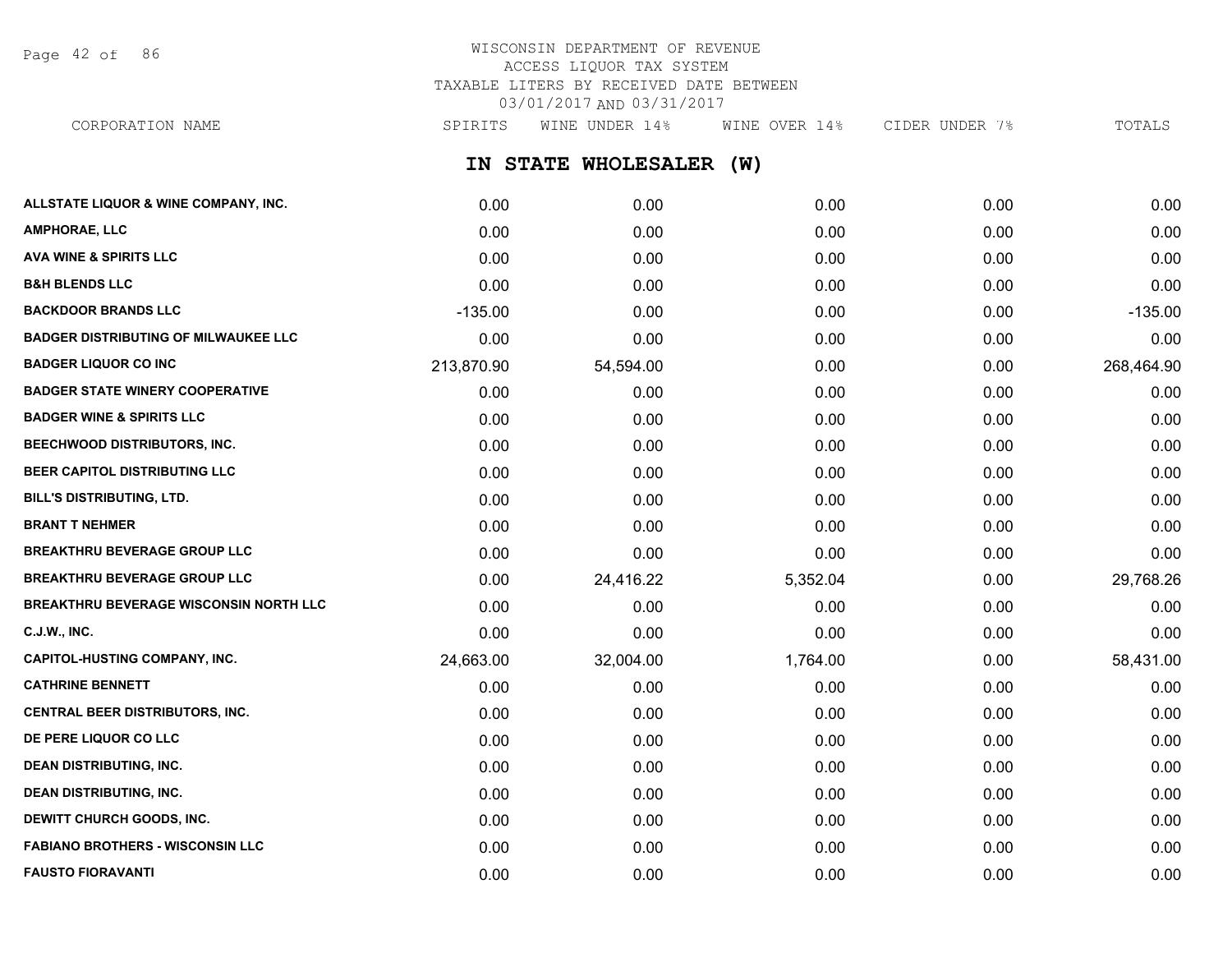Page 43 of 86

| CORPORATION NAME                            | SPIRITS   | WINE UNDER 14% | WINE OVER 14% | CIDER UNDER 7% | TOTALS     |
|---------------------------------------------|-----------|----------------|---------------|----------------|------------|
| FLANIGAN DISTRIBUTING OF DOOR COUNTY, INC.  | 0.00      | 0.00           | 0.00          | 0.00           | 0.00       |
| FOUR SEASONS BEER DISTRIBUTORS INC          | 0.00      | 0.00           | 0.00          | 0.00           | 0.00       |
| <b>FRANK BEER DISTRIBUTORS, INC.</b>        | 0.00      | 0.00           | 0.00          | 0.00           | 0.00       |
| <b>FRANK J MIRENDA SR</b>                   | 0.00      | 0.00           | 0.00          | 0.00           | 0.00       |
| FRANK LIQUOR COMPANY, INC.                  | 65,153.94 | 6,470.87       | 0.00          | 0.00           | 71,624.81  |
| <b>FRANK LIQUORS OF LA CROSSE, INC.</b>     | 0.00      | 0.00           | 0.00          | 0.00           | 0.00       |
| <b>GB SALES MILWAUKEE, INC.</b>             | 0.00      | 0.00           | 0.00          | 0.00           | 0.00       |
| <b>GENERAL BEER DISTRIBUTORS CO.</b>        | 0.00      | 0.00           | 0.00          | 0.00           | 0.00       |
| <b>GENERAL BEER-NORTHEAST INC</b>           | 0.00      | 0.00           | 0.00          | 0.00           | 0.00       |
| <b>GENERAL BEER-NORTHEAST INC</b>           | 0.00      | 0.00           | 0.00          | 0.00           | 0.00       |
| <b>GENERAL BEER-NORTHWEST, INC.</b>         | 0.00      | 0.00           | 0.00          | 0.00           | 0.00       |
| <b>GENERAL BEER-NORTHWEST, INC.</b>         | 0.00      | 0.00           | 0.00          | 0.00           | 0.00       |
| <b>GENERAL BEVERAGE SALES CO.</b>           | 0.00      | 20,655.00      | 0.00          | 0.00           | 20,655.00  |
| <b>GENERAL BEVERAGE SALES CO. --OSHKOSH</b> | 0.00      | 51,559.61      | 0.00          | 0.00           | 51,559.61  |
| <b>GENERAL BEVERAGE SALES CO.-MILWAUKEE</b> | 0.00      | 178,011.72     | 666.00        | 0.00           | 178,677.72 |
| <b>GIUSEPPE GAGLIANELLO</b>                 | 0.00      | 0.00           | 0.00          | 0.00           | 0.00       |
| <b>GLORIA R RAGSDALE</b>                    | 0.00      | 0.00           | 0.00          | 0.00           | 0.00       |
| <b>GVARDIA LLC</b>                          | 0.00      | 0.00           | 0.00          | 0.00           | 0.00       |
| <b>HENDRICKS BEVERAGE, INC.</b>             | 0.00      | 0.00           | 0.00          | 0.00           | 0.00       |
| <b>IMPORT! WINES, INC.</b>                  | 0.00      | 0.00           | 0.00          | 0.00           | 0.00       |
| IRL, INCORPORATED                           | 0.00      | 0.00           | 0.00          | 0.00           | 0.00       |
| JACQUES VIEAU, INC.                         | 0.00      | 0.00           | 0.00          | 0.00           | 0.00       |
| JANDRAIN RELIGIOUS SUPPLY, INC.             | 0.00      | 0.00           | 0.00          | 0.00           | 0.00       |
| <b>JANSEN INTERNATIONAL LLC</b>             | 0.00      | 2,412.00       | 697.50        | 0.00           | 3,109.50   |
| <b>JAW PROPERTIES LLC</b>                   | 0.00      | 0.00           | 0.00          | 0.00           | 0.00       |
| <b>JOHN J COLLETTI</b>                      | 0.00      | 8,833.52       | $-45.00$      | 0.00           | 8,788.52   |
| JOHNSON BROTHERS OF WISCONSIN INC           | 5,575.50  | 6,555.72       | $-190.56$     | 0.00           | 11,940.66  |
| <b>JONATHON LODUCA</b>                      | 0.00      | 0.00           | 0.00          | 0.00           | 0.00       |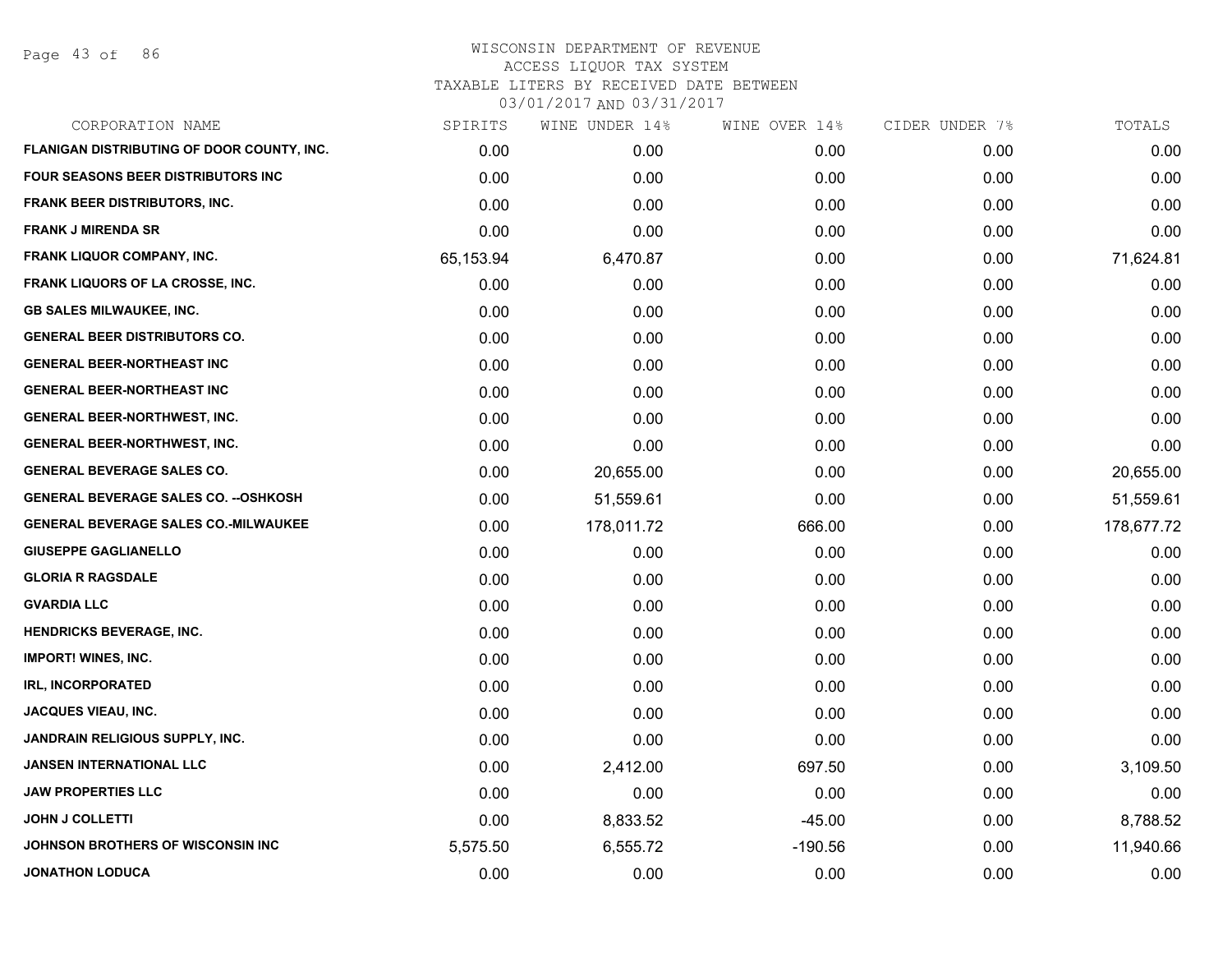Page 44 of 86

# WISCONSIN DEPARTMENT OF REVENUE ACCESS LIQUOR TAX SYSTEM TAXABLE LITERS BY RECEIVED DATE BETWEEN

| CORPORATION NAME                         | SPIRITS   | WINE UNDER 14% | WINE OVER 14% | CIDER UNDER 7% | TOTALS    |
|------------------------------------------|-----------|----------------|---------------|----------------|-----------|
| <b>JOYVINE LLC</b>                       | 0.00      | 0.00           | 0.00          | 0.00           | 0.00      |
| KAY BEER DISTRIBUTING, INC.              | 0.00      | 0.00           | 0.00          | 0.00           | 0.00      |
| <b>L'EFT BANK WINE COMPANY LIMITED</b>   | 301.50    | 19,075.50      | 513.00        | 0.00           | 19,890.00 |
| LA CROSSE BEVERAGE LLC                   | 0.00      | 0.00           | 0.00          | 0.00           | 0.00      |
| LA RIOJA RESTAURANT LLC                  | 0.00      | 0.00           | 0.00          | 0.00           | 0.00      |
| <b>LARRY'S DISTRIBUTING CO., INC.</b>    | 0.00      | 0.00           | 0.00          | 0.00           | 0.00      |
| LEE BEVERAGE OF WISCONSIN LLC            | 0.00      | 0.00           | 0.00          | 0.00           | 0.00      |
| LEE BEVERAGE OF WISCONSIN LLC            | 0.00      | 0.00           | 0.00          | 0.00           | 0.00      |
| LETRAH INTERNATIONAL CORPORATION         | 0.00      | 0.00           | 0.00          | 0.00           | 0.00      |
| <b>LISA G KARANDANIS</b>                 | 0.00      | 0.00           | 0.00          | 0.00           | 0.00      |
| LO DUCA BROS., INC.                      | 0.00      | $-837.00$      | 0.00          | 0.00           | $-837.00$ |
| <b>LORI SCOTT</b>                        | 0.00      | 0.00           | 0.00          | 0.00           | 0.00      |
| LOS ALTOS AGAVE DISTRIBUTOR INC          | 510.00    | 0.00           | 540.00        | 0.00           | 1,050.00  |
| <b>M SHIRAZ LLC</b>                      | 0.00      | 0.00           | 0.00          | 0.00           | 0.00      |
| <b>MARCO BRUZZI</b>                      | 0.00      | 0.00           | 0.00          | 0.00           | 0.00      |
| <b>MICCA HUTCHINS</b>                    | 0.00      | 0.00           | 0.00          | 0.00           | 0.00      |
| <b>MICHAEL G ANSAY</b>                   | 0.00      | 261.00         | 0.00          | 0.00           | 261.00    |
| <b>MIDWEST SALES &amp; SERVICE, INC.</b> | 0.00      | 0.00           | 0.00          | 0.00           | 0.00      |
| <b>NOELKE DISTRIBUTORS, INC.</b>         | 0.00      | 0.00           | 0.00          | 0.00           | 0.00      |
| <b>NORTHWEST BEVERAGES, INC.</b>         | 0.00      | 0.00           | 0.00          | 0.00           | 0.00      |
| <b>NOUVEAU VENTURES LLC</b>              | $-216.18$ | $-9.00$        | 0.00          | 0.00           | $-225.18$ |
| OTT SCHWEITZER DISTRIBUTORSHIP, INC.     | 0.00      | 0.00           | 0.00          | 0.00           | 0.00      |
| <b>PARK RIDGE DISTRIBUTING, INC.</b>     | 0.00      | 0.00           | 0.00          | 0.00           | 0.00      |
| PEHLER DISTRIBUTING, INC.                | 0.00      | 0.00           | 0.00          | 0.00           | 0.00      |
| PHILLIPS DISTRIBUTING CORPORATION        | 0.00      | 0.00           | 0.00          | 0.00           | 0.00      |
| PHILLIPS WINE COMPANY                    | 0.00      | 0.00           | 0.00          | 0.00           | 0.00      |
| PHILLY'S PREMIUM BEVERAGES LLC           | 0.00      | 0.00           | 0.00          | 0.00           | 0.00      |
| <b>PURE WINE WISCONSIN INC</b>           | 0.00      | 0.00           | 0.00          | 0.00           | 0.00      |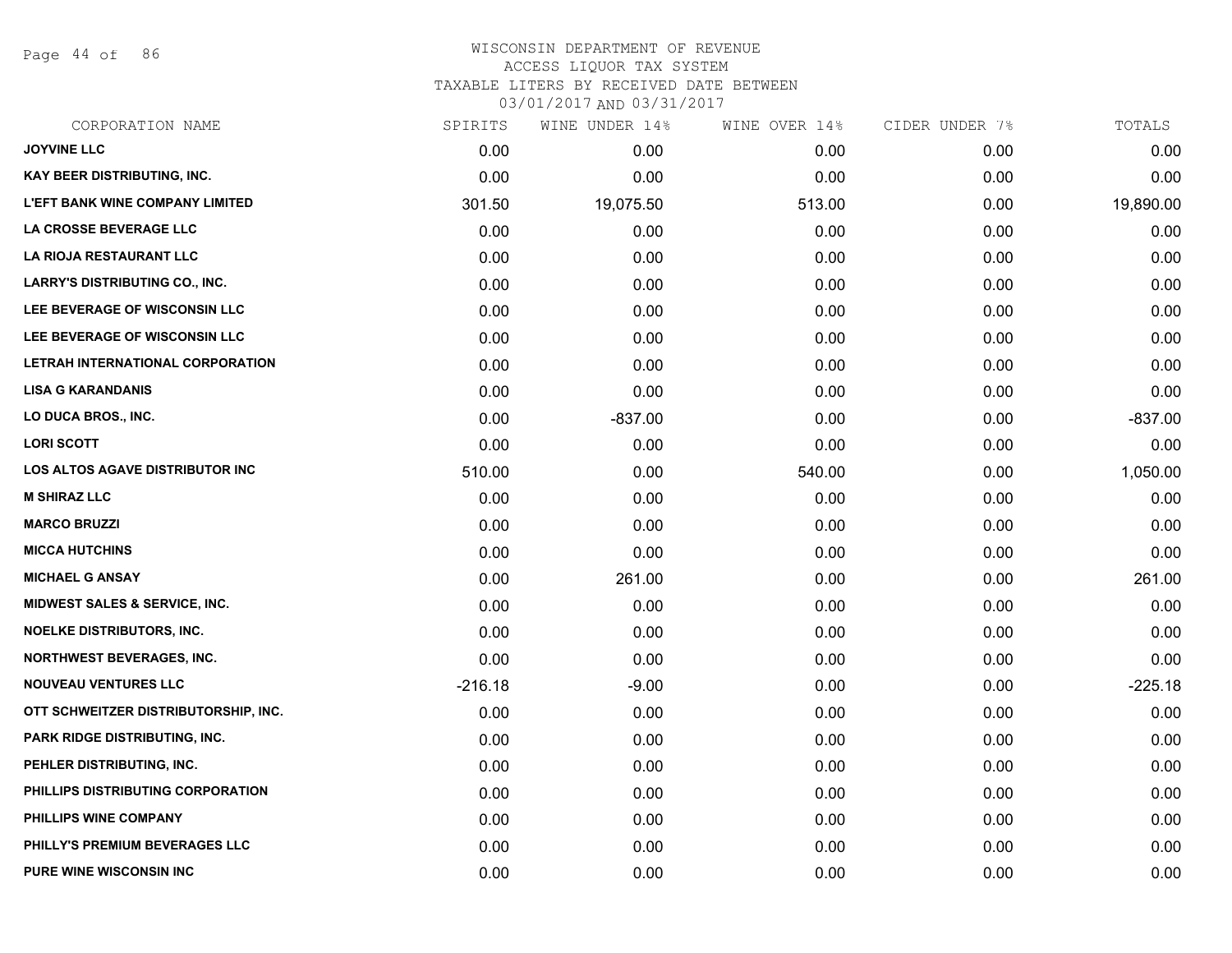Page 45 of 86

| CORPORATION NAME                        | SPIRITS    | WINE UNDER 14% | WINE OVER 14% | CIDER UNDER 7% | TOTALS     |
|-----------------------------------------|------------|----------------|---------------|----------------|------------|
| PURPLE FEET WINES, LLC                  | 0.00       | 0.00           | 0.00          | 0.00           | 0.00       |
| <b>PVD ENTERPRISES LLC</b>              | 0.00       | 0.00           | 0.00          | 0.00           | 0.00       |
| RATAS WHOLESALE LIQUOR COMPANY          | 0.00       | 0.00           | 0.00          | 0.00           | 0.00       |
| S. & S. DISTRIBUTING, INC.              | 0.00       | 0.00           | 0.00          | 0.00           | 0.00       |
| S. & S. DISTRIBUTING, INC.              | 0.00       | 0.00           | 0.00          | 0.00           | 0.00       |
| <b>SALIM M SHAMMO</b>                   | 0.00       | 0.00           | 0.00          | 0.00           | 0.00       |
| <b>SARATOGA LIQUOR CO., INC.</b>        | 0.00       | 0.00           | 0.00          | 0.00           | 0.00       |
| <b>SQUARE ROOT LLC</b>                  | 0.00       | 0.00           | 0.00          | 0.00           | 0.00       |
| STATE WINE & SPIRITS COMPANY LLC        | 0.00       | 0.00           | 0.00          | 0.00           | 0.00       |
| <b>SUPERIOR BEVERAGES LLC</b>           | 0.00       | 0.00           | 0.00          | 0.00           | 0.00       |
| <b>TIMOTHY REILLY SR</b>                | 0.00       | 0.00           | 0.00          | 0.00           | 0.00       |
| TJ INTERNATIONAL LTD                    | 0.00       | 0.00           | 0.00          | 0.00           | 0.00       |
| TRI-MART COMPANY LLC                    | 0.00       | 0.00           | 0.00          | 0.00           | 0.00       |
| TRIANGLE DISTRIBUTING COMPANY, INC.     | 0.00       | 0.00           | 0.00          | 0.00           | 0.00       |
| VINO VERITAS, LTD.                      | 0.00       | 1,404.00       | 0.00          | 0.00           | 1,404.00   |
| <b>WDI LLC</b>                          | 0.00       | 0.00           | 0.00          | 0.00           | 0.00       |
| <b>WDI LLC</b>                          | 0.00       | 0.00           | 0.00          | 0.00           | 0.00       |
| <b>WISCONSIN DISTRIBUTORS EAST LLC</b>  | 0.00       | 0.00           | 0.00          | 0.00           | 0.00       |
| <b>WISCONSIN DISTRIBUTORS NORTH LLC</b> | 0.00       | 0.00           | 0.00          | 0.00           | 0.00       |
| <b>WISCONSIN DISTRIBUTORS SOUTH LLC</b> | 0.00       | 0.00           | 0.00          | 0.00           | 0.00       |
| <b>WISCONSIN WINERY CO-OP</b>           | 0.00       | 0.00           | 0.00          | 0.00           | 0.00       |
| <b>WOODFIELD DISTRIBUTION LLC</b>       | 0.00       | 0.00           | 0.00          | 0.00           | 0.00       |
| ZASTROW THE BEER MAN, INC.              | 0.00       | 0.00           | 0.00          | 0.00           | 0.00       |
| TOTAL LITERS FOR 3/31/2017              | 309,723.66 | 405,407.16     | 9,296.98      | 0.00           | 724,427.80 |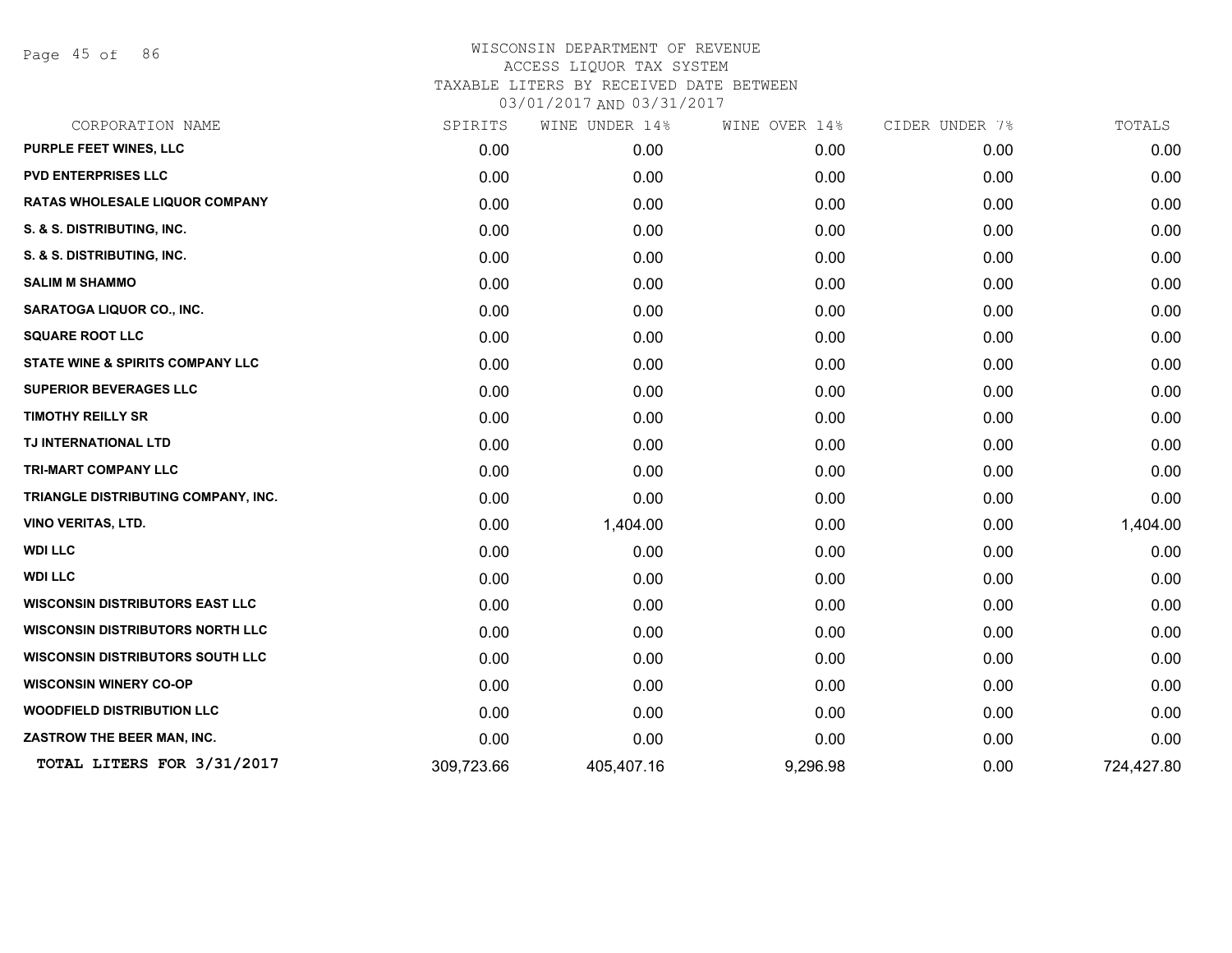Page 46 of 86

# WISCONSIN DEPARTMENT OF REVENUE ACCESS LIQUOR TAX SYSTEM TAXABLE LITERS BY RECEIVED DATE BETWEEN 03/01/2017 AND 03/31/2017

CORPORATION NAME SPIRITS WINE UNDER 14% WINE OVER 14% CIDER UNDER 7% TOTALS

**IN STATE MANUFACTURER (WM)**

| <b>45TH PARALLEL SPIRITS, LLC</b>         | 0.00     | 0.00     | 0.00   | 0.00      | 0.00      |
|-------------------------------------------|----------|----------|--------|-----------|-----------|
| <b>ACE ETHANOL LLC</b>                    | 0.00     | 0.00     | 0.00   | 0.00      | 0.00      |
| <b>AEPPELTREOW INC</b>                    | 85.51    | 0.00     | 0.00   | 0.00      | 85.51     |
| <b>ANGRY SPIRITS DISTILLING LLC</b>       | 0.00     | 0.00     | 0.00   | 0.00      | 0.00      |
| <b>B &amp; E DISTILLERY INC.</b>          | 0.00     | 0.00     | 0.00   | 0.00      | 0.00      |
| <b>BRIAN SAMMONS</b>                      | 459.59   | 0.00     | 0.00   | 0.00      | 459.59    |
| <b>C &amp; N CORPORATION</b>              | 790.54   | 0.00     | 0.00   | 0.00      | 790.54    |
| <b>CENTRAL STANDARD LLC</b>               | 1,451.08 | 0.00     | 0.00   | 0.00      | 1,451.08  |
| CHIPPEWA RIVER DISTILLERY AND BREWERY LLC | 64.50    | 0.00     | 0.00   | 0.00      | 64.50     |
| <b>CLOVER MEADOW LLC</b>                  | 0.00     | 0.00     | 0.00   | 0.00      | 0.00      |
| DEATH'S DOOR DISTILLERY LLC               | 319.56   | 0.00     | 0.00   | 0.00      | 319.56    |
| <b>DISTILLERY PARTNERS, LLC</b>           | 1,760.24 | 0.00     | 0.00   | 0.00      | 1,760.24  |
| DRIFTLESS GLEN DISTILLERY LLC             | 891.19   | 0.00     | 0.00   | 0.00      | 891.19    |
| <b>EMCO CHEMICAL DISTRIBUTORS, INC.</b>   | 0.00     | 0.00     | 0.00   | 0.00      | 0.00      |
| <b>GLOBAL UNIVERSAL SRL</b>               | 6,938.19 | 1,278.03 | 0.00   | 0.00      | 8,216.22  |
| <b>GRANT J VAN DRIEST</b>                 | 180.00   | 0.00     | 0.00   | 0.00      | 180.00    |
| <b>GREAT LAKES DISTILLERY LLC</b>         | 634.85   | 0.00     | 0.00   | 0.00      | 634.85    |
| <b>HENDRICKS FAMILY DISTILLERY LLC</b>    | 616.60   | 0.00     | 0.00   | 0.00      | 616.60    |
| <b>ISAAC SHOWAKI</b>                      | 0.00     | 0.00     | 0.00   | 0.00      | 0.00      |
| <b>KELLY M YOCOM</b>                      | 45.99    | 45.01    | 0.00   | 0.00      | 91.00     |
| <b>MATTHEW RICK</b>                       | 331.49   | 859.51   | 206.99 | 0.00      | 1,397.99  |
| MEISENBURG BREWING AND DISTILLING LLC     | 0.00     | 0.00     | 0.00   | 0.00      | 0.00      |
| <b>MILLERCOORS LLC</b>                    | 0.00     | 0.00     | 0.00   | 49,122.87 | 49,122.87 |
| <b>NATHAN G GREENAWALT</b>                | 298.58   | 0.00     | 0.00   | 0.00      | 298.58    |
| NORTHERN WATERS DISTILLERY LLC            | 306.01   | 0.00     | 0.00   | 0.00      | 306.01    |
| PERLICK DISTILLERY, LLC                   | 0.00     | 0.00     | 0.00   | 0.00      | 0.00      |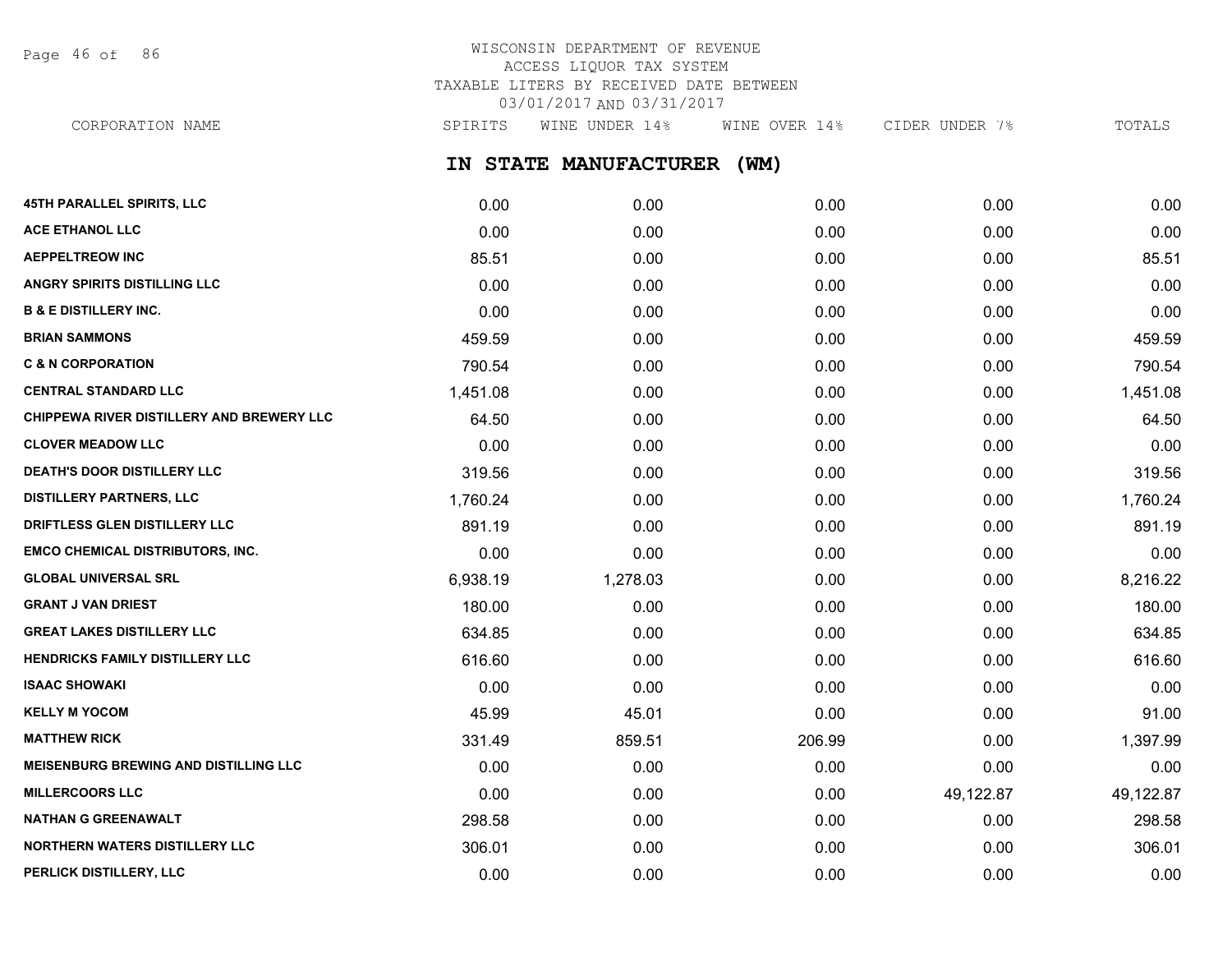Page 47 of 86

| CORPORATION NAME                            | SPIRITS   | WINE UNDER 14% | WINE OVER 14% | CIDER UNDER 7% | TOTALS    |
|---------------------------------------------|-----------|----------------|---------------|----------------|-----------|
| <b>PERLICK FARMS LLC</b>                    | 425.93    | 0.00           | 0.00          | 0.00           | 425.93    |
| <b>RIVER BEND VINEYARD &amp; WINERY LLC</b> | 0.00      | 0.00           | 0.00          | 0.00           | 0.00      |
| <b>SENSIENT FLAVORS LLC</b>                 | 0.00      | 0.00           | 0.00          | 0.00           | 0.00      |
| <b>ST CROIX SPIRITS LLC</b>                 | 0.00      | 0.00           | 0.00          | 0.00           | 0.00      |
| THE NORTH WOODS DISTILLERY LLC              | 378.00    | 0.00           | 0.00          | 0.00           | 378.00    |
| <b>TWO TALL GUYS LLC</b>                    | 0.00      | 0.00           | 0.00          | 0.00           | 0.00      |
| WHITE WINTER WINERY INC                     | 0.00      | 0.00           | 0.00          | 0.00           | 0.00      |
| <b>WOLLERSHEIM WINERY, INC.</b>             | 54.02     | 0.00           | 0.00          | 0.00           | 54.02     |
| YAHARA BAY DISTILLERS, INC.                 | 10,844.25 | 0.00           | 0.00          | 0.00           | 10,844.25 |
| TOTAL LITERS FOR 3/31/2017                  | 26,876.12 | 2,182.55       | 206.99        | 49,122.87      | 78,388.53 |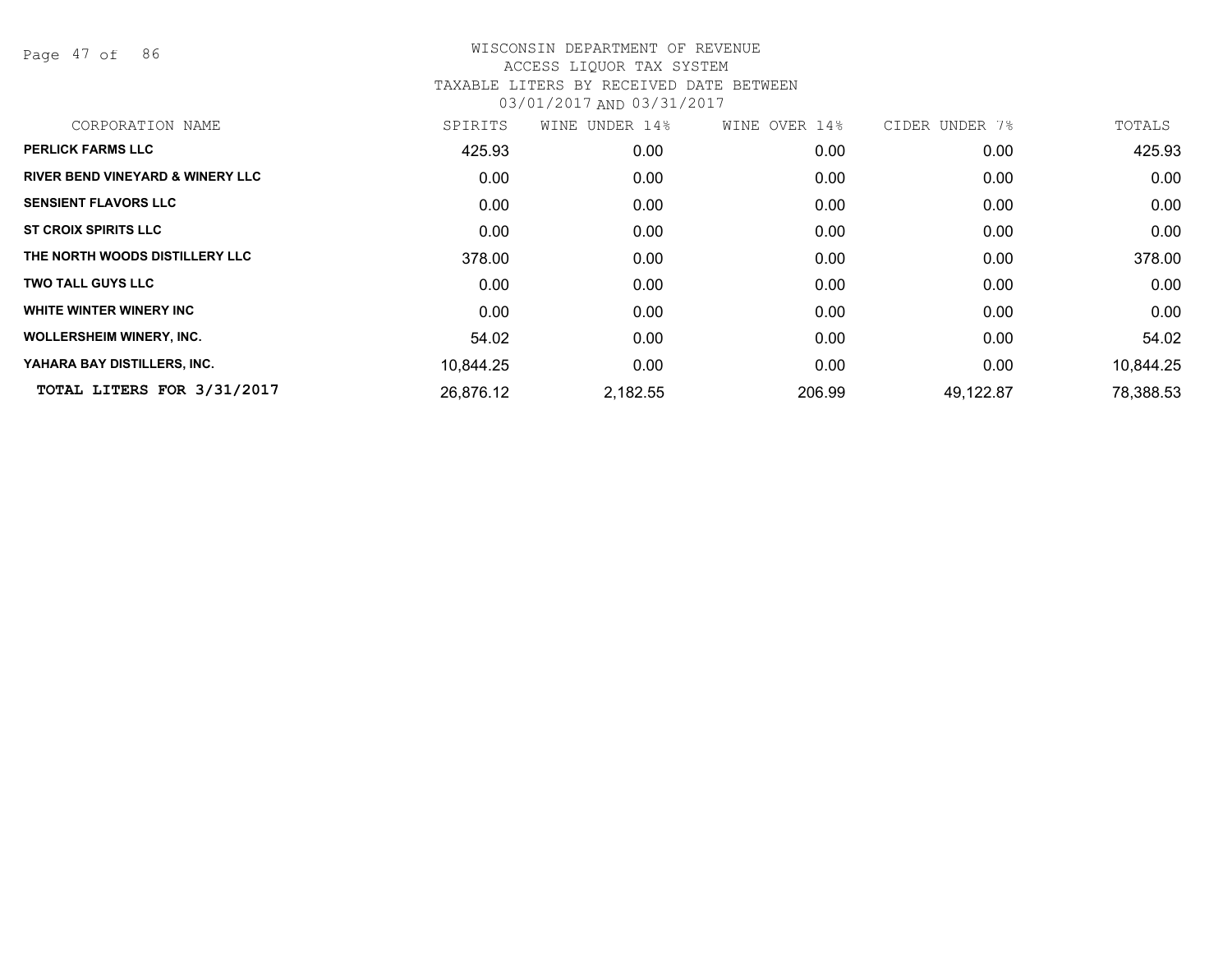Page 48 of 86

## WISCONSIN DEPARTMENT OF REVENUE ACCESS LIQUOR TAX SYSTEM TAXABLE LITERS BY RECEIVED DATE BETWEEN 03/01/2017 AND 03/31/2017 CORPORATION NAME SPIRITS WINE UNDER 14% WINE OVER 14% CIDER UNDER 7% TOTALS

### **IN STATE RECTIFIER (WR)**

| <b>45TH PARALLEL SPIRITS, LLC</b>            | 4,236.79  | 0.00     | 0.00 | 0.00 | 4,236.79  |
|----------------------------------------------|-----------|----------|------|------|-----------|
| <b>ARTYS</b>                                 | 2,504.56  | 0.00     | 0.00 | 0.00 | 2,504.56  |
| <b>CITY BREWING COMPANY, LLC</b>             | 0.00      | 0.00     | 0.00 | 0.00 | 0.00      |
| <b>DISTILLERY PARTNERS, LLC</b>              | 0.00      | 0.00     | 0.00 | 0.00 | 0.00      |
| <b>GALLOWAY COMPANY</b>                      | 0.00      | 0.00     | 0.00 | 0.00 | 0.00      |
| <b>GLOBAL UNIVERSAL SRL</b>                  | 0.00      | 0.00     | 0.00 | 0.00 | 0.00      |
| <b>GREAT LAKES DISTILLERY LLC</b>            | 1,178.96  | 0.00     | 0.00 | 0.00 | 1,178.96  |
| <b>HENRY FARMS PRAIRIE SPIRITS LLC</b>       | 0.00      | 0.00     | 0.00 | 0.00 | 0.00      |
| <b>KELLY M YOCOM</b>                         | 0.00      | 0.00     | 0.00 | 0.00 | 0.00      |
| <b>MEISENBURG BREWING AND DISTILLING LLC</b> | 0.00      | 0.00     | 0.00 | 0.00 | 0.00      |
| <b>MIDWEST CUSTOM BOTTLING LLC</b>           | 20,027.93 | 7,387.70 | 0.00 | 0.00 | 27,415.63 |
| <b>NATHAN G GREENAWALT</b>                   | 0.00      | 0.00     | 0.00 | 0.00 | 0.00      |
| YAHARA BAY DISTILLERS, INC.                  | 0.00      | 0.00     | 0.00 | 0.00 | 0.00      |
| YAHARA BAY DISTILLERS, INC.                  | 0.00      | 0.00     | 0.00 | 0.00 | 0.00      |
| TOTAL LITERS FOR 3/31/2017                   | 27,948.24 | 7,387.70 | 0.00 | 0.00 | 35,335.94 |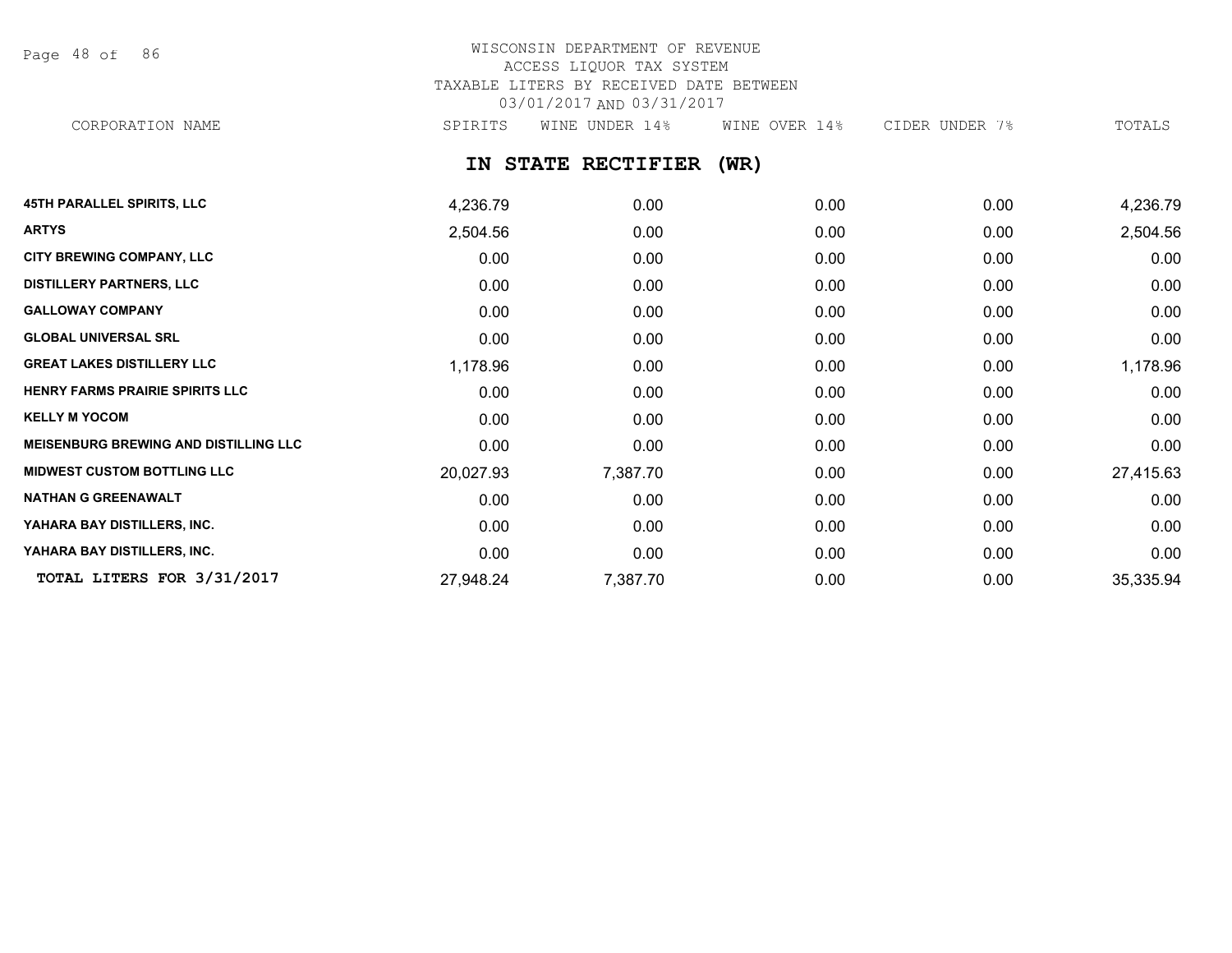Page 49 of 86

# WISCONSIN DEPARTMENT OF REVENUE ACCESS LIQUOR TAX SYSTEM TAXABLE LITERS BY RECEIVED DATE BETWEEN 03/01/2017 AND 03/31/2017

**IN STATE WINERY (WWI) AEPPELTREOW INC** 0.00 91.53 0.00 499.22 590.75 CORPORATION NAME SPIRITS WINE UNDER 14% WINE OVER 14% CIDER UNDER 7% TOTALS

| <b>AMANDA STEFL</b>                    | 0.00 | 6,340.85  | 0.00   | 0.00   | 6,340.85  |
|----------------------------------------|------|-----------|--------|--------|-----------|
| <b>BARABOO BLUFF WINERY, LLC</b>       | 0.00 | 1,159.28  | 0.00   | 0.00   | 1,159.28  |
| <b>BAUER-KEARNS WINERY LLC</b>         | 0.00 | 0.00      | 0.00   | 0.00   | 0.00      |
| <b>BAYFIELD WINERY, LTD.</b>           | 0.00 | 0.00      | 0.00   | 0.00   | 0.00      |
| <b>BELLEVINEZ LLC</b>                  | 0.00 | 117.35    | 0.00   | 0.00   | 117.35    |
| <b>BLIND HORSE WINERY LLC</b>          | 0.00 | 870.64    | 723.01 | 0.00   | 1,593.65  |
| <b>BOTHAM VINEYARDS, INC.</b>          | 0.00 | 4,451.63  | 0.00   | 0.00   | 4,451.63  |
| <b>BRANCHES WINERY LLC</b>             | 0.00 | 0.00      | 0.00   | 0.00   | 0.00      |
| <b>BRIGADOON FARM &amp; WINERY LLC</b> | 0.00 | 0.00      | 0.00   | 0.00   | 0.00      |
| <b>BUZZ &amp; BREW SHOP LLC</b>        | 0.00 | 0.00      | 22.50  | 0.00   | 22.50     |
| <b>C &amp; N CORPORATION</b>           | 0.00 | 30,569.42 | 117.05 | 0.00   | 30,686.47 |
| CHATEAU ST CROIX WINERY & VINEYARD LLC | 0.00 | 353.25    | 175.49 | 0.00   | 528.74    |
| <b>CIDER HOUSE OF WISCONSIN LLC</b>    | 0.00 | 0.00      | 0.00   | 0.00   | 0.00      |
| <b>CLAY JAR HOLDINGS LLC</b>           | 0.00 | 67.89     | 22.30  | 0.00   | 90.19     |
| <b>CLOVER MEADOW LLC</b>               | 0.00 | 0.00      | 0.00   | 0.00   | 0.00      |
| <b>COLDSPRING OF WISCONSIN LLC</b>     | 0.00 | 0.00      | 0.00   | 0.00   | 0.00      |
| <b>COLLEEN M BOS</b>                   | 0.00 | 801.94    | 0.00   | 0.00   | 801.94    |
| <b>CRAIG FLETCHER</b>                  | 0.00 | 0.00      | 0.00   | 0.00   | 0.00      |
| <b>DANIEL J KOEPKE</b>                 | 0.00 | 0.00      | 0.00   | 0.00   | 0.00      |
| <b>DANZINGER VINEYARDS LLC</b>         | 0.00 | 0.00      | 0.00   | 0.00   | 0.00      |
| <b>DAVID F MAHER</b>                   | 0.00 | 0.00      | 0.00   | 0.00   | 0.00      |
| <b>DIANA HOBSON</b>                    | 0.00 | 0.00      | 0.00   | 0.00   | 0.00      |
| DRUMLIN RIDGE WINERY LLC               | 0.00 | 0.00      | 0.00   | 0.00   | 0.00      |
| <b>EDWARD J RINK</b>                   | 0.00 | 26.99     | 5.26   | 0.00   | 32.25     |
| <b>ELISABETH W KLEIN</b>               | 0.00 | 1,287.04  | 0.00   | 302.83 | 1,589.87  |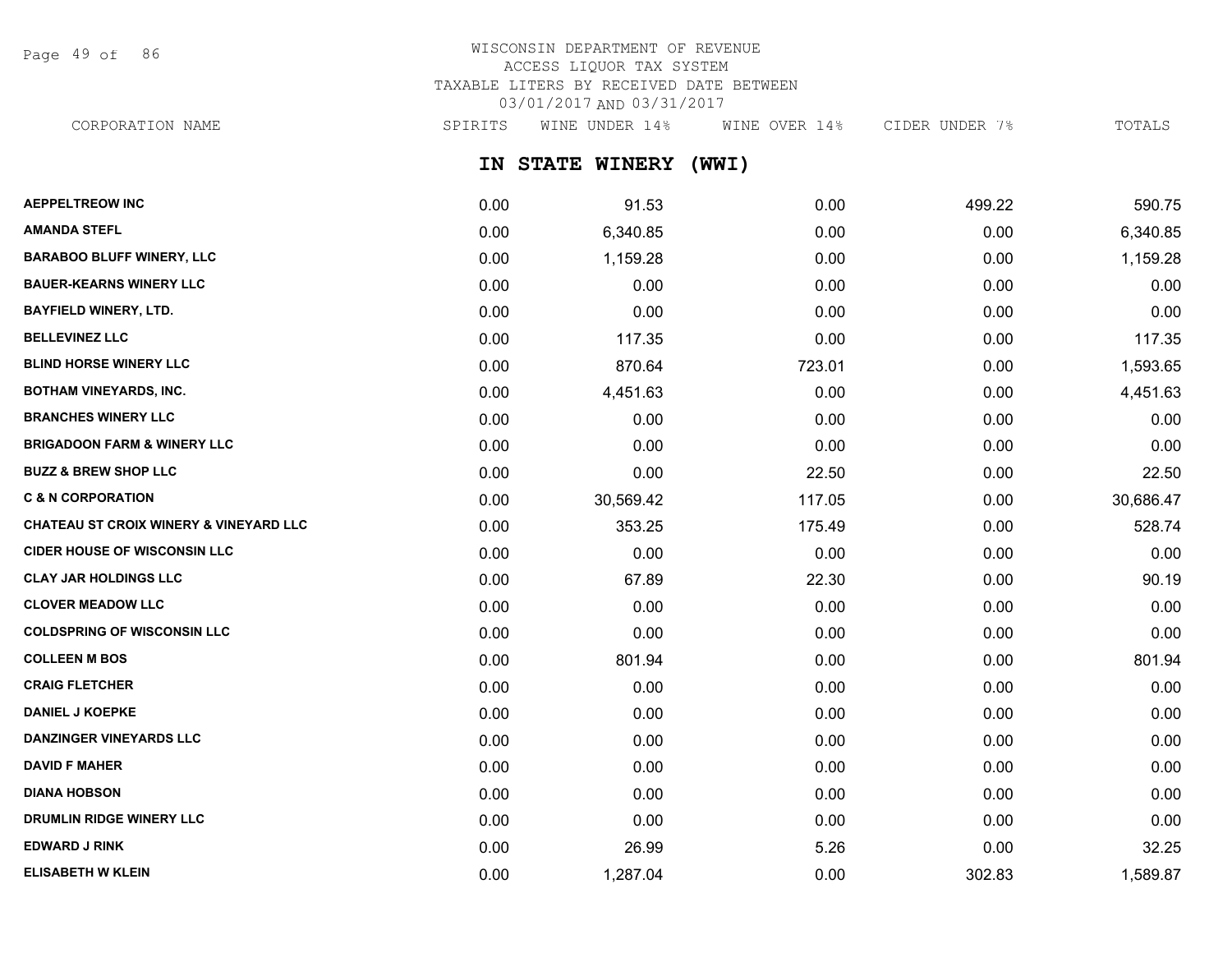Page 50 of 86

#### WISCONSIN DEPARTMENT OF REVENUE

#### ACCESS LIQUOR TAX SYSTEM

TAXABLE LITERS BY RECEIVED DATE BETWEEN

| CORPORATION NAME                     | SPIRITS | WINE UNDER 14% | WINE OVER 14% | CIDER UNDER 7% | TOTALS    |
|--------------------------------------|---------|----------------|---------------|----------------|-----------|
| <b>FAWN CREEK WINERY LLC</b>         | 0.00    | 2,173.50       | 0.00          | 0.00           | 2,173.50  |
| <b>FERMENTING CELLARS LLC</b>        | 0.00    | 148.35         | 0.00          | 0.00           | 148.35    |
| FISHER KING WINERY, LLC              | 0.00    | 1,154.55       | 0.00          | 0.00           | 1,154.55  |
| <b>FRESAR INC</b>                    | 0.00    | 0.00           | 0.00          | 0.00           | 0.00      |
| FRUIT OF THE WOODS WINE CELLAR, INC. | 0.00    | 8,038.51       | 0.00          | 0.00           | 8,038.51  |
| <b>HALF KRAKT LLC</b>                | 0.00    | 0.00           | 0.00          | 0.00           | 0.00      |
| <b>HALF MOON HILL LLC</b>            | 0.00    | 0.00           | 0.00          | 0.00           | 0.00      |
| <b>HARALD TOMESCH</b>                | 0.00    | 0.00           | 0.00          | 0.00           | 0.00      |
| <b>HARBOR RIDGE WINERY INC.</b>      | 0.00    | 10,045.16      | 0.00          | 0.00           | 10,045.16 |
| <b>HERDIE BAISDEN</b>                | 0.00    | 0.00           | 0.00          | 0.00           | 0.00      |
| <b>HOOKSTONE INC.</b>                | 0.00    | 0.00           | 0.00          | 0.00           | 0.00      |
| <b>ISLAND ORCHARD CIDER LLC</b>      | 0.00    | 0.00           | 0.00          | 0.00           | 0.00      |
| <b>JACKSON WINE LLC</b>              | 0.00    | 848.99         | 42.02         | 0.00           | 891.01    |
| <b>JAMES PLOETZ</b>                  | 0.00    | 331.87         | 0.00          | 0.00           | 331.87    |
| <b>JEFFERY BEMIS</b>                 | 0.00    | 1,570.94       | 0.00          | 0.00           | 1,570.94  |
| <b>JEFFREY L STOEGER</b>             | 0.00    | 0.00           | 0.00          | 0.00           | 0.00      |
| <b>JONATHAN DALE</b>                 | 0.00    | 94.64          | 0.00          | 0.00           | 94.64     |
| <b>JOSEPH CALLOW</b>                 | 0.00    | 378.60         | 0.00          | 0.00           | 378.60    |
| <b>JOSEPH CALLOW</b>                 | 0.00    | 1,707.75       | 0.00          | 0.00           | 1,707.75  |
| <b>JOSEPH STALLER</b>                | 0.00    | 4,347.15       | 0.00          | 0.00           | 4,347.15  |
| <b>JOSEPH WYNIMKO</b>                | 0.00    | 71.77          | 0.00          | 0.00           | 71.77     |
| <b>JULIE A ANDRZEJCZAK</b>           | 0.00    | 506.48         | 8.33          | 0.00           | 514.81    |
| <b>KEVIN BEHNKE</b>                  | 0.00    | 410.72         | 183.59        | 0.00           | 594.31    |
| <b>LAKE NOKOMIS CRANBERRIES INC</b>  | 0.00    | 0.00           | 0.00          | 0.00           | 0.00      |
| <b>LANDTA WINES LLC</b>              | 0.00    | 0.00           | 0.00          | 0.00           | 0.00      |
| <b>LARSON &amp; LARSON</b>           | 0.00    | 541.84         | 0.00          | 0.00           | 541.84    |
| LAUTENBACH'S ORCHARD COUNTRY INC     | 0.00    | 5,111.96       | 0.00          | 0.00           | 5,111.96  |
| <b>LEDGE STONE VINEYARDS LLC</b>     | 0.00    | 9.08           | 3.41          | 0.00           | 12.49     |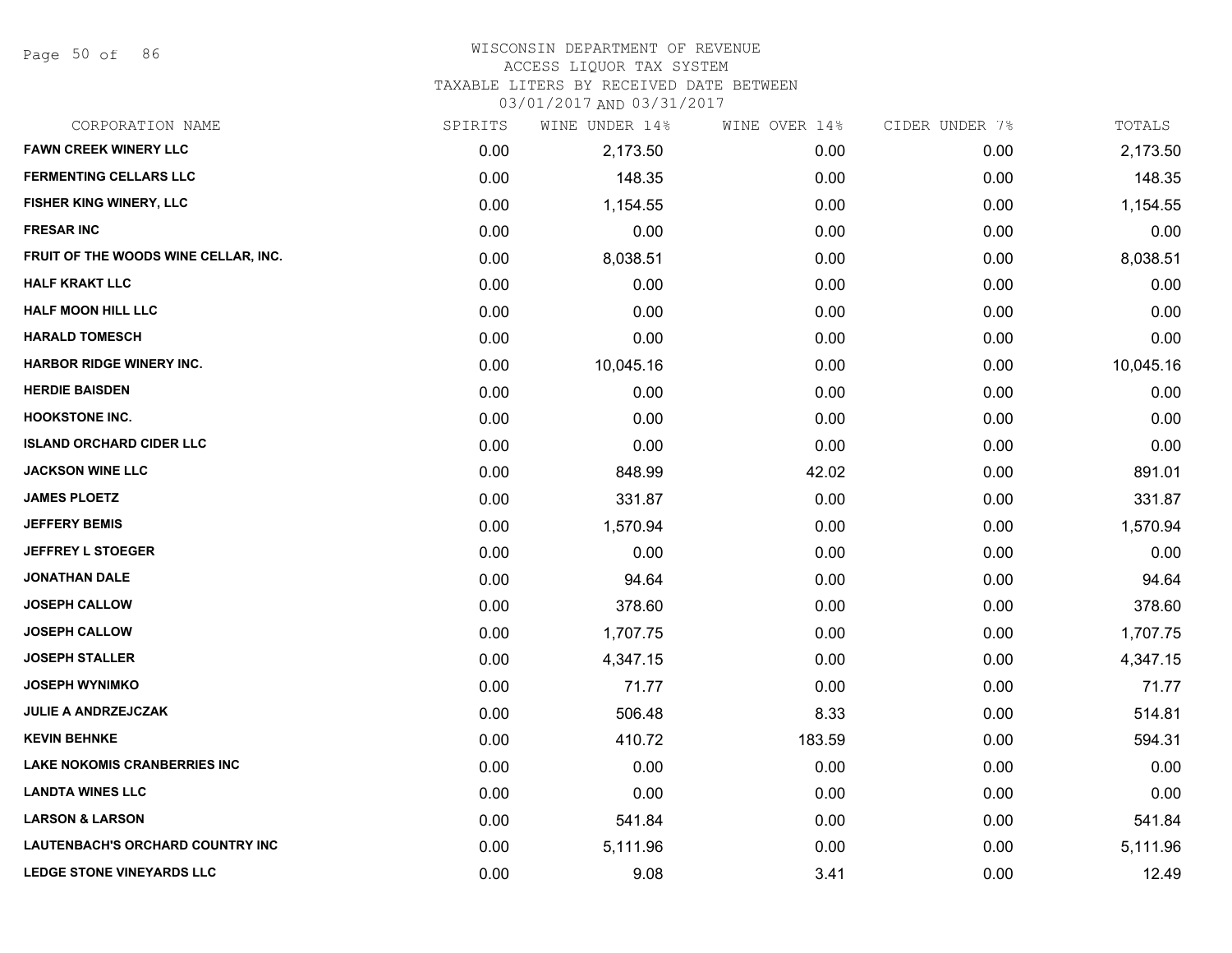Page 51 of 86

## WISCONSIN DEPARTMENT OF REVENUE

#### ACCESS LIQUOR TAX SYSTEM

TAXABLE LITERS BY RECEIVED DATE BETWEEN

| CORPORATION NAME                               | SPIRITS | WINE UNDER 14% | WINE OVER 14% | CIDER UNDER 7% | TOTALS   |
|------------------------------------------------|---------|----------------|---------------|----------------|----------|
| <b>LOST ISLAND WINE LLC</b>                    | 0.00    | 890.25         | 101.26        | 885.06         | 1,876.57 |
| <b>LUNCH CREEK VINEYARDS LLC</b>               | 0.00    | 0.00           | 0.00          | 0.00           | 0.00     |
| <b>MARION J WEGLARZ AND MARLYS A BOCK PTRS</b> | 0.00    | 2,358.30       | 0.00          | 0.00           | 2,358.30 |
| <b>MARTIN E SELL</b>                           | 0.00    | 15.14          | 0.00          | 0.00           | 15.14    |
| <b>MARY BELLAZZINI</b>                         | 0.00    | 0.00           | 0.00          | 0.00           | 0.00     |
| <b>MATENAER CORPORATION</b>                    | 0.00    | 0.00           | 0.00          | 0.00           | 0.00     |
| <b>MATTHEW RICK</b>                            | 0.00    | 0.00           | 0.00          | 0.00           | 0.00     |
| <b>MCILQUHAM LLC</b>                           | 0.00    | 3,699.02       | 0.00          | 0.00           | 3,699.02 |
| <b>MERSHONIAN CIDERY LLC</b>                   | 0.00    | 0.00           | 0.00          | 1,536.87       | 1,536.87 |
| <b>MUNSON BRIDGE WINERY INC</b>                | 0.00    | 3,497.71       | 0.00          | 0.00           | 3,497.71 |
| <b>MUSETTA WINERY, LLC</b>                     | 0.00    | 1,894.48       | $-11.25$      | 0.00           | 1,883.23 |
| NORTHLEAF WINERY, LLC                          | 0.00    | 1,270.49       | 18.02         | 0.00           | 1,288.51 |
| <b>ODILON FORD WINERY INC</b>                  | 0.00    | 0.00           | 0.00          | 0.00           | 0.00     |
| PARALLEL 44 VINEYARD & WINERY, INC.            | 0.00    | 4,075.12       | 16.89         | 0.00           | 4,092.01 |
| <b>PARALLEL 44 VINEYARD &amp; WINERY, INC.</b> | 0.00    | 57.01          | 0.00          | 0.00           | 57.01    |
| <b>PATRICK ARNDT</b>                           | 0.00    | 94.64          | 0.00          | 0.00           | 94.64    |
| <b>PAUL D ASPER</b>                            | 0.00    | 0.00           | 0.00          | 847.70         | 847.70   |
| <b>PAUL G BLOMMEL</b>                          | 0.00    | 28.39          | 0.00          | 0.00           | 28.39    |
| PAUL J FRANZEN                                 | 0.00    | 0.00           | 1,694.41      | 0.00           | 1,694.41 |
| <b>PIEPERTK LLC</b>                            | 0.00    | 720.74         | 4.50          | 0.00           | 725.24   |
| <b>PRAIRIE HAWK WINERY INC</b>                 | 0.00    | 0.00           | 0.00          | 0.00           | 0.00     |
| <b>RED OAK VINEYARD INC</b>                    | 0.00    | 0.00           | 0.00          | 0.00           | 0.00     |
| <b>RIC JORANLIEN</b>                           | 0.00    | 0.00           | 0.00          | 0.00           | 0.00     |
| <b>RIC JORANLIEN</b>                           | 0.00    | 0.00           | 0.00          | 0.00           | 0.00     |
| <b>RIVER BEND VINEYARD &amp; WINERY LLC</b>    | 0.00    | 0.00           | 0.00          | 0.00           | 0.00     |
| <b>ROBERT BORUCKI</b>                          | 0.00    | 1,538.99       | 0.00          | 0.00           | 1,538.99 |
| <b>ROCK N WOOL WINERY LLC</b>                  | 0.00    | 0.00           | 0.00          | 0.00           | 0.00     |
| <b>RUSH RIVER BREWING LLC</b>                  | 0.00    | 0.00           | 0.00          | 0.00           | 0.00     |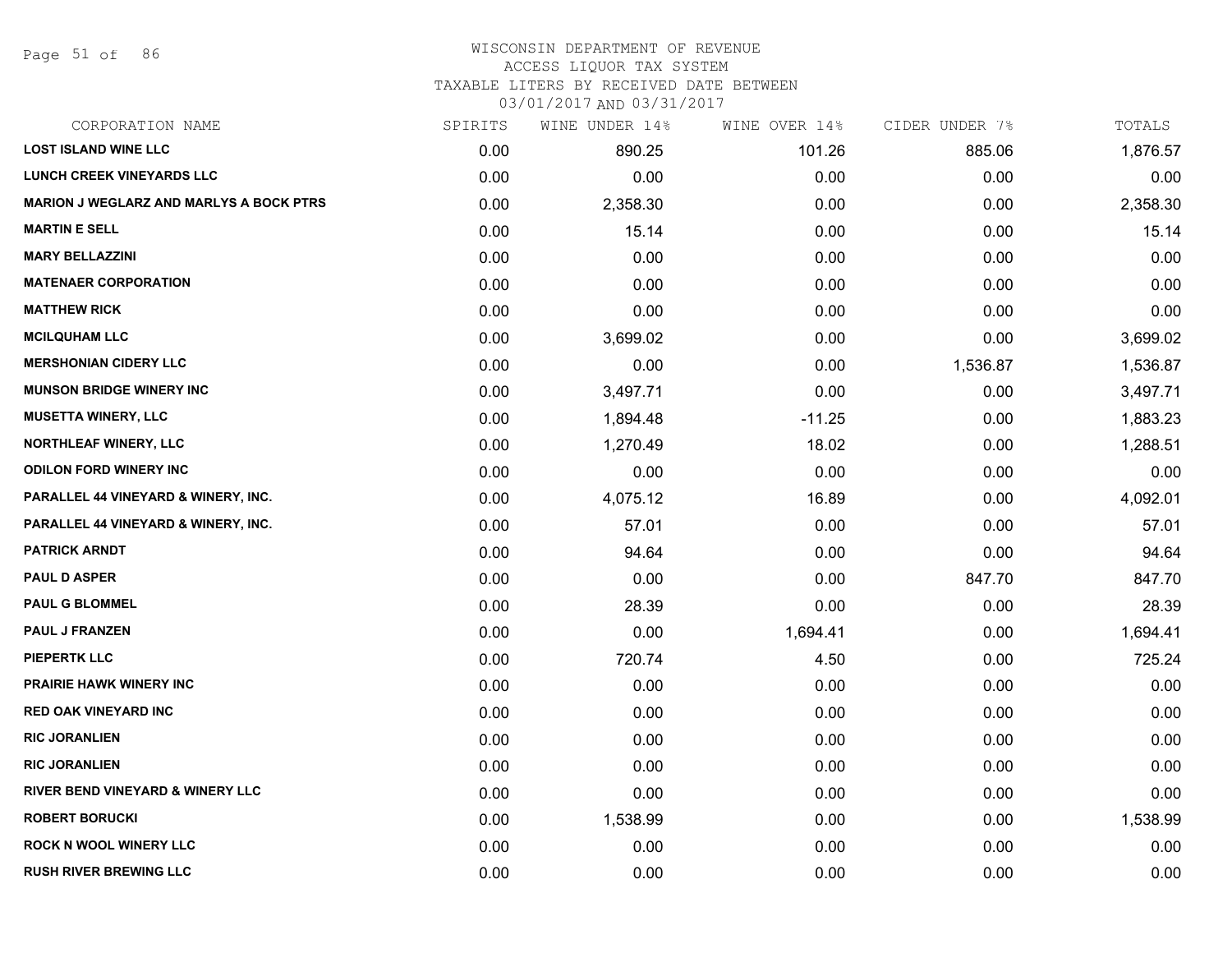# WISCONSIN DEPARTMENT OF REVENUE ACCESS LIQUOR TAX SYSTEM TAXABLE LITERS BY RECEIVED DATE BETWEEN

| CORPORATION NAME                                 | SPIRITS | WINE UNDER 14% | WINE OVER 14% | CIDER UNDER 7% | TOTALS    |
|--------------------------------------------------|---------|----------------|---------------|----------------|-----------|
| <b>RUSHFORD MEADERY AND WINERY LLC</b>           | 0.00    | 0.00           | 0.00          | 0.00           | 0.00      |
| <b>RYAN PRELLWITZ</b>                            | 0.00    | 3,259.23       | 0.00          | 0.00           | 3,259.23  |
| <b>SANDSTONE RIDGE VINEYARD &amp; WINERY LLC</b> | 0.00    | 32.40          | 5.41          | 0.00           | 37.81     |
| <b>SANTA FE FUTURES, INC.</b>                    | 0.00    | 0.00           | 0.00          | 0.00           | 0.00      |
| <b>SEVEN HAWKS VINEYARDS LLC</b>                 | 0.00    | 0.00           | 0.00          | 0.00           | 0.00      |
| <b>SEVEN HAWKS VINEYARDS LLC</b>                 | 0.00    | 0.00           | 0.00          | 0.00           | 0.00      |
| <b>SHARON L PINGEL</b>                           | 0.00    | 0.00           | 0.00          | 0.00           | 0.00      |
| <b>SHERRY HARDIE</b>                             | 0.00    | 169.50         | 0.00          | 0.00           | 169.50    |
| <b>SIMON CREEK VINEYARD LLC</b>                  | 0.00    | 1,297.33       | 35.89         | 0.00           | 1,333.22  |
| SINNIPEE VALLEY VINEYARD LLC                     | 0.00    | 225.00         | 0.00          | 0.00           | 225.00    |
| <b>SPB LLC</b>                                   | 0.00    | 0.00           | 0.00          | 26,488.78      | 26,488.78 |
| SPIRITS OF NORWAY VINEYARD LLC                   | 0.00    | 0.00           | 0.00          | 0.00           | 0.00      |
| SPRECHER BREWING COMPANY, INC.                   | 0.00    | 0.00           | 0.00          | 0.00           | 0.00      |
| <b>SPURGEON VINEYARDS &amp; WINERY LLC</b>       | 0.00    | 390.87         | 0.00          | 0.00           | 390.87    |
| <b>STEPHEN M KENNEDY</b>                         | 0.00    | 603.77         | 0.00          | 0.00           | 603.77    |
| <b>STEVEN DEBAKER</b>                            | 0.00    | 31.49          | 9.01          | 0.00           | 40.50     |
| STEVEN M & JUDITH A JACOBSON LLC                 | 0.00    | 0.00           | 0.00          | 0.00           | 0.00      |
| <b>SUNSET POINT WINERY LLC</b>                   | 0.00    | 1,004.45       | 18.17         | 0.00           | 1,022.62  |
| <b>TENBA RIDGE WINERY LLC</b>                    | 0.00    | 854.93         | 0.00          | 0.00           | 854.93    |
| THE RUM TREE, INC.                               | 0.00    | 0.00           | 37.51         | 0.00           | 37.51     |
| THE WINE VINEYARD LLC                            | 0.00    | 1,880.59       | 0.00          | 0.00           | 1,880.59  |
| THE WOODLAND TRAIL BEVERAGE COMPANY, INC.        | 0.00    | 711.66         | 0.00          | 0.00           | 711.66    |
| TOMMYS TOO HIGH WINES LLC                        | 0.00    | 15.14          | 0.00          | 0.00           | 15.14     |
| <b>TROY LANDWEHR</b>                             | 0.00    | 0.00           | 0.00          | 0.00           | 0.00      |
| <b>TWO BROTHERS WINES LLC</b>                    | 0.00    | 0.00           | 0.00          | 0.00           | 0.00      |
| VAN WYCHEN WINES INC.                            | 0.00    | 0.00           | 0.00          | 0.00           | 0.00      |
| <b>VERNON VINEYARDS LTD</b>                      | 0.00    | 416.77         | 0.00          | 0.00           | 416.77    |
| <b>VETRO WINERY LLC</b>                          | 0.00    | 178.48         | 0.00          | 0.00           | 178.48    |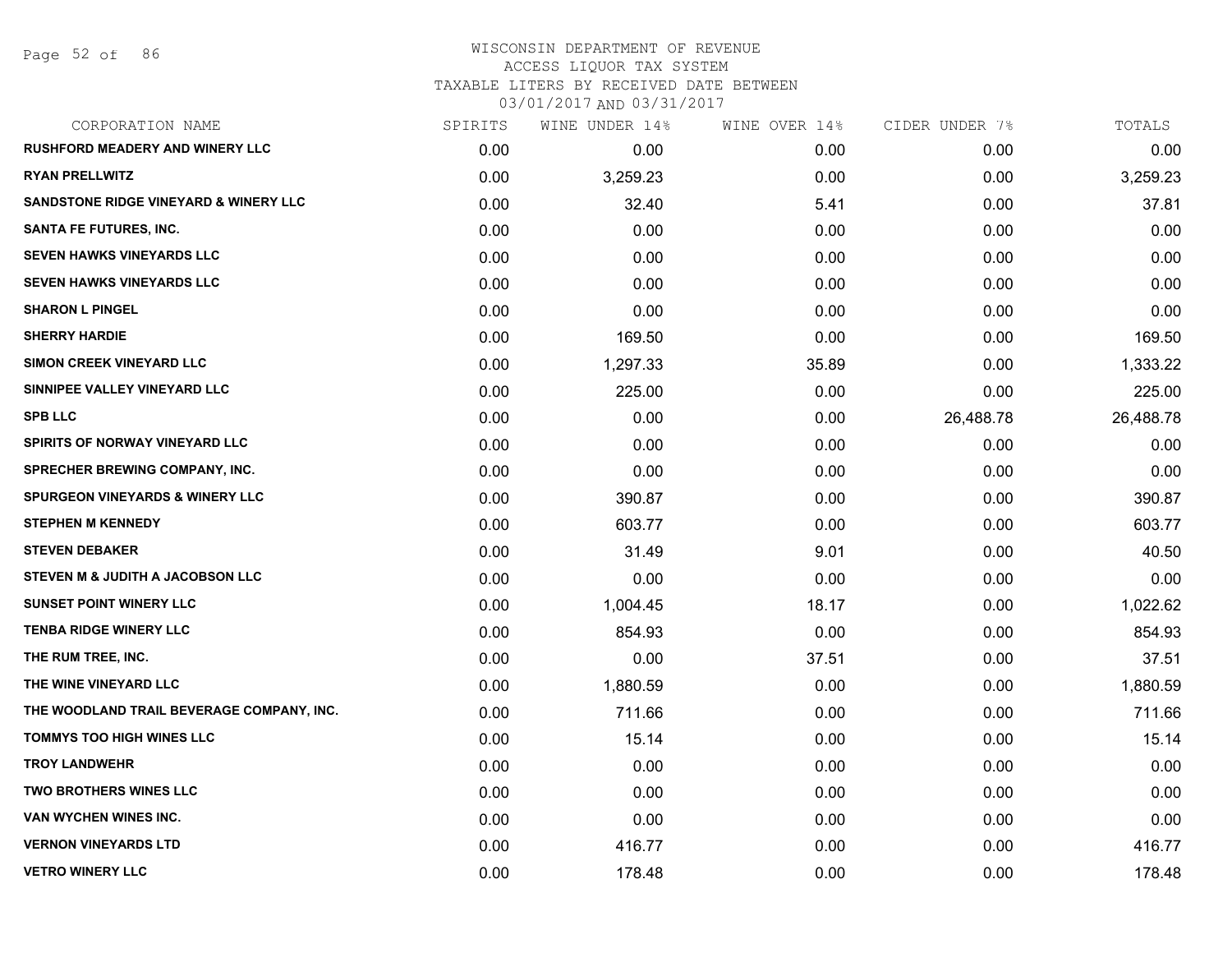Page 53 of 86

## WISCONSIN DEPARTMENT OF REVENUE

### ACCESS LIQUOR TAX SYSTEM

TAXABLE LITERS BY RECEIVED DATE BETWEEN

| CORPORATION NAME                                   | SPIRITS | UNDER 14%<br>WINE | WINE OVER 14% | CIDER UNDER 7% | TOTALS     |
|----------------------------------------------------|---------|-------------------|---------------|----------------|------------|
| <b>VINES TO CELLAR, INC.</b>                       | 0.00    | 627.77            | 0.00          | 0.00           | 627.77     |
| <b>VON KLAUS WINERY LLC</b>                        | 0.00    | 558.57            | 0.00          | 0.00           | 558.57     |
| <b>VON STIEHL WINERY LTD.</b>                      | 0.00    | 0.00              | 0.00          | 0.00           | 0.00       |
| <b>VON STIEHL WINERY LTD.</b>                      | 0.00    | 0.00              | 0.00          | 0.00           | 0.00       |
| <b>VON STIEHL WINERY LTD.</b>                      | 0.00    | 29,483.72         | 0.00          | 0.00           | 29,483.72  |
| <b>WEST PRAIRIE WINERY LLC</b>                     | 0.00    | 8,096.97          | 0.00          | 0.00           | 8,096.97   |
| <b>WHISPERING BLUFFS VINEYARD &amp; WINERY LTD</b> | 0.00    | 377.33            | 22.52         | 0.00           | 399.85     |
| <b>WHISPERING WINDS WINERY LLC</b>                 | 0.00    | 261.19            | 0.00          | 0.00           | 261.19     |
| <b>WHITE BEAR SPIRITS LLC</b>                      | 0.00    | 137.26            | 3.75          | 0.00           | 141.01     |
| <b>WHITE WINTER WINERY INC</b>                     | 0.00    | 2,634.80          | $-6.00$       | 0.00           | 2,628.80   |
| <b>WILLIAM F BLUHM</b>                             | 0.00    | 1,497.63          | 41.60         | 0.00           | 1,539.23   |
| <b>WINEMAKER'S DAUGHTER LLC</b>                    | 0.00    | 163.53            | 0.00          | 0.00           | 163.53     |
| <b>WINESITTER BREWHOUSE LLC</b>                    | 0.00    | 434.94            | 0.00          | 0.00           | 434.94     |
| <b>WOLLERSHEIM WINERY, INC.</b>                    | 0.00    | 25,738.58         | 323.24        | 0.00           | 26,061.82  |
| <b>WOLLERSHEIM WINERY, INC.</b>                    | 0.00    | 3,030.72          | 890.26        | 0.00           | 3,920.98   |
| TOTAL LITERS FOR 3/31/2017                         | 0.00    | 187,884.57        | 4,508.15      | 30,560.46      | 222,953.18 |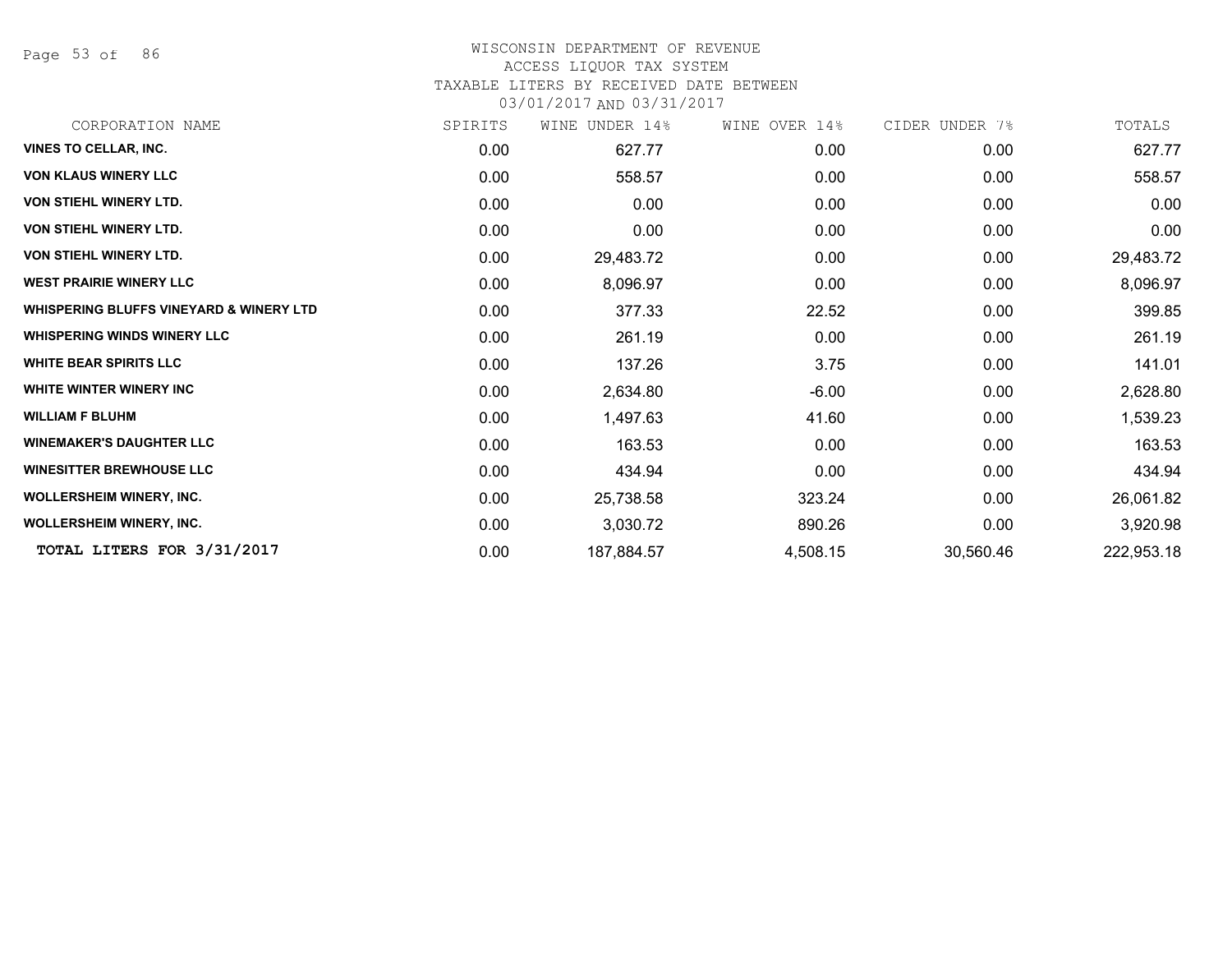Page 54 of 86

# WISCONSIN DEPARTMENT OF REVENUE ACCESS LIQUOR TAX SYSTEM TAXABLE LITERS BY RECEIVED DATE BETWEEN 03/01/2017 AND 03/31/2017

**WINE DIRECT SHIPPER (WDS)** CORPORATION NAME SPIRITS WINE UNDER 14% WINE OVER 14% CIDER UNDER 7% TOTALS

| <b>1-800 WINESHOP.COM INC</b>             | 0.00 | 0.00 | 0.00 | 0.00 | 0.00 |
|-------------------------------------------|------|------|------|------|------|
| <b>7 &amp; 8 LLC</b>                      | 0.00 | 0.00 | 0.00 | 0.00 | 0.00 |
| A TO Z WINEWORKS LLC                      | 0.00 | 0.00 | 0.00 | 0.00 | 0.00 |
| A W DIRECT LLC                            | 0.00 | 0.00 | 0.00 | 0.00 | 0.00 |
| <b>ABACELA VINEYARDS &amp; WINERY INC</b> | 0.00 | 0.00 | 0.00 | 0.00 | 0.00 |
| <b>ABEJA LLC</b>                          | 0.00 | 0.00 | 0.00 | 0.00 | 0.00 |
| <b>ABERNATHY HOFFMAN, LLC</b>             | 0.00 | 0.00 | 0.00 | 0.00 | 0.00 |
| <b>ABREU VINEYARDS INC</b>                | 0.00 | 0.00 | 0.00 | 0.00 | 0.00 |
| AC VIN CO LLC                             | 0.00 | 0.00 | 0.00 | 0.00 | 0.00 |
| <b>ACCOLADE WINES NORTH AMERICA INC</b>   | 0.00 | 0.00 | 0.00 | 0.00 | 0.00 |
| <b>ACORN ALEGRIA WINERY</b>               | 0.00 | 0.00 | 0.00 | 0.00 | 0.00 |
| <b>ADAMS WINERY LLC</b>                   | 0.00 | 0.00 | 0.00 | 0.00 | 0.00 |
| <b>ADELAIDA CELLARS INC</b>               | 0.00 | 0.00 | 0.00 | 0.00 | 0.00 |
| <b>ADELSHEIM VINEYARD LLC</b>             | 0.00 | 0.00 | 0.00 | 0.00 | 0.00 |
| <b>AGATE RIDGE VINEYARD LLC</b>           | 0.00 | 0.00 | 0.00 | 0.00 | 0.00 |
| <b>AH WINES INC</b>                       | 0.00 | 0.00 | 0.00 | 0.00 | 0.00 |
| <b>ALEXANDER P OXMAN</b>                  | 0.00 | 0.00 | 0.00 | 0.00 | 0.00 |
| ALEXANDRIA NICOLE CELLARS LLC             | 0.00 | 0.00 | 0.00 | 0.00 | 0.00 |
| ALPHA & OMEGA WINERY LLC                  | 0.00 | 0.00 | 0.00 | 0.00 | 0.00 |
| <b>ALTAMURA WINERY INC</b>                | 0.00 | 0.00 | 0.00 | 0.00 | 0.00 |
| <b>ALVAREZ VINEYARDS LLC</b>              | 0.00 | 0.00 | 0.00 | 0.00 | 0.00 |
| <b>AMANDA STEFL</b>                       | 0.00 | 0.00 | 0.00 | 0.00 | 0.00 |
| AMAPOLA CREEK VINEYARDS & WINERY          | 0.00 | 0.00 | 0.00 | 0.00 | 0.00 |
| <b>AMAVI CELLARS LLC</b>                  | 0.00 | 0.00 | 0.00 | 0.00 | 0.00 |
| <b>AMERICAN VINTNERS LLC</b>              | 0.00 | 0.00 | 0.00 | 0.00 | 0.00 |
| AMERICAN WINE TRADE INC                   | 0.00 | 0.00 | 0.00 | 0.00 | 0.00 |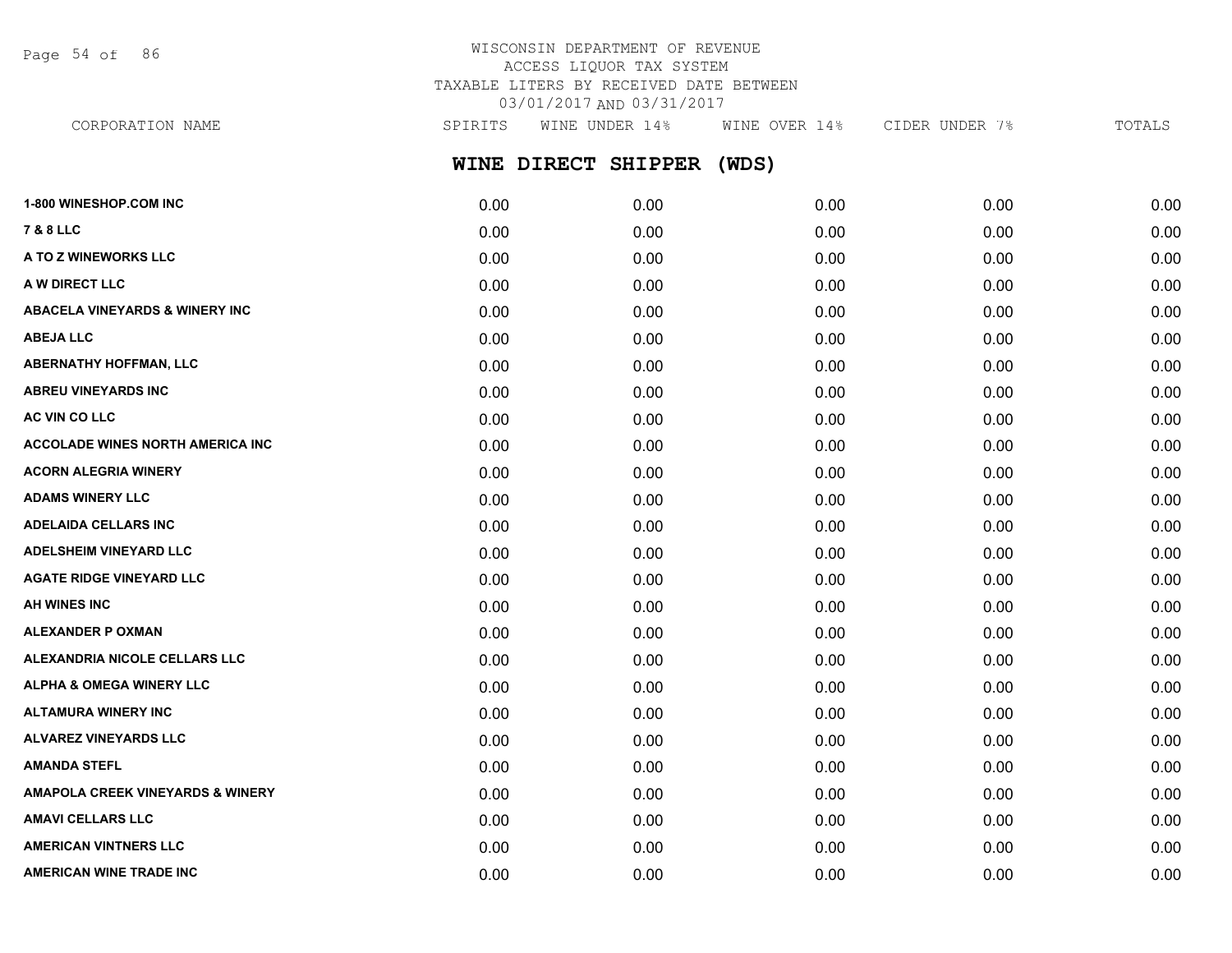Page 55 of 86

| CORPORATION NAME                       | SPIRITS | WINE UNDER 14% | WINE OVER 14% | CIDER UNDER 7% | TOTALS |
|----------------------------------------|---------|----------------|---------------|----------------|--------|
| <b>AMPELOS CELLARS INC</b>             | 0.00    | 0.00           | 0.00          | 0.00           | 0.00   |
| <b>AMUSE BOUCHE LLC</b>                | 0.00    | 0.00           | 45.50         | 0.00           | 45.50  |
| <b>ANCIENT PEAK INC</b>                | 0.00    | 0.00           | 0.00          | 0.00           | 0.00   |
| ANDERSONS CONN VALLEY WINERY INC       | 0.00    | 0.00           | 0.00          | 0.00           | 0.00   |
| <b>ANIMOLP</b>                         | 0.00    | 0.00           | 0.00          | 0.00           | 0.00   |
| <b>ANOMALY VINEYARDS LLC</b>           | 0.00    | 0.00           | 0.00          | 0.00           | 0.00   |
| <b>ANTHILL FARMS LLC</b>               | 0.00    | 0.00           | 0.00          | 0.00           | 0.00   |
| <b>ANTHONY M TRUCHARD</b>              | 0.00    | 0.00           | 0.00          | 0.00           | 0.00   |
| <b>AQUA PUMPKIN INC</b>                | 0.00    | 0.00           | 0.00          | 0.00           | 0.00   |
| <b>ARCHANGEL INVESTMENTS LLC</b>       | 0.00    | 0.00           | 0.00          | 0.00           | 0.00   |
| <b>ARETE WINES LLC</b>                 | 0.00    | 0.00           | 0.00          | 0.00           | 0.00   |
| <b>ARIETTA INC</b>                     | 0.00    | 0.00           | 0.00          | 0.00           | 0.00   |
| <b>ARISTA WINES LLC</b>                | 0.00    | 0.00           | 0.00          | 0.00           | 0.00   |
| ARIZONA STRONGHOLD VINEYARDS LLC       | 0.00    | 0.00           | 0.00          | 0.00           | 0.00   |
| <b>ARKENSTONE VINEYARDS LLC</b>        | 0.00    | 0.00           | 0.00          | 0.00           | 0.00   |
| <b>ARMIDA WINERY INC</b>               | 0.00    | 0.00           | 0.00          | 0.00           | 0.00   |
| <b>ARMSTRONG FAMILY WINERY LLC</b>     | 0.00    | 0.00           | 0.00          | 0.00           | 0.00   |
| <b>ARMSTRONG VINEYARDS INC</b>         | 0.00    | 0.00           | 0.00          | 0.00           | 0.00   |
| <b>ARRINGTON VINEYARDS LLC</b>         | 0.00    | 0.00           | 0.00          | 0.00           | 0.00   |
| <b>ARTISTE MANAGEMENT CO LLC</b>       | 0.00    | 0.00           | 0.00          | 0.00           | 0.00   |
| AU BON CLIMAT LLC                      | 0.00    | 0.00           | 0.00          | 0.00           | 0.00   |
| <b>AUBERT WINEGROWING INC</b>          | 0.00    | 0.00           | 0.00          | 0.00           | 0.00   |
| <b>AUGUST BRIGGS JR INC</b>            | 0.00    | 0.00           | 0.00          | 0.00           | 0.00   |
| AVV WINERY CO LLC                      | 0.00    | 0.00           | 0.00          | 0.00           | 0.00   |
| <b>BALTIMORE BEND VINEYARD LLC</b>     | 0.00    | 0.00           | 0.00          | 0.00           | 0.00   |
| <b>BANSHEE WINES LLC</b>               | 0.00    | 0.00           | 0.00          | 0.00           | 0.00   |
| <b>BARABOO BLUFF WINERY, LLC</b>       | 0.00    | 0.00           | 0.00          | 0.00           | 0.00   |
| <b>BARGETTOS SANTA CRUZ WINERY INC</b> | 0.00    | 0.00           | 0.00          | 0.00           | 0.00   |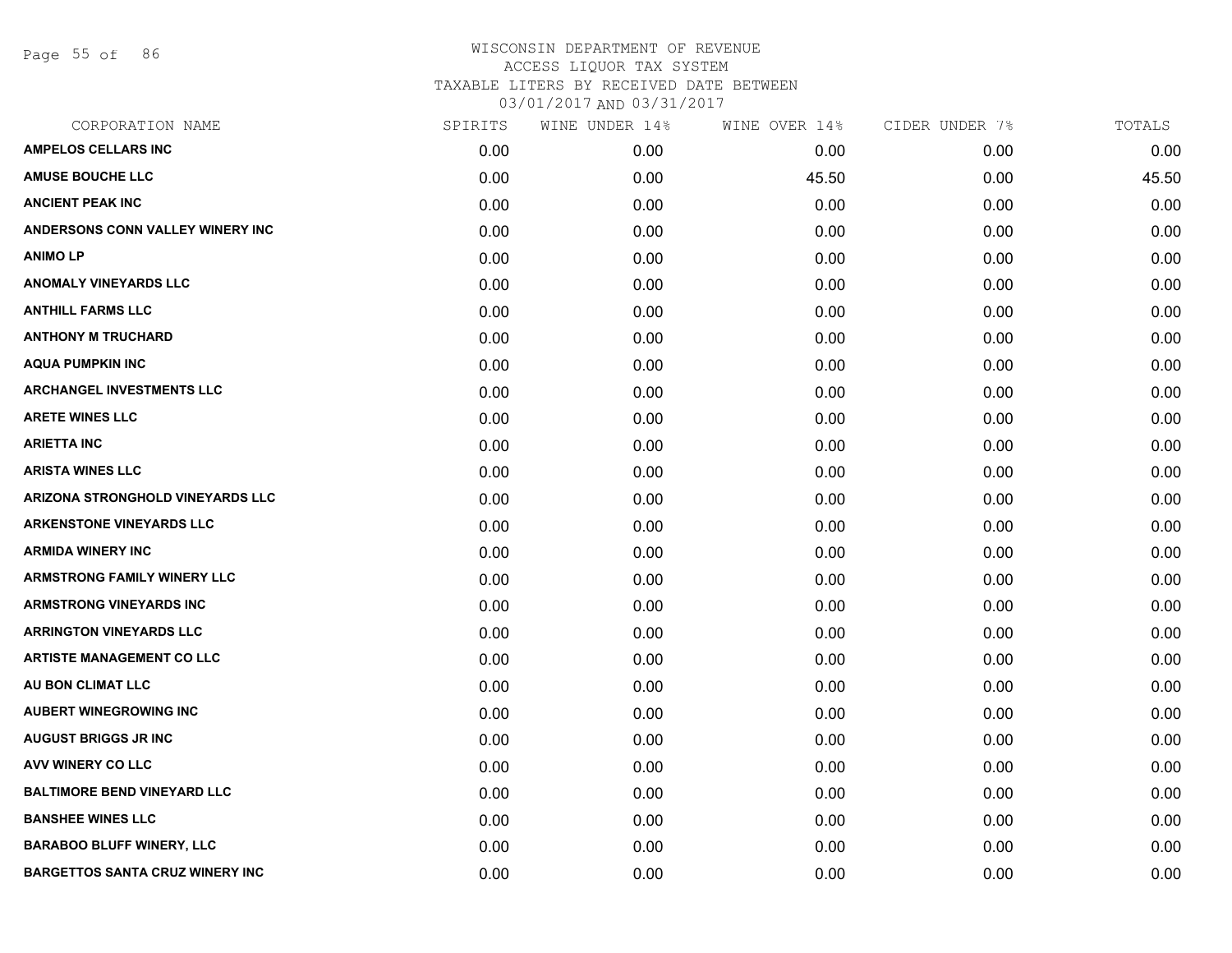Page 56 of 86

| CORPORATION NAME                    | SPIRITS | WINE UNDER 14% | WINE OVER 14% | CIDER UNDER 7% | TOTALS   |
|-------------------------------------|---------|----------------|---------------|----------------|----------|
| <b>BARNARD GRIFFIN INC</b>          | 0.00    | 0.00           | 0.00          | 0.00           | 0.00     |
| <b>BARNETT VINEYARDS LP</b>         | 0.00    | 0.00           | 0.00          | 0.00           | 0.00     |
| <b>BAUER-KEARNS WINERY LLC</b>      | 0.00    | 0.00           | 0.00          | 0.00           | 0.00     |
| <b>BAW INC</b>                      | 0.00    | 934.50         | 538.50        | 0.00           | 1,473.00 |
| <b>BAYFIELD WINERY, LTD.</b>        | 0.00    | 0.00           | 0.00          | 0.00           | 0.00     |
| <b>BEAUX FRERES LLC</b>             | 0.00    | 0.00           | 0.00          | 0.00           | 0.00     |
| <b>BECKER FARMS INC</b>             | 0.00    | 0.00           | 0.00          | 0.00           | 0.00     |
| <b>BEDELL NORTH FORK LLC</b>        | 0.00    | 0.00           | 0.00          | 0.00           | 0.00     |
| <b>BEHRENS AND DRINKWARD</b>        | 0.00    | 0.00           | 0.00          | 0.00           | 0.00     |
| <b>BEL VINO LLC</b>                 | 0.00    | 0.00           | 0.00          | 0.00           | 0.00     |
| <b>BELLEVINEZ LLC</b>               | 0.00    | 0.00           | 0.00          | 0.00           | 0.00     |
| <b>BENESSERE VINEYARDS LTD</b>      | 0.00    | 0.00           | 0.00          | 0.00           | 0.00     |
| <b>BENNETT LANE WINERY LLC</b>      | 0.00    | 0.00           | 0.00          | 0.00           | 0.00     |
| <b>BENOVIA WINERY LLC</b>           | 0.00    | 0.00           | 0.00          | 0.00           | 0.00     |
| <b>BENT CREEK WINERY LLC</b>        | 0.00    | 0.00           | 0.00          | 0.00           | 0.00     |
| <b>BENTON-LANE LLC</b>              | 0.00    | 0.00           | 0.00          | 0.00           | 0.00     |
| <b>BENZIGER FAMILY WINERY LLC</b>   | 0.00    | 0.00           | 0.00          | 0.00           | 0.00     |
| <b>BERGSTROM WINES LLC</b>          | 0.00    | 0.00           | 0.00          | 0.00           | 0.00     |
| <b>BERNARDUS LLC</b>                | 0.00    | 0.00           | 0.00          | 0.00           | 0.00     |
| <b>BETHEL HEIGHTS VINEYARD INC</b>  | 0.00    | 0.00           | 0.00          | 0.00           | 0.00     |
| BETTER BRANDS INTERNATIONAL         | 0.00    | 0.00           | 0.00          | 0.00           | 0.00     |
| <b>BETZ CELLARS LLC</b>             | 0.00    | 0.00           | 0.00          | 0.00           | 0.00     |
| <b>BIG BASIN VINEYARDS LLC</b>      | 0.00    | 0.00           | 0.00          | 0.00           | 0.00     |
| <b>BILTMORE ESTATE WINE COMPANY</b> | 0.00    | 0.00           | 0.00          | 0.00           | 0.00     |
| <b>BLACKBIRD VINEYARDS LLC</b>      | 0.00    | 0.00           | 0.00          | 0.00           | 0.00     |
| <b>BLACKBURN ENTERPRISES LLC</b>    | 0.00    | 0.00           | 0.00          | 0.00           | 0.00     |
| <b>BLANKIET ESTATE LLC</b>          | 0.00    | 0.00           | 0.00          | 0.00           | 0.00     |
| <b>BLIND HORSE WINERY LLC</b>       | 0.00    | 0.00           | 0.00          | 0.00           | 0.00     |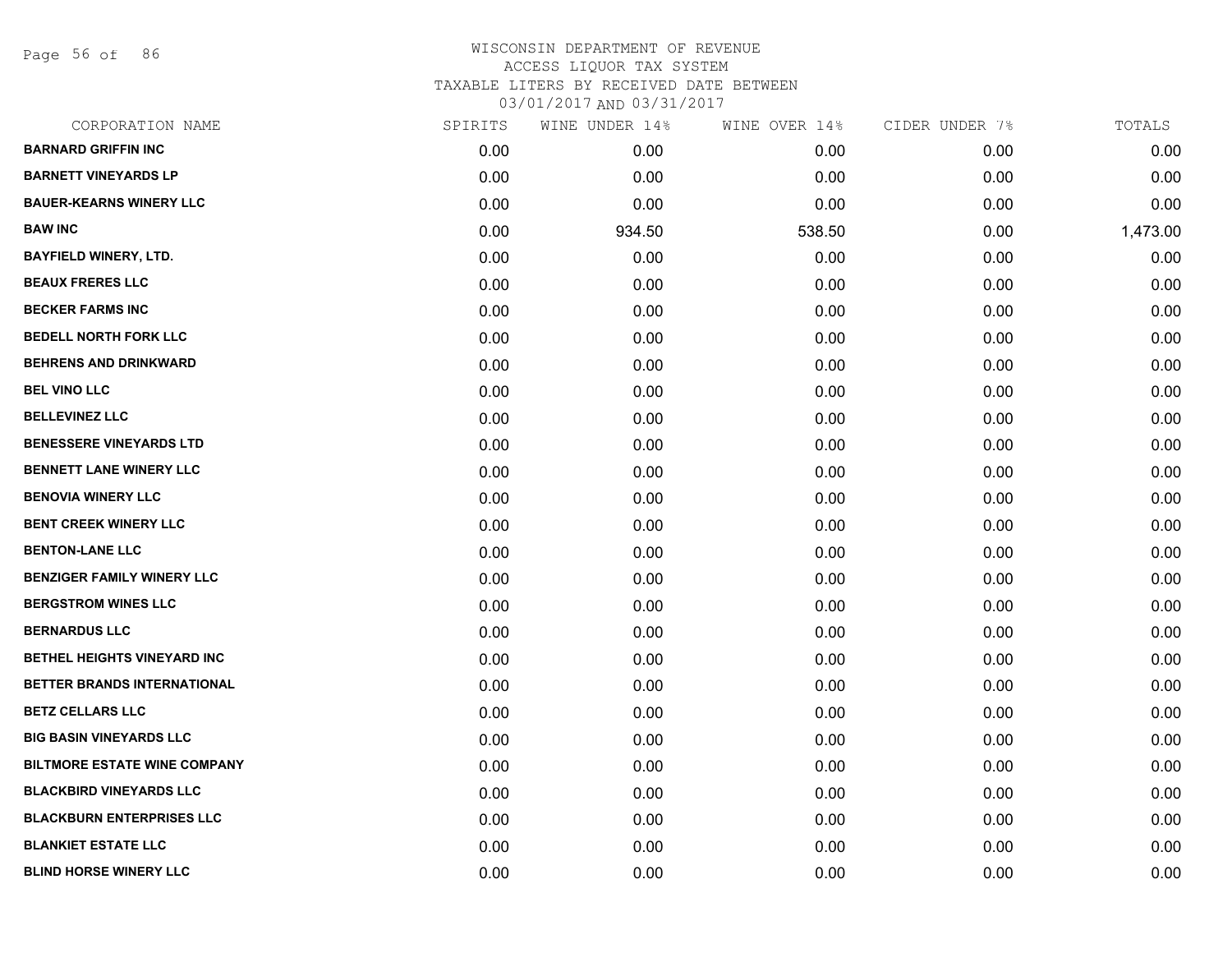Page 57 of 86

| CORPORATION NAME                              | SPIRITS | WINE UNDER 14% | WINE OVER 14% | CIDER UNDER 7% | TOTALS |
|-----------------------------------------------|---------|----------------|---------------|----------------|--------|
| <b>BLUE MOUNTAIN CIDER COMPANY LLC</b>        | 0.00    | 0.00           | 0.00          | 0.00           | 0.00   |
| <b>BLUE SKY VINTNERS LLC</b>                  | 0.00    | 0.00           | 0.00          | 0.00           | 0.00   |
| <b>BNA WINE GROUP LLC</b>                     | 0.00    | 0.00           | 0.00          | 0.00           | 0.00   |
| <b>BOEGER WINERY INC</b>                      | 0.00    | 0.00           | 0.00          | 0.00           | 0.00   |
| <b>BOGLE VINEYARDS INC</b>                    | 0.00    | 0.00           | 0.00          | 0.00           | 0.00   |
| <b>BONNY DOON WINERY INC</b>                  | 0.00    | 0.00           | 0.00          | 0.00           | 0.00   |
| <b>BOOKWALTER WINERY LLC</b>                  | 0.00    | 0.00           | 0.00          | 0.00           | 0.00   |
| <b>BOTHAM VINEYARDS, INC.</b>                 | 0.00    | 0.00           | 0.00          | 0.00           | 0.00   |
| <b>BOUCHAINE VINEYARDS INC</b>                | 0.00    | 0.00           | 0.00          | 0.00           | 0.00   |
| <b>BOWERS HARBOR VINEYARDS AND WINERY INC</b> | 0.00    | 18.00          | 0.00          | 0.00           | 18.00  |
| <b>BRANCHES WINERY LLC</b>                    | 0.00    | 0.00           | 0.00          | 0.00           | 0.00   |
| <b>BRASSFIELD ESTATE WINERY LLC</b>           | 0.00    | 0.00           | 0.00          | 0.00           | 0.00   |
| <b>BRESSLER VINEYARDS LLC</b>                 | 0.00    | 0.00           | 0.00          | 0.00           | 0.00   |
| <b>BRET LOPEZ</b>                             | 0.00    | 0.00           | 0.00          | 0.00           | 0.00   |
| <b>BREWER-CLIFTON LLC</b>                     | 0.00    | 0.00           | 0.00          | 0.00           | 0.00   |
| <b>BRIAN CARTER CELLARS LLC</b>               | 0.00    | 0.00           | 0.00          | 0.00           | 0.00   |
| <b>BRIAN M HEATH</b>                          | 0.00    | 0.00           | 0.00          | 0.00           | 0.00   |
| <b>BRIGADOON FARM &amp; WINERY LLC</b>        | 0.00    | 0.00           | 0.00          | 0.00           | 0.00   |
| <b>BRIGHT CELLARS INC</b>                     | 0.00    | 0.00           | 0.00          | 0.00           | 0.00   |
| <b>BRONCO WINE COMPANY</b>                    | 0.00    | 0.00           | 0.00          | 0.00           | 0.00   |
| <b>BROWN ESTATE VINEYARDS LLC</b>             | 0.00    | 0.00           | 0.00          | 0.00           | 0.00   |
| <b>BRUTOCAO CELLARS LP</b>                    | 0.00    | 0.00           | 0.00          | 0.00           | 0.00   |
| <b>BRYANT VINEYARDS INC</b>                   | 0.00    | 0.00           | 0.00          | 0.00           | 0.00   |
| <b>BUCKLER FAMILY VINEYARDS LLC</b>           | 0.00    | 0.00           | 0.00          | 0.00           | 0.00   |
| <b>BULLY HILL VINEYARDS INC</b>               | 0.00    | 0.00           | 0.00          | 0.00           | 0.00   |
| <b>BURGESS CELLARS INC</b>                    | 0.00    | 0.00           | 0.00          | 0.00           | 0.00   |
| <b>BURRELL SCHOOL VINEYARDS INC</b>           | 0.00    | 0.00           | 0.00          | 0.00           | 0.00   |
| <b>BUTTONWOOD FARM WINERY INC</b>             | 0.00    | 0.00           | 0.00          | 0.00           | 0.00   |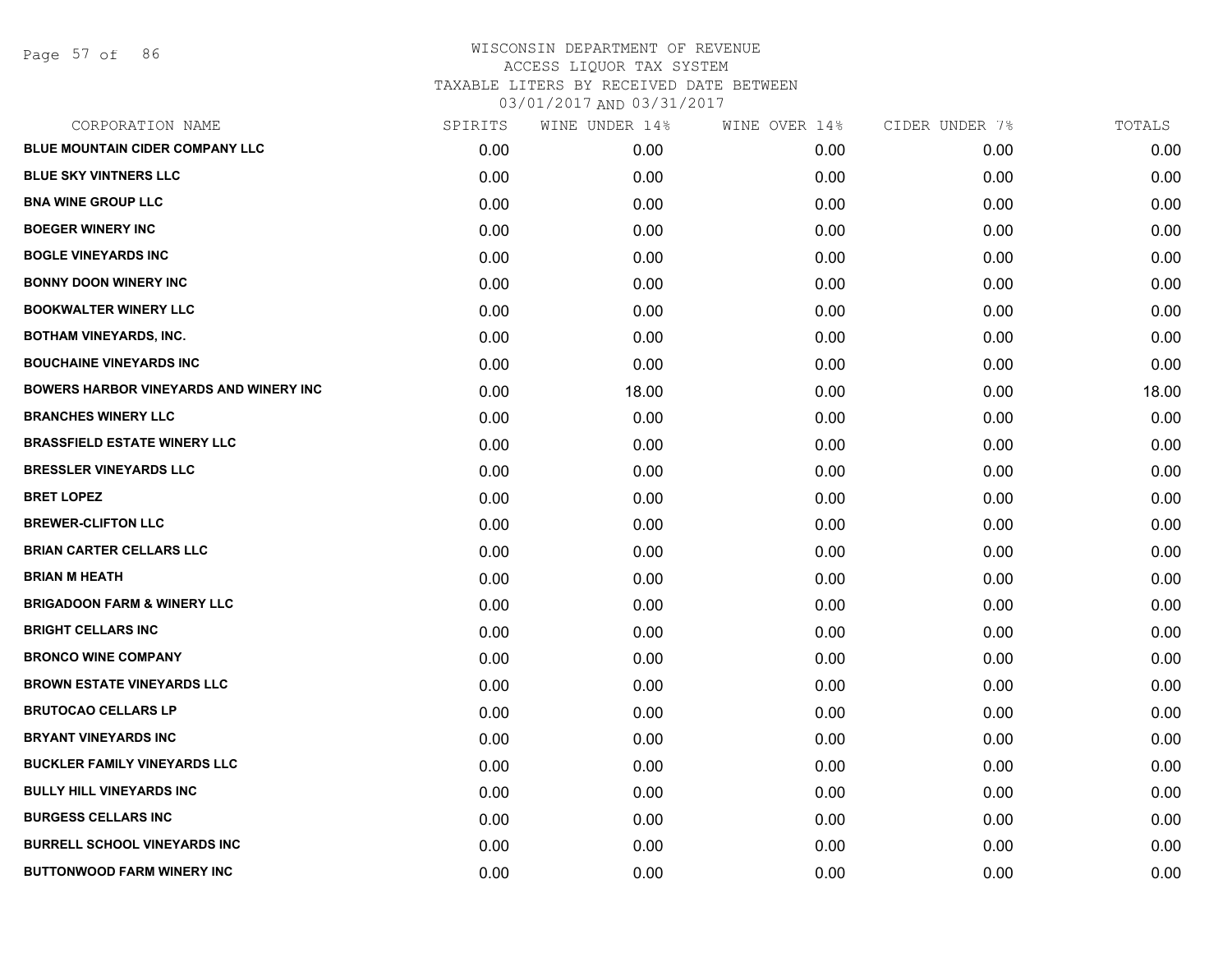Page 58 of 86

| CORPORATION NAME                           | SPIRITS | WINE UNDER 14% | WINE OVER 14% | CIDER UNDER 7% | TOTALS |
|--------------------------------------------|---------|----------------|---------------|----------------|--------|
| <b>C &amp; C WINE SERVICES INC</b>         | 0.00    | 0.00           | 0.00          | 0.00           | 0.00   |
| <b>C &amp; N CORPORATION</b>               | 0.00    | 0.00           | 0.00          | 0.00           | 0.00   |
| C G DI ARIE VINEYARD & WINERY LLC          | 0.00    | 0.00           | 0.00          | 0.00           | 0.00   |
| <b>C MONDAVI &amp; SONS</b>                | 0.00    | 0.00           | 0.00          | 0.00           | 0.00   |
| <b>CAIN CELLARS INC</b>                    | 0.00    | 0.00           | 0.00          | 0.00           | 0.00   |
| <b>CAIRDEAN VINEYARDS LLC</b>              | 0.00    | 0.00           | 0.00          | 0.00           | 0.00   |
| <b>CAKEBREAD CELLARS</b>                   | 0.00    | 0.00           | 0.00          | 0.00           | 0.00   |
| <b>CALCAREOUS VINEYARD LLC</b>             | 0.00    | 0.00           | 0.00          | 0.00           | 0.00   |
| <b>CALDWELL WINERY LLC</b>                 | 0.00    | 0.00           | 0.00          | 0.00           | 0.00   |
| <b>CALERA WINE COMPANY LP</b>              | 0.00    | 0.00           | 0.00          | 0.00           | 0.00   |
| <b>CALLAWAY TEMECULA LP</b>                | 0.00    | 0.00           | 0.00          | 0.00           | 0.00   |
| <b>CARACCIOLI CELLARS INC</b>              | 0.00    | 0.00           | 0.00          | 0.00           | 0.00   |
| <b>CARL THOMA</b>                          | 0.00    | 0.00           | 0.00          | 0.00           | 0.00   |
| <b>CARLISLE WINERY &amp; VINEYARDS LLC</b> | 0.00    | 0.00           | 0.00          | 0.00           | 0.00   |
| <b>CARLOS CREEK WINERY INC</b>             | 0.00    | 0.00           | 0.00          | 0.00           | 0.00   |
| <b>CARNEROS WINE COMPANY INC</b>           | 0.00    | 0.00           | 0.00          | 0.00           | 0.00   |
| <b>CASTORO CELLARS</b>                     | 0.00    | 0.00           | 0.00          | 0.00           | 0.00   |
| <b>CAYMUS VINEYARDS INC</b>                | 0.00    | 0.00           | 0.00          | 0.00           | 0.00   |
| <b>CECIL A ZERBA</b>                       | 0.00    | 0.00           | 0.00          | 0.00           | 0.00   |
| <b>CEDAR KNOLL VINEYARDS INC</b>           | 0.00    | 0.00           | 0.00          | 0.00           | 0.00   |
| <b>CEJA VINEYARDS INC</b>                  | 0.00    | 0.00           | 0.00          | 0.00           | 0.00   |
| <b>CELLAR RAT CELLARS LLC</b>              | 0.00    | 0.00           | 0.00          | 0.00           | 0.00   |
| <b>CHACEWATER LLC</b>                      | 0.00    | 0.00           | 0.00          | 0.00           | 0.00   |
| <b>CHAPPELLET WINERY INC</b>               | 0.00    | 0.00           | 0.00          | 0.00           | 0.00   |
| <b>CHARLES &amp; MARTHA BARRA</b>          | 0.00    | 0.00           | 0.00          | 0.00           | 0.00   |
| <b>CHARLES REININGER LLC</b>               | 0.00    | 0.00           | 0.00          | 0.00           | 0.00   |
| <b>CHATEAU BIANCA INC</b>                  | 0.00    | 0.00           | 0.00          | 0.00           | 0.00   |
| <b>CHATEAU DIANA LLC</b>                   | 0.00    | 4.50           | 0.75          | 0.00           | 5.25   |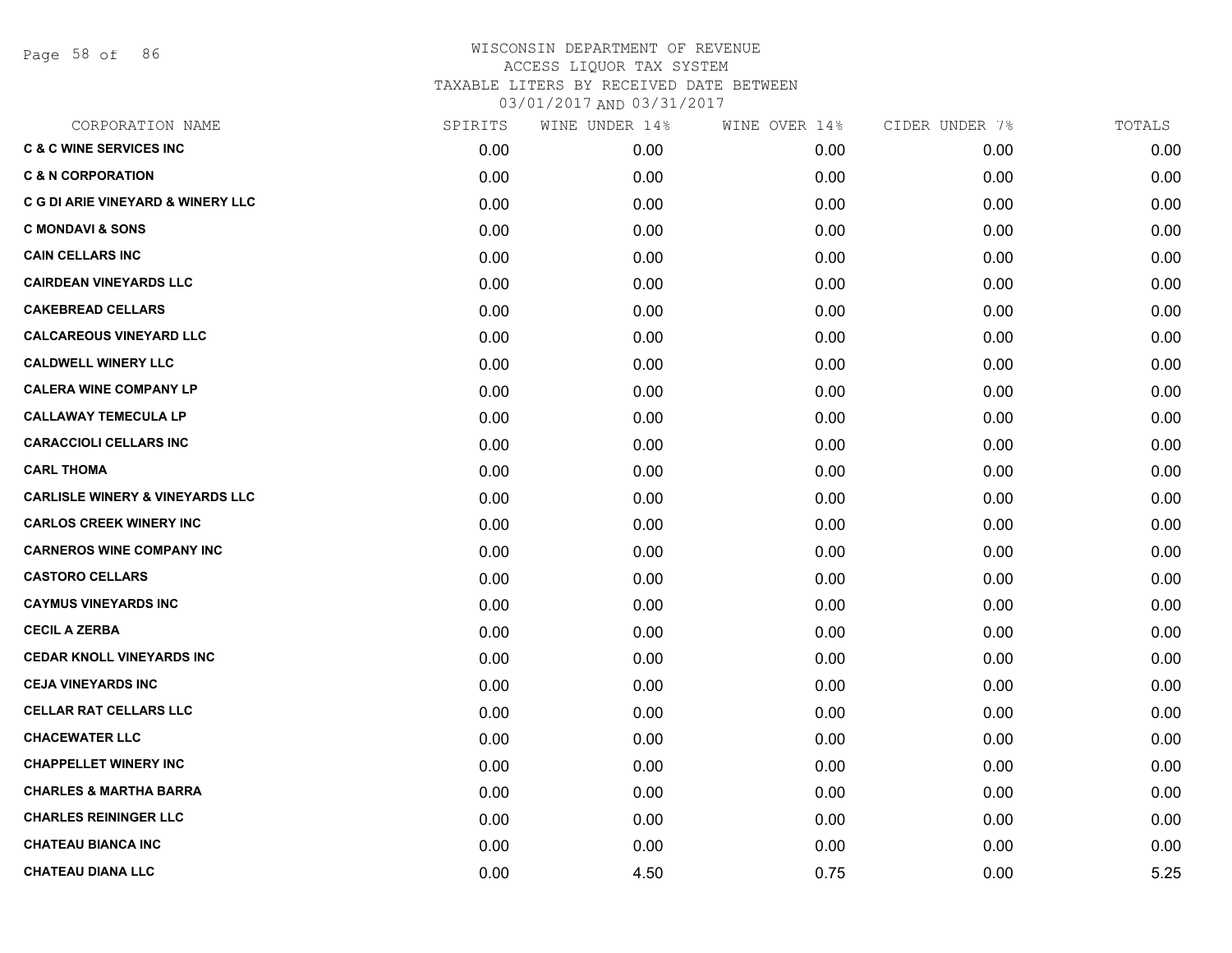| CORPORATION NAME                                  | SPIRITS | WINE UNDER 14% | WINE OVER 14% | CIDER UNDER 7% | TOTALS |
|---------------------------------------------------|---------|----------------|---------------|----------------|--------|
| <b>CHATEAU GRAND TRAVERSE LTD</b>                 | 0.00    | 0.00           | 0.00          | 0.00           | 0.00   |
| <b>CHATEAU MORRISETTE INC</b>                     | 0.00    | 0.00           | 0.00          | 0.00           | 0.00   |
| <b>CHATEAU OPERATIONS, LTD.</b>                   | 0.00    | 0.00           | 0.00          | 0.00           | 0.00   |
| <b>CHATEAU POTELLE HOLDINGS LLC</b>               | 0.00    | 0.00           | 0.00          | 0.00           | 0.00   |
| <b>CHATEAU ST CROIX WINERY &amp; VINEYARD LLC</b> | 0.00    | 0.00           | 0.00          | 0.00           | 0.00   |
| <b>CHERRY HILL LLC</b>                            | 0.00    | 0.00           | 0.00          | 0.00           | 0.00   |
| <b>CHIARELLO FAMILY VINEYARDS LLC</b>             | 0.00    | 0.00           | 0.00          | 0.00           | 0.00   |
| <b>CHIMNEY ROCK WINERY LLC</b>                    | 0.00    | 0.00           | 0.00          | 0.00           | 0.00   |
| <b>CHRISTOPHE BARON</b>                           | 0.00    | 0.00           | 0.00          | 0.00           | 0.00   |
| <b>CHRISTOPHER DRAKE WHITCRAFT</b>                | 0.00    | 0.00           | 0.00          | 0.00           | 0.00   |
| <b>CHRISTOPHER FIGGINS</b>                        | 0.00    | 0.00           | 0.00          | 0.00           | 0.00   |
| <b>CIDER HOUSE OF WISCONSIN LLC</b>               | 0.00    | 0.00           | 0.00          | 0.00           | 0.00   |
| <b>CINNABAR WINERY LLC</b>                        | 0.00    | 0.00           | 0.00          | 0.00           | 0.00   |
| CITY VINTNERS SAN FRANCISCO WINERY LLC            | 0.00    | 0.00           | 0.00          | 0.00           | 0.00   |
| <b>CLARA STREET COMPANY</b>                       | 0.00    | 0.00           | 0.00          | 0.00           | 0.00   |
| <b>CLAY JAR HOLDINGS LLC</b>                      | 0.00    | 0.00           | 0.00          | 0.00           | 0.00   |
| <b>CLIF BAR FAMILY WINERY &amp; FARM LLC</b>      | 0.00    | 0.00           | 0.00          | 0.00           | 0.00   |
| <b>CLINE CELLARS INC</b>                          | 0.00    | 0.00           | 0.00          | 0.00           | 0.00   |
| <b>CLOS DU VAL WINE CO LTD</b>                    | 0.00    | 0.00           | 0.00          | 0.00           | 0.00   |
| <b>CLOS LACHANCE WINES LLC</b>                    | 0.00    | 0.00           | 0.00          | 0.00           | 0.00   |
| <b>COCKERELL WINE CONSULTING LLC</b>              | 0.00    | 0.00           | 0.00          | 0.00           | 0.00   |
| <b>CODORNIU NAPA INC</b>                          | 0.00    | 0.00           | 0.00          | 0.00           | 0.00   |
| <b>COL SOLARE, LLP</b>                            | 0.00    | 0.00           | 0.00          | 0.00           | 0.00   |
| <b>COLGIN PARTNERS LLC</b>                        | 0.00    | 0.00           | 0.00          | 0.00           | 0.00   |
| <b>COLLEEN M BOS</b>                              | 0.00    | 0.00           | 0.00          | 0.00           | 0.00   |
| <b>COLUMBIA RIVER WINERY INC</b>                  | 0.00    | 0.00           | 0.00          | 0.00           | 0.00   |
| <b>CONSTELLATION BRANDS U.S. OPERATIONS INC</b>   | 0.00    | 0.00           | 0.00          | 0.00           | 0.00   |
| <b>CONUNDRUM WINERY LLC</b>                       | 0.00    | 0.00           | 0.00          | 0.00           | 0.00   |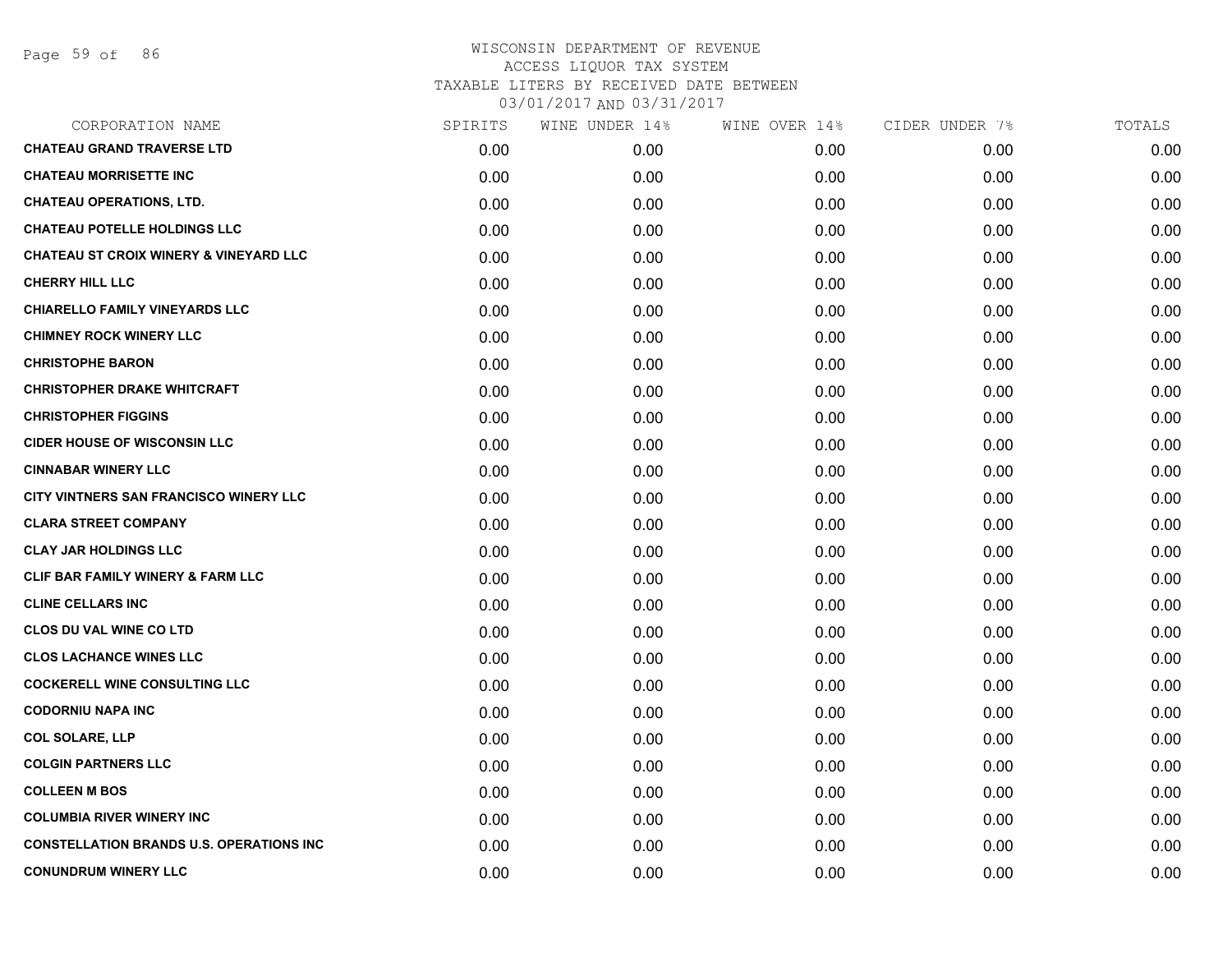Page 60 of 86

| CORPORATION NAME                       | SPIRITS | WINE UNDER 14% | WINE OVER 14% | CIDER UNDER 7% | TOTALS |
|----------------------------------------|---------|----------------|---------------|----------------|--------|
| <b>CONWAY VINEYARDS INC</b>            | 0.00    | 0.00           | 0.00          | 0.00           | 0.00   |
| <b>COOL HAND VINEYARDS LLC</b>         | 0.00    | 0.00           | 0.00          | 0.00           | 0.00   |
| <b>COPPER CANE LLC</b>                 | 0.00    | 0.00           | 0.00          | 0.00           | 0.00   |
| <b>CORNERSTONE CELLARS INC</b>         | 0.00    | 0.00           | 0.00          | 0.00           | 0.00   |
| <b>COURAGEOUS INC</b>                  | 0.00    | 0.00           | 0.00          | 0.00           | 0.00   |
| <b>CRAIG FLETCHER</b>                  | 0.00    | 0.00           | 0.00          | 0.00           | 0.00   |
| <b>CRAIG S HANDLY</b>                  | 0.00    | 0.00           | 0.00          | 0.00           | 0.00   |
| <b>CREATIVE WINE CONCEPTS INC</b>      | 0.00    | 0.00           | 0.00          | 0.00           | 0.00   |
| <b>CREW WINE COMPANY LLC</b>           | 0.00    | 0.00           | 0.00          | 0.00           | 0.00   |
| <b>CRIMSON WINE GROUP LTD</b>          | 0.00    | 0.00           | 0.00          | 0.00           | 0.00   |
| <b>CRISTOM VINEYARDS INC</b>           | 0.00    | 0.00           | 0.00          | 0.00           | 0.00   |
| <b>CROCKER &amp; STARR WINE CO LLC</b> | 0.00    | 0.00           | 0.00          | 0.00           | 0.00   |
| <b>CROWN POINT WINERY LLC</b>          | 0.00    | 0.00           | 0.00          | 0.00           | 0.00   |
| <b>CULTIVATE WINES LLC</b>             | 0.00    | 0.00           | 0.00          | 0.00           | 0.00   |
| <b>CUNAT PREMIUM VINEYARDS LLC</b>     | 0.00    | 0.00           | 0.00          | 0.00           | 0.00   |
| <b>CUSHMAN WINERY CORPORATION</b>      | 0.00    | 0.00           | 0.00          | 0.00           | 0.00   |
| <b>CUVAISON INC</b>                    | 0.00    | 0.00           | 0.00          | 0.00           | 0.00   |
| <b>CWC WINERY LLC</b>                  | 0.00    | 0.00           | 0.00          | 0.00           | 0.00   |
| <b>D &amp; J F CELLARS INC</b>         | 0.00    | 0.00           | 0.00          | 0.00           | 0.00   |
| <b>D MYERS LLC</b>                     | 0.00    | 0.00           | 0.00          | 0.00           | 0.00   |
| <b>DANA ESTATES INC</b>                | 0.00    | 0.00           | 0.00          | 0.00           | 0.00   |
| <b>DANIEL J KOEPKE</b>                 | 0.00    | 0.00           | 0.00          | 0.00           | 0.00   |
| DANZA DEL SOL WINERY INC               | 0.00    | 0.00           | 0.00          | 0.00           | 0.00   |
| <b>DANZINGER VINEYARDS LLC</b>         | 0.00    | 0.00           | 0.00          | 0.00           | 0.00   |
| <b>DAOU VINEYARDS LLC</b>              | 0.00    | 0.00           | 0.00          | 0.00           | 0.00   |
| <b>DARIOUSH KHALEDI WINERY LLC</b>     | 0.00    | 0.00           | 0.00          | 0.00           | 0.00   |
| <b>DAVID BRUCE WINERY INC</b>          | 0.00    | 0.00           | 0.00          | 0.00           | 0.00   |
| <b>DAVID COFFARO</b>                   | 0.00    | 0.00           | 0.00          | 0.00           | 0.00   |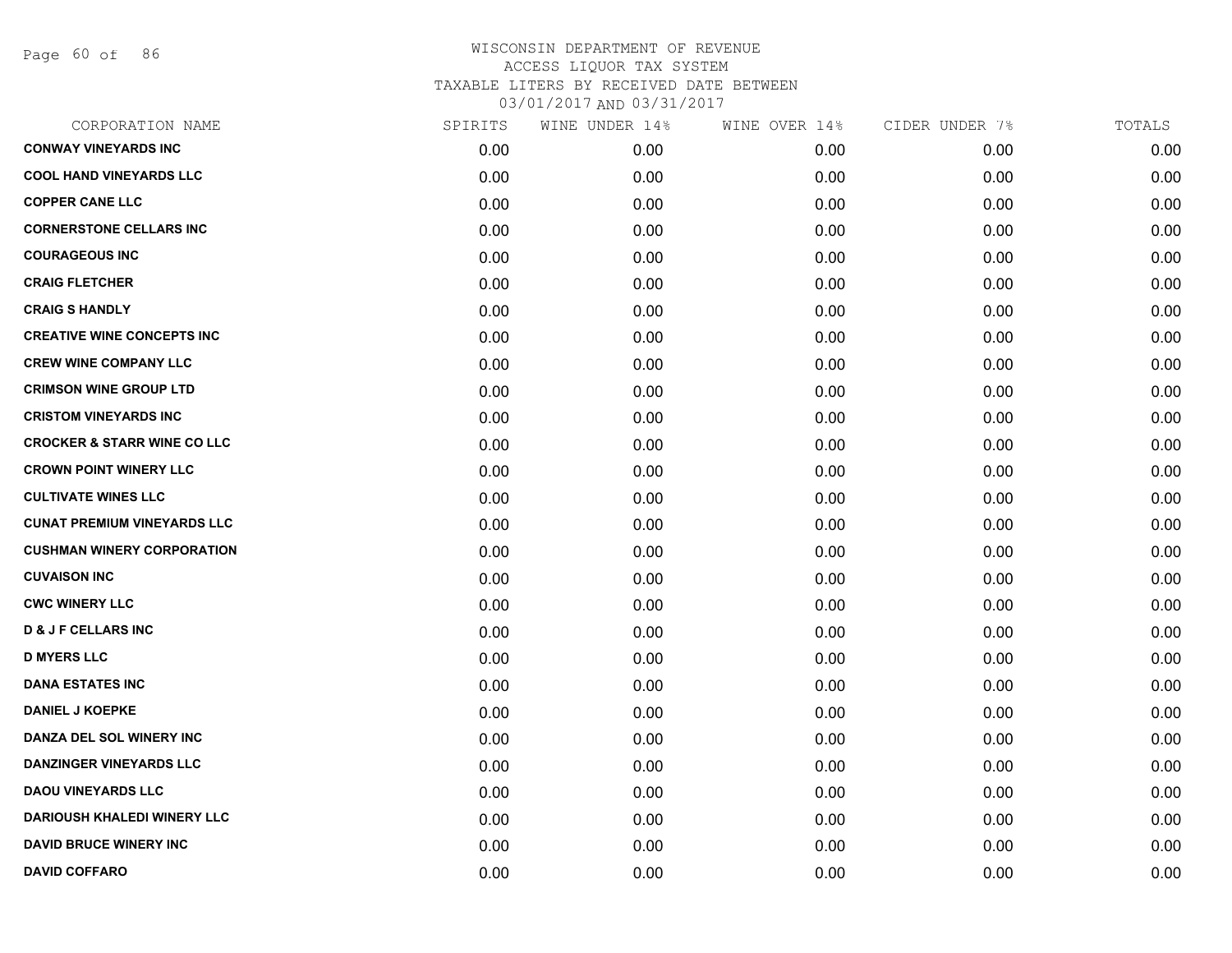Page 61 of 86

| CORPORATION NAME                                              | SPIRITS | WINE UNDER 14% | WINE OVER 14% | CIDER UNDER 7% | TOTALS |
|---------------------------------------------------------------|---------|----------------|---------------|----------------|--------|
| <b>DAVID J MATTHEWS</b>                                       | 0.00    | 0.00           | 0.00          | 0.00           | 0.00   |
| <b>DAVID JAMES LLC</b>                                        | 0.00    | 0.00           | 0.00          | 0.00           | 0.00   |
| <b>DAVIDS PINOT VINEYARDS INC</b>                             | 0.00    | 0.00           | 0.00          | 0.00           | 0.00   |
| <b>DAVIS ESTATES LLC</b>                                      | 0.00    | 0.00           | 0.00          | 0.00           | 0.00   |
| DE LA MONTANYA WINERY INC                                     | 0.00    | 0.00           | 0.00          | 0.00           | 0.00   |
| DEERFIELD RANCH WINERY LLC                                    | 0.00    | 0.00           | 0.00          | 0.00           | 0.00   |
| DEL DOTTO VINEYARDS INC                                       | 0.00    | 0.00           | 0.00          | 0.00           | 0.00   |
| <b>DELICATO VINEYARDS INC</b>                                 | 0.00    | 0.00           | 0.00          | 0.00           | 0.00   |
| <b>DELILLE CELLARS LLC</b>                                    | 0.00    | 0.00           | 0.00          | 0.00           | 0.00   |
| <b>DENNER WINERY INC</b>                                      | 0.00    | 0.00           | 0.00          | 0.00           | 0.00   |
| <b>DENNIS R ONEIL</b>                                         | 0.00    | 0.00           | 0.00          | 0.00           | 0.00   |
| DH GUSTAFSON FAMILY VINEYARDS LLC                             | 0.00    | 0.00           | 0.00          | 0.00           | 0.00   |
| <b>DIAMOND MOUNTAIN VINEYARD</b>                              | 0.00    | 0.00           | 0.00          | 0.00           | 0.00   |
| <b>DIANA HOBSON</b>                                           | 0.00    | 0.00           | 0.00          | 0.00           | 0.00   |
| <b>DOMAINE CARNEROS LTD</b>                                   | 0.00    | 0.00           | 0.00          | 0.00           | 0.00   |
| <b>DOMAINE CHANDON INC</b>                                    | 0.00    | 0.00           | 0.00          | 0.00           | 0.00   |
| <b>DOMAINE DE MARIA SOTER LLC</b>                             | 0.00    | 0.00           | 0.00          | 0.00           | 0.00   |
| <b>DOMAINE DROUHIN OREGON LLC</b>                             | 0.00    | 0.00           | 0.00          | 0.00           | 0.00   |
| <b>DOMAINE MB LLC</b>                                         | 0.00    | 0.00           | 0.00          | 0.00           | 0.00   |
| <b>DOMAINE SERENE VINEYARDS &amp; WINERY INC</b>              | 0.00    | 0.00           | 0.00          | 0.00           | 0.00   |
| <b>DOMINICK CHIRICHILLO</b>                                   | 0.00    | 0.00           | 0.00          | 0.00           | 0.00   |
| DON SEBASTIANI & SONS INTERNATIONAL WINE<br><b>NEGOCIANTS</b> | 0.00    | 0.00           | 0.00          | 0.00           | 0.00   |
| <b>DONALD PHILLIPS HILL JR</b>                                | 0.00    | 0.00           | 0.00          | 0.00           | 0.00   |
| DONATI FAMILY VINEYARD INC                                    | 0.00    | 0.00           | 0.00          | 0.00           | 0.00   |
| DONELAN FAMILY WINE CELLARS LLC                               | 0.00    | 0.00           | 0.00          | 0.00           | 0.00   |
| DOUBLE CANYON VINEYARDS LLC                                   | 0.00    | 0.00           | 0.00          | 0.00           | 0.00   |
| <b>DOUBLE D WINERY LLC</b>                                    | 0.00    | 0.00           | 0.00          | 0.00           | 0.00   |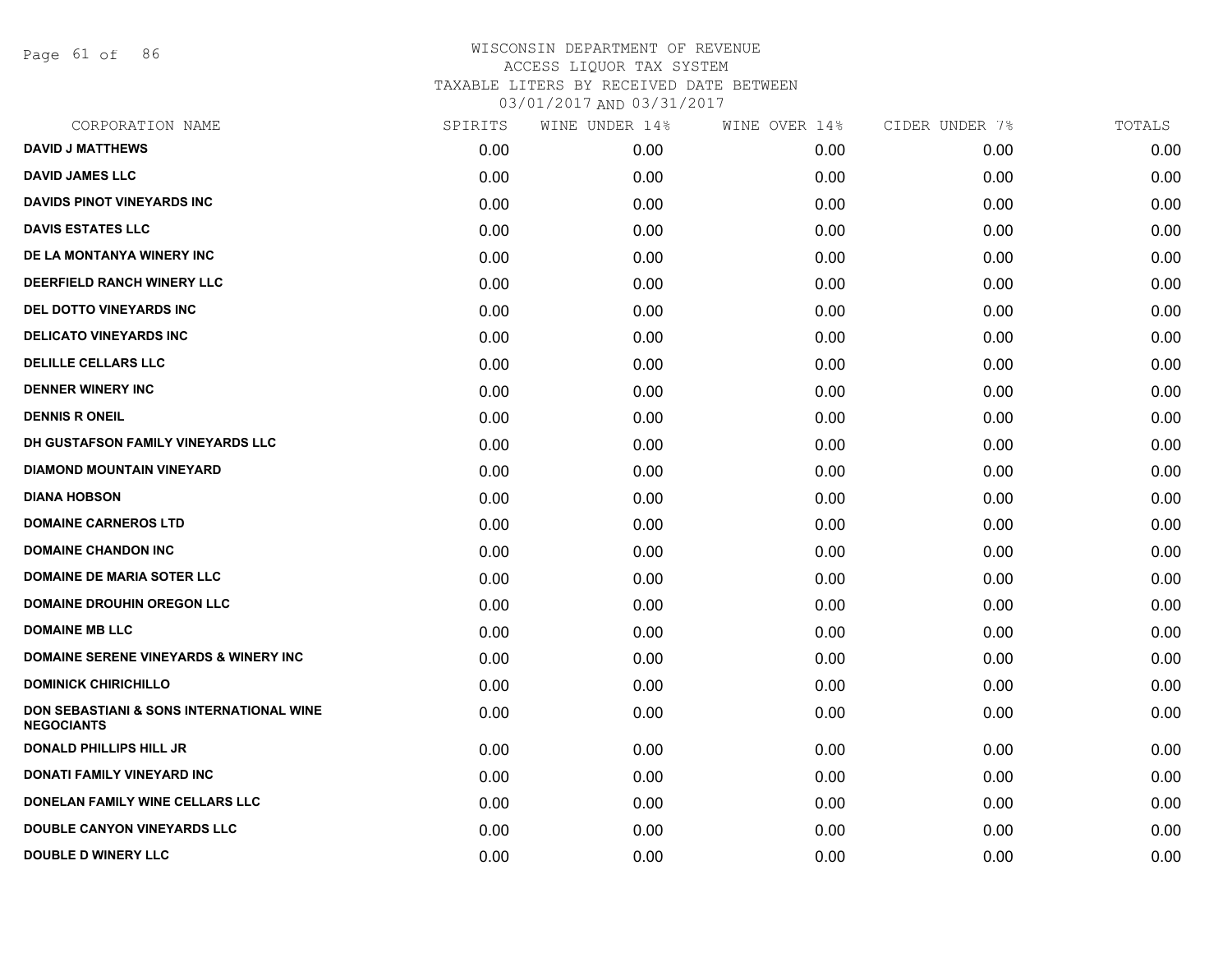Page 62 of 86

| CORPORATION NAME                   | SPIRITS | WINE UNDER 14% | WINE OVER 14% | CIDER UNDER 7% | TOTALS |
|------------------------------------|---------|----------------|---------------|----------------|--------|
| <b>DRINKS LICENSING LLC</b>        | 0.00    | 0.00           | 0.00          | 0.00           | 0.00   |
| DRUMLIN RIDGE WINERY LLC           | 0.00    | 0.00           | 0.00          | 0.00           | 0.00   |
| DRY CREEK VINEYARD INC             | 0.00    | 0.00           | 0.00          | 0.00           | 0.00   |
| <b>DSC INVESTORS INC</b>           | 0.00    | 0.00           | 0.00          | 0.00           | 0.00   |
| <b>DUCKHORN WINE COMPANY</b>       | 0.00    | 0.00           | 0.00          | 0.00           | 0.00   |
| <b>DUMOL WINERY LLC</b>            | 0.00    | 0.00           | 0.00          | 0.00           | 0.00   |
| <b>DUNHAM CELLARS LLC</b>          | 0.00    | 0.00           | 0.00          | 0.00           | 0.00   |
| <b>DUNN VINEYARDS LLC</b>          | 0.00    | 0.00           | 0.00          | 0.00           | 0.00   |
| <b>DUPLIN WINE CELLARS INC</b>     | 0.00    | 0.00           | 0.00          | 0.00           | 0.00   |
| DUTTON GOLDFIELD WINERY LLC        | 0.00    | 0.00           | 0.00          | 0.00           | 0.00   |
| <b>E &amp; J GALLO WINERY</b>      | 0.00    | 0.00           | 0.00          | 0.00           | 0.00   |
| <b>EAGLES LANDING WINERY LLC</b>   | 0.00    | 0.00           | 0.00          | 0.00           | 0.00   |
| <b>EARL E BROWN &amp; SONS INC</b> | 0.00    | 0.00           | 0.00          | 0.00           | 0.00   |
| <b>EBERLE WINERY LP</b>            | 0.00    | 0.00           | 0.00          | 0.00           | 0.00   |
| <b>EDWARD J RINK</b>               | 0.00    | 0.00           | 0.00          | 0.00           | 0.00   |
| EHREN JORDAN WINE CELLARS LLC      | 0.00    | 0.00           | 0.00          | 0.00           | 0.00   |
| <b>ELISABETH W KLEIN</b>           | 0.00    | 0.00           | 0.00          | 0.00           | 0.00   |
| ELK COVE VINEYARDS INC             | 0.00    | 0.00           | 0.00          | 0.00           | 0.00   |
| <b>ELV-OREGON LLC</b>              | 0.00    | 0.00           | 0.00          | 0.00           | 0.00   |
| <b>ELYSE WINERY LLC</b>            | 0.00    | 0.00           | 0.00          | 0.00           | 0.00   |
| <b>EMILIO GUGLIELMO WINERY INC</b> | 0.00    | 0.00           | 0.00          | 0.00           | 0.00   |
| <b>ERIC J KEATING</b>              | 0.00    | 0.00           | 0.00          | 0.00           | 0.00   |
| <b>ERNEST VINEYARDS LLC</b>        | 0.00    | 0.00           | 0.00          | 0.00           | 0.00   |
| <b>ESCALERA-BOULET LLC</b>         | 0.00    | 0.00           | 0.00          | 0.00           | 0.00   |
| <b>F KORBEL &amp; BROS INC</b>     | 0.00    | 0.00           | 0.00          | 0.00           | 0.00   |
| <b>FANTESCA LLC</b>                | 0.00    | 0.00           | 0.00          | 0.00           | 0.00   |
| <b>FAT BOYS INC</b>                | 0.00    | 0.00           | 0.00          | 0.00           | 0.00   |
| <b>FAWN CREEK WINERY LLC</b>       | 0.00    | 0.00           | 0.00          | 0.00           | 0.00   |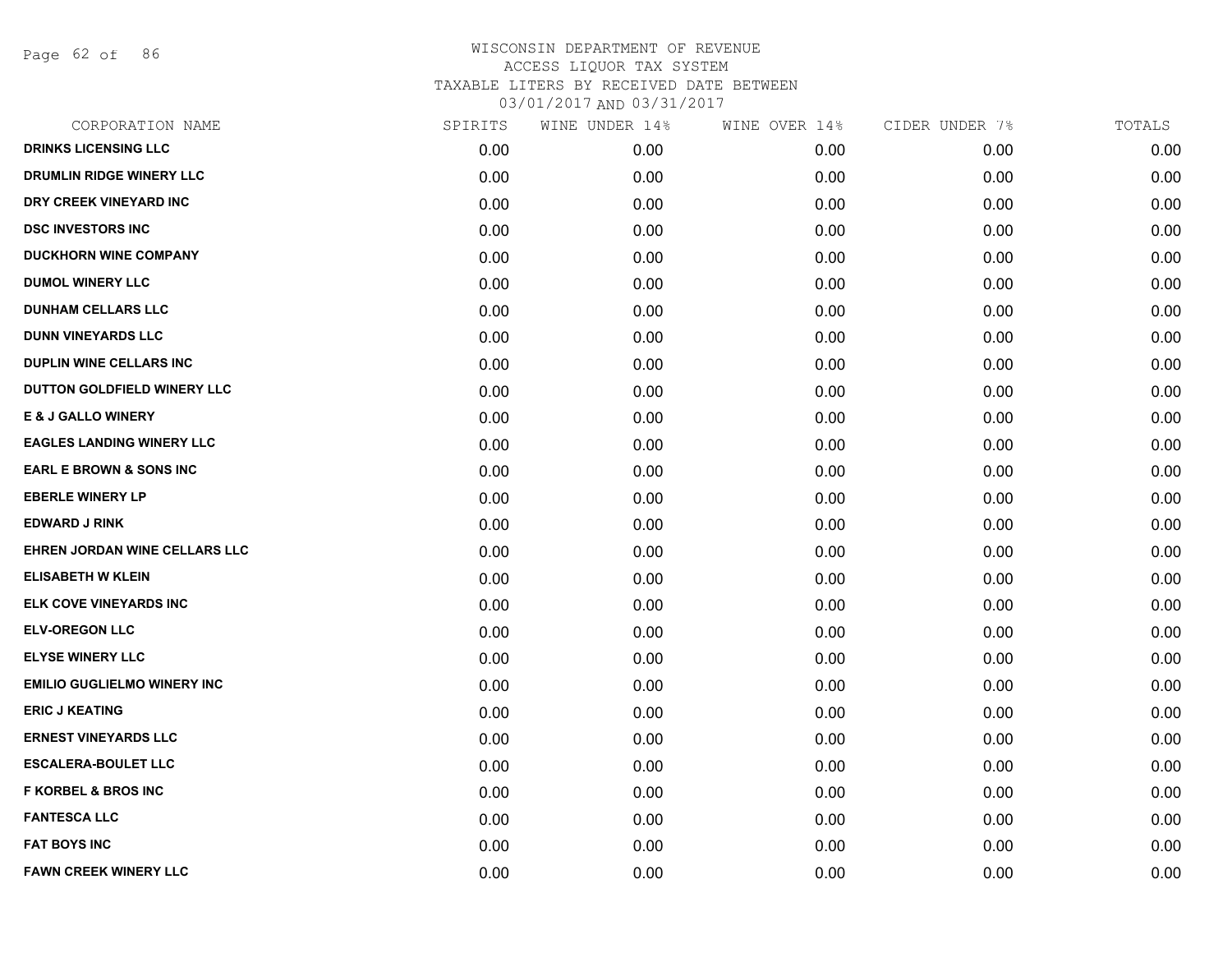Page 63 of 86

| CORPORATION NAME                               | SPIRITS | WINE UNDER 14% | WINE OVER 14% | CIDER UNDER 7% | TOTALS |
|------------------------------------------------|---------|----------------|---------------|----------------|--------|
| <b>FENESTRA WINERY INC</b>                     | 0.00    | 0.00           | 0.00          | 0.00           | 0.00   |
| <b>FERMENTING CELLARS LLC</b>                  | 0.00    | 0.00           | 0.00          | 0.00           | 0.00   |
| FERRARI CARANO VINEYARDS & WINERY LLC          | 0.00    | 0.00           | 0.00          | 0.00           | 0.00   |
| <b>FETZER VINEYARDS</b>                        | 0.00    | 0.00           | 0.00          | 0.00           | 0.00   |
| <b>FIDDLEHEAD CELLARS LP</b>                   | 0.00    | 0.00           | 0.00          | 0.00           | 0.00   |
| <b>FIDELITAS WINES LLC</b>                     | 0.00    | 0.00           | 0.00          | 0.00           | 0.00   |
| <b>FIESTA VINEYARD &amp; WINERY LLC</b>        | 0.00    | 0.00           | 0.00          | 0.00           | 0.00   |
| FINKELSTEIN VINEYARDS INC                      | 0.00    | 0.00           | 0.00          | 0.00           | 0.00   |
| <b>FIRESTEED CORPORATION</b>                   | 0.00    | 0.00           | 0.00          | 0.00           | 0.00   |
| FISHER KING WINERY, LLC                        | 0.00    | 0.00           | 0.00          | 0.00           | 0.00   |
| <b>FISHER VINEYARDS</b>                        | 0.00    | 0.00           | 0.00          | 0.00           | 0.00   |
| <b>FIVE VINES LLC</b>                          | 0.00    | 0.00           | 0.00          | 0.00           | 0.00   |
| <b>FLORA SPRINGS WINE COMPANY</b>              | 0.00    | 0.00           | 0.00          | 0.00           | 0.00   |
| FLOWERS VINEYARD AND WINERY, LLC               | 0.00    | 0.00           | 0.00          | 0.00           | 0.00   |
| <b>FLYING B VINEYARD LP</b>                    | 0.00    | 0.00           | 0.00          | 0.00           | 0.00   |
| FN CELLARS LLC                                 | 0.00    | 0.00           | 0.00          | 0.00           | 0.00   |
| <b>FOLEY ESTATES VINEYARD &amp; WINERY LLC</b> | 0.00    | 0.00           | 0.00          | 0.00           | 0.00   |
| <b>FOLEY FAMILY WINES INC</b>                  | 0.00    | 0.00           | 0.00          | 0.00           | 0.00   |
| <b>FOLIO WINE COMPANY LLC</b>                  | 0.00    | 0.00           | 0.00          | 0.00           | 0.00   |
| FORT ROSS VINEYARD & WINERY LLC                | 0.00    | 0.00           | 0.00          | 0.00           | 0.00   |
| <b>FOXEN VINEYARD INC</b>                      | 0.00    | 0.00           | 0.00          | 0.00           | 0.00   |
| <b>FRANCIS COPPOLA WINERY LLC</b>              | 0.00    | 0.00           | 0.00          | 0.00           | 0.00   |
| <b>FRANCISCAN VINEYARDS INC</b>                | 0.00    | 0.00           | 0.00          | 0.00           | 0.00   |
| <b>FRANK FAMILY VINEYARDS LLC</b>              | 0.00    | 0.00           | 0.00          | 0.00           | 0.00   |
| <b>FRED C SCHERRER</b>                         | 0.00    | 0.00           | 0.00          | 0.00           | 0.00   |
| <b>FREIXENET SONOMA CAVES INC</b>              | 0.00    | 0.00           | 0.00          | 0.00           | 0.00   |
| <b>FREY VINEYARDS LTD</b>                      | 0.00    | 0.00           | 0.00          | 0.00           | 0.00   |
| <b>FROGS LEAP WINERY</b>                       | 0.00    | 0.00           | 0.00          | 0.00           | 0.00   |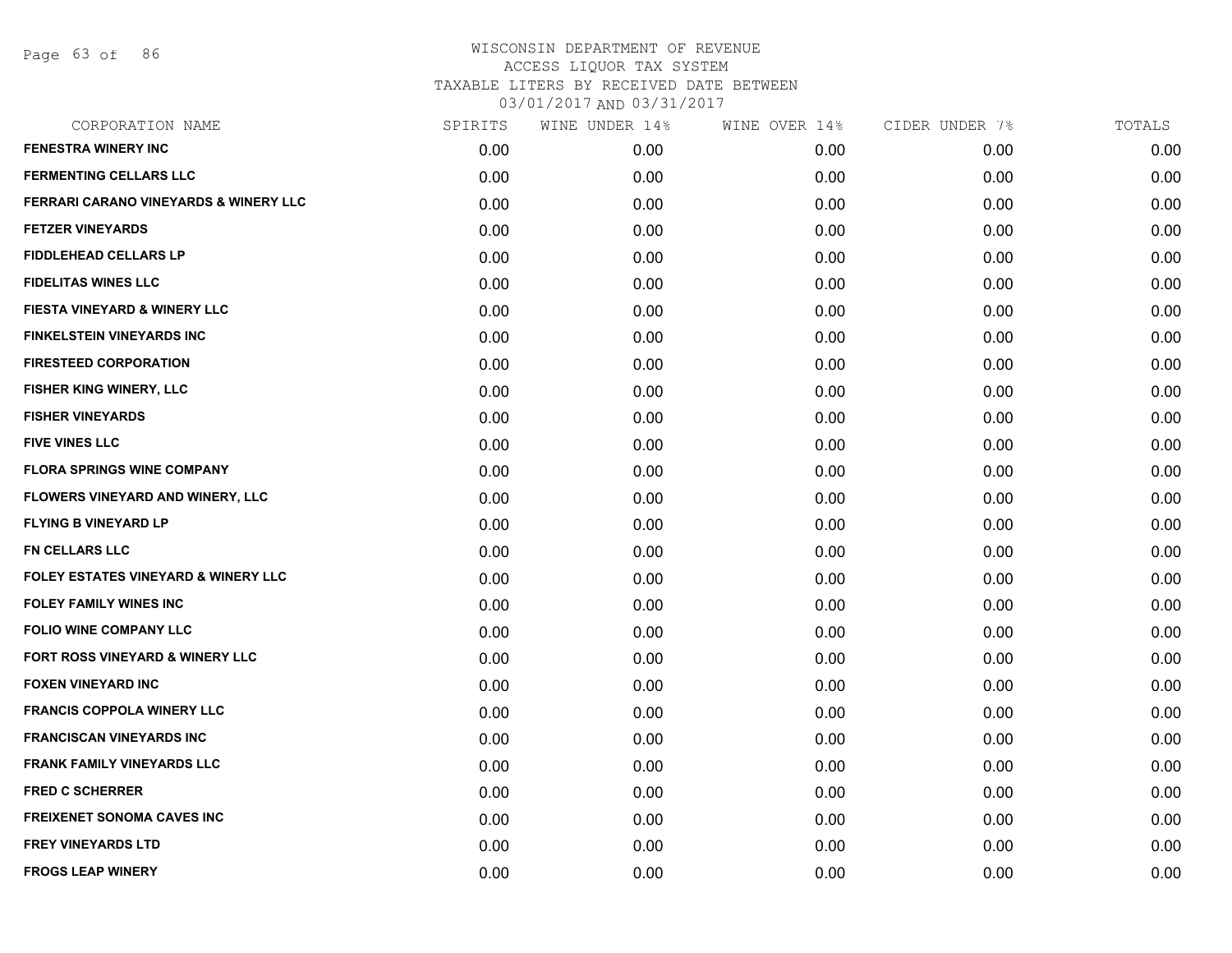Page 64 of 86

| CORPORATION NAME                                    | SPIRITS | WINE UNDER 14% | WINE OVER 14% | CIDER UNDER 7% | TOTALS |
|-----------------------------------------------------|---------|----------------|---------------|----------------|--------|
| <b>FROGTOWN CELLARS LLP</b>                         | 0.00    | 0.00           | 0.00          | 0.00           | 0.00   |
| FRUIT OF THE WOODS WINE CELLAR, INC.                | 0.00    | 0.00           | 0.00          | 0.00           | 0.00   |
| <b>FULCRUM WINES LLC</b>                            | 0.00    | 0.00           | 0.00          | 0.00           | 0.00   |
| <b>FULKERSON WINE CELLARS LLC</b>                   | 0.00    | 0.00           | 0.00          | 0.00           | 0.00   |
| <b>FURTHERMORE LLC</b>                              | 0.00    | 0.00           | 0.00          | 0.00           | 0.00   |
| <b>G GRAHAM WINES INC</b>                           | 0.00    | 0.00           | 0.00          | 0.00           | 0.00   |
| <b>GALENA CELLARS INC</b>                           | 0.00    | 0.00           | 0.00          | 0.00           | 0.00   |
| <b>GALLICA WINES LLC</b>                            | 0.00    | 0.00           | 0.00          | 0.00           | 0.00   |
| <b>GAMBLE FAMILY VINEYARDS LLC</b>                  | 0.00    | 0.00           | 0.00          | 0.00           | 0.00   |
| <b>GARROD TRUST</b>                                 | 0.00    | 0.00           | 0.00          | 0.00           | 0.00   |
| <b>GARVIN HEIGHTS VINEYARDS, LLC</b>                | 0.00    | 0.00           | 0.00          | 0.00           | 0.00   |
| <b>GEARY MARKET INVESTMENT COMPANY LTD</b>          | 0.00    | 0.00           | 0.00          | 0.00           | 0.00   |
| <b>GEMSTONE VINEYARDS LLC</b>                       | 0.00    | 0.00           | 0.00          | 0.00           | 0.00   |
| <b>GENERATIONS OF SONOMA LLC</b>                    | 0.00    | 0.00           | 0.00          | 0.00           | 0.00   |
| <b>GENESEO PARTNERS LP</b>                          | 0.00    | 0.00           | 0.00          | 0.00           | 0.00   |
| <b>GEORGE O HENDRY</b>                              | 0.00    | 0.00           | 0.00          | 0.00           | 0.00   |
| <b>GERBER, GERBER &amp; GERBER DISCLAIMER TRUST</b> | 0.00    | 0.00           | 0.00          | 0.00           | 0.00   |
| <b>GF WINES LLC</b>                                 | 0.00    | 0.00           | 0.00          | 0.00           | 0.00   |
| <b>GIFT SERVICES INC</b>                            | 0.00    | 0.00           | 0.00          | 0.00           | 0.00   |
| <b>GLOBAL UNIVERSAL SRL</b>                         | 0.00    | 0.00           | 0.00          | 0.00           | 0.00   |
| <b>GOLDIN INVESTMENT II INC</b>                     | 0.00    | 0.00           | 0.00          | 0.00           | 0.00   |
| <b>GOLDRIDGEPINOT.COM LLC</b>                       | 0.00    | 0.00           | 0.00          | 0.00           | 0.00   |
| <b>GOOD FOUNDATIONS INC</b>                         | 0.00    | 0.00           | 0.00          | 0.00           | 0.00   |
| <b>GOOSE RIDGE LLC</b>                              | 0.00    | 0.00           | 0.00          | 0.00           | 0.00   |
| <b>GRAPE VISIONS LLC</b>                            | 0.00    | 0.00           | 0.00          | 0.00           | 0.00   |
| <b>GRAPESEED WINE FUND LLC</b>                      | 0.00    | 0.00           | 0.00          | 0.00           | 0.00   |
| <b>GRASSINI FAMILY VINEYARDS LLC</b>                | 0.00    | 0.00           | 0.00          | 0.00           | 0.00   |
| <b>GREEN FAMILY WINERY LLC</b>                      | 0.00    | 0.00           | 0.00          | 0.00           | 0.00   |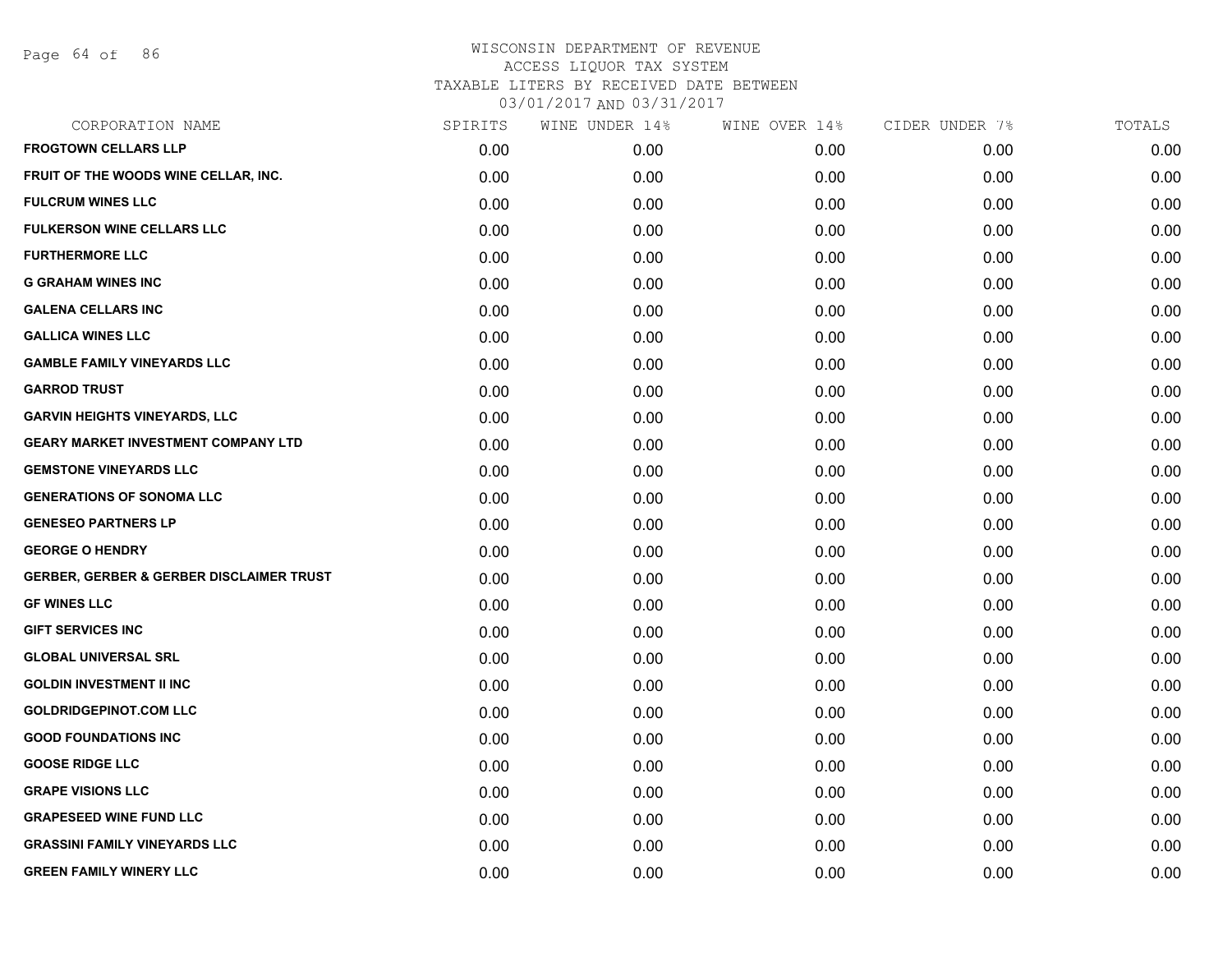Page 65 of 86

| CORPORATION NAME                        | SPIRITS | WINE UNDER 14% | WINE OVER 14% | CIDER UNDER 7% | TOTALS |
|-----------------------------------------|---------|----------------|---------------|----------------|--------|
| <b>GRGICH HILLS CELLAR</b>              | 0.00    | 0.00           | 0.00          | 0.00           | 0.00   |
| <b>GRIEB OPTIMAL WINECRAFTING LLC</b>   | 0.00    | 0.00           | 0.00          | 0.00           | 0.00   |
| <b>GROTH VINEYARDS &amp; WINERY LLC</b> | 0.00    | 0.00           | 0.00          | 0.00           | 0.00   |
| <b>GULLETT &amp; GULLETT</b>            | 0.00    | 0.00           | 0.00          | 0.00           | 0.00   |
| <b>H DE V LLC</b>                       | 0.00    | 0.00           | 0.00          | 0.00           | 0.00   |
| <b>HAFNER VINEYARD LLC</b>              | 0.00    | 0.00           | 0.00          | 0.00           | 0.00   |
| <b>HAGAFEN CELLARS INC</b>              | 0.00    | 0.00           | 0.00          | 0.00           | 0.00   |
| <b>HAHN ESTATE</b>                      | 0.00    | 0.00           | 0.00          | 0.00           | 0.00   |
| <b>HALF KRAKT LLC</b>                   | 0.00    | 0.00           | 0.00          | 0.00           | 0.00   |
| <b>HALL WINES LLC</b>                   | 0.00    | 0.00           | 0.00          | 0.00           | 0.00   |
| <b>HALTER WINERY LLC</b>                | 0.00    | 0.00           | 0.00          | 0.00           | 0.00   |
| <b>HAMEL FAMILY WINES LLC</b>           | 0.00    | 0.00           | 0.00          | 0.00           | 0.00   |
| <b>HAMMLER WINE CORP</b>                | 0.00    | 0.00           | 0.00          | 0.00           | 0.00   |
| HANDLEY CELLARS LIMITED PARTNERSHIP     | 0.00    | 0.00           | 0.00          | 0.00           | 0.00   |
| <b>HANNA WINERY INC</b>                 | 0.00    | 0.00           | 0.00          | 0.00           | 0.00   |
| <b>HARALD TOMESCH</b>                   | 0.00    | 0.00           | 0.00          | 0.00           | 0.00   |
| <b>HARBOR RIDGE WINERY INC.</b>         | 0.00    | 0.00           | 0.00          | 0.00           | 0.00   |
| <b>HARLAN ESTATE WINERY INC</b>         | 0.00    | 0.00           | 0.00          | 0.00           | 0.00   |
| <b>HARMELL CELLARS LLC</b>              | 0.00    | 0.00           | 0.00          | 0.00           | 0.00   |
| <b>HARRIS &amp; HARRIS</b>              | 0.00    | 0.00           | 0.00          | 0.00           | 0.00   |
| <b>HARRY &amp; DAVID HOLDINGS INC</b>   | 0.00    | 0.00           | 0.00          | 0.00           | 0.00   |
| HARTWELL VINEYARDS LLC                  | 0.00    | 0.00           | 0.00          | 0.00           | 0.00   |
| <b>HAWKES LLC</b>                       | 0.00    | 0.00           | 0.00          | 0.00           | 0.00   |
| <b>HDD LLC</b>                          | 0.00    | 0.00           | 0.00          | 0.00           | 0.00   |
| <b>HEITZ WINE CELLARS</b>               | 0.00    | 0.00           | 0.00          | 0.00           | 0.00   |
| <b>HEMISPHERE WINE COMPANY INC</b>      | 0.00    | 0.00           | 0.00          | 0.00           | 0.00   |
| <b>HERB LAMB VINEYARDS, LLC</b>         | 0.00    | 0.00           | 0.00          | 0.00           | 0.00   |
| <b>HERDIE BAISDEN</b>                   | 0.00    | 0.00           | 0.00          | 0.00           | 0.00   |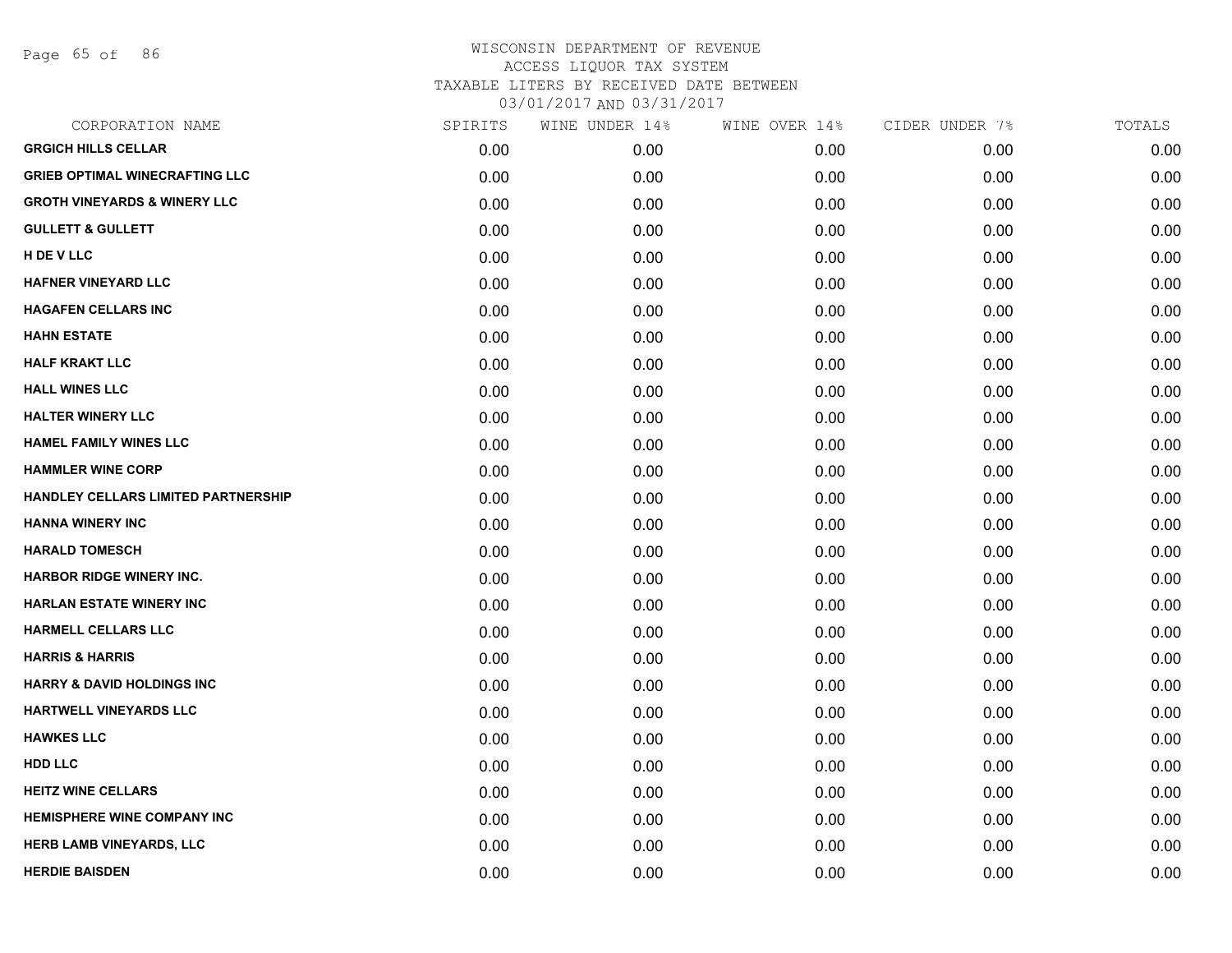Page 66 of 86

| CORPORATION NAME                  | SPIRITS | WINE UNDER 14% | WINE OVER 14% | CIDER UNDER 7% | TOTALS |
|-----------------------------------|---------|----------------|---------------|----------------|--------|
| <b>HERON HILL VINEYARDS INC</b>   | 0.00    | 0.00           | 0.00          | 0.00           | 0.00   |
| <b>HERRERA &amp; HERRERA</b>      | 0.00    | 0.00           | 0.00          | 0.00           | 0.00   |
| <b>HESTAN VINEYARDS LLC</b>       | 0.00    | 0.00           | 0.00          | 0.00           | 0.00   |
| <b>HILL ESTATES INC</b>           | 0.00    | 0.00           | 0.00          | 0.00           | 0.00   |
| <b>HIRSCH WINERY LLC</b>          | 0.00    | 0.00           | 0.00          | 0.00           | 0.00   |
| <b>HOFFMAN AND HOFFMAN</b>        | 0.00    | 0.00           | 0.00          | 0.00           | 0.00   |
| HOLLYS HILL VINEYARDS LLC         | 0.00    | 0.00           | 0.00          | 0.00           | 0.00   |
| HONIG VINEYARD AND WINERY LLC     | 0.00    | 0.00           | 0.00          | 0.00           | 0.00   |
| <b>HOOKSTONE INC.</b>             | 0.00    | 0.00           | 0.00          | 0.00           | 0.00   |
| <b>HOPE WINE LLC</b>              | 0.00    | 0.00           | 0.00          | 0.00           | 0.00   |
| <b>HOUDINI INC</b>                | 0.00    | 0.00           | 0.00          | 0.00           | 0.00   |
| <b>HOURGLASS WINE COMPANY INC</b> | 0.00    | 0.00           | 47.25         | 0.00           | 47.25  |
| <b>HUNEEUS VINTNERS LLC</b>       | 0.00    | 0.00           | 0.00          | 0.00           | 0.00   |
| HUNT COUNTRY VINEYARDS LLC        | 0.00    | 0.00           | 0.00          | 0.00           | 0.00   |
| <b>HUSCH VINEYARDS INC</b>        | 0.00    | 0.00           | 0.00          | 0.00           | 0.00   |
| <b>INCEPTION WINES LLC</b>        | 0.00    | 0.00           | 0.00          | 0.00           | 0.00   |
| <b>INMAN FAMILY WINES LLC</b>     | 0.00    | 0.00           | 0.00          | 0.00           | 0.00   |
| <b>INVESTOR'S OF AMERICA LP</b>   | 0.00    | 0.00           | 0.00          | 0.00           | 0.00   |
| <b>IRON HORSE VINEYARDS LP</b>    | 0.00    | 0.00           | 0.00          | 0.00           | 0.00   |
| <b>ISENHOWER CELLARS LLC</b>      | 0.00    | 0.00           | 0.00          | 0.00           | 0.00   |
| <b>ISLAND ORCHARD CIDER LLC</b>   | 0.00    | 0.00           | 0.00          | 0.00           | 0.00   |
| <b>ISR VINEYARDS ASSOCIATION</b>  | 0.00    | 0.00           | 0.00          | 0.00           | 0.00   |
| <b>J CELLARS INVESTMENTS LLC</b>  | 0.00    | 0.00           | 0.00          | 0.00           | 0.00   |
| <b>J LOHR WINERY CORP</b>         | 0.00    | 0.00           | 0.00          | 0.00           | 0.00   |
| <b>J PEDRONCELLI WINERY</b>       | 0.00    | 0.00           | 0.00          | 0.00           | 0.00   |
| <b>J RICKARDS WINERY LLC</b>      | 0.00    | 0.00           | 0.00          | 0.00           | 0.00   |
| <b>J-NH WINE GROUP LLC</b>        | 0.00    | 0.00           | 0.00          | 0.00           | 0.00   |
| <b>J.W. THOMAS LLC</b>            | 0.00    | 0.00           | 0.00          | 0.00           | 0.00   |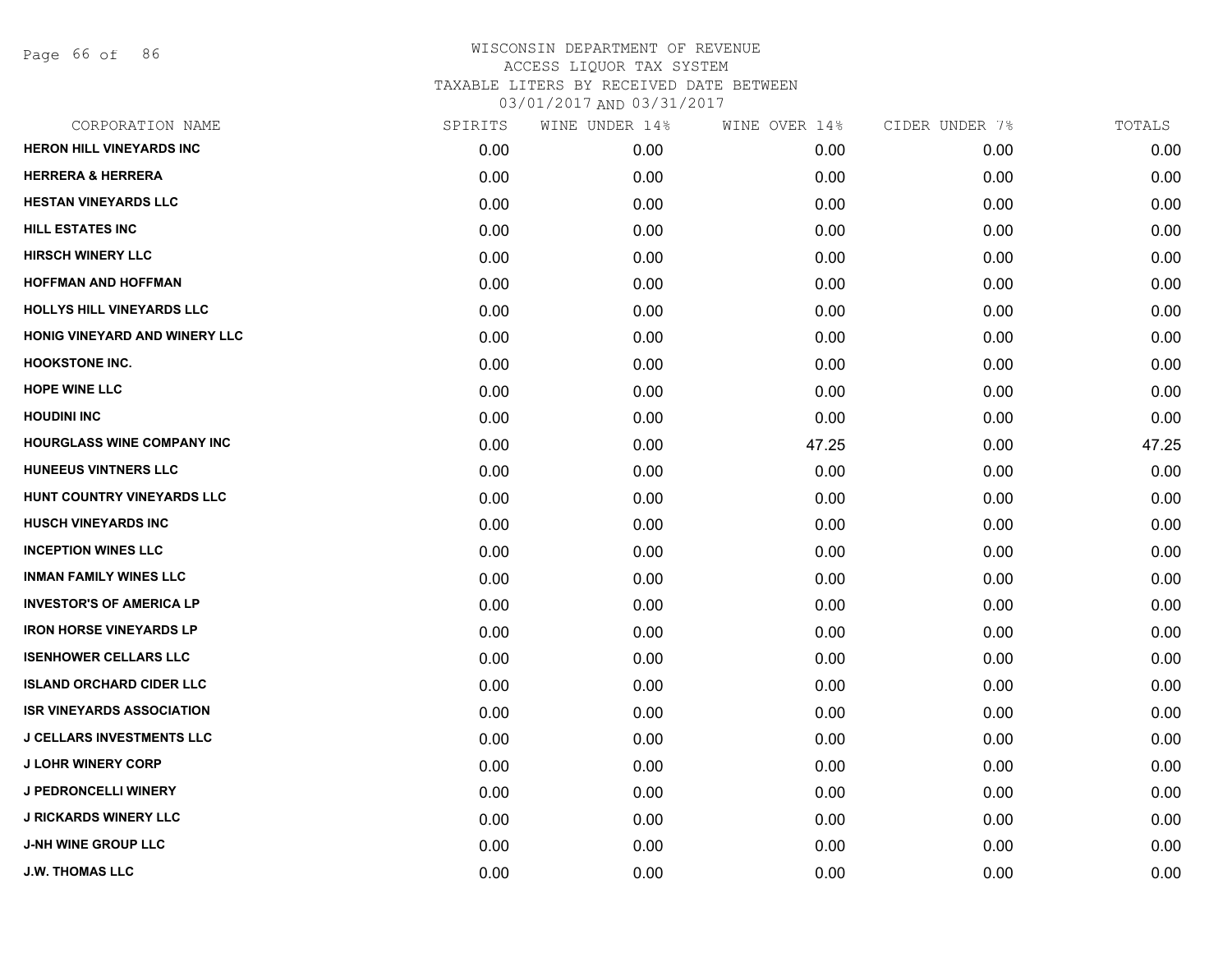Page 67 of 86

| SPIRITS | WINE UNDER 14% | WINE OVER 14% | CIDER UNDER 7% | TOTALS |
|---------|----------------|---------------|----------------|--------|
| 0.00    | 0.00           | 0.00          | 0.00           | 0.00   |
| 0.00    | 0.00           | 0.00          | 0.00           | 0.00   |
| 0.00    | 0.00           | 0.00          | 0.00           | 0.00   |
| 0.00    | 0.00           | 0.00          | 0.00           | 0.00   |
| 0.00    | 0.00           | 0.00          | 0.00           | 0.00   |
| 0.00    | 0.00           | 0.00          | 0.00           | 0.00   |
| 0.00    | 0.00           | 0.00          | 0.00           | 0.00   |
| 0.00    | 0.00           | 0.00          | 0.00           | 0.00   |
| 0.00    | 0.00           | 0.00          | 0.00           | 0.00   |
| 0.00    | 0.00           | 0.00          | 0.00           | 0.00   |
| 0.00    | 0.00           | 0.00          | 0.00           | 0.00   |
| 0.00    | 0.00           | 0.00          | 0.00           | 0.00   |
| 0.00    | 0.00           | 0.00          | 0.00           | 0.00   |
| 0.00    | 0.00           | 0.00          | 0.00           | 0.00   |
| 0.00    | 0.00           | 0.00          | 0.00           | 0.00   |
| 0.00    | 0.00           | 0.00          | 0.00           | 0.00   |
| 0.00    | 0.00           | 0.00          | 0.00           | 0.00   |
| 0.00    | 0.00           | 0.00          | 0.00           | 0.00   |
| 0.00    | 0.00           | 0.00          | 0.00           | 0.00   |
| 0.00    | 0.00           | 0.00          | 0.00           | 0.00   |
| 0.00    | 0.00           | 0.00          | 0.00           | 0.00   |
| 0.00    | 0.00           | 0.00          | 0.00           | 0.00   |
| 0.00    | 0.00           | 0.00          | 0.00           | 0.00   |
| 0.00    | 0.00           | 0.00          | 0.00           | 0.00   |
| 0.00    | 0.00           | 0.00          | 0.00           | 0.00   |
| 0.00    | 0.00           | 0.00          | 0.00           | 0.00   |
| 0.00    | 0.00           | 0.00          | 0.00           | 0.00   |
| 0.00    | 0.00           | 0.00          | 0.00           | 0.00   |
|         |                |               |                |        |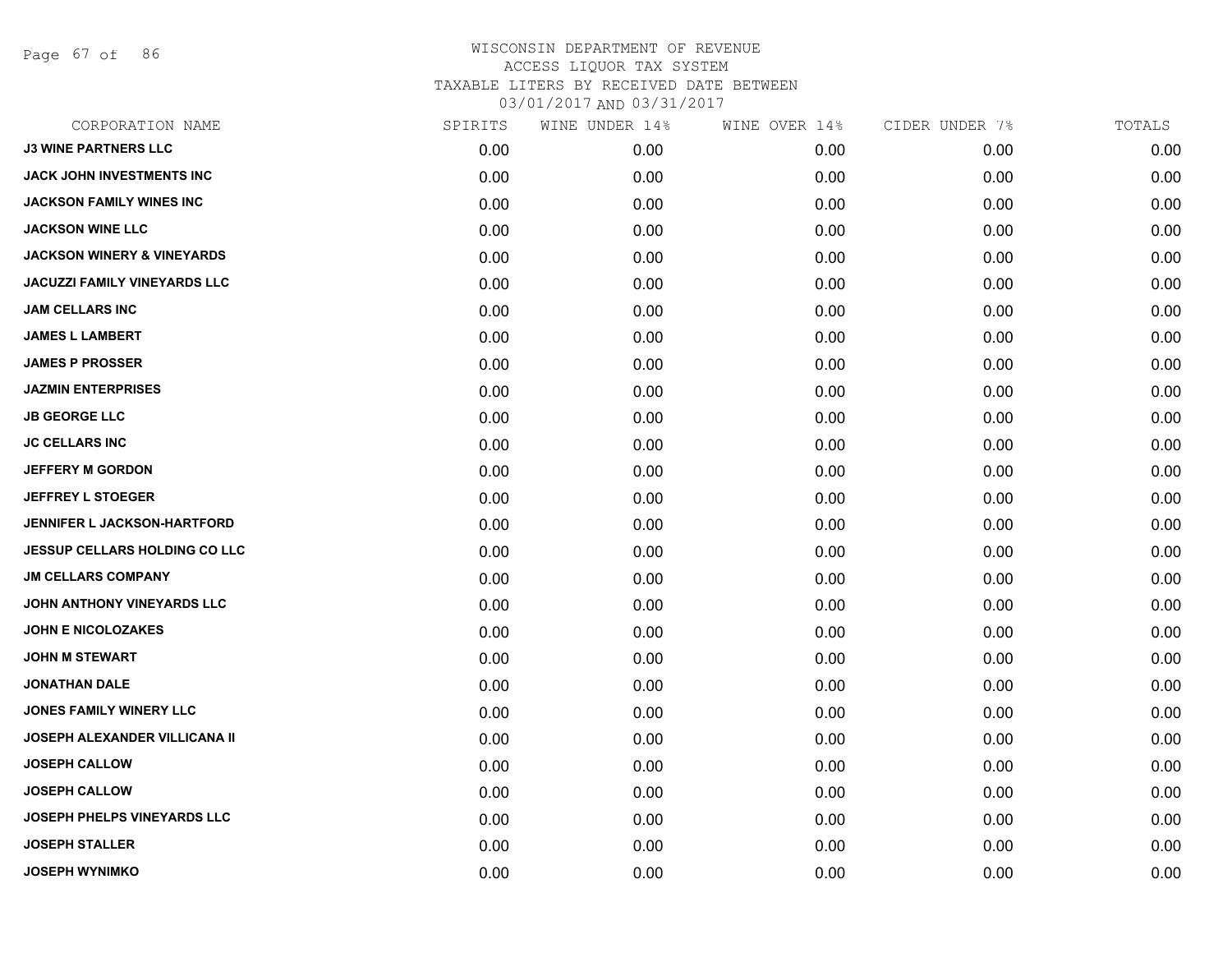Page 68 of 86

| CORPORATION NAME                         | SPIRITS | WINE UNDER 14% | WINE OVER 14% | CIDER UNDER 7% | TOTALS |
|------------------------------------------|---------|----------------|---------------|----------------|--------|
| <b>JOYCE VINEYARDS LLC</b>               | 0.00    | 0.00           | 0.00          | 0.00           | 0.00   |
| <b>JRV LLC</b>                           | 0.00    | 0.00           | 0.00          | 0.00           | 0.00   |
| JUDD FAMILY VINEYARDS LP                 | 0.00    | 0.00           | 0.00          | 0.00           | 0.00   |
| <b>JULIE A ANDRZEJCZAK</b>               | 0.00    | 0.00           | 0.00          | 0.00           | 0.00   |
| <b>JUSTIN VINEYARDS &amp; WINERY LLC</b> | 0.00    | 0.00           | 0.00          | 0.00           | 0.00   |
| <b>JVW CORPORATION</b>                   | 0.00    | 0.00           | 0.00          | 0.00           | 0.00   |
| <b>K VINTNERS LLC</b>                    | 0.00    | 0.00           | 0.00          | 0.00           | 0.00   |
| <b>KACHINA CELLARS LLC</b>               | 0.00    | 0.00           | 0.00          | 0.00           | 0.00   |
| <b>KAMEN WINES LLC</b>                   | 0.00    | 0.00           | 0.00          | 0.00           | 0.00   |
| <b>KANGARU ENTERPRISES LLC</b>           | 0.00    | 0.00           | 0.00          | 0.00           | 0.00   |
| <b>KB WINES LLC</b>                      | 0.00    | 0.00           | 0.00          | 0.00           | 0.00   |
| <b>KEEVER VINEYARDS LLC</b>              | 0.00    | 0.00           | 0.00          | 0.00           | 0.00   |
| <b>KEN BROWN WINES LLC</b>               | 0.00    | 0.00           | 0.00          | 0.00           | 0.00   |
| <b>KENEFICK RANCHES WINERY LLC</b>       | 0.00    | 0.00           | 0.00          | 0.00           | 0.00   |
| <b>KENT HUMPHREY</b>                     | 0.00    | 0.00           | 0.00          | 0.00           | 0.00   |
| KENWARD FAMILY VINEYARDS, LLC            | 0.00    | 0.00           | 0.00          | 0.00           | 0.00   |
| <b>KENZO ESTATE INC</b>                  | 0.00    | 0.00           | 0.00          | 0.00           | 0.00   |
| <b>KERWIN ESTATE LLC</b>                 | 0.00    | 0.00           | 0.00          | 0.00           | 0.00   |
| <b>KESTREL PROPERTIES LLC</b>            | 0.00    | 0.00           | 0.00          | 0.00           | 0.00   |
| <b>KING ESTATE WINERY LP</b>             | 0.00    | 0.00           | 0.00          | 0.00           | 0.00   |
| <b>KISTLER VINEYARDS, LLC</b>            | 0.00    | 0.00           | 0.00          | 0.00           | 0.00   |
| <b>KLEIN FOODS INC</b>                   | 0.00    | 0.00           | 0.00          | 0.00           | 0.00   |
| <b>KNIGHTS BRIDGE WINERY LLC</b>         | 0.00    | 0.00           | 0.00          | 0.00           | 0.00   |
| <b>KOEHLER WINERY LLC</b>                | 0.00    | 0.00           | 0.00          | 0.00           | 0.00   |
| <b>KONSTANTIN D FRANK &amp; SONS</b>     | 0.00    | 0.00           | 0.00          | 0.00           | 0.00   |
| <b>KOPRI INC</b>                         | 0.00    | 0.00           | 0.00          | 0.00           | 0.00   |
| <b>KRUPP BROTHERS LLC</b>                | 0.00    | 0.00           | 0.00          | 0.00           | 0.00   |
| <b>KSSM LLC</b>                          | 0.00    | 0.00           | 0.00          | 0.00           | 0.00   |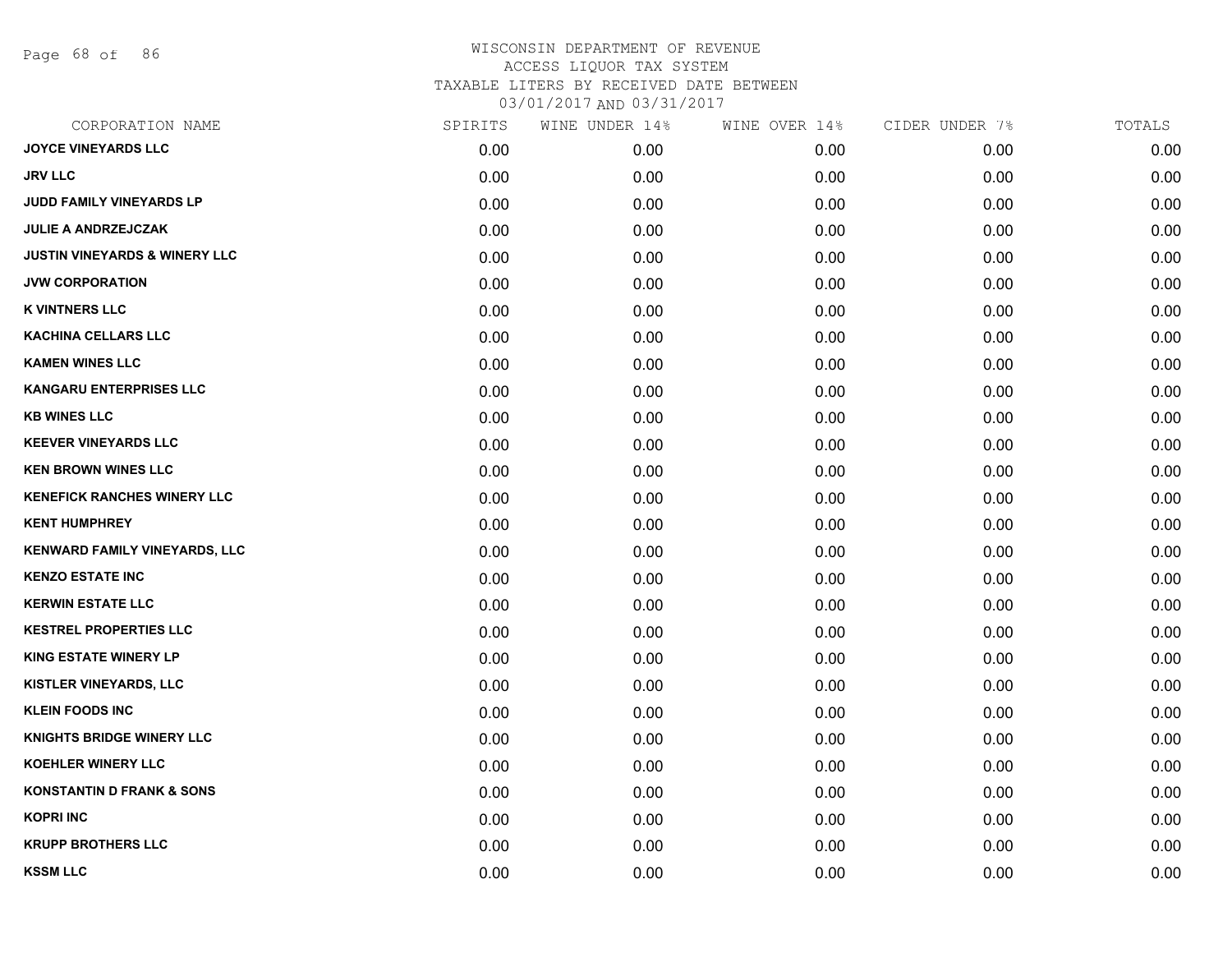Page 69 of 86

| CORPORATION NAME                                  | SPIRITS | WINE UNDER 14% | WINE OVER 14% | CIDER UNDER 7% | TOTALS |
|---------------------------------------------------|---------|----------------|---------------|----------------|--------|
| <b>KT WINECO LLC</b>                              | 0.00    | 0.00           | 0.00          | 0.00           | 0.00   |
| <b>KULETO VILLA LLC</b>                           | 0.00    | 0.00           | 0.00          | 0.00           | 0.00   |
| <b>KUNDE ENTERPRISES INC</b>                      | 0.00    | 0.00           | 0.00          | 0.00           | 0.00   |
| <b>L C WINE</b>                                   | 0.00    | 0.00           | 0.00          | 0.00           | 0.00   |
| L FOPPIANO WINE CO INC                            | 0.00    | 0.00           | 0.00          | 0.00           | 0.00   |
| <b>L18 WINES LLC</b>                              | 0.00    | 0.00           | 0.00          | 0.00           | 0.00   |
| <b>LADERA WINERY LLC</b>                          | 0.00    | 0.00           | 0.00          | 0.00           | 0.00   |
| <b>LAETITIA VINEYARD &amp; WINERY INC</b>         | 0.00    | 0.00           | 0.00          | 0.00           | 0.00   |
| <b>LAGUNA OAKS VINEYARD &amp; WINERY INC</b>      | 0.00    | 0.00           | 0.00          | 0.00           | 0.00   |
| <b>LAIL VINEYARDS LLC</b>                         | 0.00    | 0.00           | 0.00          | 0.00           | 0.00   |
| <b>LAIRD FAMILY ESTATE LLC</b>                    | 0.00    | 0.00           | 0.00          | 0.00           | 0.00   |
| <b>LAKE NOKOMIS CRANBERRIES INC</b>               | 0.00    | 0.00           | 0.00          | 0.00           | 0.00   |
| <b>LAMBERT BRIDGE WINERY INC</b>                  | 0.00    | 0.00           | 0.00          | 0.00           | 0.00   |
| <b>LANCASTER ESTATE VINEYARD &amp; WINERY LLC</b> | 0.00    | 0.00           | 0.00          | 0.00           | 0.00   |
| <b>LANGE WINERY LLC</b>                           | 0.00    | 0.00           | 0.00          | 0.00           | 0.00   |
| <b>LANGETWINS WINE CO INC</b>                     | 0.00    | 0.00           | 0.00          | 0.00           | 0.00   |
| <b>LARKMEAD VINEYARDS INC</b>                     | 0.00    | 0.00           | 0.00          | 0.00           | 0.00   |
| <b>LARSON &amp; LARSON</b>                        | 0.00    | 0.00           | 0.00          | 0.00           | 0.00   |
| <b>LARSON FAMILY WINERY INC</b>                   | 0.00    | 0.00           | 0.00          | 0.00           | 0.00   |
| <b>LASSETER FAMILY WINERY LLC</b>                 | 0.00    | 0.00           | 0.00          | 0.00           | 0.00   |
| <b>LATITUDE BEVERAGE COMPANY</b>                  | 0.00    | 0.00           | 0.00          | 0.00           | 0.00   |
| LAUTENBACH'S ORCHARD COUNTRY INC                  | 0.00    | 0.00           | 0.00          | 0.00           | 0.00   |
| <b>LAVA SPRINGS INC</b>                           | 0.00    | 0.00           | 0.00          | 0.00           | 0.00   |
| <b>LAW ESTATE WINES</b>                           | 0.00    | 0.00           | 0.00          | 0.00           | 0.00   |
| <b>LAWER FAMILY WINERY INC</b>                    | 0.00    | 0.00           | 0.00          | 0.00           | 0.00   |
| LE CEP II INC                                     | 0.00    | 0.00           | 0.00          | 0.00           | 0.00   |
| <b>LEDGE STONE VINEYARDS LLC</b>                  | 0.00    | 0.00           | 0.00          | 0.00           | 0.00   |
| <b>LEFT COAST CELLARS LLC</b>                     | 0.00    | 0.00           | 0.00          | 0.00           | 0.00   |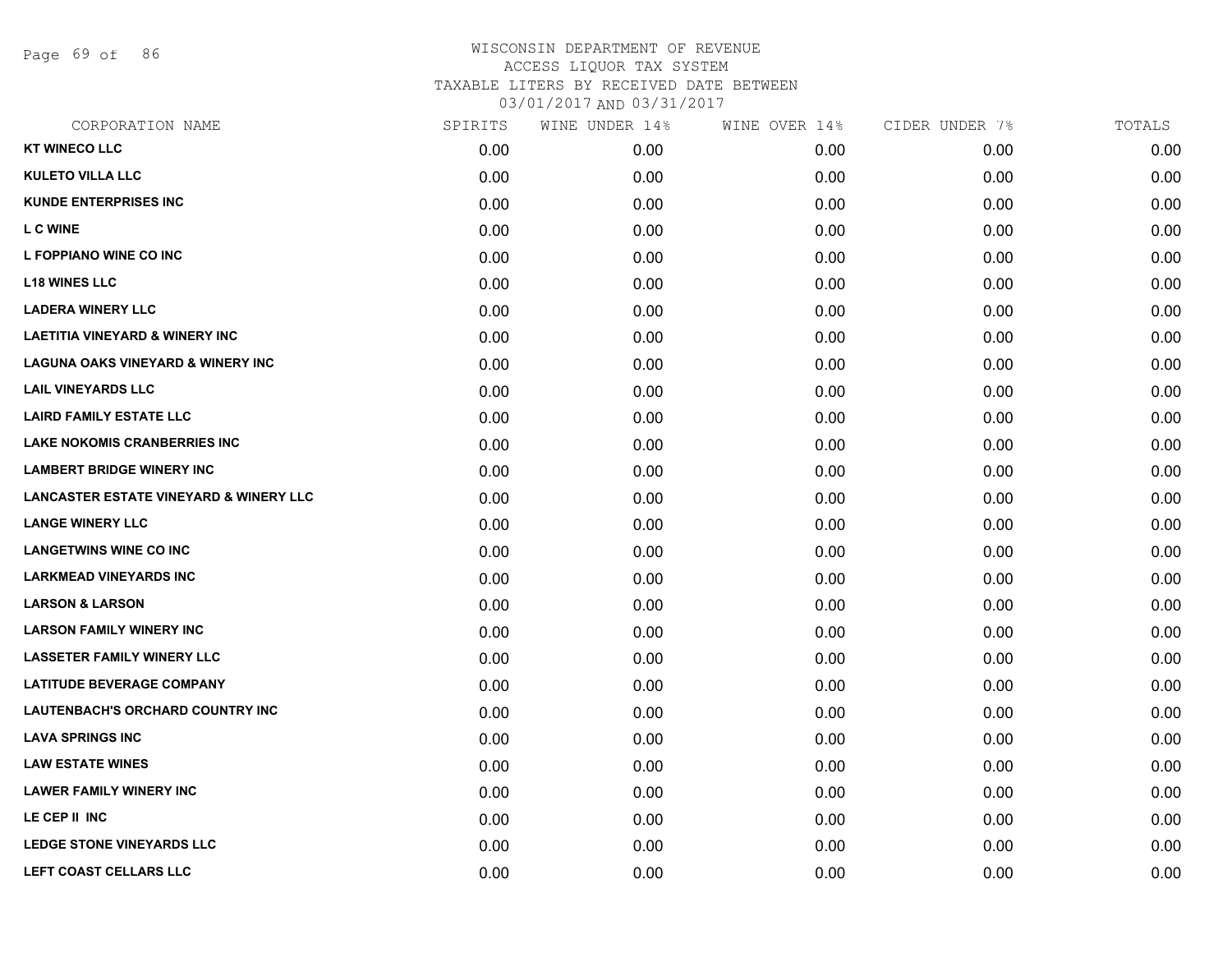Page 70 of 86

| CORPORATION NAME                          | SPIRITS | WINE UNDER 14% | WINE OVER 14% | CIDER UNDER 7% | TOTALS |
|-------------------------------------------|---------|----------------|---------------|----------------|--------|
| <b>LEMELSON WINERY LLC</b>                | 0.00    | 0.00           | 0.00          | 0.00           | 0.00   |
| <b>LEONARDINI FAMILY WINERY LLC</b>       | 0.00    | 0.00           | 0.00          | 0.00           | 0.00   |
| <b>LEONESSE CELLARS LLC</b>               | 0.00    | 0.00           | 0.00          | 0.00           | 0.00   |
| <b>LEVIATHAN WINE COMPANY LLC</b>         | 0.00    | 0.00           | 0.00          | 0.00           | 0.00   |
| LIFE IS SHORT! LLC                        | 0.00    | 0.00           | 0.00          | 0.00           | 0.00   |
| <b>LION NATHAN USA INC</b>                | 0.00    | 0.00           | 0.00          | 0.00           | 0.00   |
| <b>LIONS PEAK</b>                         | 0.00    | 0.00           | 0.00          | 0.00           | 0.00   |
| <b>LLOYD W DAVIS</b>                      | 0.00    | 0.00           | 0.00          | 0.00           | 0.00   |
| <b>LOBO WINES LLC</b>                     | 0.00    | 0.00           | 0.00          | 0.00           | 0.00   |
| <b>LONG MEADOW RANCH WINERY INC</b>       | 0.00    | 0.00           | 0.00          | 0.00           | 0.00   |
| <b>LONG SHADOWS VINTNERS LLC</b>          | 0.00    | 0.00           | 0.00          | 0.00           | 0.00   |
| <b>LONGBOARD VINEYARDS LLC</b>            | 0.00    | 0.00           | 0.00          | 0.00           | 0.00   |
| <b>LONGORIA &amp; LONGORIA</b>            | 0.00    | 0.00           | 0.00          | 0.00           | 0.00   |
| <b>LONZ WINERY INC</b>                    | 0.00    | 0.00           | 0.00          | 0.00           | 0.00   |
| <b>LORIMAR WINERY INC</b>                 | 0.00    | 0.00           | 0.00          | 0.00           | 0.00   |
| <b>LOST ISLAND WINE LLC</b>               | 0.00    | 0.00           | 0.00          | 0.00           | 0.00   |
| <b>LOUIDAR LLC</b>                        | 0.00    | 0.00           | 0.00          | 0.00           | 0.00   |
| <b>LOWDEN SCHOOLHOUSE CORPORATION</b>     | 0.00    | 0.00           | 0.00          | 0.00           | 0.00   |
| <b>LUCAS &amp; LEWELLEN VINEYARDS INC</b> | 0.00    | 0.00           | 0.00          | 0.00           | 0.00   |
| <b>LUNA VINEYARDS INC</b>                 | 0.00    | 0.00           | 0.00          | 0.00           | 0.00   |
| <b>LYNFRED WINERY INC</b>                 | 0.00    | 0.00           | 0.00          | 0.00           | 0.00   |
| <b>LYNMAR WINERY LLC</b>                  | 0.00    | 0.00           | 0.00          | 0.00           | 0.00   |
| <b>M.A.C. WINES, LLC</b>                  | 0.00    | 0.00           | 0.00          | 0.00           | 0.00   |
| <b>MADRIGAL FAMILY WINERY LLC</b>         | 0.00    | 0.00           | 0.00          | 0.00           | 0.00   |
| <b>MADRONA VINEYARDS LP</b>               | 0.00    | 0.00           | 0.00          | 0.00           | 0.00   |
| <b>MAKK WINE LLC</b>                      | 0.00    | 0.00           | 0.00          | 0.00           | 0.00   |
| <b>MANO'S INC</b>                         | 0.00    | 0.00           | 0.00          | 0.00           | 0.00   |
| <b>MARGERUM WINE COMPANY INC</b>          | 0.00    | 0.00           | 0.00          | 0.00           | 0.00   |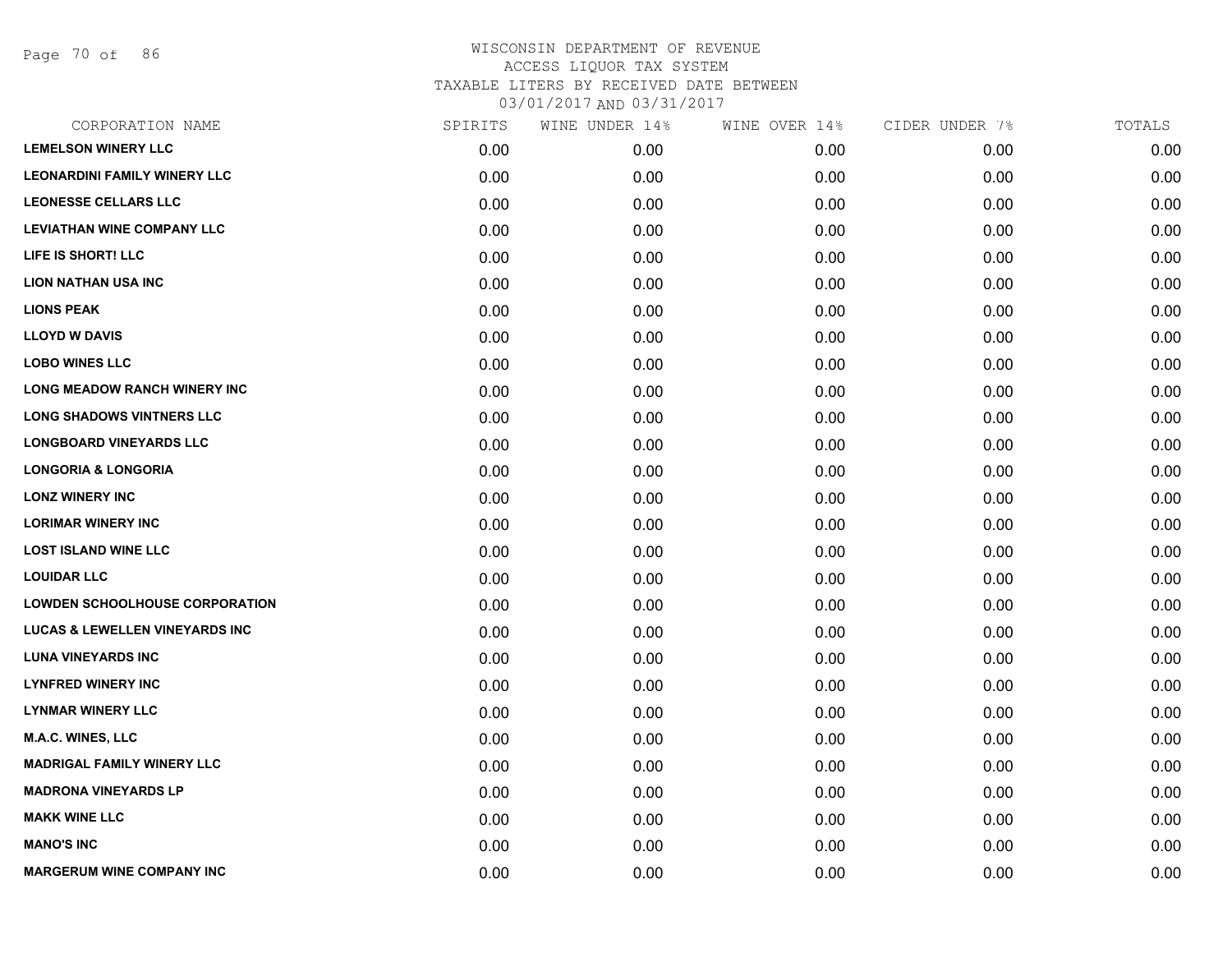Page 71 of 86

| CORPORATION NAME                               | SPIRITS | WINE UNDER 14% | WINE OVER 14% | CIDER UNDER 7% | TOTALS |
|------------------------------------------------|---------|----------------|---------------|----------------|--------|
| <b>MARIA A KLEIN</b>                           | 0.00    | 0.00           | 0.00          | 0.00           | 0.00   |
| <b>MARIETTA CELLARS INC</b>                    | 0.00    | 0.00           | 0.00          | 0.00           | 0.00   |
| <b>MARION J WEGLARZ AND MARLYS A BOCK PTRS</b> | 0.00    | 0.00           | 0.00          | 0.00           | 0.00   |
| <b>MARK HEROLD</b>                             | 0.00    | 0.00           | 0.00          | 0.00           | 0.00   |
| <b>MARKHAM VINEYARDS</b>                       | 0.00    | 0.00           | 0.00          | 0.00           | 0.00   |
| <b>MARTIN E SELL</b>                           | 0.00    | 0.00           | 0.00          | 0.00           | 0.00   |
| <b>MARTIN RAY WINERY INC</b>                   | 0.00    | 0.00           | 0.00          | 0.00           | 0.00   |
| <b>MARTINELLI WINERY INC</b>                   | 0.00    | 0.00           | 0.00          | 0.00           | 0.00   |
| <b>MATHY WINERY LLC</b>                        | 0.00    | 0.00           | 0.00          | 0.00           | 0.00   |
| <b>MATTHEW RICK</b>                            | 0.00    | 0.00           | 0.00          | 0.00           | 0.00   |
| <b>MATTHIAS A PIPPIG &amp; JAMIE M KINSER</b>  | 0.00    | 0.00           | 0.00          | 0.00           | 0.00   |
| <b>MAUI WINE LTD</b>                           | 0.00    | 0.00           | 0.00          | 0.00           | 0.00   |
| <b>MAURITSON FAMILY WINERY</b>                 | 0.00    | 0.00           | 0.00          | 0.00           | 0.00   |
| <b>MAYACAMAS VINEYARDS</b>                     | 0.00    | 0.00           | 0.00          | 0.00           | 0.00   |
| <b>MAYNARD J KEENAN</b>                        | 0.00    | 48.75          | 0.00          | 0.00           | 48.75  |
| <b>MCILQUHAM LLC</b>                           | 0.00    | 0.00           | 0.00          | 0.00           | 0.00   |
| <b>MCKAHN FAMILY CELLARS, LLC</b>              | 0.00    | 0.00           | 0.00          | 0.00           | 0.00   |
| <b>MCNAB RIDGE WINERY LLC</b>                  | 0.00    | 0.00           | 0.00          | 0.00           | 0.00   |
| <b>MELROSE CELLARS LLC</b>                     | 0.00    | 0.00           | 0.00          | 0.00           | 0.00   |
| <b>MELVILLE VINEYARDS SOUTH LLC</b>            | 0.00    | 0.00           | 0.00          | 0.00           | 0.00   |
| <b>MENDOCINO WINE GROUP LLC</b>                | 0.00    | 0.00           | 0.00          | 0.00           | 0.00   |
| <b>MER ET SOLEIL LLC</b>                       | 0.00    | 0.00           | 0.00          | 0.00           | 0.00   |
| <b>MERCER WINE ESTATES LLC</b>                 | 0.00    | 0.00           | 0.00          | 0.00           | 0.00   |
| <b>MEREDITH VINEYARD ESTATE INC</b>            | 0.00    | 0.00           | 0.00          | 0.00           | 0.00   |
| <b>MERRYVALE VINEYARDS LLC</b>                 | 0.00    | 0.00           | 0.00          | 0.00           | 0.00   |
| <b>MERSHONIAN CIDERY LLC</b>                   | 0.00    | 0.00           | 0.00          | 0.00           | 0.00   |
| <b>METROPOLITAN WINES LLC</b>                  | 0.00    | 0.00           | 0.00          | 0.00           | 0.00   |
| <b>METTLER WINES LLC</b>                       | 0.00    | 0.00           | 0.00          | 0.00           | 0.00   |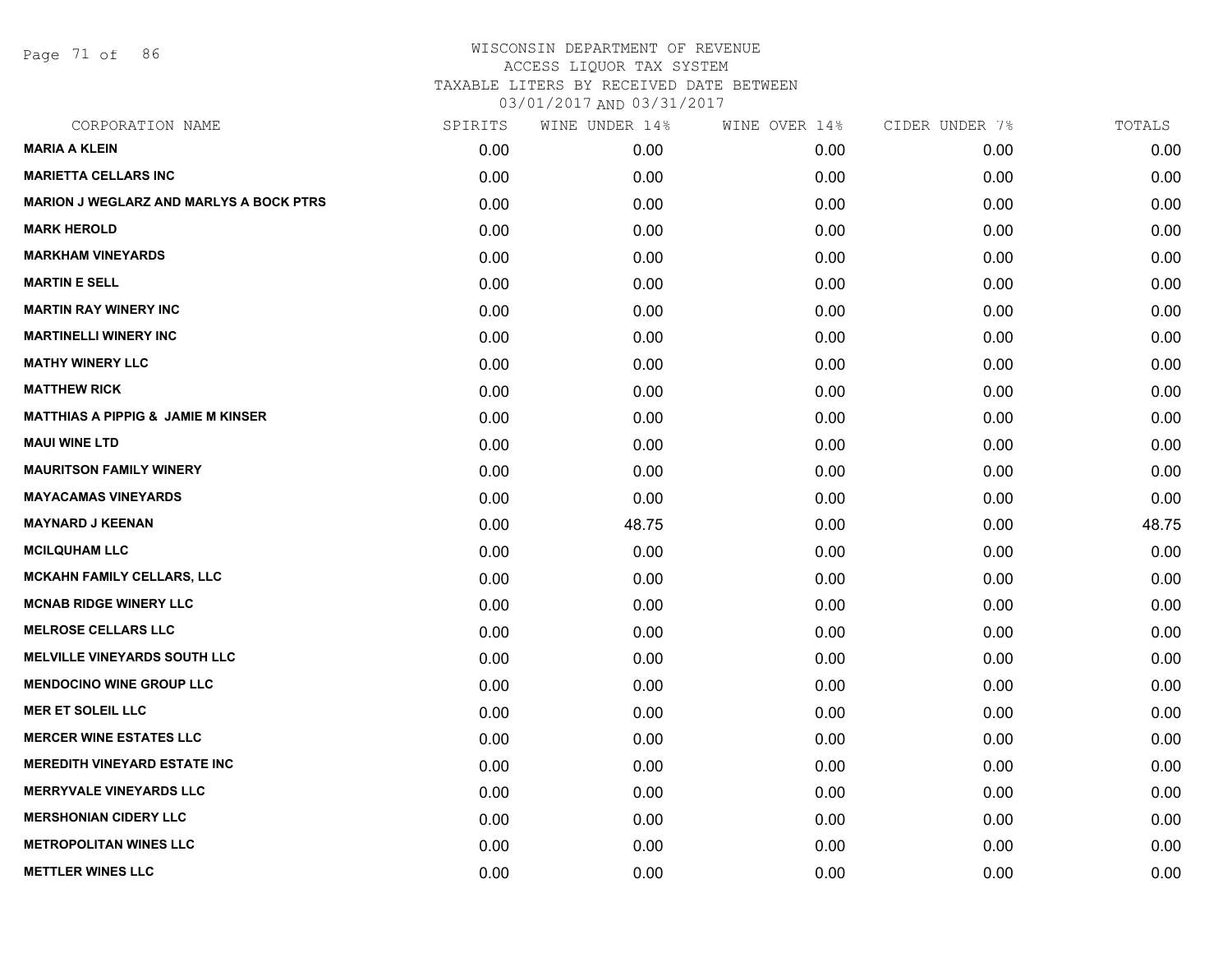Page 72 of 86

| CORPORATION NAME                                  | SPIRITS | WINE UNDER 14% | WINE OVER 14% | CIDER UNDER 7% | TOTALS |
|---------------------------------------------------|---------|----------------|---------------|----------------|--------|
| <b>MEV CORPORATION</b>                            | 0.00    | 0.00           | 0.00          | 0.00           | 0.00   |
| <b>MEYER CELLARS LLC</b>                          | 0.00    | 0.00           | 0.00          | 0.00           | 0.00   |
| <b>MICHEAL DASHE</b>                              | 0.00    | 0.00           | 0.00          | 0.00           | 0.00   |
| <b>MIDDLETON FAMILY WINES LLC</b>                 | 0.00    | 0.00           | 0.00          | 0.00           | 0.00   |
| <b>MIDNIGHT CELLARS INC</b>                       | 0.00    | 0.00           | 0.00          | 0.00           | 0.00   |
| <b>MILDARA BLASS INC</b>                          | 0.00    | 0.00           | 0.00          | 0.00           | 0.00   |
| <b>MILLBROOK WINERY INC</b>                       | 0.00    | 0.00           | 0.00          | 0.00           | 0.00   |
| <b>MINER FAMILY WINERY LLC</b>                    | 0.00    | 0.00           | 0.00          | 0.00           | 0.00   |
| <b>MINNESOTAS FINEST FERMENTED PRODUCTS</b>       | 0.00    | 0.00           | 0.00          | 0.00           | 0.00   |
| <b>MIRA WINERY LLC</b>                            | 0.00    | 0.00           | 0.00          | 0.00           | 0.00   |
| <b>MIRAMONT ESTATE VINEYARDS &amp; WINERY INC</b> | 0.00    | 0.00           | 0.00          | 0.00           | 0.00   |
| <b>MIRASOL WINE LLC</b>                           | 0.00    | 0.00           | 0.00          | 0.00           | 0.00   |
| <b>MODERN DEVELOPMENT COMPANY</b>                 | 0.00    | 0.00           | 0.00          | 0.00           | 0.00   |
| <b>MOLLYDOOKER INTERNATIONAL LLC</b>              | 0.00    | 0.00           | 0.00          | 0.00           | 0.00   |
| <b>MONTICELLO CELLARS INC</b>                     | 0.00    | 0.00           | 0.00          | 0.00           | 0.00   |
| <b>MONTINORE VINEYARDS LIMITED</b>                | 0.00    | 0.00           | 0.00          | 0.00           | 0.00   |
| <b>MORCHELLA WINE CELLARS LLC</b>                 | 0.00    | 0.00           | 0.00          | 0.00           | 0.00   |
| <b>MOSHIN VINEYARDS INC</b>                       | 0.00    | 0.00           | 0.00          | 0.00           | 0.00   |
| <b>MULLIGAN &amp; MULLIGAN</b>                    | 0.00    | 0.00           | 0.00          | 0.00           | 0.00   |
| <b>MUNCH &amp; FOX</b>                            | 0.00    | 0.00           | 0.00          | 0.00           | 0.00   |
| <b>MUNSON BRIDGE WINERY INC</b>                   | 0.00    | 0.00           | 0.00          | 0.00           | 0.00   |
| <b>MUSETTA WINERY, LLC</b>                        | 0.00    | 0.00           | 0.00          | 0.00           | 0.00   |
| <b>NCWGINC</b>                                    | 0.00    | 0.00           | 0.00          | 0.00           | 0.00   |
| <b>NAKED WINES LLC</b>                            | 0.00    | 0.00           | 0.00          | 0.00           | 0.00   |
| <b>NAKEDWINES.COM INC</b>                         | 0.00    | 0.00           | 0.00          | 0.00           | 0.00   |
| <b>NAVARRE CELLARS LTD</b>                        | 0.00    | 0.00           | 0.00          | 0.00           | 0.00   |
| <b>NAVARRO VINEYARDS, LLC</b>                     | 0.00    | 0.00           | 0.00          | 0.00           | 0.00   |
| <b>NEVADA WINE CELLARS INC</b>                    | 0.00    | 0.00           | 0.00          | 0.00           | 0.00   |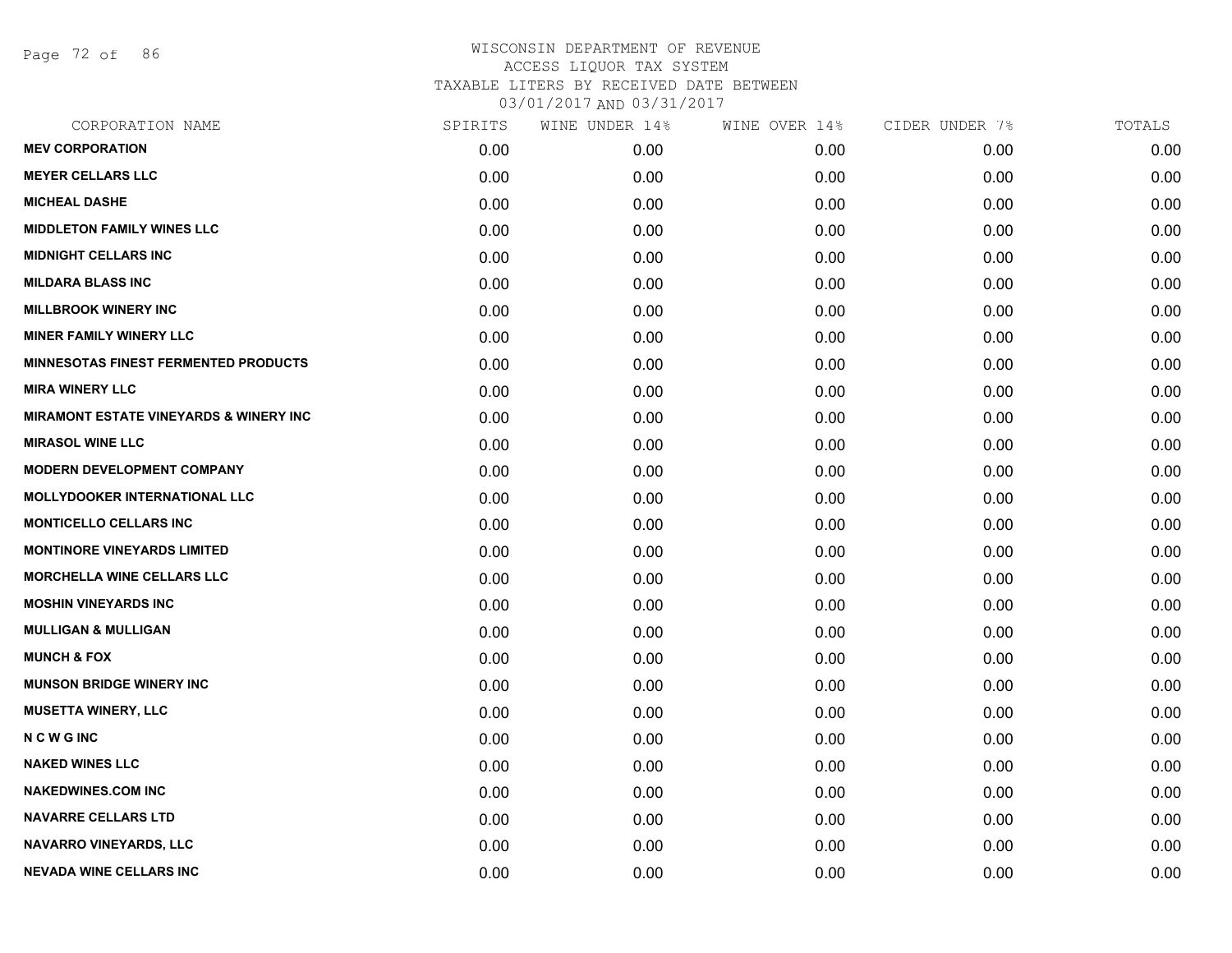Page 73 of 86

| CORPORATION NAME                  | SPIRITS | WINE UNDER 14% | WINE OVER 14% | CIDER UNDER 7% | TOTALS |
|-----------------------------------|---------|----------------|---------------|----------------|--------|
| <b>NEW VAVIN INC</b>              | 0.00    | 0.00           | 0.00          | 0.00           | 0.00   |
| <b>NEWTON VINEYARD LLC</b>        | 0.00    | 0.00           | 0.00          | 0.00           | 0.00   |
| <b>NICALI, LLC</b>                | 0.00    | 0.00           | 0.00          | 0.00           | 0.00   |
| <b>NICHOLSON RANCH LLC</b>        | 0.00    | 0.00           | 0.00          | 0.00           | 0.00   |
| NIEBAUM-COPPOLA ESTATE WINERY LP  | 0.00    | 0.00           | 0.00          | 0.00           | 0.00   |
| <b>NORTHLEAF WINERY, LLC</b>      | 0.00    | 0.00           | 0.00          | 0.00           | 0.00   |
| <b>NOVA WINES, INC.</b>           | 0.00    | 0.00           | 0.00          | 0.00           | 0.00   |
| <b>NV AWG LTD</b>                 | 0.00    | 0.00           | 0.00          | 0.00           | 0.00   |
| <b>NW WINE COMPANY LLC</b>        | 0.00    | 0.00           | 0.00          | 0.00           | 0.00   |
| O'SHAUGHNESSY DEL OSO LLC         | 0.00    | 0.00           | 0.00          | 0.00           | 0.00   |
| OAK RIDGE WINERY LLC              | 0.00    | 0.00           | 0.00          | 0.00           | 0.00   |
| <b>OAKVILLE HILLS CELLARS INC</b> | 0.00    | 0.00           | 0.00          | 0.00           | 0.00   |
| <b>OAKVILLE RANCH WINERY INC</b>  | 0.00    | 0.00           | 0.00          | 0.00           | 0.00   |
| <b>OAT HILL CORPORATION</b>       | 0.00    | 0.00           | 0.00          | 0.00           | 0.00   |
| <b>OBRIEN FAMILY VINEYARD LLC</b> | 0.00    | 0.00           | 0.00          | 0.00           | 0.00   |
| <b>OGB PARTNERS LLC</b>           | 0.00    | 0.00           | 0.00          | 0.00           | 0.00   |
| OLD VINE WINE PARTNERS LLC        | 0.00    | 0.00           | 0.00          | 0.00           | 0.00   |
| <b>OLIVER WINE COMPANY INC</b>    | 0.00    | 0.00           | 0.00          | 0.00           | 0.00   |
| <b>OPOLO WINES LP</b>             | 0.00    | 0.00           | 0.00          | 0.00           | 0.00   |
| OPUS ONE WINERY LLC               | 0.00    | 0.00           | 0.00          | 0.00           | 0.00   |
| <b>ORCA PROPERTIES LLC</b>        | 0.00    | 0.00           | 0.00          | 0.00           | 0.00   |
| <b>ORFILA VINEYARDS INC</b>       | 0.00    | 0.00           | 0.00          | 0.00           | 0.00   |
| ORIN SWIFT CELLARS LLC            | 0.00    | 0.00           | 0.00          | 0.00           | 0.00   |
| <b>OWEN ROE LLC</b>               | 0.00    | 0.00           | 0.00          | 0.00           | 0.00   |
| <b>PAHLMEYER LLC</b>              | 0.00    | 0.00           | 0.00          | 0.00           | 0.00   |
| PALI WINE COMPANY LP              | 0.00    | 0.00           | 0.00          | 0.00           | 0.00   |
| PALOMA VINEYARD LLC               | 0.00    | 0.00           | 0.00          | 0.00           | 0.00   |
| PARAGON VINEYARD CO INC           | 0.00    | 0.00           | 0.00          | 0.00           | 0.00   |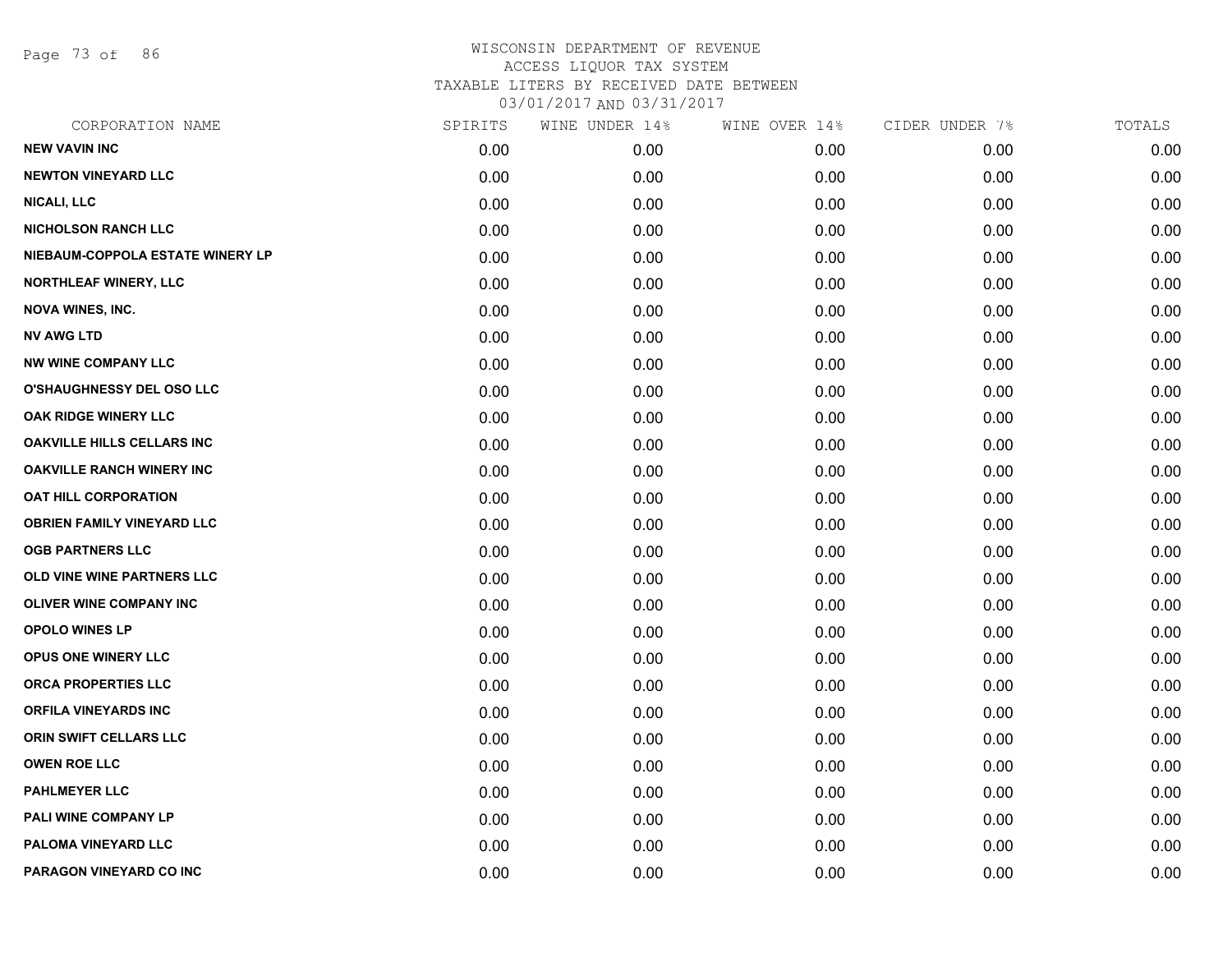Page 74 of 86

| CORPORATION NAME                     | SPIRITS | WINE UNDER 14% | WINE OVER 14% | CIDER UNDER 7% | TOTALS |
|--------------------------------------|---------|----------------|---------------|----------------|--------|
| PARALLEL 44 VINEYARD & WINERY, INC.  | 0.00    | 0.00           | 0.00          | 0.00           | 0.00   |
| <b>PARKER STATION INC</b>            | 0.00    | 0.00           | 0.00          | 0.00           | 0.00   |
| PATEL WINERY LLC                     | 0.00    | 0.00           | 0.00          | 0.00           | 0.00   |
| <b>PATRICIA A HOOVER</b>             | 0.00    | 0.00           | 0.00          | 0.00           | 0.00   |
| <b>PATRICK A RONEY</b>               | 0.00    | 0.00           | 0.00          | 0.00           | 0.00   |
| <b>PATRICK ARNDT</b>                 | 0.00    | 0.00           | 0.00          | 0.00           | 0.00   |
| PATZ & HALL WINE COMPANY INC         | 0.00    | 0.00           | 0.00          | 0.00           | 0.00   |
| <b>PAUL D ASPER</b>                  | 0.00    | 0.00           | 0.00          | 0.00           | 0.00   |
| <b>PAUL G BLOMMEL</b>                | 0.00    | 0.00           | 0.00          | 0.00           | 0.00   |
| PAUL HOBBS WINERY LP                 | 0.00    | 0.00           | 0.00          | 0.00           | 0.00   |
| <b>PAUL J FRANZEN</b>                | 0.00    | 0.00           | 0.00          | 0.00           | 0.00   |
| <b>PAVI WINES LLC</b>                | 0.00    | 0.00           | 0.00          | 0.00           | 0.00   |
| PCJ, INC.                            | 0.00    | 0.00           | 0.00          | 0.00           | 0.00   |
| PEACHY CANYON WINERY                 | 0.00    | 0.00           | 0.00          | 0.00           | 0.00   |
| PEAR VALLEY VINEYARD, INC.           | 0.00    | 0.00           | 0.00          | 0.00           | 0.00   |
| <b>PEAY VINEYARDS LLC</b>            | 0.00    | 0.00           | 0.00          | 0.00           | 0.00   |
| PEJU FAMILY OPERATING PARTNERSHIP LP | 0.00    | 0.00           | 0.00          | 0.00           | 0.00   |
| PELLEGRINI RANCHES INC               | 0.00    | 0.00           | 0.00          | 0.00           | 0.00   |
| PENROSE LANE LIMITED                 | 0.00    | 0.00           | 0.00          | 0.00           | 0.00   |
| PEPPER BRIDGE WINERY LLC             | 0.00    | 0.00           | 0.00          | 0.00           | 0.00   |
| PERNOD RICARD KENWOOD HOLDING LLC    | 0.00    | 0.00           | 0.00          | 0.00           | 0.00   |
| PERNOD RICARD USA LLC                | 0.00    | 0.00           | 0.00          | 0.00           | 0.00   |
| PETER FRANUS WINE COMPANY INC        | 0.00    | 0.00           | 0.00          | 0.00           | 0.00   |
| <b>PETER HOEHN</b>                   | 0.00    | 0.00           | 0.00          | 0.00           | 0.00   |
| PETER MICHAEL WINERY                 | 0.00    | 0.00           | 0.00          | 0.00           | 0.00   |
| PETRONI VINEYARDS LLC                | 0.00    | 0.00           | 0.00          | 0.00           | 0.00   |
| PHILIP TOGNI VINEYARD LP             | 0.00    | 0.00           | 0.00          | 0.00           | 0.00   |
| PHILLIPS FARMS LLC                   | 0.00    | 0.00           | 0.00          | 0.00           | 0.00   |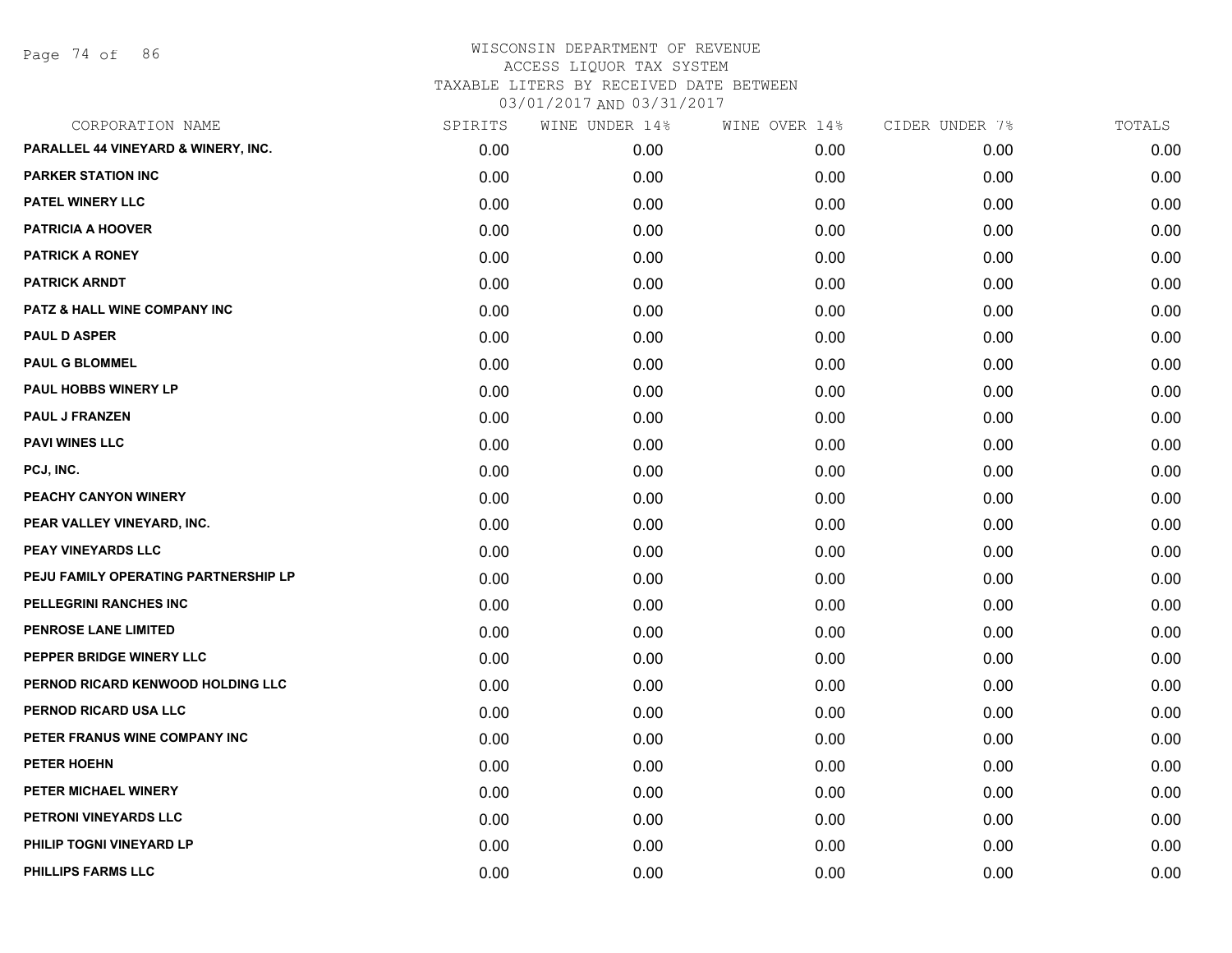Page 75 of 86

| CORPORATION NAME                         | SPIRITS | WINE UNDER 14% | WINE OVER 14% | CIDER UNDER 7% | TOTALS |
|------------------------------------------|---------|----------------|---------------|----------------|--------|
| PIEPERTK LLC                             | 0.00    | 0.00           | 0.00          | 0.00           | 0.00   |
| <b>PINA CELLARS LP</b>                   | 0.00    | 0.00           | 0.00          | 0.00           | 0.00   |
| PINE RIDGE WINERY LLC                    | 0.00    | 0.00           | 0.00          | 0.00           | 0.00   |
| <b>PJK WINERY LLC</b>                    | 0.00    | 0.00           | 0.00          | 0.00           | 0.00   |
| POPE VALLEY WINERY LLC                   | 0.00    | 0.00           | 0.00          | 0.00           | 0.00   |
| PORTER FAMILY VINEYARDS LLC              | 0.00    | 0.00           | 0.00          | 0.00           | 0.00   |
| <b>POTT WINE</b>                         | 0.00    | 0.00           | 0.00          | 0.00           | 0.00   |
| PRAGER WINERY & PORT WORKS, INC.         | 0.00    | 0.00           | 0.00          | 0.00           | 0.00   |
| <b>PRAIRIE BERRY LLC</b>                 | 0.00    | 0.00           | 0.00          | 0.00           | 0.00   |
| <b>PRAIRIE HAWK WINERY INC</b>           | 0.00    | 0.00           | 0.00          | 0.00           | 0.00   |
| PRECEPT BRANDS LLC                       | 0.00    | 0.00           | 0.00          | 0.00           | 0.00   |
| PREMIUM VINTNERS LLC                     | 0.00    | 0.00           | 0.00          | 0.00           | 0.00   |
| PRESQU'ILE WINERY                        | 0.00    | 0.00           | 0.00          | 0.00           | 0.00   |
| PRIDE MOUNTAIN VINEYARDS LLC             | 0.00    | 0.00           | 0.00          | 0.00           | 0.00   |
| <b>PRINCE MICHEL LLC</b>                 | 0.00    | 0.00           | 0.00          | 0.00           | 0.00   |
| <b>PROMONTORY LLC</b>                    | 0.00    | 0.00           | 0.00          | 0.00           | 0.00   |
| <b>PWG LLC</b>                           | 0.00    | 0.00           | 0.00          | 0.00           | 0.00   |
| <b>QUADY SOUTH WINERY LLC</b>            | 0.00    | 0.00           | 0.00          | 0.00           | 0.00   |
| QUILCEDA CREEK VINTNERS INC              | 0.00    | 0.00           | 0.00          | 0.00           | 0.00   |
| <b>QUPE WINE CELLARS LLC</b>             | 0.00    | 0.00           | 0.00          | 0.00           | 0.00   |
| R LAWSON ENTERPRISES LLC                 | 0.00    | 0.00           | 0.00          | 0.00           | 0.00   |
| RADIO-COTEAU WINE CELLARS LLC            | 0.00    | 0.00           | 0.00          | 0.00           | 0.00   |
| <b>RAMAZZOTTI WINES LLC</b>              | 0.00    | 81.75          | 42.75         | 7.50           | 132.00 |
| <b>RAMEY WINE CELLARS INC</b>            | 0.00    | 0.00           | 0.00          | 0.00           | 0.00   |
| <b>RAPTOR RIDGE WINERY LLC</b>           | 0.00    | 0.00           | 0.00          | 0.00           | 0.00   |
| <b>RASA VINEYARDS, LLC</b>               | 0.00    | 0.00           | 0.00          | 0.00           | 0.00   |
| <b>RAYMOND SIGNORELLO</b>                | 0.00    | 0.00           | 0.00          | 0.00           | 0.00   |
| <b>RAYMOND VINEYARD &amp; CELLAR INC</b> | 0.00    | 0.00           | 0.00          | 0.00           | 0.00   |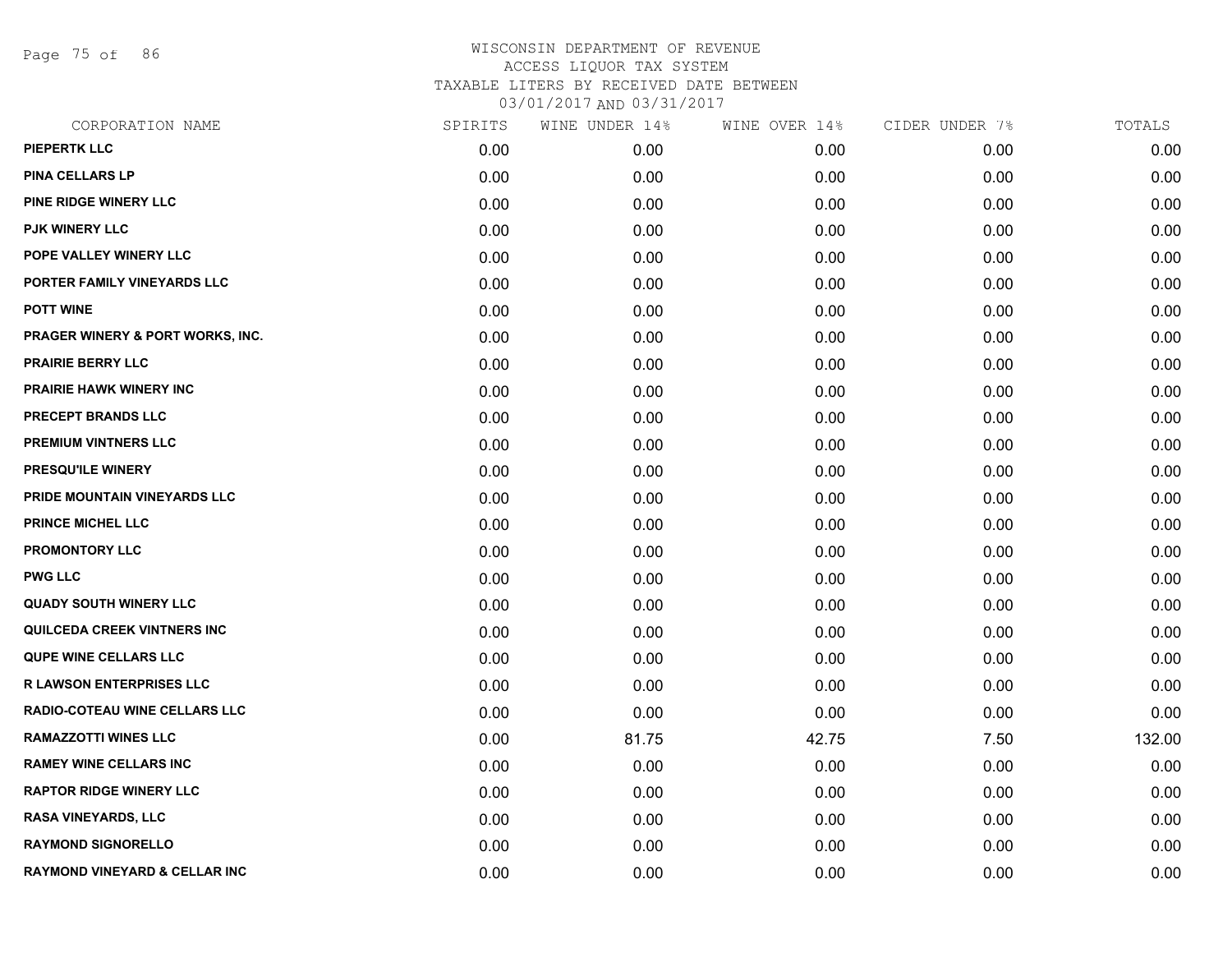Page 76 of 86

| CORPORATION NAME                      | SPIRITS | WINE UNDER 14% | WINE OVER 14% | CIDER UNDER 7% | TOTALS |
|---------------------------------------|---------|----------------|---------------|----------------|--------|
| <b>RB WINE ASSOCIATES LLC</b>         | 0.00    | 0.00           | 0.00          | 0.00           | 0.00   |
| <b>RBZ VINEYARDS LLC</b>              | 0.00    | 0.00           | 0.00          | 0.00           | 0.00   |
| <b>RED CAR WINE COMPANY LLC</b>       | 0.00    | 0.00           | 0.00          | 0.00           | 0.00   |
| <b>RED MARE WINES LLC</b>             | 0.00    | 0.00           | 0.00          | 0.00           | 0.00   |
| <b>RED OAK VINEYARD INC</b>           | 0.00    | 0.00           | 0.00          | 0.00           | 0.00   |
| <b>REGUSCI WINERY INC</b>             | 0.00    | 0.00           | 0.00          | 0.00           | 0.00   |
| <b>REN ACQUISITION INC</b>            | 0.00    | 0.00           | 48.75         | 0.00           | 48.75  |
| <b>REVANA FAMILY PARTNERS LP</b>      | 0.00    | 0.00           | 0.00          | 0.00           | 0.00   |
| <b>REVANA FAMILY PARTNERS LP</b>      | 0.00    | 0.00           | 0.00          | 0.00           | 0.00   |
| <b>REYNOLDS CREATIVE PRODUCTS INC</b> | 0.00    | 0.00           | 0.00          | 0.00           | 0.00   |
| <b>RHYS VINEYARDS LLC</b>             | 0.00    | 0.00           | 0.00          | 0.00           | 0.00   |
| <b>RIC JORANLIEN</b>                  | 0.00    | 0.00           | 0.00          | 0.00           | 0.00   |
| <b>RICHARD E LIBBY</b>                | 0.00    | 0.00           | 0.00          | 0.00           | 0.00   |
| <b>RICHARD FORTUNE</b>                | 0.00    | 0.00           | 0.00          | 0.00           | 0.00   |
| <b>RIDGE VINEYARDS INC</b>            | 0.00    | 0.00           | 0.00          | 0.00           | 0.00   |
| <b>RIGHT SIDE LLC</b>                 | 0.00    | 0.00           | 0.00          | 0.00           | 0.00   |
| RIVER BEND VINEYARD & WINERY LLC      | 0.00    | 0.00           | 0.00          | 0.00           | 0.00   |
| RIVER VALLEY VINEYARD INC             | 0.00    | 0.00           | 0.00          | 0.00           | 0.00   |
| <b>RIVER VIEW WINERY LLC</b>          | 0.00    | 0.00           | 0.00          | 0.00           | 0.00   |
| <b>RIVERBENCH LLC</b>                 | 0.00    | 0.00           | 0.00          | 0.00           | 0.00   |
| <b>ROBERT CRAIG WINERY LP</b>         | 0.00    | 0.00           | 0.00          | 0.00           | 0.00   |
| <b>ROBERT FOLEY LLC</b>               | 0.00    | 0.00           | 0.00          | 0.00           | 0.00   |
| <b>ROBERT HALL WINERY LLC</b>         | 0.00    | 0.00           | 0.00          | 0.00           | 0.00   |
| <b>ROBERT MUELLER CELLARS</b>         | 0.00    | 0.00           | 0.00          | 0.00           | 0.00   |
| <b>ROBERT YOUNG ESTATE WINERY LLC</b> | 0.00    | 0.00           | 0.00          | 0.00           | 0.00   |
| <b>ROCCA FAMILY VINEYARDS INC</b>     | 0.00    | 0.00           | 0.00          | 0.00           | 0.00   |
| <b>ROCK N WOOL WINERY LLC</b>         | 0.00    | 0.00           | 0.00          | 0.00           | 0.00   |
| <b>ROCK WALL WINE COMPANY INC</b>     | 0.00    | 0.00           | 0.00          | 0.00           | 0.00   |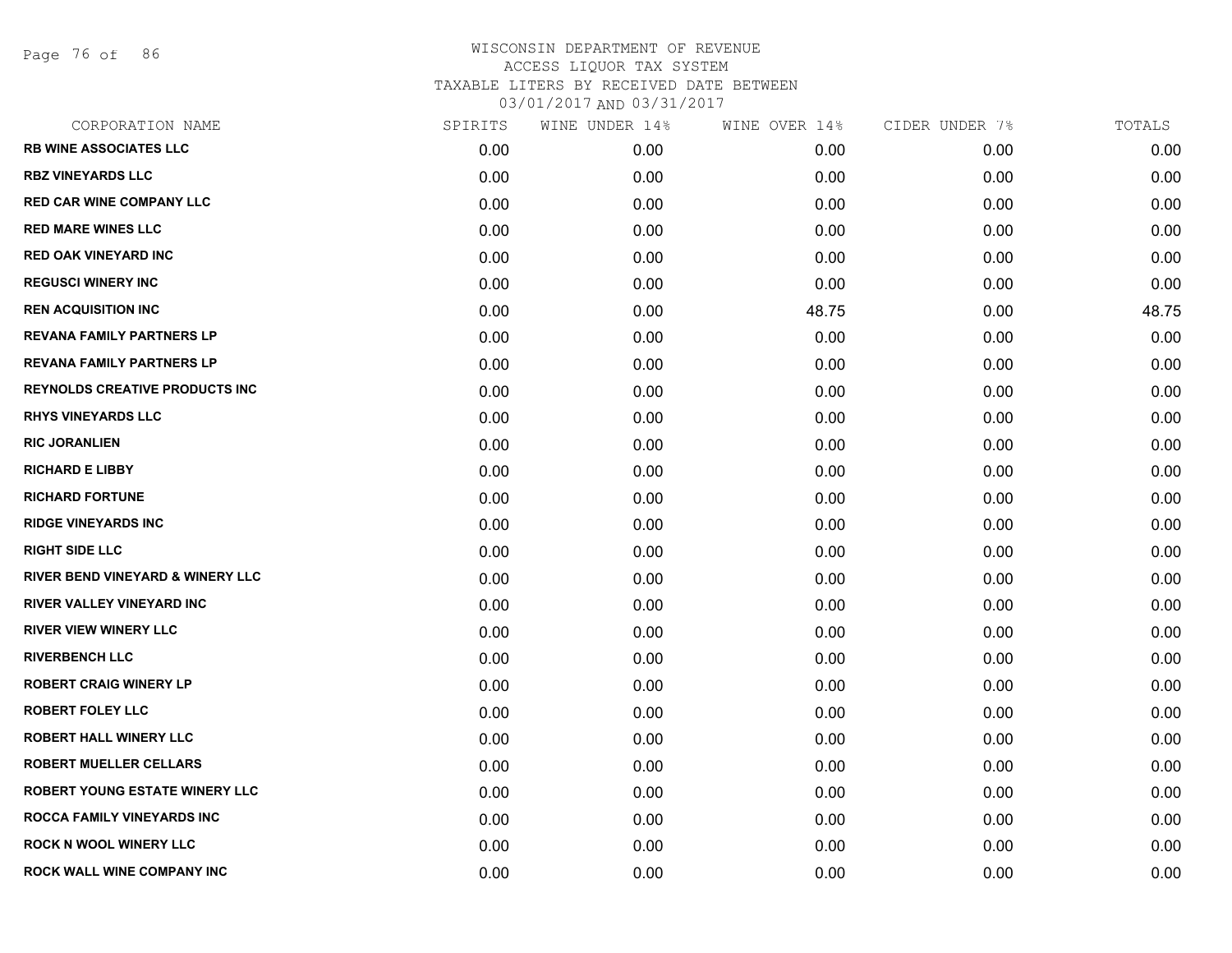Page 77 of 86

| CORPORATION NAME                                 | SPIRITS | WINE UNDER 14% | WINE OVER 14% | CIDER UNDER 7% | TOTALS |
|--------------------------------------------------|---------|----------------|---------------|----------------|--------|
| <b>ROEDERER ESTATE INC</b>                       | 0.00    | 0.00           | 0.00          | 0.00           | 0.00   |
| <b>ROMBAUER VINEYARDS INC</b>                    | 0.00    | 0.00           | 0.00          | 0.00           | 0.00   |
| <b>RONALD L FENOLIO</b>                          | 0.00    | 0.00           | 0.00          | 0.00           | 0.00   |
| <b>RONALD T RUBIN</b>                            | 0.00    | 0.00           | 0.00          | 0.00           | 0.00   |
| <b>ROUND POND ESTATE LLC</b>                     | 0.00    | 0.00           | 0.00          | 0.00           | 0.00   |
| <b>ROWLEY ESTATES LLC</b>                        | 0.00    | 0.00           | 0.00          | 0.00           | 0.00   |
| <b>RRJ REAL PROPERTIES LLC</b>                   | 0.00    | 0.00           | 0.00          | 0.00           | 0.00   |
| <b>RSB VINEYARDS LLC</b>                         | 0.00    | 0.00           | 0.00          | 0.00           | 0.00   |
| <b>RUDD WINES INC</b>                            | 0.00    | 0.00           | 0.00          | 0.00           | 0.00   |
| <b>RUDIUS WINES, LLC</b>                         | 0.00    | 0.00           | 0.00          | 0.00           | 0.00   |
| <b>RUSHFORD MEADERY AND WINERY LLC</b>           | 0.00    | 0.00           | 0.00          | 0.00           | 0.00   |
| <b>RUTHERFORD HILL WINERY LLC</b>                | 0.00    | 0.00           | 0.00          | 0.00           | 0.00   |
| <b>RYAN PRELLWITZ</b>                            | 0.00    | 0.00           | 0.00          | 0.00           | 0.00   |
| <b>SAINTSBURY LLC</b>                            | 0.00    | 0.00           | 0.00          | 0.00           | 0.00   |
| <b>SANDSTONE RIDGE VINEYARD &amp; WINERY LLC</b> | 0.00    | 0.00           | 0.00          | 0.00           | 0.00   |
| <b>SANFORD WINERY COMPANY LP</b>                 | 0.00    | 0.00           | 0.00          | 0.00           | 0.00   |
| <b>SARACINA VINEYARDS LLC</b>                    | 0.00    | 0.00           | 0.00          | 0.00           | 0.00   |
| SAVANNAH CHANELLE VINEYARDS INC                  | 0.00    | 0.00           | 0.00          | 0.00           | 0.00   |
| <b>SAVIAH ROSE WINERY LLC</b>                    | 0.00    | 0.00           | 0.00          | 0.00           | 0.00   |
| <b>SAXUM VINEYARDS INC</b>                       | 0.00    | 0.00           | 0.00          | 0.00           | 0.00   |
| <b>SBRAGIA FAMILY VINEYARDS LLC</b>              | 0.00    | 0.00           | 0.00          | 0.00           | 0.00   |
| <b>SCHEID VINEYARDS CALIFORNIA INC</b>           | 0.00    | 0.00           | 0.00          | 0.00           | 0.00   |
| <b>SCHRADER CELLARS LLC</b>                      | 0.00    | 0.00           | 0.00          | 0.00           | 0.00   |
| <b>SCHRAMSBERG VINEYARDS CO INC</b>              | 0.00    | 0.00           | 0.00          | 0.00           | 0.00   |
| <b>SCHUG WINERY LLC</b>                          | 0.00    | 0.00           | 0.00          | 0.00           | 0.00   |
| <b>SCREAMING EAGLE LLC</b>                       | 0.00    | 0.00           | 0.00          | 0.00           | 0.00   |
| <b>SEAVER VINEYARDS LLC</b>                      | 0.00    | 0.00           | 0.00          | 0.00           | 0.00   |
| <b>SEAVEY VINEYARD LP</b>                        | 0.00    | 0.00           | 0.00          | 0.00           | 0.00   |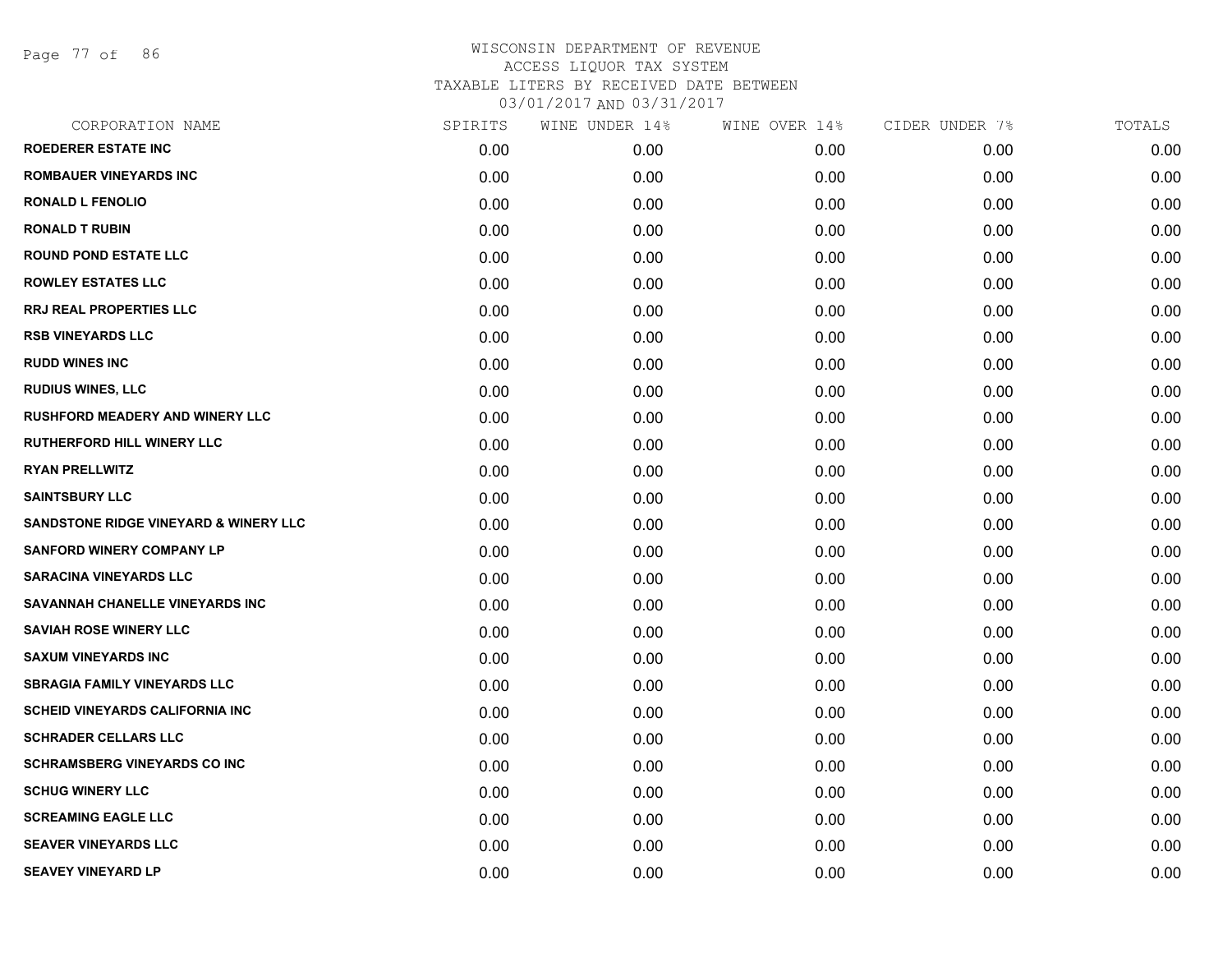Page 78 of 86

| CORPORATION NAME                              | SPIRITS | WINE UNDER 14% | WINE OVER 14% | CIDER UNDER 7% | TOTALS |
|-----------------------------------------------|---------|----------------|---------------|----------------|--------|
| <b>SEBASTOPOL VINEYARDS &amp; WINERY CORP</b> | 0.00    | 0.00           | 0.00          | 0.00           | 0.00   |
| <b>SELBY ENTERPRISES INC</b>                  | 0.00    | 0.00           | 0.00          | 0.00           | 0.00   |
| <b>SEQUOIA GROVE VINEYARDS LP</b>             | 0.00    | 0.00           | 0.00          | 0.00           | 0.00   |
| SEVEN STONES WINERY LLC                       | 0.00    | 0.00           | 0.00          | 0.00           | 0.00   |
| <b>SHADY LADIES LLC</b>                       | 0.00    | 0.00           | 0.00          | 0.00           | 0.00   |
| <b>SHAFER VINEYARDS INC</b>                   | 0.00    | 0.00           | 0.00          | 0.00           | 0.00   |
| <b>SHANNON RIDGE INC</b>                      | 0.00    | 0.00           | 0.00          | 0.00           | 0.00   |
| <b>SHARON L PINGEL</b>                        | 0.00    | 0.00           | 0.00          | 0.00           | 0.00   |
| SHELTON-MACKENZIE WINE COMPANY                | 0.00    | 0.00           | 0.00          | 0.00           | 0.00   |
| SHERWIN FAMILY VINEYARDS LLC                  | 0.00    | 0.00           | 0.00          | 0.00           | 0.00   |
| <b>SIERRA SUNRISE VINEYARDS</b>               | 0.00    | 0.00           | 0.00          | 0.00           | 0.00   |
| SILVER OAK WINE CELLARS LP                    | 0.00    | 0.00           | 0.00          | 0.00           | 0.00   |
| SILVER TRIDENT WINERY LLC                     | 0.00    | 0.00           | 0.00          | 0.00           | 0.00   |
| <b>SINE QUA NON INC</b>                       | 0.00    | 0.00           | 0.00          | 0.00           | 0.00   |
| SINNIPEE VALLEY VINEYARD LLC                  | 0.00    | 0.00           | 0.00          | 0.00           | 0.00   |
| <b>SINSKEY VINEYARDS INC</b>                  | 0.00    | 0.00           | 0.00          | 0.00           | 0.00   |
| <b>SISYPHUS LLC</b>                           | 0.00    | 0.00           | 0.00          | 0.00           | 0.00   |
| <b>SIX SIGMA WINERY LLC</b>                   | 0.00    | 0.00           | 0.00          | 0.00           | 0.00   |
| <b>SMALL VINES WINES INC</b>                  | 0.00    | 0.00           | 0.00          | 0.00           | 0.00   |
| <b>SMITH &amp; SMITH</b>                      | 0.00    | 0.00           | 0.00          | 0.00           | 0.00   |
| SMITH ANDERSON ENTERPRISES INC                | 0.00    | 0.00           | 0.00          | 0.00           | 0.00   |
| <b>SOKOL BLOSSER LTD</b>                      | 0.00    | 0.00           | 0.00          | 0.00           | 0.00   |
| SOMERSTON WINE COMPANY, LLC                   | 0.00    | 0.00           | 0.00          | 0.00           | 0.00   |
| SONOMA-CUTRER VINEYARDS INC                   | 0.00    | 0.00           | 0.00          | 0.00           | 0.00   |
| SOUTH COAST WINERY INC                        | 0.00    | 0.00           | 0.00          | 0.00           | 0.00   |
| <b>SP GROSSNICKLE LLC</b>                     | 0.00    | 0.00           | 0.00          | 0.00           | 0.00   |
| <b>SPANOS BERBERIAN WINERY LLC</b>            | 0.00    | 0.00           | 0.00          | 0.00           | 0.00   |
| <b>SPARKLING OREGON LLC</b>                   | 0.00    | 0.00           | 0.00          | 0.00           | 0.00   |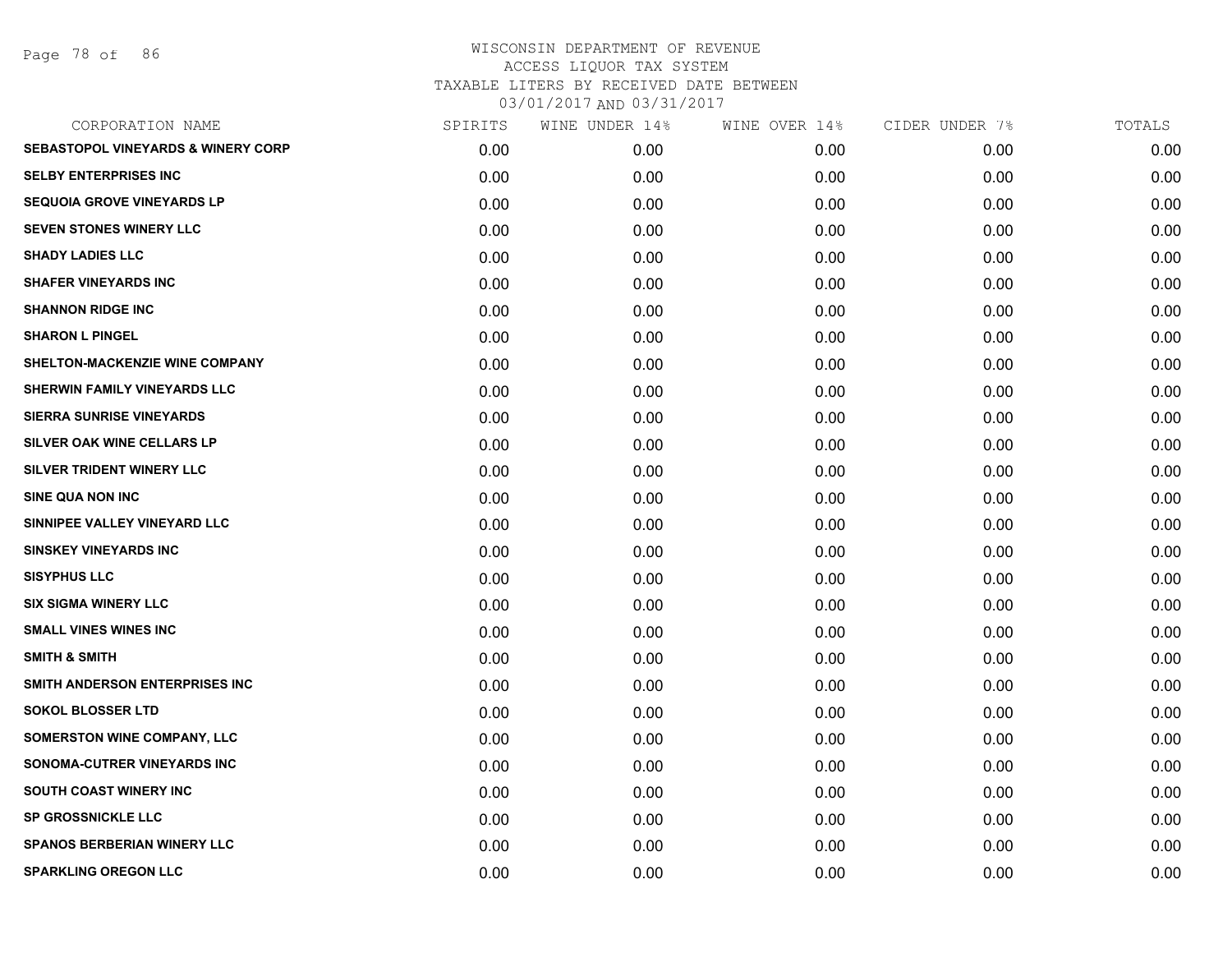Page 79 of 86

| CORPORATION NAME                           | SPIRITS | WINE UNDER 14% | WINE OVER 14% | CIDER UNDER 7% | TOTALS |
|--------------------------------------------|---------|----------------|---------------|----------------|--------|
| SPIRITS OF NORWAY VINEYARD LLC             | 0.00    | 0.00           | 0.00          | 0.00           | 0.00   |
| <b>SPOTTSWOODE WINERY INC</b>              | 0.00    | 0.00           | 0.00          | 0.00           | 0.00   |
| SPRECHER BREWING COMPANY, INC.             | 0.00    | 0.00           | 0.00          | 0.00           | 0.00   |
| <b>SPRING MOUNTAIN VINEYARD INC</b>        | 0.00    | 0.00           | 0.00          | 0.00           | 0.00   |
| <b>SPURGEON VINEYARDS &amp; WINERY LLC</b> | 0.00    | 0.00           | 0.00          | 0.00           | 0.00   |
| <b>SQUIX LLC</b>                           | 0.00    | 0.00           | 0.00          | 0.00           | 0.00   |
| <b>ST HELENA ESTATE LLC</b>                | 0.00    | 0.00           | 0.00          | 0.00           | 0.00   |
| <b>ST JAMES WINERY INC</b>                 | 0.00    | 0.00           | 0.00          | 0.00           | 0.00   |
| ST JULIAN WINE COMPANY INC                 | 0.00    | 0.00           | 0.00          | 0.00           | 0.00   |
| <b>ST SUPERY INC</b>                       | 0.00    | 0.00           | 0.00          | 0.00           | 0.00   |
| ST. FRANCIS WINERY & VINEYARD L.P.         | 0.00    | 0.00           | 0.00          | 0.00           | 0.00   |
| <b>STAG'S LEAP WINE CELLARS LLC</b>        | 0.00    | 0.00           | 0.00          | 0.00           | 0.00   |
| STAGLIN FAMILY VINEYARD LLC                | 0.00    | 0.00           | 0.00          | 0.00           | 0.00   |
| <b>STANDING JOURNEY LLC</b>                | 0.00    | 0.00           | 0.00          | 0.00           | 0.00   |
| <b>STE MICHELLE WINE ESTATES LTD</b>       | 0.00    | 0.00           | 0.00          | 0.00           | 0.00   |
| <b>STEPHAN VINEYARD INC</b>                | 0.00    | 0.00           | 0.00          | 0.00           | 0.00   |
| <b>STEPHEN M KENNEDY</b>                   | 0.00    | 0.00           | 0.00          | 0.00           | 0.00   |
| <b>STEPHEN M REUSTLE</b>                   | 0.00    | 0.00           | 0.00          | 0.00           | 0.00   |
| STEPHEN W. PARRY AND SUSAN F. PARRY        | 0.00    | 0.00           | 0.00          | 0.00           | 0.00   |
| <b>STEVEN DEBAKER</b>                      | 0.00    | 0.00           | 0.00          | 0.00           | 0.00   |
| <b>STEVEN KENT LLC</b>                     | 0.00    | 0.00           | 17.25         | 0.00           | 17.25  |
| STEVEN M & JUDITH A JACOBSON LLC           | 0.00    | 0.00           | 0.00          | 0.00           | 0.00   |
| <b>STEVEN N LEDSON</b>                     | 0.00    | 0.00           | 0.00          | 0.00           | 0.00   |
| <b>STOLLER VINEYARDS INC</b>               | 0.00    | 0.00           | 0.00          | 0.00           | 0.00   |
| <b>STOLPMAN VINEYARDS LLC</b>              | 0.00    | 0.00           | 0.00          | 0.00           | 0.00   |
| <b>STONE EDGE WINERY LLC</b>               | 0.00    | 0.00           | 0.00          | 0.00           | 0.00   |
| <b>STONE HILL WINE CO INC</b>              | 0.00    | 0.00           | 0.00          | 0.00           | 0.00   |
| <b>STONECUSHION INC</b>                    | 0.00    | 0.00           | 0.00          | 0.00           | 0.00   |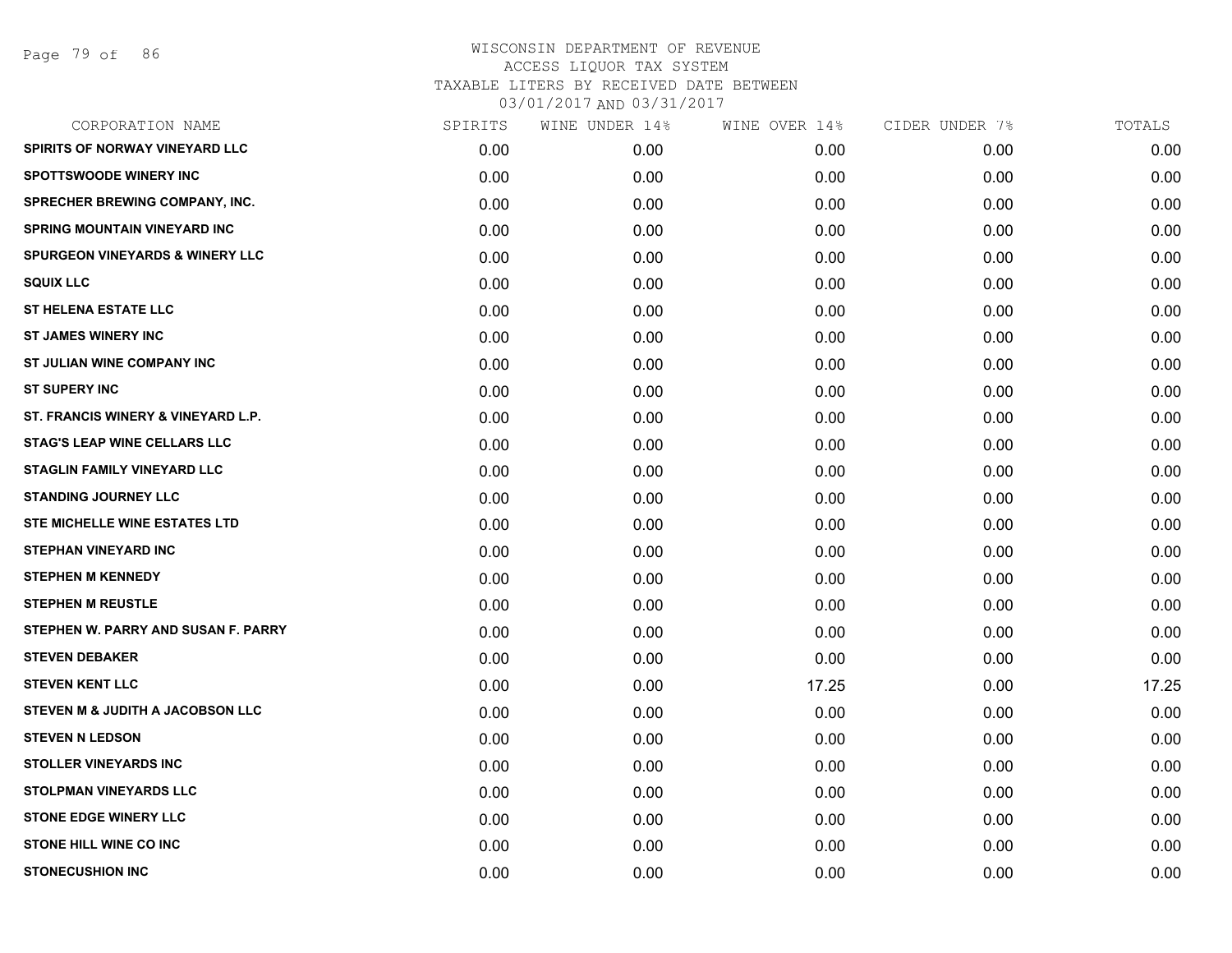Page 80 of 86

| CORPORATION NAME                           | SPIRITS | WINE UNDER 14% | WINE OVER 14% | CIDER UNDER 7% | TOTALS |
|--------------------------------------------|---------|----------------|---------------|----------------|--------|
| <b>STONEHAUS WINERY, INC.</b>              | 0.00    | 0.00           | 0.00          | 0.00           | 0.00   |
| <b>STONY HILL VINEYARD INC</b>             | 0.00    | 0.00           | 0.00          | 0.00           | 0.00   |
| STORYBOOK MOUNTAIN WINERY INC              | 0.00    | 0.00           | 0.00          | 0.00           | 0.00   |
| <b>STRYKER SONOMA WINERY LLC</b>           | 0.00    | 0.00           | 0.00          | 0.00           | 0.00   |
| <b>SULLIVAN VINEYARDS CORPORATION</b>      | 0.00    | 0.00           | 0.00          | 0.00           | 0.00   |
| <b>SULPHUR SPRINGS WINERY LLC</b>          | 0.00    | 0.00           | 0.00          | 0.00           | 0.00   |
| <b>SUMMERS WINERY LLC</b>                  | 0.00    | 0.00           | 0.00          | 0.00           | 0.00   |
| <b>SUMMERWOOD WINERY &amp; INN INC</b>     | 0.00    | 0.00           | 0.00          | 0.00           | 0.00   |
| <b>SUNSET POINT WINERY LLC</b>             | 0.00    | 0.00           | 0.00          | 0.00           | 0.00   |
| <b>SUNSTONE VINEYARDS &amp; WINERY INC</b> | 0.00    | 0.00           | 0.00          | 0.00           | 0.00   |
| <b>SUSAN M BOSWELL</b>                     | 0.00    | 0.00           | 0.00          | 0.00           | 0.00   |
| SUTTER HOME WINERY INC                     | 0.00    | 0.00           | 0.00          | 0.00           | 0.00   |
| SWEAZEY WINERY INVESTMENT LLC              | 0.00    | 0.00           | 0.00          | 0.00           | 0.00   |
| <b>SWEET CHEEKS VINEYARDS INC</b>          | 0.00    | 0.00           | 0.00          | 0.00           | 0.00   |
| <b>TABLAS CREEK VINEYARD LP</b>            | 0.00    | 0.00           | 0.00          | 0.00           | 0.00   |
| <b>TAFT STREET INC</b>                     | 0.00    | 0.00           | 0.00          | 0.00           | 0.00   |
| <b>TAKARA SAKE USA INC</b>                 | 0.00    | 0.00           | 0.00          | 0.00           | 0.00   |
| <b>TALLEY VINEYARDS INC</b>                | 0.00    | 0.00           | 0.00          | 0.00           | 0.00   |
| <b>TAMBER BEY VINEYARDS LLC</b>            | 0.00    | 0.00           | 0.00          | 0.00           | 0.00   |
| <b>TANDEM WINES LLC</b>                    | 0.00    | 0.00           | 0.00          | 0.00           | 0.00   |
| <b>TARA BELLA WINERY LLC</b>               | 0.00    | 0.00           | 0.00          | 0.00           | 0.00   |
| <b>TEALE CREEK ASSOCIATES</b>              | 0.00    | 0.00           | 0.00          | 0.00           | 0.00   |
| <b>TENBA RIDGE WINERY LLC</b>              | 0.00    | 0.00           | 0.00          | 0.00           | 0.00   |
| <b>TERRA SPRINGS LLC</b>                   | 0.00    | 0.00           | 0.00          | 0.00           | 0.00   |
| <b>TERRA VINUM LLC</b>                     | 0.00    | 0.00           | 0.00          | 0.00           | 0.00   |
| <b>TERRAVANT WINE COMPANY LLC</b>          | 0.00    | 0.00           | 0.00          | 0.00           | 0.00   |
| <b>TESTAROSSA VINEYARDS LLC</b>            | 0.00    | 0.00           | 0.00          | 0.00           | 0.00   |
| THE BIALE ESTATE                           | 0.00    | 0.00           | 0.00          | 0.00           | 0.00   |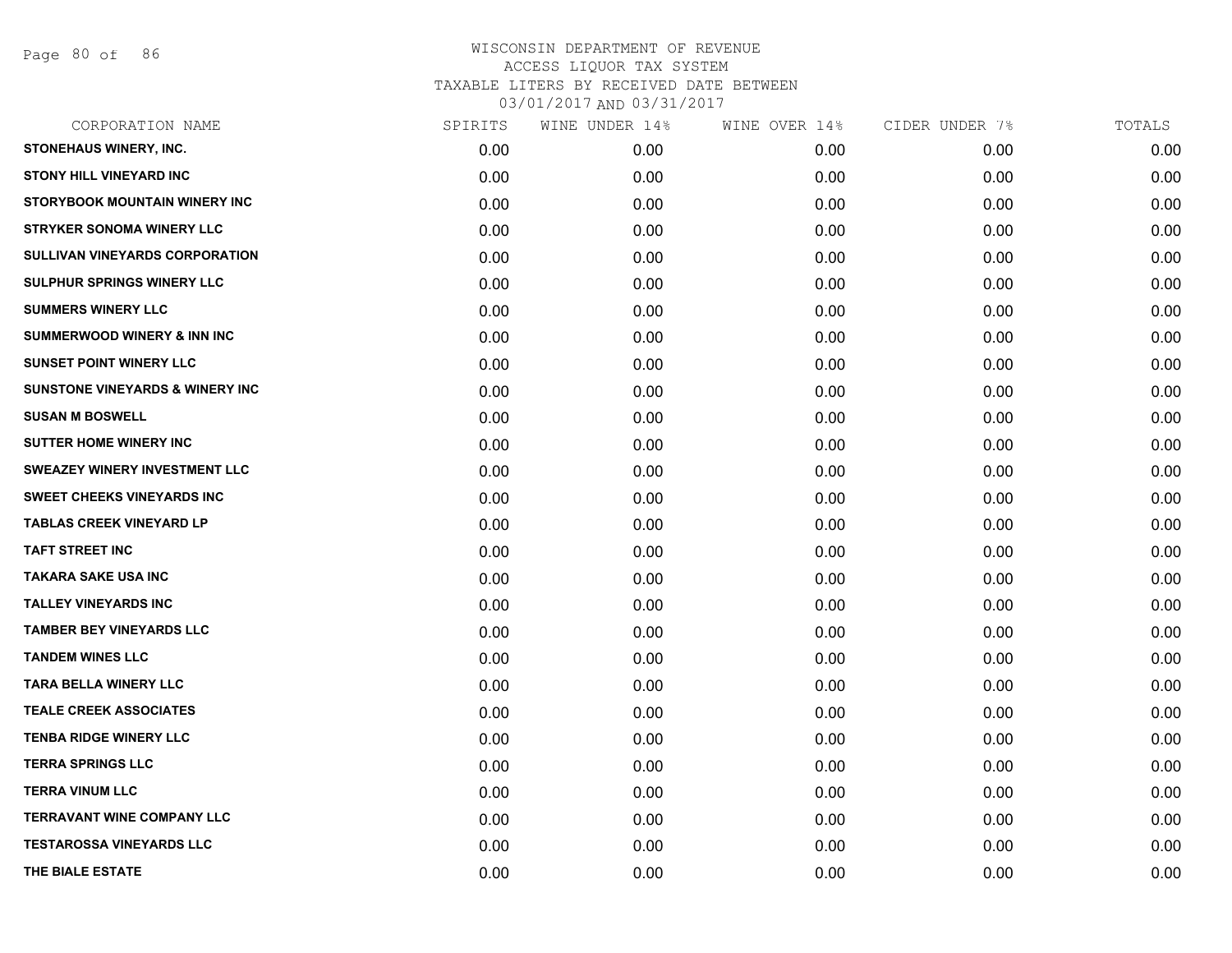Page 81 of 86

| CORPORATION NAME                          | SPIRITS | WINE UNDER 14% | WINE OVER 14% | CIDER UNDER 7% | TOTALS |
|-------------------------------------------|---------|----------------|---------------|----------------|--------|
| THE BRANDER VINEYARD                      | 0.00    | 0.00           | 0.00          | 0.00           | 0.00   |
| THE HESS COLLECTION WINERY                | 0.00    | 0.00           | 0.00          | 0.00           | 0.00   |
| THE HOGUE CELLARS LTD                     | 0.00    | 0.00           | 0.00          | 0.00           | 0.00   |
| THE INFINITE MONKEY THEOREM INC           | 0.00    | 0.00           | 0.00          | 0.00           | 0.00   |
| THE LITTORAI WINES                        | 0.00    | 0.00           | 0.00          | 0.00           | 0.00   |
| THE MEEKER VINEYARD                       | 0.00    | 0.00           | 0.00          | 0.00           | 0.00   |
| THE MORLET SELECTION INC                  | 0.00    | 0.00           | 0.00          | 0.00           | 0.00   |
| THE MORNE WINE COMPANY                    | 0.00    | 0.00           | 0.00          | 0.00           | 0.00   |
| THE RUM TREE, INC.                        | 0.00    | 0.00           | 0.00          | 0.00           | 0.00   |
| THE SHORES OF FAIRHAVEN INC               | 0.00    | 0.00           | 0.00          | 0.00           | 0.00   |
| THE SILVERADO VINEYARDS                   | 0.00    | 0.00           | 0.00          | 0.00           | 0.00   |
| THE WILLIAMSBURG WINERY LTD               | 0.00    | 0.00           | 0.00          | 0.00           | 0.00   |
| THE WINE GROUP INC                        | 0.00    | 0.00           | 0.00          | 0.00           | 0.00   |
| THE WINE VINEYARD LLC                     | 0.00    | 0.00           | 0.00          | 0.00           | 0.00   |
| THE WOODLAND TRAIL BEVERAGE COMPANY, INC. | 0.00    | 0.00           | 0.00          | 0.00           | 0.00   |
| THIS REALM LLC                            | 0.00    | 0.00           | 0.00          | 0.00           | 0.00   |
| <b>THOMAS C HOFFMAN</b>                   | 0.00    | 0.00           | 0.00          | 0.00           | 0.00   |
| THOMAS FOGARTY WINERY LLC                 | 0.00    | 0.00           | 0.00          | 0.00           | 0.00   |
| <b>THURMAN J RODGERS</b>                  | 0.00    | 0.00           | 0.00          | 0.00           | 0.00   |
| TI BEVERAGE GROUP LTD                     | 0.00    | 0.00           | 0.00          | 0.00           | 0.00   |
| TIM BLUE WINES LLC                        | 0.00    | 0.00           | 0.00          | 0.00           | 0.00   |
| TMR WINE COMPANY LLC                      | 0.00    | 0.00           | 0.00          | 0.00           | 0.00   |
| <b>TOAD HOLLOW VINEYARDS INC</b>          | 0.00    | 0.00           | 0.00          | 0.00           | 0.00   |
| <b>TOBIN JAMES CELLARS</b>                | 0.00    | 0.00           | 0.00          | 0.00           | 0.00   |
| <b>TODD ANDERSON</b>                      | 0.00    | 0.00           | 0.00          | 0.00           | 0.00   |
| <b>TOLLIVER RANCH BRANDS LLC</b>          | 0.00    | 0.00           | 0.00          | 0.00           | 0.00   |
| <b>TOMMYS TOO HIGH WINES LLC</b>          | 0.00    | 0.00           | 0.00          | 0.00           | 0.00   |
| <b>TORII MOR WINERY LLC</b>               | 0.00    | 0.00           | 0.00          | 0.00           | 0.00   |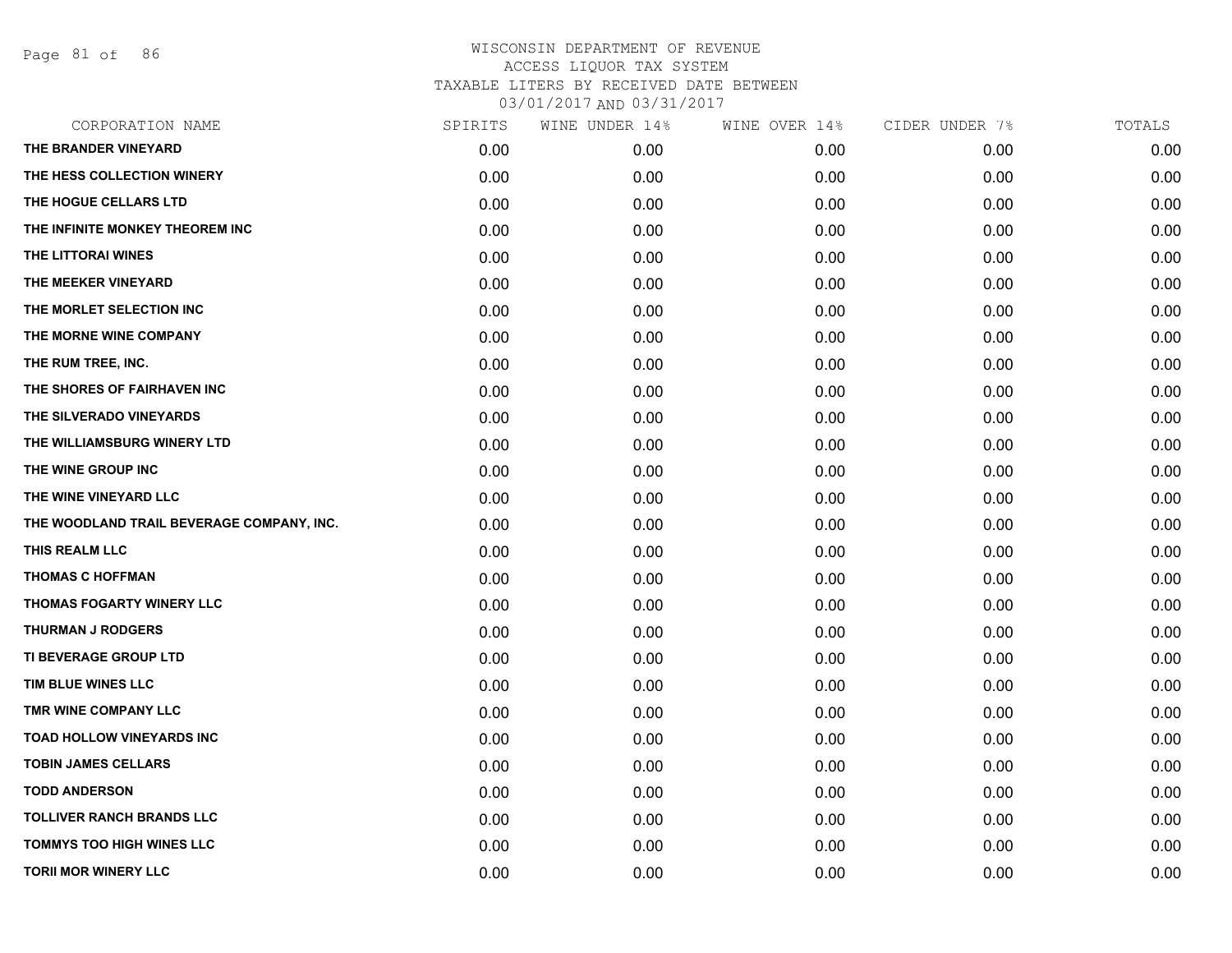Page 82 of 86

| CORPORATION NAME                       | SPIRITS | WINE UNDER 14% | WINE OVER 14% | CIDER UNDER 7% | TOTALS |
|----------------------------------------|---------|----------------|---------------|----------------|--------|
| <b>TREANA WINERY LLC</b>               | 0.00    | 0.00           | 0.00          | 0.00           | 0.00   |
| <b>TREASURY CHATEAU &amp; ESTATES</b>  | 0.00    | 0.00           | 0.00          | 0.00           | 0.00   |
| TREASURY WINE ESTATES AMERICAS COMPANY | 0.00    | 0.00           | 0.00          | 0.00           | 0.00   |
| TREFETHEN VINEYARDS WINERY INC         | 0.00    | 0.00           | 0.00          | 0.00           | 0.00   |
| <b>TRENTADUE WINERY LLC</b>            | 0.00    | 0.00           | 0.00          | 0.00           | 0.00   |
| TRINITAS CELLARS LLC                   | 0.00    | 0.00           | 0.00          | 0.00           | 0.00   |
| <b>TRIONE VINEYARDS LLC</b>            | 0.00    | 0.00           | 0.00          | 0.00           | 0.00   |
| <b>TROY LANDWEHR</b>                   | 0.00    | 0.00           | 0.00          | 0.00           | 0.00   |
| <b>TSG LLC</b>                         | 0.00    | 0.00           | 0.00          | 0.00           | 0.00   |
| <b>TURKOVICH FAMILY WINES LLC</b>      | 0.00    | 0.00           | 0.00          | 0.00           | 0.00   |
| <b>TURLEY WINE CELLARS INC</b>         | 0.00    | 0.00           | 0.00          | 0.00           | 0.00   |
| <b>TURNBULL WINE CELLARS</b>           | 0.00    | 0.00           | 0.00          | 0.00           | 0.00   |
| <b>TWIN PEAKS WINERY INC</b>           | 0.00    | 0.00           | 0.00          | 0.00           | 0.00   |
| <b>TWIN RIDGE ESTATES LLC</b>          | 0.00    | 0.00           | 0.00          | 0.00           | 0.00   |
| <b>TWISTED OAK WINERY LLC</b>          | 0.00    | 0.00           | 0.00          | 0.00           | 0.00   |
| <b>TWO LADS LLC</b>                    | 0.00    | 0.00           | 0.00          | 0.00           | 0.00   |
| <b>TWOMEY CELLARS LLC</b>              | 0.00    | 0.00           | 0.00          | 0.00           | 0.00   |
| TY R CATON                             | 0.00    | 0.00           | 0.00          | 0.00           | 0.00   |
| UNTI WINE CO LLC                       | 0.00    | 0.00           | 0.00          | 0.00           | 0.00   |
| URBAN CELLARS LLC                      | 0.00    | 0.00           | 0.00          | 0.00           | 0.00   |
| <b>V&amp;CLLC</b>                      | 0.00    | 0.00           | 0.00          | 0.00           | 0.00   |
| <b>V SATTUI WINERY INC</b>             | 0.00    | 0.00           | 0.00          | 0.00           | 0.00   |
| VAN RUITEN FAMILY WINERY LLC           | 0.00    | 0.00           | 0.00          | 0.00           | 0.00   |
| VAN WYCHEN WINES INC.                  | 0.00    | 0.00           | 0.00          | 0.00           | 0.00   |
| <b>VENTANA VINTNERS LLC</b>            | 0.00    | 0.00           | 0.00          | 0.00           | 0.00   |
| <b>VERMEIL WINE GROUP LLC</b>          | 0.00    | 0.00           | 0.00          | 0.00           | 0.00   |
| <b>VERMONT HARD CIDER COMPANY LLC</b>  | 0.00    | 0.00           | 0.00          | 0.00           | 0.00   |
| <b>VERNON VINEYARDS LTD</b>            | 0.00    | 0.00           | 0.00          | 0.00           | 0.00   |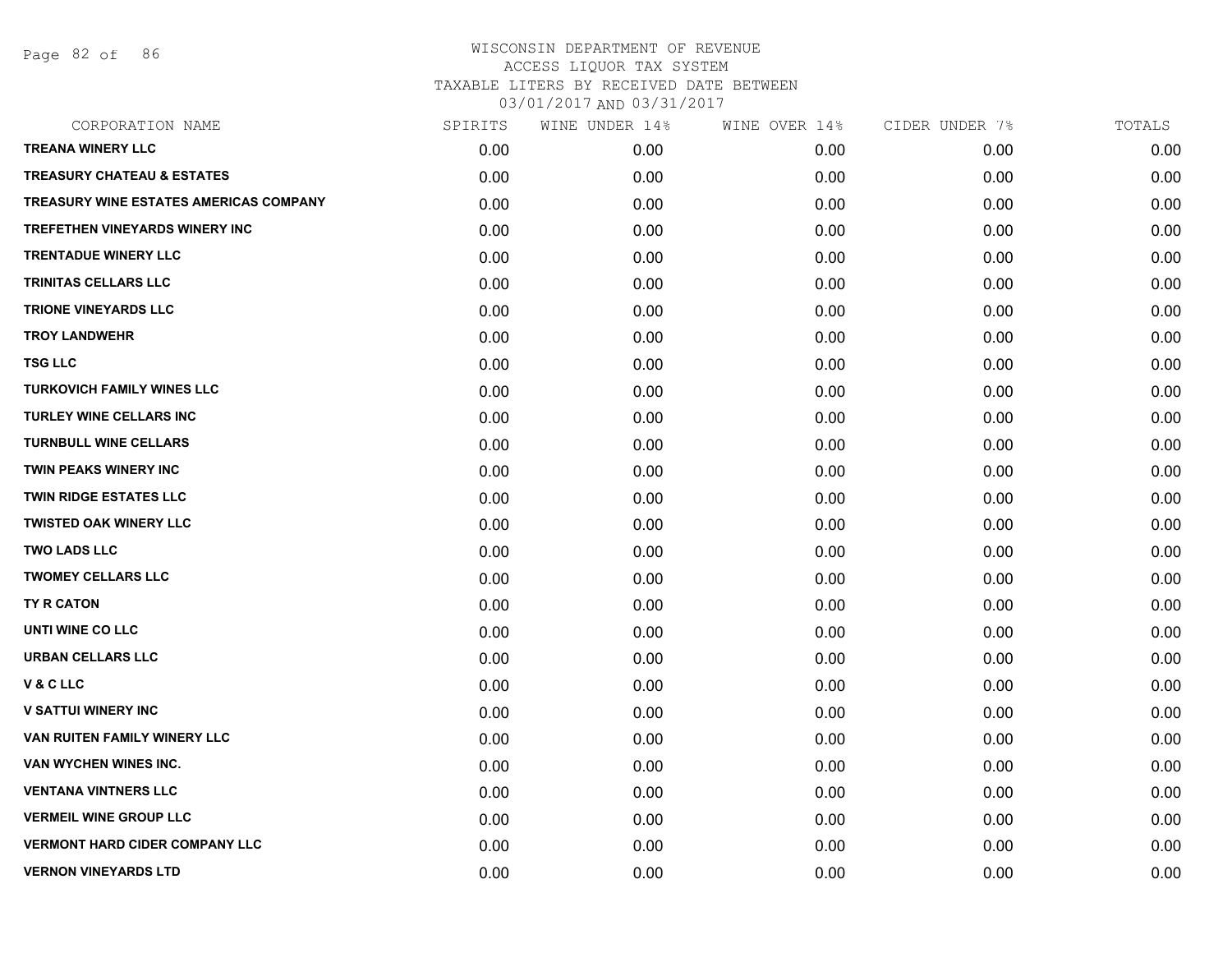Page 83 of 86

| SPIRITS | WINE UNDER 14% | WINE OVER 14% | CIDER UNDER 7% | TOTALS |
|---------|----------------|---------------|----------------|--------|
| 0.00    | 0.00           | 0.00          | 0.00           | 0.00   |
| 0.00    | 0.00           | 0.00          | 0.00           | 0.00   |
| 0.00    | 0.00           | 0.00          | 0.00           | 0.00   |
| 0.00    | 0.00           | 0.00          | 0.00           | 0.00   |
| 0.00    | 0.00           | 0.00          | 0.00           | 0.00   |
| 0.00    | 0.00           | 0.00          | 0.00           | 0.00   |
| 0.00    | 0.00           | 0.00          | 0.00           | 0.00   |
| 0.00    | 0.00           | 0.00          | 0.00           | 0.00   |
| 0.00    | 0.00           | 0.00          | 0.00           | 0.00   |
| 0.00    | 0.00           | 0.00          | 0.00           | 0.00   |
| 0.00    | 0.00           | 0.00          | 0.00           | 0.00   |
| 0.00    | 0.00           | 0.00          | 0.00           | 0.00   |
| 0.00    | 0.00           | 0.00          | 0.00           | 0.00   |
| 0.00    | 0.00           | 0.00          | 0.00           | 0.00   |
| 0.00    | 0.00           | 0.00          | 0.00           | 0.00   |
| 0.00    | 0.00           | 0.00          | 0.00           | 0.00   |
| 0.00    | 0.00           | 0.00          | 0.00           | 0.00   |
| 0.00    | 0.00           | 0.00          | 0.00           | 0.00   |
| 0.00    | 0.00           | 0.00          | 0.00           | 0.00   |
| 0.00    | 0.00           | 0.00          | 0.00           | 0.00   |
| 0.00    | 0.00           | 0.00          | 0.00           | 0.00   |
| 0.00    | 0.00           | 0.00          | 0.00           | 0.00   |
| 0.00    | 0.00           | 0.00          | 0.00           | 0.00   |
| 0.00    | 0.00           | 0.00          | 0.00           | 0.00   |
| 0.00    | 0.00           | 0.00          | 0.00           | 0.00   |
| 0.00    | 0.00           | 0.00          | 0.00           | 0.00   |
| 0.00    | 0.00           | 0.00          | 0.00           | 0.00   |
| 0.00    | 0.00           | 0.00          | 0.00           | 0.00   |
|         |                |               |                |        |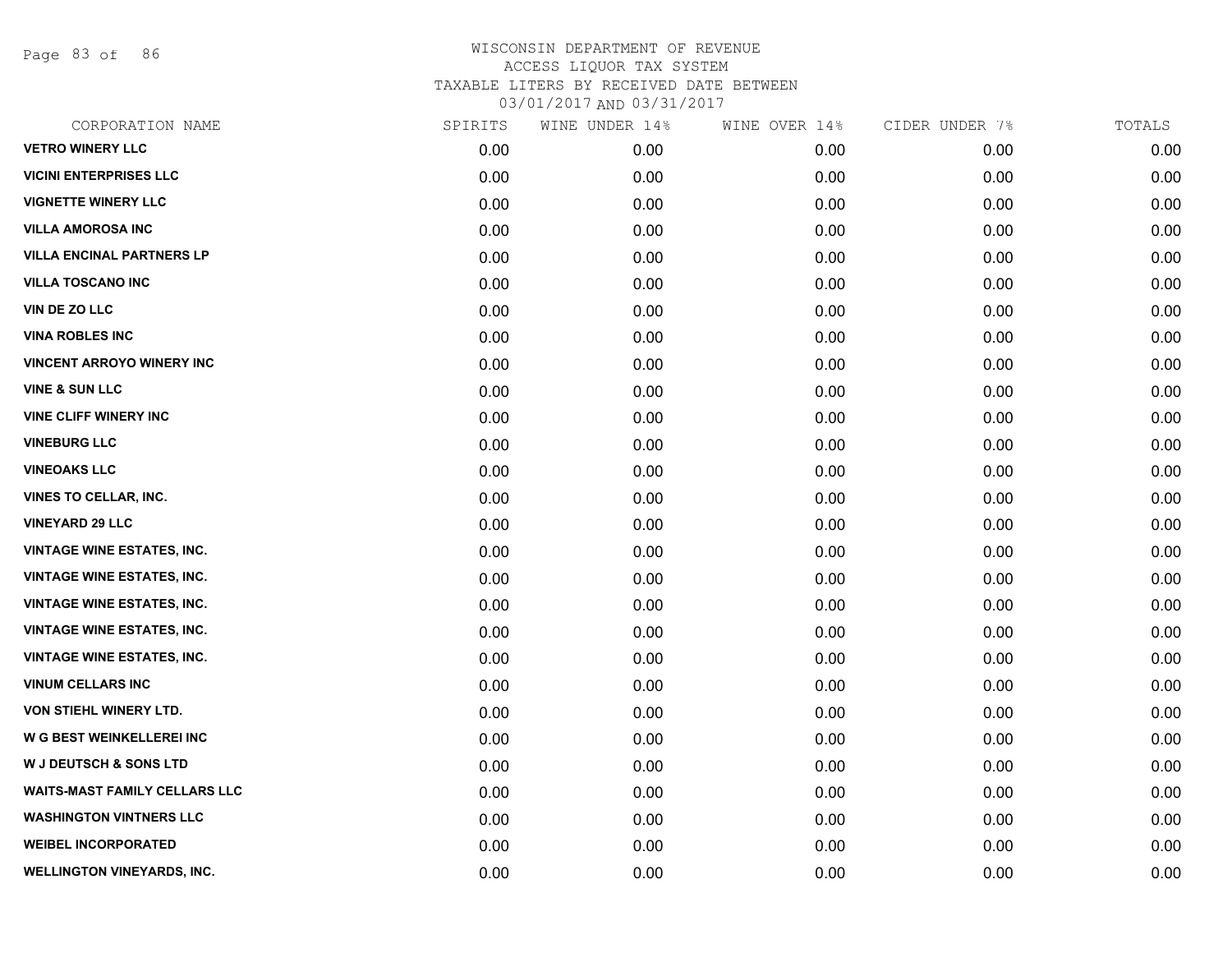Page 84 of 86

| CORPORATION NAME                                   | SPIRITS | WINE UNDER 14% | WINE OVER 14% | CIDER UNDER 7% | TOTALS |
|----------------------------------------------------|---------|----------------|---------------|----------------|--------|
| <b>WENTE BROS</b>                                  | 0.00    | 0.00           | 0.00          | 0.00           | 0.00   |
| <b>WEST COAST WINE PARTNERS LLC</b>                | 0.00    | 0.00           | 0.00          | 0.00           | 0.00   |
| <b>WEST PRAIRIE WINERY LLC</b>                     | 0.00    | 0.00           | 0.00          | 0.00           | 0.00   |
| <b>WESTFALL WINERY LLC</b>                         | 0.00    | 0.00           | 0.00          | 0.00           | 0.00   |
| <b>WESTPORT WINERY LLC</b>                         | 0.00    | 0.00           | 0.00          | 0.00           | 0.00   |
| <b>WHEELER WINERY INC</b>                          | 0.00    | 0.00           | 0.00          | 0.00           | 0.00   |
| <b>WHETSTONE WINE CELLARS LLC</b>                  | 0.00    | 0.00           | 0.00          | 0.00           | 0.00   |
| <b>WHISPERING BLUFFS VINEYARD &amp; WINERY LTD</b> | 0.00    | 0.00           | 0.00          | 0.00           | 0.00   |
| <b>WHISPERING WINDS WINERY LLC</b>                 | 0.00    | 0.00           | 0.00          | 0.00           | 0.00   |
| <b>WHITE BEAR SPIRITS LLC</b>                      | 0.00    | 0.00           | 0.00          | 0.00           | 0.00   |
| <b>WHITE OAK VINEYARDS &amp; WINERY LLC</b>        | 0.00    | 0.00           | 0.00          | 0.00           | 0.00   |
| <b>WHITE WINTER WINERY INC.</b>                    | 0.00    | 0.00           | 0.00          | 0.00           | 0.00   |
| <b>WIENS CELLARS LLC</b>                           | 0.00    | 0.00           | 0.00          | 0.00           | 0.00   |
| <b>WILD MOUNTAIN WINERY INC</b>                    | 0.00    | 0.00           | 0.00          | 0.00           | 0.00   |
| <b>WILDEROTTER WINERY LLC</b>                      | 0.00    | 0.00           | 0.00          | 0.00           | 0.00   |
| <b>WILLAMETTE VALLEY VINEYARDS INC</b>             | 0.00    | 0.00           | 0.00          | 0.00           | 0.00   |
| <b>WILLIAM F BLUHM</b>                             | 0.00    | 0.00           | 0.00          | 0.00           | 0.00   |
| <b>WILLIAM K PARSONS &amp; MARY ELLEN PARSONS</b>  | 0.00    | 0.00           | 0.00          | 0.00           | 0.00   |
| <b>WILLIAM MOSBY</b>                               | 0.00    | 0.00           | 0.00          | 0.00           | 0.00   |
| <b>WILLIAMS &amp; SELYEM LLC</b>                   | 0.00    | 0.00           | 0.00          | 0.00           | 0.00   |
| <b>WILRONA LLC</b>                                 | 0.00    | 0.00           | 0.00          | 0.00           | 0.00   |
| <b>WILSON CREEK WINERY &amp; VINEYARDS INC</b>     | 0.00    | 0.00           | 0.00          | 0.00           | 0.00   |
| <b>WIND GAP WINES LLC</b>                          | 0.00    | 0.00           | 0.00          | 0.00           | 0.00   |
| <b>WINDERLEA WINE COMPANY LLC</b>                  | 0.00    | 0.00           | 0.00          | 0.00           | 0.00   |
| <b>WINDWARD VINEYARD LLC</b>                       | 0.00    | 0.00           | 0.00          | 0.00           | 0.00   |
| <b>WINE BY JOE LLC</b>                             | 0.00    | 0.00           | 0.00          | 0.00           | 0.00   |
| WINE OF THE MONTH CLUB, INC.                       | 0.00    | 0.00           | 0.00          | 0.00           | 0.00   |
| <b>WINE ROAD VINTNERS LLC</b>                      | 0.00    | 0.00           | 0.00          | 0.00           | 0.00   |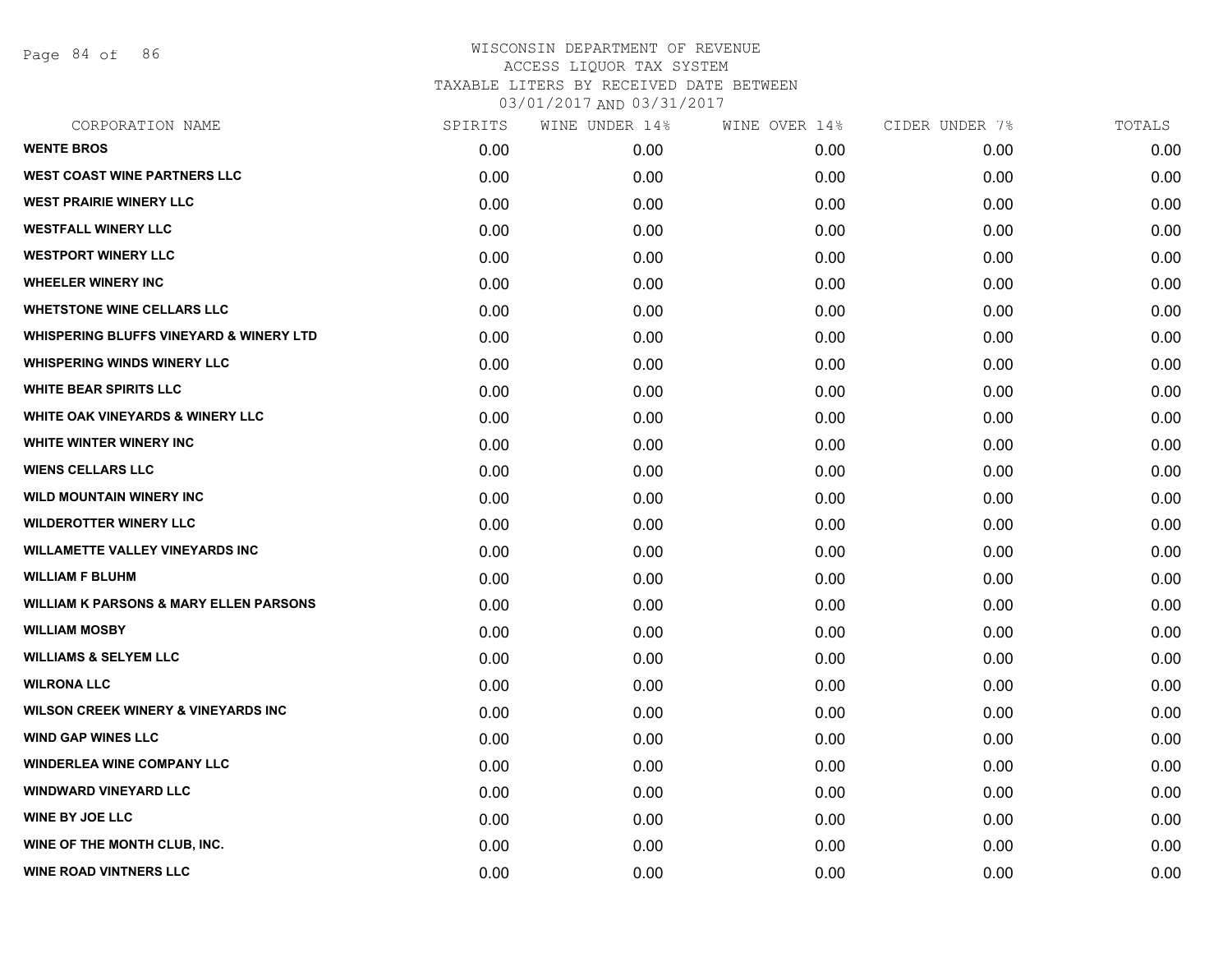Page 85 of 86

| CORPORATION NAME                       | SPIRITS | WINE UNDER 14% | WINE OVER 14% | CIDER UNDER 7% | TOTALS   |
|----------------------------------------|---------|----------------|---------------|----------------|----------|
| <b>WINE.COM OF TEXAS LLC</b>           | 0.00    | 0.00           | 0.00          | 0.00           | 0.00     |
| <b>WINEGREETING.COM INC</b>            | 0.00    | 0.00           | 0.00          | 0.00           | 0.00     |
| <b>WINERY AT BLACK STAR FARMS LLC</b>  | 0.00    | 0.00           | 0.00          | 0.00           | 0.00     |
| <b>WINERY EXCHANGE, INC.</b>           | 0.00    | 0.00           | 0.00          | 0.00           | 0.00     |
| <b>WINERY FULFILLMENT SERVICES LLC</b> | 0.00    | 0.00           | 0.00          | 0.00           | 0.00     |
| <b>WINESITTER BREWHOUSE LLC</b>        | 0.00    | 0.00           | 0.00          | 0.00           | 0.00     |
| <b>WINNESHIEK WILDBERRY WINERY LLC</b> | 0.00    | 0.00           | 0.00          | 0.00           | 0.00     |
| <b>WINSIDE USA INC</b>                 | 0.00    | 0.00           | 0.00          | 0.00           | 0.00     |
| <b>WOLFF VINEYARD LLC</b>              | 0.00    | 0.00           | 0.00          | 0.00           | 0.00     |
| <b>WOLLERSHEIM WINERY, INC.</b>        | 0.00    | 0.00           | 0.00          | 0.00           | 0.00     |
| <b>WOLLERSHEIM WINERY, INC.</b>        | 0.00    | 0.00           | 0.00          | 0.00           | 0.00     |
| <b>WOODSON WINES LLC</b>               | 0.00    | 0.00           | 0.00          | 0.00           | 0.00     |
| <b>WOODWARD CANYON WINERY INC</b>      | 0.00    | 0.00           | 0.00          | 0.00           | 0.00     |
| <b>WORLD'S END LLC</b>                 | 0.00    | 0.00           | 0.00          | 0.00           | 0.00     |
| <b>WRH PARTNERS LLC</b>                | 0.00    | 0.00           | 0.00          | 0.00           | 0.00     |
| YORKVILLE CELLARS INC                  | 0.00    | 0.00           | 0.00          | 0.00           | 0.00     |
| <b>ZD WINES LLC</b>                    | 0.00    | 0.00           | 0.00          | 0.00           | 0.00     |
| <b>ZERO LINK MARKETS INC</b>           | 0.00    | 0.00           | 0.00          | 0.00           | 0.00     |
| TOTAL LITERS FOR 3/31/2017             | 0.00    | 1,087.50       | 740.75        | 7.50           | 1,835.75 |